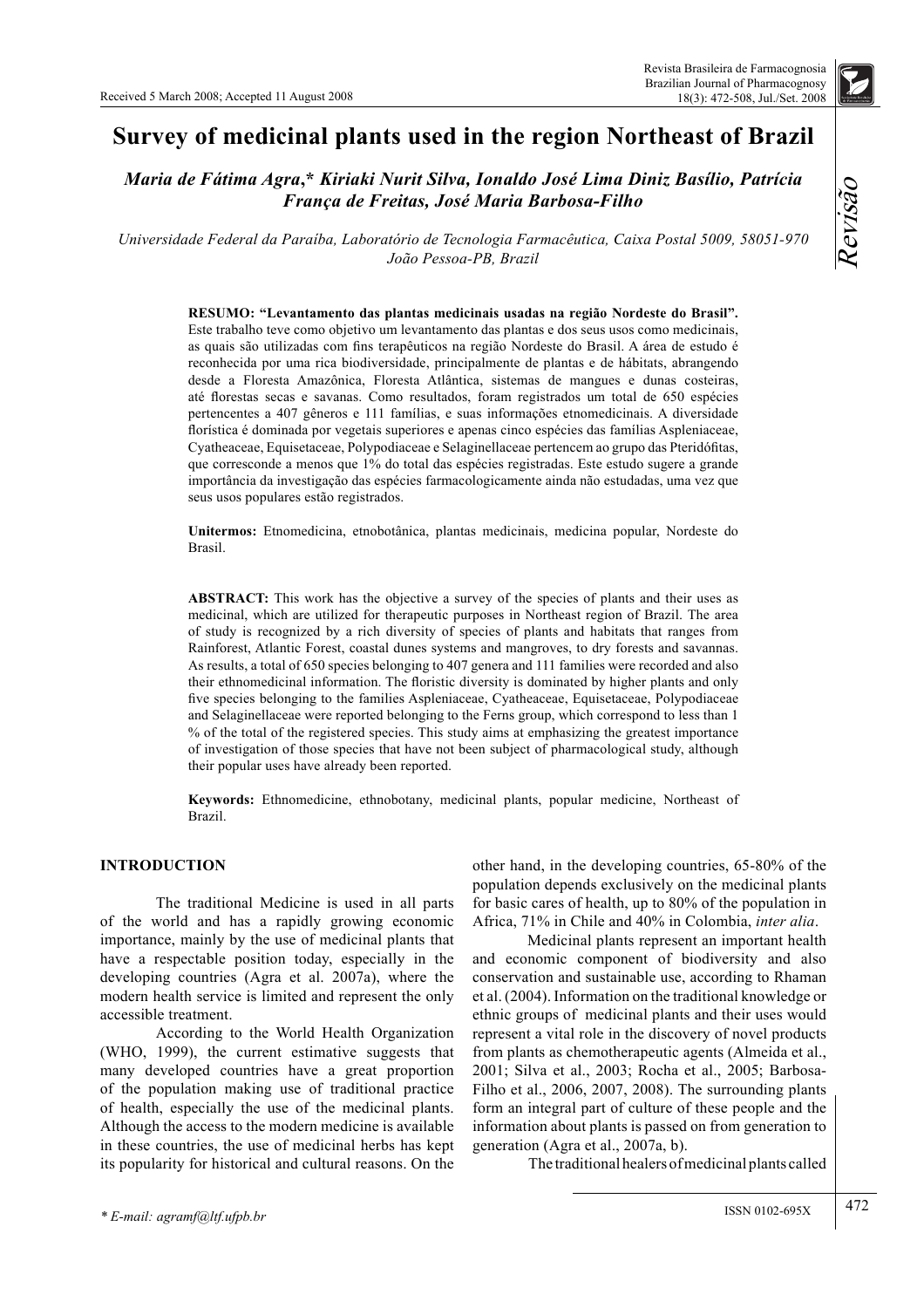as "raizeiros" by the people of the Northeast region of Brazil have a commendable knowledge of the medicinal plants that grow around them (Agra et al., 2005, 2007a). This knowledge of traditional healing practices mainly by the use of wild plants is now fast disappearing due to modernization and the tendency to change their traditional for more actual lifestyle. There is an urgent need to study and recorder this precious knowledge of the uses of plants as herbal remedies that are declined due to scarcity of species, which is caused mainly by the human activity coupled with the long period of the dry season. In this context, those conservation and scientific verification of rare and lesser known medicinal plants assume greater significance.

The study of traditional uses of plants and their products in the Northeast region of Brazil has been progressively increasing during the last few years, and has enabled the collection of a significant body of knowledge, which is referred by Agra et al. (2007a, b, and c). Although, there are still many gaps in our knowledge of ethnomedicinal plant uses in this region, some of the main traits are presented here.

#### **MATERIAL AND METHODS**

#### **Study area**

The general area of the Brazilian Northeast has 1,561,177.8 km<sup>2</sup> and extends from about  $02°54'$  to  $17°21'$ S and from  $35°$  to  $46°30'$ W that includes nine States: Maranhão, Piauí, Ceará, Rio Grande do Norte, Paraíba, Pernambuco, Alagoas, Sergipe and Bahia. It is a region with a rich plant diversity habitats ranging from rainforest, occurring in North of Maranhão, Atlantic Forest, coastal dunes systems and mangroves, to dry forests and savannas. The principal ecosystem of the Northeast of Brazil is the biome "caatinga", an Indian word, meaning "open forest", from its appearance during the dry season (Andrade-Lima, 1981; Ab'Saber, 1980; Lleras, 1997). It consists of extensive semi-arid plains found mainly in Northeast region from Piauí to North of Minas Gerais.

#### **Format**

This study is focused on a survey of literature (Braga, 1960; Agra, 1982, 1996; Agra et al., 1994, 1996, 2005, 2007a, b, c; Baracho & Agra, 1995; Rêgo, 1995; Agra & Bhattacharyya, 1999; Costa et al., 2001, 2002; Freitas & Agra, 2002; Emperaire, 1983; Monteiro et al., 2006; Albuquerque et al., 2007; Basílio et al., 2005; David et al., 2007) of the medicinal uses of native, naturalized and cultivated plants species, which are utilized for therapeutic purposes in all States of Northeast of Brazil extending from Maranhão to Bahia. The information of the plants and their ethnomedicinal uses are compiled in the Table 1, which provides the botanical family, scientific names of species (the specific binomial). The vernacular names, parts used and popular indication and uses are also presented. The abbreviations of the authors follow Brummitt & Powell (1992). The cultivated species in Northeast of Brazil are indicated by only one asterisk, and the species that are imported from outside of Brazil have two asterisks.

#### **RESULTS AND DISCUSSION**

The investigation of the plants known by the ethnomedicinal uses in Northeast of Brazil revealed a total of 650 species and 407 genera belonging to 111 families. Of these, about 126 species referred by its medicinal uses are exotic and cultivated in the region, corresponding to about  $20\%$  of the total. The floristic diversity is dominated by higher plants and only five species were reported belonging to the Ferns group that are: *Asplenium auritum* Sw., *Cyathea microdonta* (Desv.) Domin, *Equisetum* sp., *Microgramma vacciniifolia*  (Lagsd. & Fisch.) Copel. and *Selaginella convoluta*  Spreng. belonging to the families Aspleniaceae, Cyatheaceae, Equisetaceae, Polypodiaceae and Selaginellaceae, respectively, which correspond to less than 1 % of the total of the registered species.

The predominance of higher plants used for medicinal purposes in Northeast of Brazil confirms our results in previous work (Agra et al., 1994, 1996, 2005, 2007a, b, c; David et al., 2007) and also have been documented by other authors in the region (Emperaire, 1983; Costa et al., 2001, 2002; Luna et al., 2005; Monteiro et al., 2006; Albuquerque et al., 2007) and in different areas of Brazil (Souza et al., 2004; Luna et al., 2005; Mendes & Carlini, 2007), as well as in other countries around the world such as Saudi Arabia (Rahman et al., 2004), Bolıvia (Macía et al., 2005), Italy (Scherrer et al., 2005), Morocco (Tahraoui et al., 2007), *inter alia*.

Most plants are used internally, and are prepared in the form of decoction, infusion and maceration. The form used as juice was referred for a few species mainly for the species that are indicated against verminoses and cough like *Chenopodium ambrosioides* L. and *Mentha*  sp., respectively. According to Agra et al. (2007b), some preparations are called as "garrafada" (bottled) and constitute a mixture of different plants, mainly roots and stem-barks, which are macerated for a few days to one week in wine or in an alcoholic local drink called "cachaça". Other recipes are prepared as syrups with sugar or honey and are known in the folklore as "lambedor", which are used mainly for illness of children as expectorant or against anemias. Most species have several medicinal uses; various parts used and have different modes of preparation.

#### **CONCLUSION**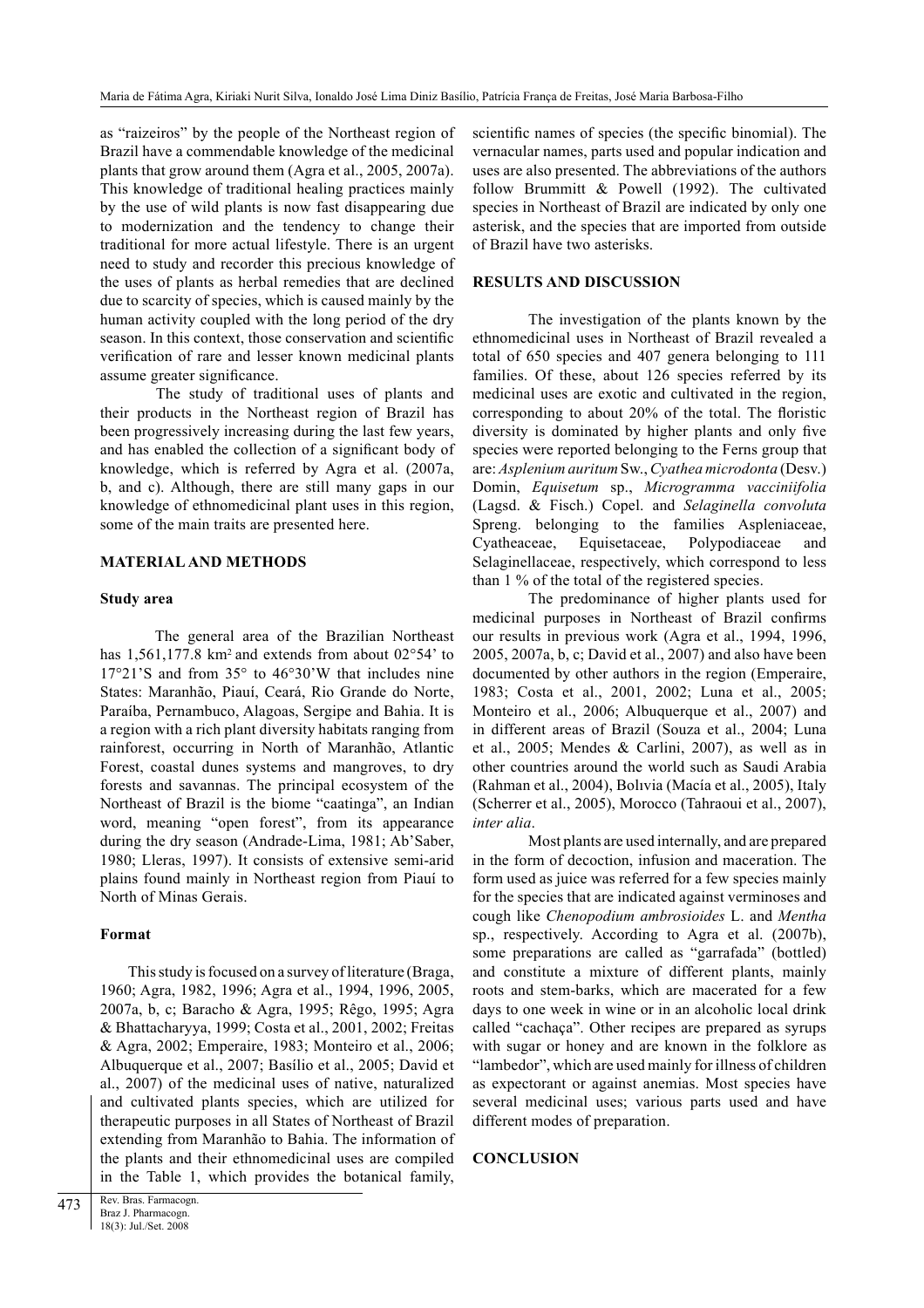Most of the reported species have not been studied for their chemical constituents and/or biological activities. This study aims at emphasizing the greatest importance of investigation of those species that have not been the subject of pharmacological and chemical studies, although their popular uses have been reported.

### **ACKNOWLEDGMENTS**

This work was supported by grants from the Conselho Nacional de Pesquisa e Desenvolvimento (CNPq) and RENORBIO. Thanks are due to Dulce Gonçalves for her technical support.

#### **REFERENCES**

- Ab'Saber AN 1980. O Domínio morfoclimático semi-árido das caatingas brasileiras. *Craton Intracraton Escr*. Doc. *6*: 35.
- Agra MF 1982. Contribuição ao estudo das plantas medicinais na Paraíba. *Cienc Cult 33*: 64-66.
- Agra MF, Rocha EA, Formiga SC, Locatelli E 1994. Plantas medicinais dos Cariris Velhos, Paraíba. Parte I: subclasse Asteridae. *Rev Bras Farm 75*: 61-64.
- Agra MF 1996. *Plantas da medicina popular dos Cariris Velhos, Paraíba, Brasil: espécies mais comuns*. João Pessoa: Editora União.
- Agra MF, Locatelli E, Rocha EA, Baracho GS, Formiga SC 1996. Plantas medicinais dos Cariris Velhos, Paraíba. Parte II: subclasses Magnoliidae, Caryophyllidae, Dilleniidae e Rosidae. *Rev Bras Farm 77*: 97-102.
- Agra MF, Bhattacharyya J 1999. Ethnomedicinal and phytochemical investigation of the *Solanum* species in the Northeast of Brazil. In: Nee, M., Symon, D.E., Lester, R.N., Jessop, J.P. (editors) *Solanaceae IV.* Kew: Royal Botanic Gardens, p.341-343.
- Agra MF, Freitas PF, Câmara CA, Silva TMS, Almeida RN, Amaral FMM, Almeida MZ, Medeiros IA, Moraes MO, Barbosa-Filho JM, Nurit K, Oliveira FS, Freire KRL, Morais LCSL, Rêgo TJAS, Barros RFM 2005. Medicinais e produtoras de princípios ativos. In: Sampaio, E.V.S.B., Pareyn, F.G.C., Figueirôa, J.M., Santos-Jr, A.G. (editores) *Espécies da Flora Nordestina de Importância Econômica Potencial*. Recife: Associação Plantas do Nordeste, p.135-198.
- Agra MF, Freitas PF, Barbosa-Filho JM 2007a. Synopsis of the plants known as medicinal and poisonous in Northeast of Brazil. *Rev Bras Farmacogn 17*: 114- 140.
- Agra MF, Baracho GS, Nurit K, Basílio IJLD, Coelho VPM 2007b. Medicinal and poisonous diversity of the flora of "Cariri Paraibano", Brazil. *J Ethnopharmacol 111*: 383-395.
- Agra MF, Baracho GS, Nurit K, Basílio IJLD, Coelho VPM, Barbosa DA 2007c. Sinopse da flora medicinal do Cariri Paraibano. Oecologia Brasiliensis 11: 323- 330.
- Albuquerque AP, Monteiro JM, Ramos MA, Amorim ELC 2007. Medicinal and magic plants from a public market in Northeastern Brazil. *J. Ethnopharmacol 110*: 76-91.
- Almeida RN, Navarro DS, Barbosa-Filho JM 2001. Plants with central analgesic activity. *Phytomedicine 8*: 310-322.
- Andrade-Lima D 1981. The caatinga dominium. *Rev Bras Bot 4*: 149-153.
- Baracho GS, Agra MF 1995. Etnomedicina da Família Malvaceae nos Cariris Velhos, Paraíba, Brasil. *Rev Bras Farm 76*: 48-52.
- Barbosa-Filho JM, Medeiros KCP, Diniz MFFM, Batista LM, Athayde-Filho PF, Silva MS, Cunha EVL, Almeida JRGS, Quintans-Júnior LJ 2006. Natural products inhibitors of the enzyme acetylcholinesterase. *Rev Bras Farmacogn 16*: 258-285.
- Barbosa-Filho JM, Nascimento-Júnior FA, Tomaz ACA, Athayde-Filho PF, Silva MS, Cunha EVL, Souza MFV, Batista LM, Diniz MFFM 2007. Natural products with antileprotic activity. *Rev Bras Farmacogn 17*: 141-148.
- Barbosa-Filho JM, Alencar AA, Nunes XP, Tomaz ACA, Sena-Filho JG, Athayde-Filho PF, Silva MS, Souza MFV, da-Cunha EVL 2008. Sources of alpha-, beta- , gamma-, delta- and epsilon-carotenes: A twentieth century review. *Rev Bras Farmacogn 18*: 135-154.
- Basílio IJLD, Nurit K, Agra MF 2005. Estudo farmacobotânico das folhas de três espécies do gênero *Strychnos* L. (Loganiaceae) do Nordeste do Brasil. *Acta Farm Bonaerense 24*: 356-365.
- Braga R 1960. *Plantas do Nordeste, especialmente do Ceará*. 2ª Ed. Fortaleza: Imprensa Oficial.
- Brummitt RK, Powel CE 1992. Authors of Plant Names. Royal Botanic Gardens, Kew, Great Britain. 732p.
- Costa LCB, Moreira RCT, Lucena EARM, Jardim JG 2001. Plantas medicinais mais utilizadas pelas populações da região cacaueira da Bahia. *Rev Bras Farm 82*: 73- 77.
- Costa LCB, Moreira RCT, Costa RCS, Lucena EARM 2002. Abordagem etnobotânica acerca do uso de plantas medicinais na Vila Cachoeira, Ilhéus, Bahia, Brasil. *Acta Farm Bonaerense 21*: 205-211.
- David JP, Meira M, David JM, Brandão HN, Branco A, Agra MF, Barbosa MRV, Queiroz LP, Giulietti AM 2007. Radical scavenging, antioxidant and cytotoxic activity of Brazilian Caatinga plants. *Fitoterapia 78*: 215-218.
- Emperaire L 1983. *La Caatinga du sud-est du Piaui (Brésil): Étude Ethnobotanique*. Paris: Éd. Recherche sur les civilisations. 135p.
- Freitas PF, Agra MF 2002. Etnomedicina e farmacobotânica das Convolvulaceae da caatinga paraibana, Brasil. *Rev Bras Farm 83*: 57-65.
- Lleras E 1997. Caatinga of North-Eastern Brazil. In: Davis, S.D., Heywood, V.H., Herrera-MacBryde, O., Villa-Lobos, J., Hamilton, A.C. (Eds.) Centres of Plant Diversity. *A Guide and Strategy for their Conservation,* vol. 3, IUCN Publications Unit, Cambridge, UK, p.393-396.
- Luna JS, Santos AF, Lima MRF, Omena MC, Mendonça FAC, Bieber LW, Sant'Ana AEG 2005. A study of the larvicidal and molluscicidal activities of some medicinal plants from Northeast Brazil. *J Ethnopharmacol 97*: 199-206.
- Macía MJ, García E, Vidaurre PJ 2005. An ethnobotanical survey of medicinal plants commercialized in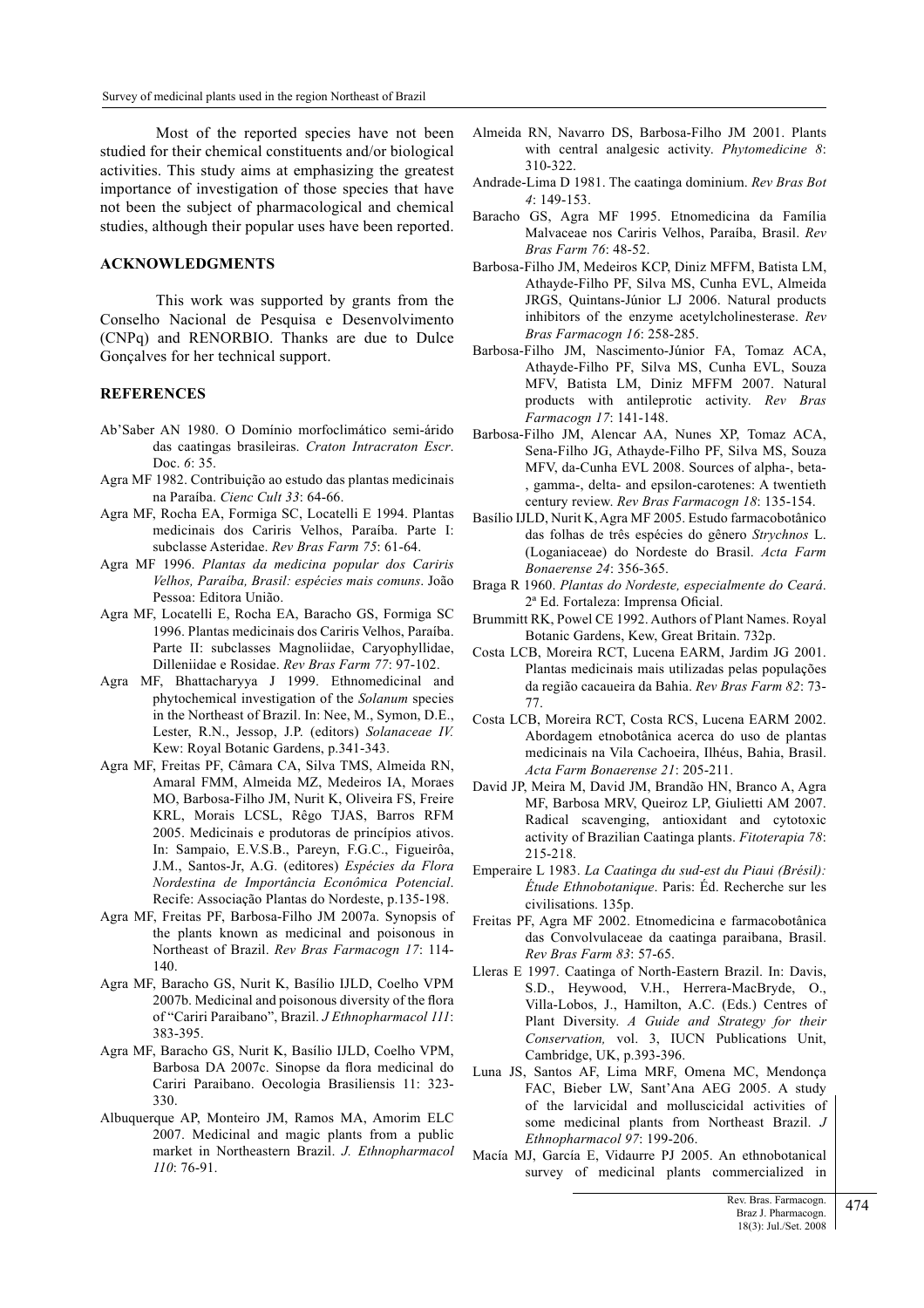the markets of La Paz and El Alto, Bolivia. *J Ethnopharmacol 97*: 337-350.

- Mendes FR, Carlini EA 2007. Brazilian plants as possible adaptogens: an ethnopharmacological surveys of books edited in Brazil. *J Ethnopharmacol 109*: 493- 500.
- Monteiro JM, Albuquerque AP, Lins-Neto EMF, Araújo EL, Amorim ELC 2006. Use patterns and knowledge of medicinal species among two rural communities in Brazil's semi-arid northeastern region. *J Ethnopharmacol 105*: 173-186.
- Rahman MA, Mossa JS, Al-Said MS, Al-Yahya MA 2004. Medicinal plant diversity in the flora of Saudi Arabia 1: a report on seven plant families. *Fitoterapia 75*: 149–161.
- Rêgo TJAS 1995. Fitogeografia das plantas medicinais do Maranhão, 2a ed. EDUFMA, São Luis, 133p.
- Rocha LG, Almeida JRGS, Macedo RO, Barbosa-Filho JM 2005. A review of natural products with antileishmanial activity. *Phytomedicine 12*: 514- 535.
- Scherrer AM, Motti R, Weckerle CS 2005. Traditional plant use in the areas of Monte Vesole and Ascea, Cilento National Park (Campania, Southern Italy). *J Ethnopharmacol 97*: 129-143.
- Silva JS, Moura MD, Oliveira RAG, Diniz MFFM, Barbosa-Filho JM 2003. Natural products inhibitors of ovarian neoplasia. *Phytomedicine 10*: 221-232.
- Souza GC, Haas APS, von Poser GL, Schapoval EES, Elisabetsky E 2004. Ethnopharmacological studies of antimicrobial remedies in the south of Brazil. *J Ethnopharmacol 90*: 135-143.
- Tahraoui A, El-Hilaly J, Israili ZH, Lyoussi B 2007. Ethnopharmacological survey of plants used in the traditional treatment of hypertension and diabetes in south-eastern Morocco (Errachidia province). *J Ethnopharmacol 110*: 105-117.
- WHO 1999. Monographs on selected medicinal plants. Vol. 1.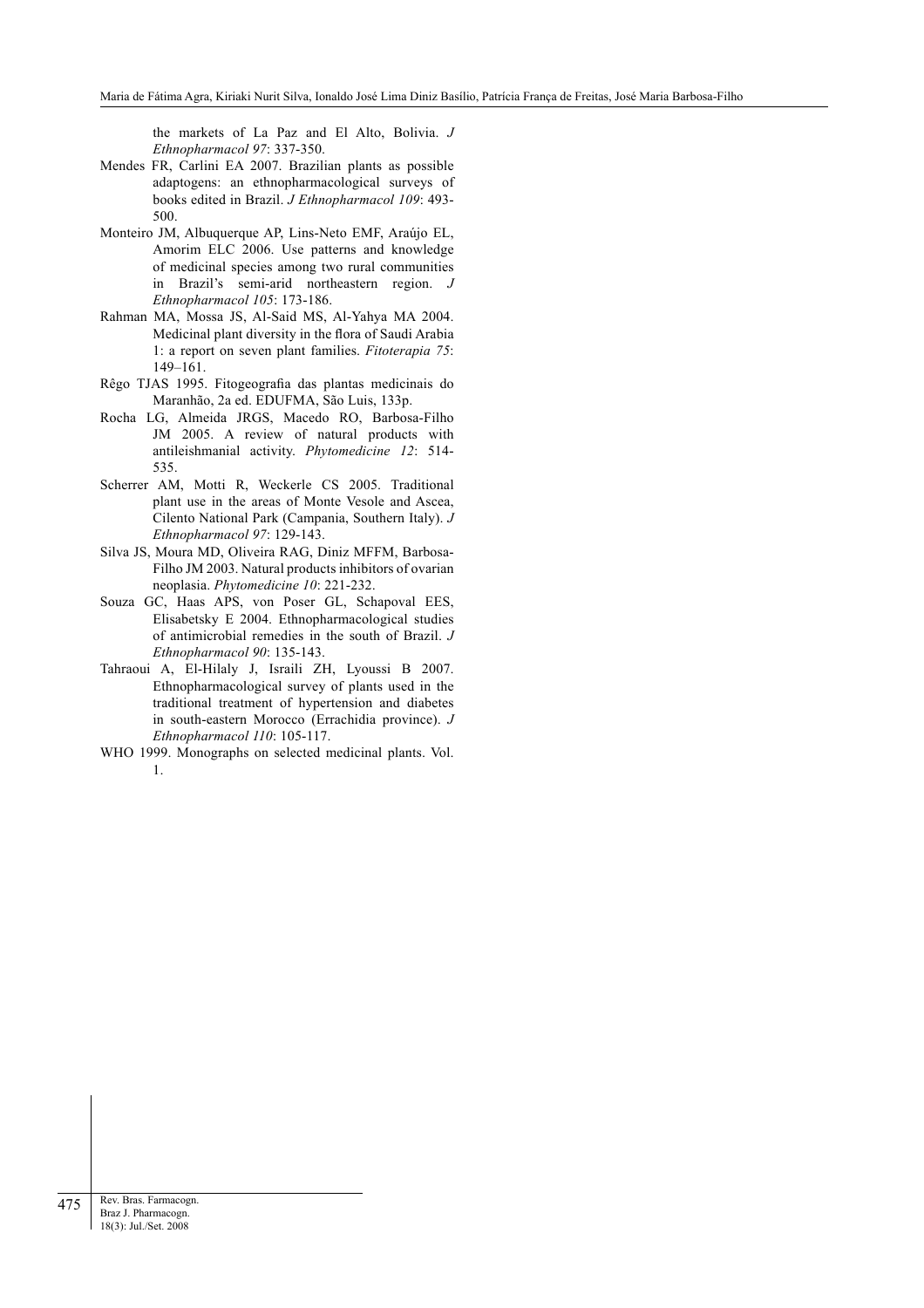**Table 1.** Plants names with medicinal or toxic indication, part (s) used and form of way of administration in Northeast of Brazil. Legend: \* = species cultivated; \*\* plant imported.

| <b>FAMILY</b>                                        |                       |                                                                                                                          |
|------------------------------------------------------|-----------------------|--------------------------------------------------------------------------------------------------------------------------|
| Scientific name                                      | Part used             | Indication and form of use                                                                                               |
| Popular name(s)                                      |                       |                                                                                                                          |
| <b>ACANTHACEAE</b>                                   |                       |                                                                                                                          |
| *Justicia pectoralis Jacq.                           | Leaves                | The syrup is used against asthmas, coughs, bronchitis                                                                    |
| Chambá                                               |                       | and as expectorant.                                                                                                      |
| Ruellia asperula Benth. & Hook.f.                    | Leaves                | The maceration and an infusion are used against                                                                          |
| Candeia, camará-candeia<br><b>ALLIACEAE</b>          | and roots             | bronchitis, asthmas, flu, fevers and uterus inflammation.                                                                |
| *Allium ascalonicum L.                               | Bulb                  | The syrup is drunk against bronchitis, coughs and                                                                        |
| Cebola-branca                                        |                       | hoarseness.                                                                                                              |
| *Allium cepa L.                                      | Bulb                  | As syrup against bronchitis and coughs.                                                                                  |
| Cebola                                               |                       |                                                                                                                          |
| *Allium sativum L.                                   | Bulb                  | In natura or as infusion it is used against flu, coughs and                                                              |
| Alho                                                 |                       | hypertension.                                                                                                            |
| <b>ALISMATACEAE</b>                                  |                       |                                                                                                                          |
| Echinodorus grandiflorus (Cham. &                    | Leaves                | A cup of decoction after meals as diuretic and against                                                                   |
| Schltdl.) Micheli                                    |                       | liver diseases. The topical use or as poultice against                                                                   |
| Aguapé, congonha-do-brejo                            |                       | rheumatism and arthritis.                                                                                                |
| <b>ALOACEAE</b>                                      |                       |                                                                                                                          |
| *Aloe soccotrina DC.<br>Babosa                       | Leaves                | It is used as suppositories against hemorrhoids. The                                                                     |
|                                                      |                       | juice is indicated against leukemia, tuberculosis, prostate<br>diseases, sinusitis, inflammations of uterus and ovaries. |
| <i>*Aloe vera</i> (L.) Burm. f.                      | Leaves                | The juice is used as analgesic (mainly headache), anti-                                                                  |
| Babosa                                               |                       | inflammatory and against wound healing, external ulcers.                                                                 |
|                                                      |                       | The topical use of the fresh plant is incdicated against                                                                 |
|                                                      |                       | edemas and rheumatisms and hemorrhoids.                                                                                  |
| <b>AMARANTHACEAE</b>                                 |                       |                                                                                                                          |
| Amaranthus spinosus L.                               | Fresh leaves          | An infusion as laxative and also indicated against                                                                       |
| Caruru-de-espinho, bredo-de-espinho                  |                       | venereal diseases and urinary inflammations.                                                                             |
|                                                      | Leaves and roots      | Grounded and applied as a poultice over the skin or as                                                                   |
|                                                      |                       | decoction for baths as emollient against eczemas.                                                                        |
| Amaranthus viridis L                                 | Fresh leaves          | The infusion as anti-inflammatory of the tract urinary and                                                               |
| Bredo, caruru-miúdo, bredo-de-porco,<br>caruru-verde |                       | venereal diseases. The juice as vermifuge and it is drunk<br>before breakfast.                                           |
|                                                      | Entire plant          | A decoction of a handful in a liter of water against                                                                     |
|                                                      |                       | hydropsias. It is used as tea.                                                                                           |
| Alternanthera brasiliana (L.) Kuntze                 | <b>Inflorescences</b> | Treatment of colds and flu, headaches and as expectorant                                                                 |
| Acônito, ervanço, quebra-panela,                     |                       | used as an infusion.                                                                                                     |
| perpétua-do-mato, acônito-do-mato,                   | Leaves                | An infusion as antipyretic.                                                                                              |
| terramicina, tetrex                                  | Roots                 | A decoction of fresh roots against diarrheas                                                                             |
|                                                      |                       |                                                                                                                          |
| Alternanthera pungens Humb.                          | Aerial parts          | An infusion of a handful of fresh plant in a liter of water                                                              |
| Periquito-de-espinho, carrapicho                     |                       | against flu, headaches and abdominal pains.                                                                              |
|                                                      | Inflorescences        | A decoction of a spoonful in a cup of water as vermifuge.<br>It is used before breakfast.                                |
| Alternanthera tenella Colla                          | Leaves                | An infusion of a spoonful in a cup of water as diuretic,                                                                 |
| Corrente, quebra-panela                              |                       | antipyretic and antiseptic of the tract urinary and against                                                              |
|                                                      |                       | flu.                                                                                                                     |
| *Celosia argentea L.                                 | Seeds                 | A decoction as vermifuge and anti-diarrheic. It is usead                                                                 |
| Crista-de-galo                                       |                       | as tea.                                                                                                                  |
| Gomphrena demissa Mart.                              | Roots                 | A decoction of handful of roots in a liter of water for the                                                              |
| Capitãozinho, ervanço                                |                       | treatment of female sterility, amenorrhea, inflammations                                                                 |
|                                                      |                       | and ovarian diseases.                                                                                                    |
| *Gomphrena globosa L.                                | Leaves                | As syrup as expectorant.                                                                                                 |
| Perpétua, suspiro-branco                             | Flowers               | An infusion is used as hypertensive.                                                                                     |
| Gomphrena vaga Mart.                                 | Roots                 | An infusion. It is used as analgesic for toothache.                                                                      |
| Capitãozinho                                         | Leaves                | An infusion against asthmas and allergies.                                                                               |
|                                                      | Entire plant          | The same recipe as above as anti-inflammatory of                                                                         |
|                                                      |                       | ovaries. It is drunk "as water" until symptoms disappear.                                                                |
| *Pfaffia glomerata (Spreng.) Pedersen                | Leaves and            | An infusion of a handful is used against fevers, flu and                                                                 |
| Acônito-bravo, anador                                | flowers               | headaches.                                                                                                               |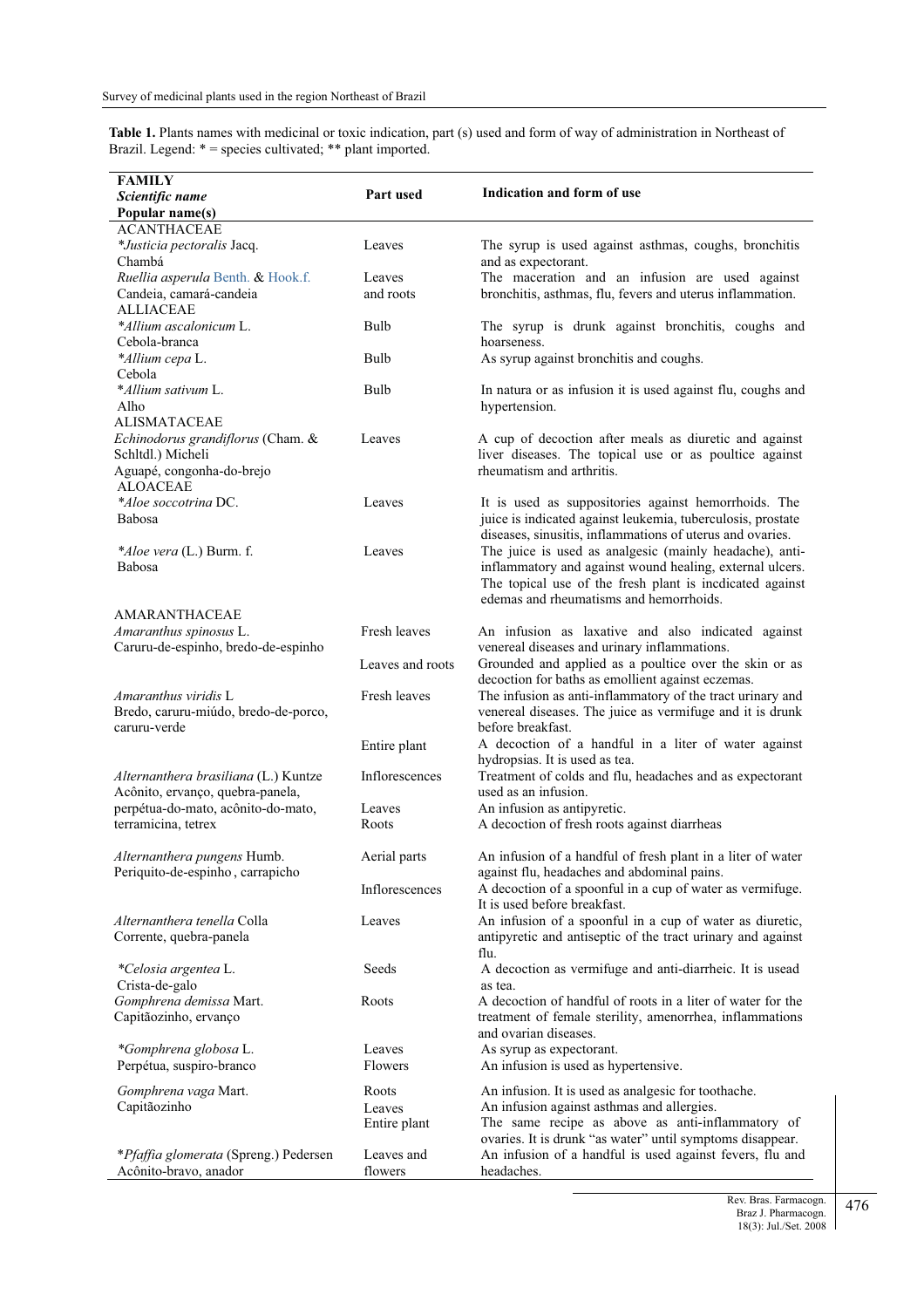| Indication and form of use<br>Part used<br>Scientific name<br>Popular name(s)<br>AMARYLLIDACEAE<br><b>Bulbs</b><br>Amaryllis belladonna L.<br>The syrup as expectorant and against colds, bronchitis<br>and coughs.<br><b>Bulbs</b><br>The infusion as aphrodisiac and as syrup it is purgative.<br><i>Hippeastrum psittacinum</i> (Ker Gawl.)<br>The syrup as expectorant and against bronchitis and<br>Herb.<br>Alho-bravo, alho-do-mato, açucena-do-<br>coughs.<br>campo<br>ANACARDIACEAE<br>Anacardium humile A.St.-Hil.<br>Fruit and<br>The same indications<br>and uses as <i>Anacardium</i><br>occidentale L.<br>Cajuí, cajuzinho<br>pseudofruit<br>Anacardium occidentale L.<br>Fruit<br>In nature are used as food against anemias and as tonic.<br>Pseudofruit<br>Caju, cajueiro<br>The juice is indicated against anemia and diabetes. The<br>external use against burnings and ulcers.<br>The decoction is used as bath against vaginal and<br>Stem-bark<br>external ulcers. The internal use is indicated against<br>diarrheas.<br>The topical use is indicated against warts coughs and<br>Resin<br>wounds.<br>Resin and stem-<br>The use topic against calluses. The juice against<br>Astronium fraxinifolium Schott ex<br>Spreng.<br>bark<br>toothaches.<br>Gonçalo-alves<br>*Mangifera indica L.<br>Leaves<br>The decoction as stomachic, anti-diarrheic and against<br>genito-urinary inflammations, bronchitis and asthmas.<br>Manga-espada, mangueira, manga<br>The external use in baths or washes against scabies.<br>Stem-bark<br>In inflammations of ovaries. A decoction or maceration<br>Myracrodruon urundeuva Alemão<br>of a handful in a liter of water. It is drunk "as water".<br>Aroeira, aroeira-do-sertão<br>Against external ulcers. The same recipe as above. It is<br>Stem-bark<br>used to wash the ulcerative affections. This species has<br>many other medicinal indication.<br>Stem-bark<br>As antitussive and against diarrhea and dysenteries. A<br>Schinopsis brasiliensis Engl.<br>Braúna<br>decoction of handful in a liter of water and sugar as<br>syrup. A spoonful is drunk three to four times until the<br>symptoms disappear.<br>A decoction of a handful in a liter of water. It is drunk as<br>Leaves<br>tea.<br>Schinus terebinthifolius Raddi<br>Stem-bark and<br>The same indications and uses as <i>Myracrodruon</i><br>Aroeira-da-praia<br>urundeuva.<br>leaves<br>*Spondias mombin L<br>The decoction against diarrheas.<br>Leaves<br>Cajá, taperebá<br>The same use and indication as above.<br>*Spondias purpurea L.<br>Leaves<br>Siriguela<br>Spondias tuberosa Arruda<br>Stem-bark<br>As ophthalmic. A decoction of a cup in a liter of water. It<br>Imbuzeiro, umbuzeiro<br>is used as wash for the infected eyes. Also used as<br>digestive and laxative.<br>As tonic general and as source of vitamins. It is drunk as<br>Fruits<br>juice of mature fruits or as a regional drink called<br>"umbuzada", which is made with the green fruits, boiled<br>and mashed and mixed with milk and sugar.<br>Stem-bark<br>Tapirira guianensis Aubl.<br>It is used as decoction against diarrheas.<br>Pau-pombo, fruta-de-pombo<br><b>ANNONACEAE</b><br>Annona glabra L.<br>The decoction is used against rheumatism. As<br>Leaves<br>Araticum, araticum do brejo<br>vermifuge, it is used before the breakfast.<br>*Annona montana Macfad.<br>The juice of fresh leaves against snake bite. The<br>Leaves<br>Graviola, araticum-grande, jaca-do-pará<br>decoction is drunk as water against obesity for lost<br>weight.<br>Seeds<br>*Annona squamosa L.<br>The juice of grounded seeds is used in baths against<br>Pinha, ata, fruta-de-conde<br>louses.<br>Stem-bark<br>The same indication and use as above.<br>Duguetia furfuracea (A.St.-Hil.) Saff. | <b>FAMILY</b>  |  |
|---------------------------------------------------------------------------------------------------------------------------------------------------------------------------------------------------------------------------------------------------------------------------------------------------------------------------------------------------------------------------------------------------------------------------------------------------------------------------------------------------------------------------------------------------------------------------------------------------------------------------------------------------------------------------------------------------------------------------------------------------------------------------------------------------------------------------------------------------------------------------------------------------------------------------------------------------------------------------------------------------------------------------------------------------------------------------------------------------------------------------------------------------------------------------------------------------------------------------------------------------------------------------------------------------------------------------------------------------------------------------------------------------------------------------------------------------------------------------------------------------------------------------------------------------------------------------------------------------------------------------------------------------------------------------------------------------------------------------------------------------------------------------------------------------------------------------------------------------------------------------------------------------------------------------------------------------------------------------------------------------------------------------------------------------------------------------------------------------------------------------------------------------------------------------------------------------------------------------------------------------------------------------------------------------------------------------------------------------------------------------------------------------------------------------------------------------------------------------------------------------------------------------------------------------------------------------------------------------------------------------------------------------------------------------------------------------------------------------------------------------------------------------------------------------------------------------------------------------------------------------------------------------------------------------------------------------------------------------------------------------------------------------------------------------------------------------------------------------------------------------------------------------------------------------------------------------------------------------------------------------------------------------------------------------------------------------------------------------------------------------------------------------------------------------------------------------------------------------------------------------------------------------------------------------------------------------------------------------------------------------------------------------------------------------------------------------------------------------------------------------------------------------------------------------------------------|----------------|--|
|                                                                                                                                                                                                                                                                                                                                                                                                                                                                                                                                                                                                                                                                                                                                                                                                                                                                                                                                                                                                                                                                                                                                                                                                                                                                                                                                                                                                                                                                                                                                                                                                                                                                                                                                                                                                                                                                                                                                                                                                                                                                                                                                                                                                                                                                                                                                                                                                                                                                                                                                                                                                                                                                                                                                                                                                                                                                                                                                                                                                                                                                                                                                                                                                                                                                                                                                                                                                                                                                                                                                                                                                                                                                                                                                                                                                                     |                |  |
|                                                                                                                                                                                                                                                                                                                                                                                                                                                                                                                                                                                                                                                                                                                                                                                                                                                                                                                                                                                                                                                                                                                                                                                                                                                                                                                                                                                                                                                                                                                                                                                                                                                                                                                                                                                                                                                                                                                                                                                                                                                                                                                                                                                                                                                                                                                                                                                                                                                                                                                                                                                                                                                                                                                                                                                                                                                                                                                                                                                                                                                                                                                                                                                                                                                                                                                                                                                                                                                                                                                                                                                                                                                                                                                                                                                                                     |                |  |
|                                                                                                                                                                                                                                                                                                                                                                                                                                                                                                                                                                                                                                                                                                                                                                                                                                                                                                                                                                                                                                                                                                                                                                                                                                                                                                                                                                                                                                                                                                                                                                                                                                                                                                                                                                                                                                                                                                                                                                                                                                                                                                                                                                                                                                                                                                                                                                                                                                                                                                                                                                                                                                                                                                                                                                                                                                                                                                                                                                                                                                                                                                                                                                                                                                                                                                                                                                                                                                                                                                                                                                                                                                                                                                                                                                                                                     |                |  |
|                                                                                                                                                                                                                                                                                                                                                                                                                                                                                                                                                                                                                                                                                                                                                                                                                                                                                                                                                                                                                                                                                                                                                                                                                                                                                                                                                                                                                                                                                                                                                                                                                                                                                                                                                                                                                                                                                                                                                                                                                                                                                                                                                                                                                                                                                                                                                                                                                                                                                                                                                                                                                                                                                                                                                                                                                                                                                                                                                                                                                                                                                                                                                                                                                                                                                                                                                                                                                                                                                                                                                                                                                                                                                                                                                                                                                     |                |  |
|                                                                                                                                                                                                                                                                                                                                                                                                                                                                                                                                                                                                                                                                                                                                                                                                                                                                                                                                                                                                                                                                                                                                                                                                                                                                                                                                                                                                                                                                                                                                                                                                                                                                                                                                                                                                                                                                                                                                                                                                                                                                                                                                                                                                                                                                                                                                                                                                                                                                                                                                                                                                                                                                                                                                                                                                                                                                                                                                                                                                                                                                                                                                                                                                                                                                                                                                                                                                                                                                                                                                                                                                                                                                                                                                                                                                                     |                |  |
|                                                                                                                                                                                                                                                                                                                                                                                                                                                                                                                                                                                                                                                                                                                                                                                                                                                                                                                                                                                                                                                                                                                                                                                                                                                                                                                                                                                                                                                                                                                                                                                                                                                                                                                                                                                                                                                                                                                                                                                                                                                                                                                                                                                                                                                                                                                                                                                                                                                                                                                                                                                                                                                                                                                                                                                                                                                                                                                                                                                                                                                                                                                                                                                                                                                                                                                                                                                                                                                                                                                                                                                                                                                                                                                                                                                                                     |                |  |
|                                                                                                                                                                                                                                                                                                                                                                                                                                                                                                                                                                                                                                                                                                                                                                                                                                                                                                                                                                                                                                                                                                                                                                                                                                                                                                                                                                                                                                                                                                                                                                                                                                                                                                                                                                                                                                                                                                                                                                                                                                                                                                                                                                                                                                                                                                                                                                                                                                                                                                                                                                                                                                                                                                                                                                                                                                                                                                                                                                                                                                                                                                                                                                                                                                                                                                                                                                                                                                                                                                                                                                                                                                                                                                                                                                                                                     |                |  |
|                                                                                                                                                                                                                                                                                                                                                                                                                                                                                                                                                                                                                                                                                                                                                                                                                                                                                                                                                                                                                                                                                                                                                                                                                                                                                                                                                                                                                                                                                                                                                                                                                                                                                                                                                                                                                                                                                                                                                                                                                                                                                                                                                                                                                                                                                                                                                                                                                                                                                                                                                                                                                                                                                                                                                                                                                                                                                                                                                                                                                                                                                                                                                                                                                                                                                                                                                                                                                                                                                                                                                                                                                                                                                                                                                                                                                     |                |  |
|                                                                                                                                                                                                                                                                                                                                                                                                                                                                                                                                                                                                                                                                                                                                                                                                                                                                                                                                                                                                                                                                                                                                                                                                                                                                                                                                                                                                                                                                                                                                                                                                                                                                                                                                                                                                                                                                                                                                                                                                                                                                                                                                                                                                                                                                                                                                                                                                                                                                                                                                                                                                                                                                                                                                                                                                                                                                                                                                                                                                                                                                                                                                                                                                                                                                                                                                                                                                                                                                                                                                                                                                                                                                                                                                                                                                                     |                |  |
|                                                                                                                                                                                                                                                                                                                                                                                                                                                                                                                                                                                                                                                                                                                                                                                                                                                                                                                                                                                                                                                                                                                                                                                                                                                                                                                                                                                                                                                                                                                                                                                                                                                                                                                                                                                                                                                                                                                                                                                                                                                                                                                                                                                                                                                                                                                                                                                                                                                                                                                                                                                                                                                                                                                                                                                                                                                                                                                                                                                                                                                                                                                                                                                                                                                                                                                                                                                                                                                                                                                                                                                                                                                                                                                                                                                                                     |                |  |
|                                                                                                                                                                                                                                                                                                                                                                                                                                                                                                                                                                                                                                                                                                                                                                                                                                                                                                                                                                                                                                                                                                                                                                                                                                                                                                                                                                                                                                                                                                                                                                                                                                                                                                                                                                                                                                                                                                                                                                                                                                                                                                                                                                                                                                                                                                                                                                                                                                                                                                                                                                                                                                                                                                                                                                                                                                                                                                                                                                                                                                                                                                                                                                                                                                                                                                                                                                                                                                                                                                                                                                                                                                                                                                                                                                                                                     |                |  |
|                                                                                                                                                                                                                                                                                                                                                                                                                                                                                                                                                                                                                                                                                                                                                                                                                                                                                                                                                                                                                                                                                                                                                                                                                                                                                                                                                                                                                                                                                                                                                                                                                                                                                                                                                                                                                                                                                                                                                                                                                                                                                                                                                                                                                                                                                                                                                                                                                                                                                                                                                                                                                                                                                                                                                                                                                                                                                                                                                                                                                                                                                                                                                                                                                                                                                                                                                                                                                                                                                                                                                                                                                                                                                                                                                                                                                     |                |  |
|                                                                                                                                                                                                                                                                                                                                                                                                                                                                                                                                                                                                                                                                                                                                                                                                                                                                                                                                                                                                                                                                                                                                                                                                                                                                                                                                                                                                                                                                                                                                                                                                                                                                                                                                                                                                                                                                                                                                                                                                                                                                                                                                                                                                                                                                                                                                                                                                                                                                                                                                                                                                                                                                                                                                                                                                                                                                                                                                                                                                                                                                                                                                                                                                                                                                                                                                                                                                                                                                                                                                                                                                                                                                                                                                                                                                                     |                |  |
|                                                                                                                                                                                                                                                                                                                                                                                                                                                                                                                                                                                                                                                                                                                                                                                                                                                                                                                                                                                                                                                                                                                                                                                                                                                                                                                                                                                                                                                                                                                                                                                                                                                                                                                                                                                                                                                                                                                                                                                                                                                                                                                                                                                                                                                                                                                                                                                                                                                                                                                                                                                                                                                                                                                                                                                                                                                                                                                                                                                                                                                                                                                                                                                                                                                                                                                                                                                                                                                                                                                                                                                                                                                                                                                                                                                                                     |                |  |
|                                                                                                                                                                                                                                                                                                                                                                                                                                                                                                                                                                                                                                                                                                                                                                                                                                                                                                                                                                                                                                                                                                                                                                                                                                                                                                                                                                                                                                                                                                                                                                                                                                                                                                                                                                                                                                                                                                                                                                                                                                                                                                                                                                                                                                                                                                                                                                                                                                                                                                                                                                                                                                                                                                                                                                                                                                                                                                                                                                                                                                                                                                                                                                                                                                                                                                                                                                                                                                                                                                                                                                                                                                                                                                                                                                                                                     |                |  |
|                                                                                                                                                                                                                                                                                                                                                                                                                                                                                                                                                                                                                                                                                                                                                                                                                                                                                                                                                                                                                                                                                                                                                                                                                                                                                                                                                                                                                                                                                                                                                                                                                                                                                                                                                                                                                                                                                                                                                                                                                                                                                                                                                                                                                                                                                                                                                                                                                                                                                                                                                                                                                                                                                                                                                                                                                                                                                                                                                                                                                                                                                                                                                                                                                                                                                                                                                                                                                                                                                                                                                                                                                                                                                                                                                                                                                     |                |  |
|                                                                                                                                                                                                                                                                                                                                                                                                                                                                                                                                                                                                                                                                                                                                                                                                                                                                                                                                                                                                                                                                                                                                                                                                                                                                                                                                                                                                                                                                                                                                                                                                                                                                                                                                                                                                                                                                                                                                                                                                                                                                                                                                                                                                                                                                                                                                                                                                                                                                                                                                                                                                                                                                                                                                                                                                                                                                                                                                                                                                                                                                                                                                                                                                                                                                                                                                                                                                                                                                                                                                                                                                                                                                                                                                                                                                                     |                |  |
|                                                                                                                                                                                                                                                                                                                                                                                                                                                                                                                                                                                                                                                                                                                                                                                                                                                                                                                                                                                                                                                                                                                                                                                                                                                                                                                                                                                                                                                                                                                                                                                                                                                                                                                                                                                                                                                                                                                                                                                                                                                                                                                                                                                                                                                                                                                                                                                                                                                                                                                                                                                                                                                                                                                                                                                                                                                                                                                                                                                                                                                                                                                                                                                                                                                                                                                                                                                                                                                                                                                                                                                                                                                                                                                                                                                                                     |                |  |
|                                                                                                                                                                                                                                                                                                                                                                                                                                                                                                                                                                                                                                                                                                                                                                                                                                                                                                                                                                                                                                                                                                                                                                                                                                                                                                                                                                                                                                                                                                                                                                                                                                                                                                                                                                                                                                                                                                                                                                                                                                                                                                                                                                                                                                                                                                                                                                                                                                                                                                                                                                                                                                                                                                                                                                                                                                                                                                                                                                                                                                                                                                                                                                                                                                                                                                                                                                                                                                                                                                                                                                                                                                                                                                                                                                                                                     |                |  |
|                                                                                                                                                                                                                                                                                                                                                                                                                                                                                                                                                                                                                                                                                                                                                                                                                                                                                                                                                                                                                                                                                                                                                                                                                                                                                                                                                                                                                                                                                                                                                                                                                                                                                                                                                                                                                                                                                                                                                                                                                                                                                                                                                                                                                                                                                                                                                                                                                                                                                                                                                                                                                                                                                                                                                                                                                                                                                                                                                                                                                                                                                                                                                                                                                                                                                                                                                                                                                                                                                                                                                                                                                                                                                                                                                                                                                     |                |  |
|                                                                                                                                                                                                                                                                                                                                                                                                                                                                                                                                                                                                                                                                                                                                                                                                                                                                                                                                                                                                                                                                                                                                                                                                                                                                                                                                                                                                                                                                                                                                                                                                                                                                                                                                                                                                                                                                                                                                                                                                                                                                                                                                                                                                                                                                                                                                                                                                                                                                                                                                                                                                                                                                                                                                                                                                                                                                                                                                                                                                                                                                                                                                                                                                                                                                                                                                                                                                                                                                                                                                                                                                                                                                                                                                                                                                                     |                |  |
|                                                                                                                                                                                                                                                                                                                                                                                                                                                                                                                                                                                                                                                                                                                                                                                                                                                                                                                                                                                                                                                                                                                                                                                                                                                                                                                                                                                                                                                                                                                                                                                                                                                                                                                                                                                                                                                                                                                                                                                                                                                                                                                                                                                                                                                                                                                                                                                                                                                                                                                                                                                                                                                                                                                                                                                                                                                                                                                                                                                                                                                                                                                                                                                                                                                                                                                                                                                                                                                                                                                                                                                                                                                                                                                                                                                                                     |                |  |
|                                                                                                                                                                                                                                                                                                                                                                                                                                                                                                                                                                                                                                                                                                                                                                                                                                                                                                                                                                                                                                                                                                                                                                                                                                                                                                                                                                                                                                                                                                                                                                                                                                                                                                                                                                                                                                                                                                                                                                                                                                                                                                                                                                                                                                                                                                                                                                                                                                                                                                                                                                                                                                                                                                                                                                                                                                                                                                                                                                                                                                                                                                                                                                                                                                                                                                                                                                                                                                                                                                                                                                                                                                                                                                                                                                                                                     |                |  |
|                                                                                                                                                                                                                                                                                                                                                                                                                                                                                                                                                                                                                                                                                                                                                                                                                                                                                                                                                                                                                                                                                                                                                                                                                                                                                                                                                                                                                                                                                                                                                                                                                                                                                                                                                                                                                                                                                                                                                                                                                                                                                                                                                                                                                                                                                                                                                                                                                                                                                                                                                                                                                                                                                                                                                                                                                                                                                                                                                                                                                                                                                                                                                                                                                                                                                                                                                                                                                                                                                                                                                                                                                                                                                                                                                                                                                     |                |  |
|                                                                                                                                                                                                                                                                                                                                                                                                                                                                                                                                                                                                                                                                                                                                                                                                                                                                                                                                                                                                                                                                                                                                                                                                                                                                                                                                                                                                                                                                                                                                                                                                                                                                                                                                                                                                                                                                                                                                                                                                                                                                                                                                                                                                                                                                                                                                                                                                                                                                                                                                                                                                                                                                                                                                                                                                                                                                                                                                                                                                                                                                                                                                                                                                                                                                                                                                                                                                                                                                                                                                                                                                                                                                                                                                                                                                                     |                |  |
|                                                                                                                                                                                                                                                                                                                                                                                                                                                                                                                                                                                                                                                                                                                                                                                                                                                                                                                                                                                                                                                                                                                                                                                                                                                                                                                                                                                                                                                                                                                                                                                                                                                                                                                                                                                                                                                                                                                                                                                                                                                                                                                                                                                                                                                                                                                                                                                                                                                                                                                                                                                                                                                                                                                                                                                                                                                                                                                                                                                                                                                                                                                                                                                                                                                                                                                                                                                                                                                                                                                                                                                                                                                                                                                                                                                                                     |                |  |
|                                                                                                                                                                                                                                                                                                                                                                                                                                                                                                                                                                                                                                                                                                                                                                                                                                                                                                                                                                                                                                                                                                                                                                                                                                                                                                                                                                                                                                                                                                                                                                                                                                                                                                                                                                                                                                                                                                                                                                                                                                                                                                                                                                                                                                                                                                                                                                                                                                                                                                                                                                                                                                                                                                                                                                                                                                                                                                                                                                                                                                                                                                                                                                                                                                                                                                                                                                                                                                                                                                                                                                                                                                                                                                                                                                                                                     |                |  |
|                                                                                                                                                                                                                                                                                                                                                                                                                                                                                                                                                                                                                                                                                                                                                                                                                                                                                                                                                                                                                                                                                                                                                                                                                                                                                                                                                                                                                                                                                                                                                                                                                                                                                                                                                                                                                                                                                                                                                                                                                                                                                                                                                                                                                                                                                                                                                                                                                                                                                                                                                                                                                                                                                                                                                                                                                                                                                                                                                                                                                                                                                                                                                                                                                                                                                                                                                                                                                                                                                                                                                                                                                                                                                                                                                                                                                     |                |  |
|                                                                                                                                                                                                                                                                                                                                                                                                                                                                                                                                                                                                                                                                                                                                                                                                                                                                                                                                                                                                                                                                                                                                                                                                                                                                                                                                                                                                                                                                                                                                                                                                                                                                                                                                                                                                                                                                                                                                                                                                                                                                                                                                                                                                                                                                                                                                                                                                                                                                                                                                                                                                                                                                                                                                                                                                                                                                                                                                                                                                                                                                                                                                                                                                                                                                                                                                                                                                                                                                                                                                                                                                                                                                                                                                                                                                                     |                |  |
|                                                                                                                                                                                                                                                                                                                                                                                                                                                                                                                                                                                                                                                                                                                                                                                                                                                                                                                                                                                                                                                                                                                                                                                                                                                                                                                                                                                                                                                                                                                                                                                                                                                                                                                                                                                                                                                                                                                                                                                                                                                                                                                                                                                                                                                                                                                                                                                                                                                                                                                                                                                                                                                                                                                                                                                                                                                                                                                                                                                                                                                                                                                                                                                                                                                                                                                                                                                                                                                                                                                                                                                                                                                                                                                                                                                                                     |                |  |
|                                                                                                                                                                                                                                                                                                                                                                                                                                                                                                                                                                                                                                                                                                                                                                                                                                                                                                                                                                                                                                                                                                                                                                                                                                                                                                                                                                                                                                                                                                                                                                                                                                                                                                                                                                                                                                                                                                                                                                                                                                                                                                                                                                                                                                                                                                                                                                                                                                                                                                                                                                                                                                                                                                                                                                                                                                                                                                                                                                                                                                                                                                                                                                                                                                                                                                                                                                                                                                                                                                                                                                                                                                                                                                                                                                                                                     |                |  |
|                                                                                                                                                                                                                                                                                                                                                                                                                                                                                                                                                                                                                                                                                                                                                                                                                                                                                                                                                                                                                                                                                                                                                                                                                                                                                                                                                                                                                                                                                                                                                                                                                                                                                                                                                                                                                                                                                                                                                                                                                                                                                                                                                                                                                                                                                                                                                                                                                                                                                                                                                                                                                                                                                                                                                                                                                                                                                                                                                                                                                                                                                                                                                                                                                                                                                                                                                                                                                                                                                                                                                                                                                                                                                                                                                                                                                     |                |  |
|                                                                                                                                                                                                                                                                                                                                                                                                                                                                                                                                                                                                                                                                                                                                                                                                                                                                                                                                                                                                                                                                                                                                                                                                                                                                                                                                                                                                                                                                                                                                                                                                                                                                                                                                                                                                                                                                                                                                                                                                                                                                                                                                                                                                                                                                                                                                                                                                                                                                                                                                                                                                                                                                                                                                                                                                                                                                                                                                                                                                                                                                                                                                                                                                                                                                                                                                                                                                                                                                                                                                                                                                                                                                                                                                                                                                                     |                |  |
|                                                                                                                                                                                                                                                                                                                                                                                                                                                                                                                                                                                                                                                                                                                                                                                                                                                                                                                                                                                                                                                                                                                                                                                                                                                                                                                                                                                                                                                                                                                                                                                                                                                                                                                                                                                                                                                                                                                                                                                                                                                                                                                                                                                                                                                                                                                                                                                                                                                                                                                                                                                                                                                                                                                                                                                                                                                                                                                                                                                                                                                                                                                                                                                                                                                                                                                                                                                                                                                                                                                                                                                                                                                                                                                                                                                                                     |                |  |
|                                                                                                                                                                                                                                                                                                                                                                                                                                                                                                                                                                                                                                                                                                                                                                                                                                                                                                                                                                                                                                                                                                                                                                                                                                                                                                                                                                                                                                                                                                                                                                                                                                                                                                                                                                                                                                                                                                                                                                                                                                                                                                                                                                                                                                                                                                                                                                                                                                                                                                                                                                                                                                                                                                                                                                                                                                                                                                                                                                                                                                                                                                                                                                                                                                                                                                                                                                                                                                                                                                                                                                                                                                                                                                                                                                                                                     |                |  |
|                                                                                                                                                                                                                                                                                                                                                                                                                                                                                                                                                                                                                                                                                                                                                                                                                                                                                                                                                                                                                                                                                                                                                                                                                                                                                                                                                                                                                                                                                                                                                                                                                                                                                                                                                                                                                                                                                                                                                                                                                                                                                                                                                                                                                                                                                                                                                                                                                                                                                                                                                                                                                                                                                                                                                                                                                                                                                                                                                                                                                                                                                                                                                                                                                                                                                                                                                                                                                                                                                                                                                                                                                                                                                                                                                                                                                     |                |  |
|                                                                                                                                                                                                                                                                                                                                                                                                                                                                                                                                                                                                                                                                                                                                                                                                                                                                                                                                                                                                                                                                                                                                                                                                                                                                                                                                                                                                                                                                                                                                                                                                                                                                                                                                                                                                                                                                                                                                                                                                                                                                                                                                                                                                                                                                                                                                                                                                                                                                                                                                                                                                                                                                                                                                                                                                                                                                                                                                                                                                                                                                                                                                                                                                                                                                                                                                                                                                                                                                                                                                                                                                                                                                                                                                                                                                                     | Araticum-cagão |  |

Rev. Bras. Farmacogn. Braz J. Pharmacogn.

18(3): Jul./Set. 2008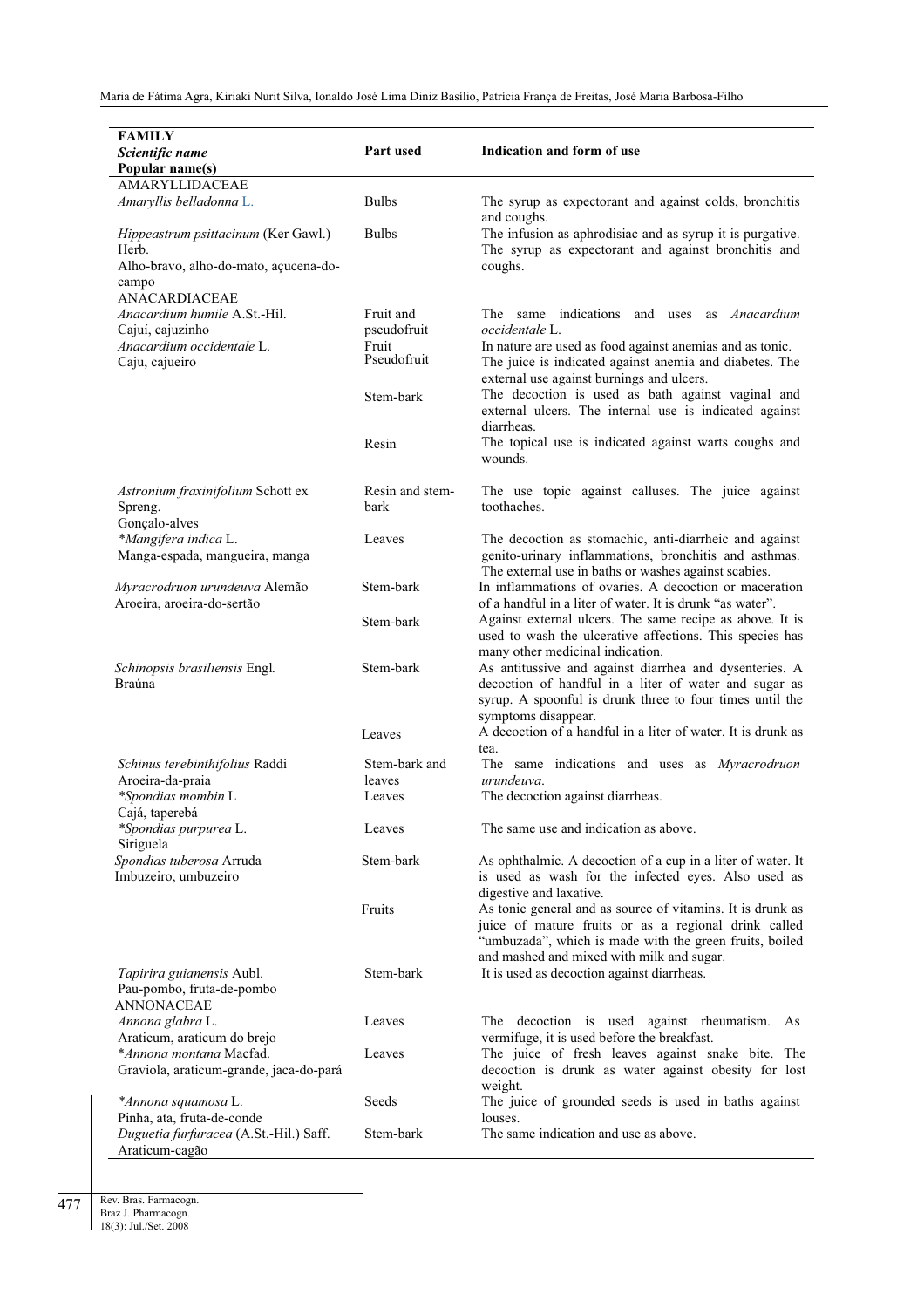| <b>FAMILY</b>                                                |                   |                                                                                                       |
|--------------------------------------------------------------|-------------------|-------------------------------------------------------------------------------------------------------|
| Scientific name                                              | Part used         | Indication and form of use                                                                            |
| Popular name(s)                                              |                   |                                                                                                       |
| Rollinia leptopetala R.E.Fr                                  | Stem-bark         | As digestive, a decoction of a teaspoon in a cup of water.                                            |
| Pinha-brava                                                  |                   | It is drunk as tea after meals.                                                                       |
|                                                              |                   | Against tumors and inflammations. The same recipe as                                                  |
|                                                              | Seeds and fruits  | above. It is used substituting the water.                                                             |
| <i>Xylopia frutescens</i> Aubl.<br>Embira, semente-de-embira |                   | As digestive, a decoction of a teaspoon in a cup of<br>water. It is drunk as tea after meals.         |
| <b>APIACEAE</b>                                              |                   |                                                                                                       |
| *Anethum graveolens L.                                       | Fruits            | The infusion is used against diarrhea and stomach ache.                                               |
| Endro                                                        |                   |                                                                                                       |
| *Coriandrum sativum L.                                       | Aerial parts      | The topical use of the leaves is indicated in treatment of                                            |
| Coentro                                                      |                   | contuses.                                                                                             |
|                                                              | Fruits            | The decoction is used as digestive and against gastritis,                                             |
|                                                              |                   | constipations and anorexia.                                                                           |
| *Cuminum cyminum L.                                          | Fruits            | An infusion is used as digestive. The decoction is used                                               |
| Cuminho                                                      |                   | as abortive.                                                                                          |
| <i>*Foeniculum vulgare Mill.</i>                             | Fruits and aerial | The decoction on infusion as digestive and against                                                    |
| Endro, funcho                                                | parts             | menstrual spasms. An infusion of a teaspoon in a cup of                                               |
|                                                              |                   | hot water.                                                                                            |
| Hydrocotyle umbellata L.                                     | Entire plant      | An infusion as diuretic and against rheumatisms, emetic                                               |
| Moeda, erva-tostão, dinheiro                                 | Leaves            | and as tonic.<br>An infusion against hepatic diseases, diarrheas and                                  |
|                                                              |                   | syphilis.                                                                                             |
| *Pimpinella anisum L.                                        | Fruits            | As emenagogue and digestive against intestinal pains                                                  |
| Erva-doce                                                    |                   | and menstrual spasms. In treatment of amenorrhea. A                                                   |
|                                                              |                   | decoction of a teaspoon in a cup of water. It is drunk                                                |
|                                                              |                   | until the menstruation appear.                                                                        |
| <b>APOCYNACEAE</b>                                           |                   |                                                                                                       |
| Asclepias curassavica L.<br>Leiteira, oficial-de-sala        | Entire plant      | As poisonous.                                                                                         |
| Allamanda blanchetii A.DC.                                   | Latex             | It is used as laxative, emetic, cathartic and vermifuge.                                              |
| Quatro-patacas-roxa, leiteiro.                               |                   | One teaspoon of the latex in a cup of water. It is drunk                                              |
|                                                              |                   | after meals. It is referred to be poisonous also.                                                     |
| *Allamanda cathartica L.                                     |                   |                                                                                                       |
| Dedal-de-dama                                                | Latex             | Drops of the latex are used as used as laxative and<br>emetic. Entire plant is referred as poisonous. |
| *Allamanda violacea Gardner &                                | Latex             | The same indications as above.                                                                        |
| Fielding                                                     |                   |                                                                                                       |
| Rosa-mole                                                    |                   |                                                                                                       |
| Aspidosperma pyrifolium Mart.                                | Stem-bark         | Against inflammations of urinary tract. A decoction of a                                              |
| Pereiro, pau-pereiro                                         |                   | teaspoon in a cup of water. It is used as tea until the                                               |
|                                                              |                   | symptoms disappear.<br>As poisonous.                                                                  |
|                                                              | Entire plant      |                                                                                                       |
| Calotropis procera (Aiton) W.T. Aiton                        | Stem-bark         | Small pieces in maceration in a liter of water. It is used                                            |
| Algodão-de-seda, algodão-da-praia, flor-                     |                   | as tonic and stimulant.                                                                               |
| de-seda, flor-de-cera                                        | Latex             | The topical use as odontalgic. Dropped in water as                                                    |
|                                                              |                   | vermifuge.                                                                                            |
|                                                              | Leaves            | The decoction against rheumatism and asthmas and as<br>sedative.                                      |
| *Catharanthus roseus (L.) G. Don                             | Leaves, flowers,  | Small pieces in maceration in a liter of water against                                                |
| Boa-noite, boa-noite-branca                                  | roots             | diabetes and tuberculosis and as expectorant.                                                         |
| Hancornia speciosa Gomes                                     | Latex             | Dropped in water against tuberculosis and cramps.                                                     |
| Mangabeira, mangaba                                          | Stem-bark         | In maceration against respiratory diseases.                                                           |
|                                                              |                   |                                                                                                       |
| Himatanthus articulatus (Vahl)                               | Latex             | The topical use against external ulcers and tumors.                                                   |
| Woodson<br>Janaúba                                           |                   | Dropped in a liter of water against inflammations and<br>cancer.                                      |
| Himatanthus bracteatus (A.DC.)                               | Latex             | The same indication and use as above.                                                                 |
| Woodson                                                      |                   |                                                                                                       |
| Janaguba                                                     |                   |                                                                                                       |
| Himatanthus phagedaenicus (Mart.)                            | Latex             | The topical uses against external ulcers.                                                             |
| Woodson                                                      | Green fruit       | Small pieces in maceration in a liter of water. It is used                                            |
| Banana-de-papagaio, angélica-da-mata                         |                   | as water against diabetes and inflammations.                                                          |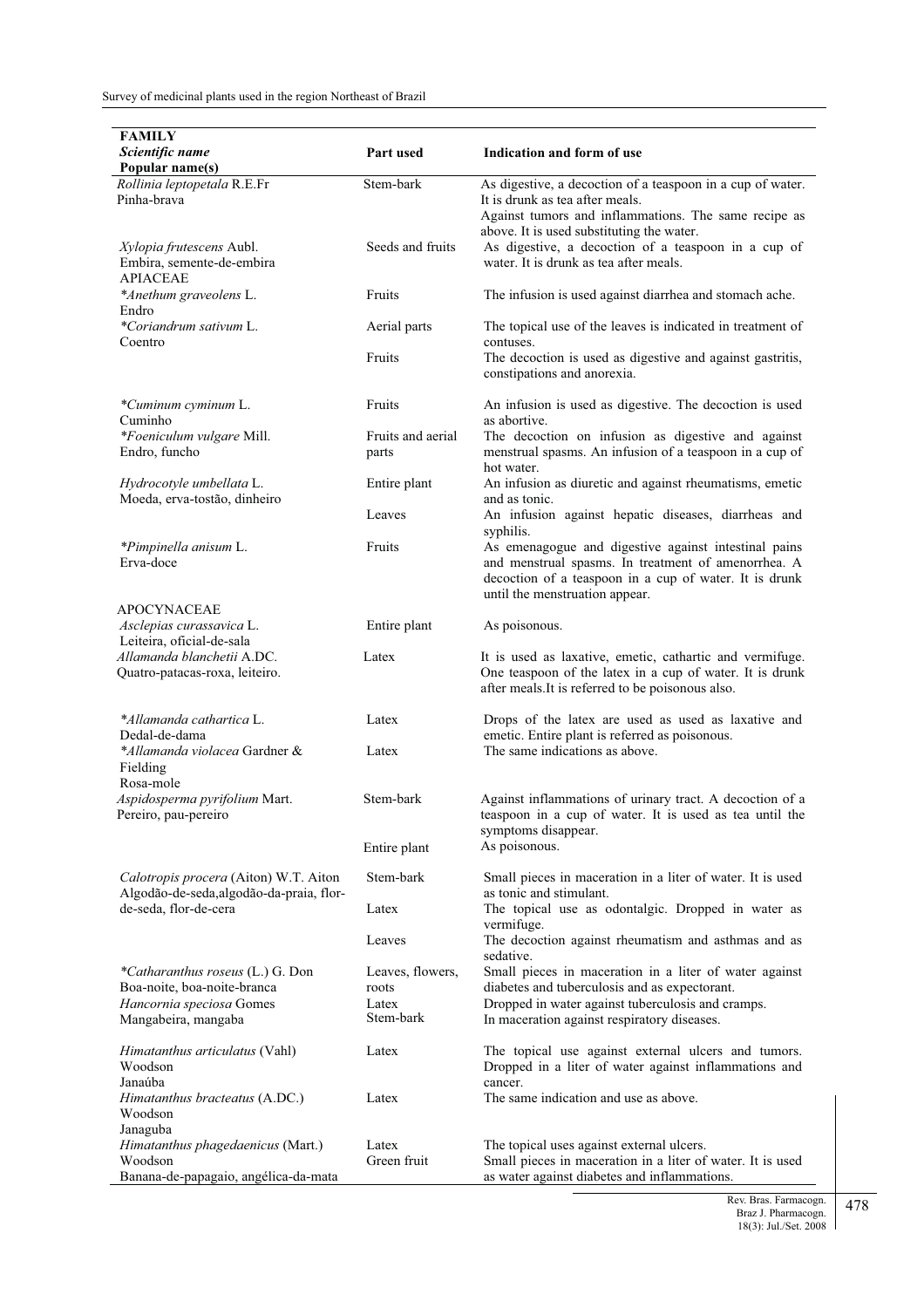| <b>FAMILY</b>                          |                  |                                                           |
|----------------------------------------|------------------|-----------------------------------------------------------|
| Scientific name                        | Part used        | Indication and form of use                                |
| Popular name(s)                        |                  |                                                           |
| Mandevilla illustris (Vell.) Woodson   | Latex            | Some latex is dropped in a cup of water and drunk         |
| Purga-do-campo                         |                  | aganst liver diseases.                                    |
| Mandevilla tenuifolia (J.C. Mikan)     | Leaves and       | An infusion is used against hart diseases.                |
| Woodson                                | flowers          |                                                           |
| Flor-de-santo-antonio                  |                  |                                                           |
| Marsdenia altissima (Jacq.) Dugand     | Stem-bark        | A maceration against gonorrhea, asthmas and cancer. It    |
| Cipó-seda                              |                  | is used to increase the fertility.                        |
| Marsdenia molissima E.Fourn.           | Roots            | As abortive and against amenorrhea. A decoction of a      |
| Maria-da-costa                         |                  | handful in a liter of water. It is drunk substituting the |
|                                        |                  | water until the menstruation appear.                      |
|                                        |                  |                                                           |
| *Plumeria rubra L.                     | Latex            | The topical use against dermatitis.                       |
| Jasmim                                 | Stem-bark        | The decoction is vermifuge.                               |
|                                        | Flowers          | The syrup as expectorant.                                 |
| Rauvolfia grandiflora Mart. ex A. DC.  | Entire plant     | As poisonous.                                             |
| Mamão-de-sapo                          |                  |                                                           |
| Rauvolfia ligustrina Willd. ex Roem. & | Entire plant     | As poisonous.                                             |
| Schult.                                |                  |                                                           |
| Arrebenta-boi                          |                  |                                                           |
| Schubertia grandiflora Mart. & Zucc.   | Tuber            | A decoction as emenagogue and abortive.                   |
| Maria-da-costa                         |                  |                                                           |
| Schubertia multiflora Mart.            | Tuber            | The same indication and use as above.                     |
| Maria-da-costa                         |                  |                                                           |
| Skytanthus hancorniifolius (A. DC.)    | Leaves, fowers   | The infusion is used as sedative, against insomnias,      |
| <b>Miers</b>                           | and stem bark    | hypertension, cardiac problems, asthmas and colds.        |
|                                        |                  |                                                           |
| Leiteiro                               |                  |                                                           |
| Tabernaemontana sp.                    | Stem-bark        | The decoction of a handful in a liter of water or in      |
| Jasmim-bravo                           |                  | maceration in wine against syphilis.                      |
|                                        | Latex            | The topical use against warts.                            |
|                                        | Roots            | The decoction or syrup as expectorant.                    |
|                                        |                  |                                                           |
| <b>ARACEAE</b>                         |                  |                                                           |
| Caladium bicolor (Aiton) Vent.         | Leaves           | The decoction as vermifuge and purgative. The external    |
| Tajá                                   |                  | use against furunculous.                                  |
| Anthurium affine Schott                | Flowes           | A maceration is used against diabetes.                    |
| Folha-larga, palmeirão-bravo           | Leaves           | An infusion is used against cardiac problems and          |
|                                        |                  | circulatory diseases.                                     |
| Dracontium sp.                         | Leaves and roots | It is used as decoction against rheumatisms.              |
| Pistia stratiotes L.                   | Entire plant     | The infusion is used as diuretic and against kidney       |
| Pasta, golfo                           |                  | diseases.                                                 |
| Syagrus coronata (Mart.) Becc.         | Bark             | It is used against snake bite.                            |
| Licuri, ouricuri                       |                  |                                                           |
| <b>ARECACEAE</b>                       |                  |                                                           |
|                                        |                  | As food and source of vitamin A.                          |
| Acrocomia aculeata (Jacq.)Lodd. ex     | Fruit            |                                                           |
| Mart.                                  |                  |                                                           |
| Macaúba, macaíba                       |                  |                                                           |
| Astrocaryum vulgare Mart.              | Fruit            | In nature as food. It is used as source of vitamin A.     |
| Tucum, tucumã, tucum-bravo             |                  |                                                           |
| *Cocos nucifera L.                     | Fruit pulp       | As laxative. The oil extracted by heat is emollient.      |
| Coco, coqueiro                         | Water            | It is used as tonic and hydrating against diarrheas,      |
|                                        |                  | dysenteries and as diuretic.                              |
|                                        |                  |                                                           |
| Copernicia prunifera (Mill.) H.E.Moore | Roots            | A handful in a liter of water in maceration as depurative |
| Carnaubeira, carnaúba                  |                  | and diuretic. The topical use against external ulcers,    |
|                                        |                  | dermatitis, rheumatism and arthritis.                     |
| *Elaeis guineensis Jacq.               | Oil's fruits     | The topical use on skin as emollient.                     |
| Dendê, dendezeiro, azeite-de-dendê     |                  |                                                           |
| Euterpe oleracea Mart.                 | Fruits           | The juice is drunk as general tonic.                      |
| Jussara, açaí                          |                  |                                                           |
|                                        | Fruits           | The same indication and use as above.                     |
| Mauritiella aculeata (Kunth) Burret    |                  |                                                           |
| Buritirana                             |                  |                                                           |
| Mauritia flexuosa L.                   | Leaves           | The topical use as emollient.                             |
| Buriti                                 | Fruits           | Used in sweets and ice cream as source of vitamin A.      |

Rev. Bras. Farmacogn. Braz J. Pharmacogn.

18(3): Jul./Set. 2008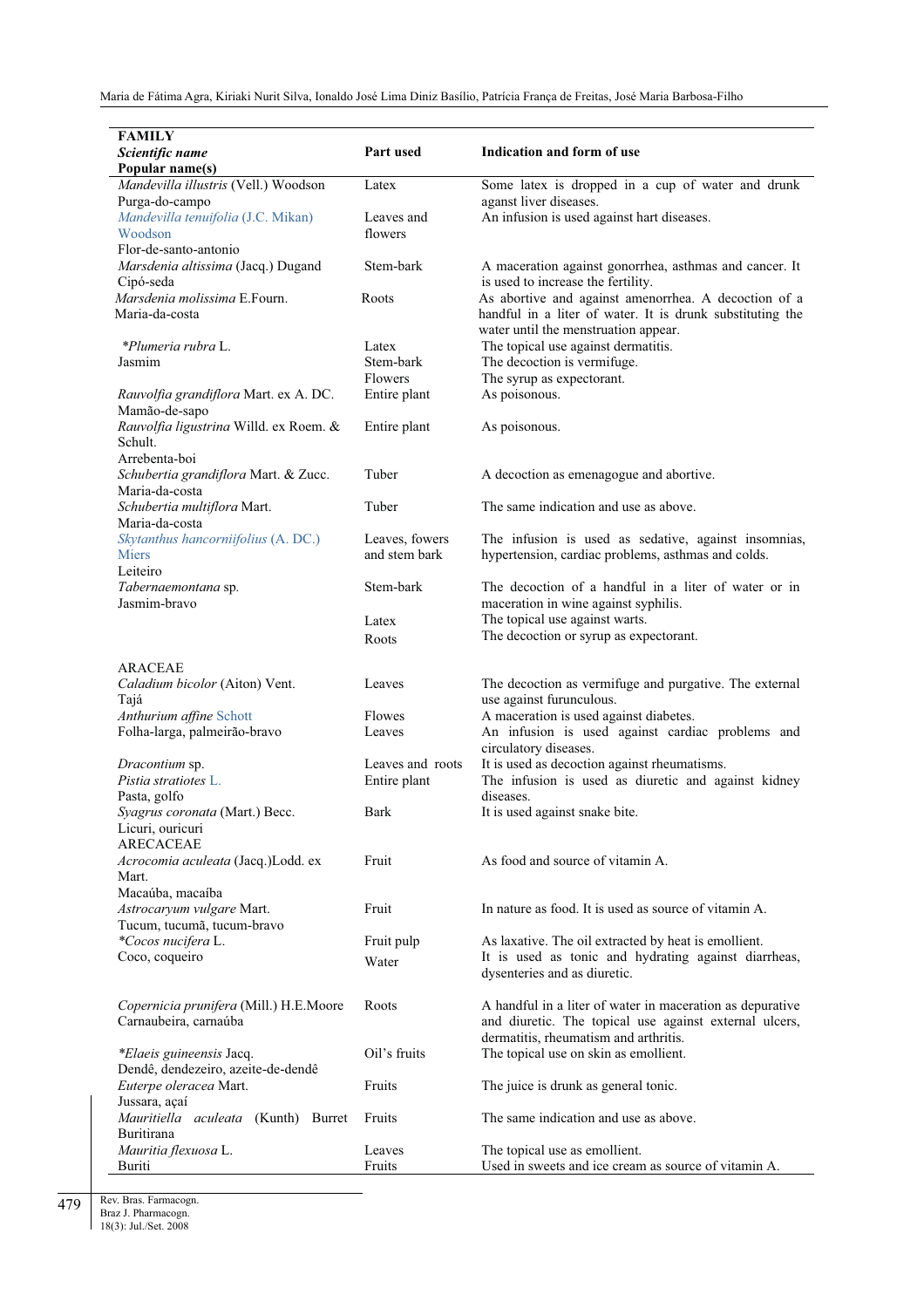| FAMILY                                                  |                  |                                                                                                                       |
|---------------------------------------------------------|------------------|-----------------------------------------------------------------------------------------------------------------------|
| Scientific name                                         | Part used        | Indication and form of use                                                                                            |
| Popular name(s)                                         |                  |                                                                                                                       |
| Orbignya phalerata Mart.                                | Fruits           | Against abdominal pains, constipation,<br>obesities,                                                                  |
| Babaçu                                                  |                  | leukemia, rheumatisms, inflammations of uterus and                                                                    |
|                                                         |                  | ovaries, arthritis and menstrual pains.                                                                               |
| Polyandrococos caudescens (Mart.)                       | Young fruits,    | A maceration in a liter of water against diabetes and to                                                              |
| Barb. Rodr.                                             | leaves and roots | reduce the cholesterol levels. It is drunk substituting the                                                           |
| Buri                                                    |                  | water.                                                                                                                |
| <b>ARISTOLOCHIACEAE</b>                                 |                  |                                                                                                                       |
| Aristolochia birostris Duch.                            | Roots            | As abortive and in treatment of amenorrhea. A                                                                         |
| Jarrinha, angelicó                                      |                  | decoction of a handful in a liter of water. It is drunk                                                               |
|                                                         |                  | substituting the water until the menstruation appear.                                                                 |
|                                                         | Fresh plant      | The juice is used against snake bite.                                                                                 |
|                                                         |                  |                                                                                                                       |
| Aristolochia papillaris Mart.                           | Roots            | The same uses and indications as A. birostris.                                                                        |
| Jarrinha, angélico                                      |                  |                                                                                                                       |
| <b>ASPLENIACEAE</b>                                     |                  |                                                                                                                       |
| *Asplenium auritum Sw.<br>Douradinha                    | Leaves           | A decoction or syrup is used as expectorant and diuretic.                                                             |
| ASTERACEAE                                              |                  |                                                                                                                       |
| Acanthospermum australe (Loefl.)                        | Entire plant     | As used for children diseases.                                                                                        |
| Kuntze                                                  |                  |                                                                                                                       |
| Juiz-de-paz, espinho-de-judeu,                          |                  |                                                                                                                       |
| carrapicho, espinho-de-cigano                           |                  |                                                                                                                       |
| Acanthospermum hispidum DC.                             | Roots            | A decoction of a handful in two parts of water against                                                                |
| Espinho-de-judeu, carrapicho, espinho-                  |                  | bronchitis and fevers and as expectorant. It is drunk as                                                              |
| de-cigano, retirante                                    |                  | tea.                                                                                                                  |
|                                                         | Entire plant     | As vermifuge and against intestinal pains. The fresh                                                                  |
|                                                         |                  | plant is drunk as juice just once a day before the                                                                    |
|                                                         |                  | breakfast.                                                                                                            |
| Acmella ciliata (Kunth) Cass.                           | Leaves           | The same uses that <i>Acmella uliginosa</i> .                                                                         |
| Agrião, Agrião-do-Pará<br>Acmella uliginosa (Sw.) Cass. | Leaves           |                                                                                                                       |
| Agrião, agrião-bravo                                    |                  | As tonic against anemia and as expectorant. It is eaten as<br>salad. Also, it is prepared as syrup. Four spoonfuls is |
|                                                         |                  | drunk by day until the symptoms disappear.                                                                            |
|                                                         | Inflorescences   | Used as anesthesic local against tooth pains.                                                                         |
|                                                         |                  |                                                                                                                       |
| Ageratum conyzoides L.                                  | Leaves           | A decoction against ovarian inflammations, amenorrhea,                                                                |
| Mentrasto, mentrasto-branco                             |                  | dysmenorrheal, rheumatism and diarrheas.                                                                              |
|                                                         | Entire plant     | An infusion as stomachic, against intestinal pains,                                                                   |
|                                                         |                  | anorexia and arthritis.                                                                                               |
|                                                         |                  |                                                                                                                       |
| Argyrovernonia harleyi (H. Rob.)                        | Leaves and roots | An infusion or decoction is used against gastritis and                                                                |
| MacLeish<br>Moricica                                    |                  | ulcers.                                                                                                               |
| Argyrovernonia martii (DC.) N. F. F.                    | Leaves           | An infusion is used against hepatic diseases and also                                                                 |
| MacLeish                                                |                  | malaria.                                                                                                              |
| Chico-rodrigo                                           |                  |                                                                                                                       |
| *Artemisia absinthium L.                                | Aerial parts     | A juice of fresh plant is used as vermifuge and abortive                                                              |
| Losna, absinto, erva-dos-vermes                         |                  | and against gripes.                                                                                                   |
|                                                         | Leaves           | To chew against halitosis.                                                                                            |
| *Artemisia vulgaris L.                                  | Entire plant     | A decoction against dysmenorrheal, diarrheas, epilepsies                                                              |
| Artemijo, flor-de-são-joão                              |                  | and gastritis.                                                                                                        |
| Baccharis trimera DC.                                   | Entire plant     | An infusion or decoction as digestive and against                                                                     |
| Carqueja                                                |                  | diabetes and renal inflammations.                                                                                     |
|                                                         | Leaves           | An infusion is used to reduce the weight.                                                                             |
| Bidens bipinnata L.                                     | Leaves           | A decoction of a spoonful in a litter of water as diuretic.                                                           |
| Picão, fura-capa, agulha-brava                          | Roots            | An decoction or an infusion against blenorragias,                                                                     |
|                                                         |                  | furunculous and ictericias.                                                                                           |
|                                                         |                  |                                                                                                                       |
| Bidens pilosa L.                                        | Leaves and roots | The same indication and uses as above.                                                                                |
| Carrapicho, picão, agulha-brava, picão-                 |                  |                                                                                                                       |
| preto, carrapicho-de-agulha                             |                  |                                                                                                                       |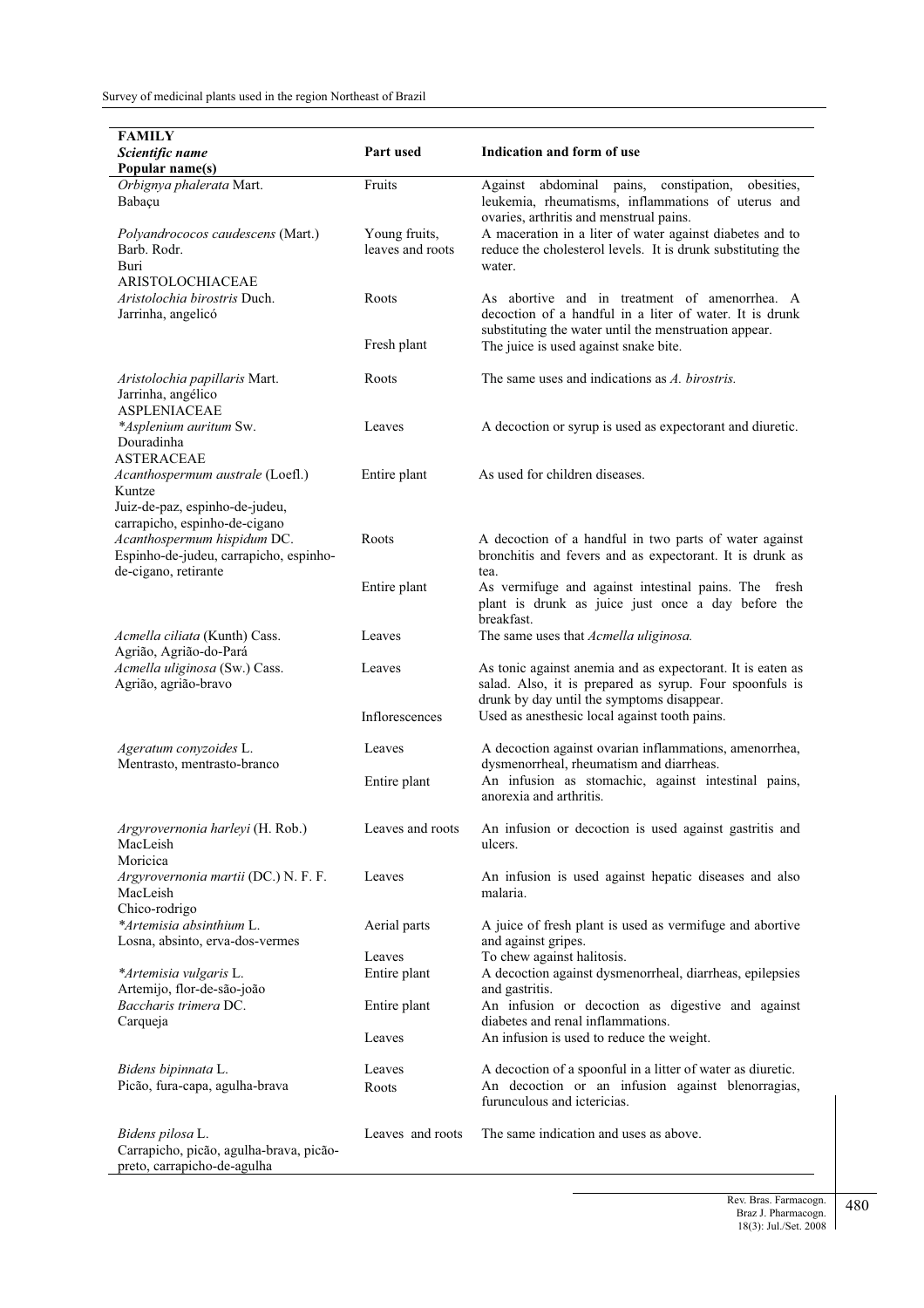| <b>FAMILY</b>                                        |                        |                                                                                                                         |
|------------------------------------------------------|------------------------|-------------------------------------------------------------------------------------------------------------------------|
| Scientific name                                      | Part used              | Indication and form of use                                                                                              |
| Popular name(s)                                      |                        |                                                                                                                         |
| Blainvillea acmella (L.) Philipson                   | Entire plant           | It used as food in salad against anemias.                                                                               |
| Agrião                                               | Flowers                | The topical use of the smashed flowers against                                                                          |
|                                                      |                        | toothaches.                                                                                                             |
| *Calendula officinalis L.                            | Leaves                 | The infusion is used against uterin inflammations.                                                                      |
| Calêndula                                            |                        |                                                                                                                         |
| Conyza bonariensis (L.) Cronquist                    | Entire plant           | A decoction is used against dermatitis.                                                                                 |
| Rabo-de-raposa                                       |                        |                                                                                                                         |
| Conocliniopsis prasiifolia (DC.)                     | Aerial parts           | An infusion is prepared with a handful of fresh plant in a                                                              |
| R.M.King & H.Rob.                                    |                        | liter of hot water. It is drunk as tea against flu and colds.                                                           |
| Aleluia                                              |                        | The same preparation boiled with sugar as syrup. Three                                                                  |
|                                                      |                        | spoonfuls daily until symptoms disappear.                                                                               |
| *Dendranthema grandiflorum (Ramat.)                  | Leaves                 | An infusion or decoction of a handful in a liter of water                                                               |
| Kitam.<br>Crisântemo                                 |                        | as stomachic. It is drunk as tea after meals, until the                                                                 |
|                                                      | Inflorescences         | symptoms disappear.<br>A decoction or an infusion against edemas.                                                       |
|                                                      |                        |                                                                                                                         |
| Eclipta prostrata (L.) L.                            | Leaves                 | As anti-asthmatic and against hepatitis and liver diseases.                                                             |
| Agrião, perpétua-do-mato, Agrião-do-                 |                        | An infusion or a decoction is of handful in a liter. It is                                                              |
| brejo, erva-de-botão                                 |                        | used as tea until symptoms disappear.                                                                                   |
|                                                      | Inflorescences         | External ulcers. A handful is powdered and applied over                                                                 |
|                                                      |                        | the affected skin.                                                                                                      |
| Egletes viscosa (L.) Less.                           | Inflorescences and     | As stomachic and against diarrheas and insomnias. A                                                                     |
| Macela-do-campo, macela, macela-da-                  | leaves                 | handful of inflorescences in a liter of water as infusion or                                                            |
| terra                                                |                        | decoction. It is drunk as tea after meals until symptoms                                                                |
|                                                      |                        | disappear.                                                                                                              |
| <i>Emilia coccinea</i> (Sims) G. Don                 | Entire plant           | The infusion of a handful is used against fevers and                                                                    |
| Pincel                                               |                        | diarrheas.                                                                                                              |
| Emilia fosbergii Nicolson                            | Leaves and entire      | The same use and indication as above.                                                                                   |
| Pincel, serralha                                     | plant<br>Inflorescence |                                                                                                                         |
| Flaveria bidentis (L.) Kuntze<br>Contra-erva-do-peru |                        | The decoction against verminosis. It is used before<br>breakfast.                                                       |
| Galinsoga parviflora Cav.                            | Entire plant           | Against flu and colds. An infusion of a handful in a liter                                                              |
| Botão-de-ouro, picão, fazendeiro                     |                        | of water. It is drunk as tea until the symptoms disappear.                                                              |
| *Gymnanthemum amygdalinum (Delile)                   | Leaves                 | A decoction of a handful in a liter against fevers,                                                                     |
| Sch. Bip. ex Walp.                                   |                        | constipation and abdominal pains.                                                                                       |
| Alumã, boldo                                         |                        |                                                                                                                         |
|                                                      |                        |                                                                                                                         |
| Hebeclinium macrophyllum (L.) DC.                    | Leaves                 | It is used as poultice against hurt in the foot.                                                                        |
| Desinchadeira-de-cacau                               |                        | In nature as food against cholesterol. An infusion of the                                                               |
| *Helianthus annuus L.<br>Girassol                    | Seeds                  | roasted and grounded seeds as "café" against fevers.                                                                    |
|                                                      | Leaves                 | The topical use as poultice against ulcers and hurts.                                                                   |
|                                                      |                        |                                                                                                                         |
| Ichthyothere terminalis (Spreng.)                    | Entire plant           | It is used as poisonous.                                                                                                |
| S.F.Blake                                            |                        |                                                                                                                         |
| Cunabi                                               |                        |                                                                                                                         |
| *Lactuca sativa L.                                   | Leaves                 | An infusion of two leaves in a cup of water against                                                                     |
| Alface                                               |                        | hypertension and insomnias.                                                                                             |
| Lepidaploa chalybaea (Mart. ex DC.)                  | Leaves                 | The decoction of a handful in a liter. It is used for hairs                                                             |
| H.Rob.                                               |                        | washes or in baths against dandruffs.                                                                                   |
| Ervanço                                              |                        |                                                                                                                         |
| Lourteigia ballotifolia (Kunth) R.M.                 | Entire plant           | Against flu and colds. An infusion is prepared with a                                                                   |
| King $&H. Rob.$<br>Aleluia                           |                        | handful of fresh plant in a liter of hot water. It is drunk<br>as tea. The same preparation boiled with sugar as syrup. |
|                                                      |                        | Three spoonfuls daily until symptoms disappear.                                                                         |
| *Matricaria chamomilla L.                            | Leaves                 | An internal use against coughs, colic, diarrheas, skin                                                                  |
| Camomila                                             |                        | eruptions, fevers, colds, headaches and as sedative. The                                                                |
|                                                      |                        | external<br>use is indicated for<br>washes<br>against                                                                   |
|                                                      |                        | conjunctivitis.                                                                                                         |
|                                                      | Flowers                | The infusion is used against nausea, vomiting, bellyache                                                                |
|                                                      |                        | (internal use) and skin diseases (external use).                                                                        |
|                                                      |                        |                                                                                                                         |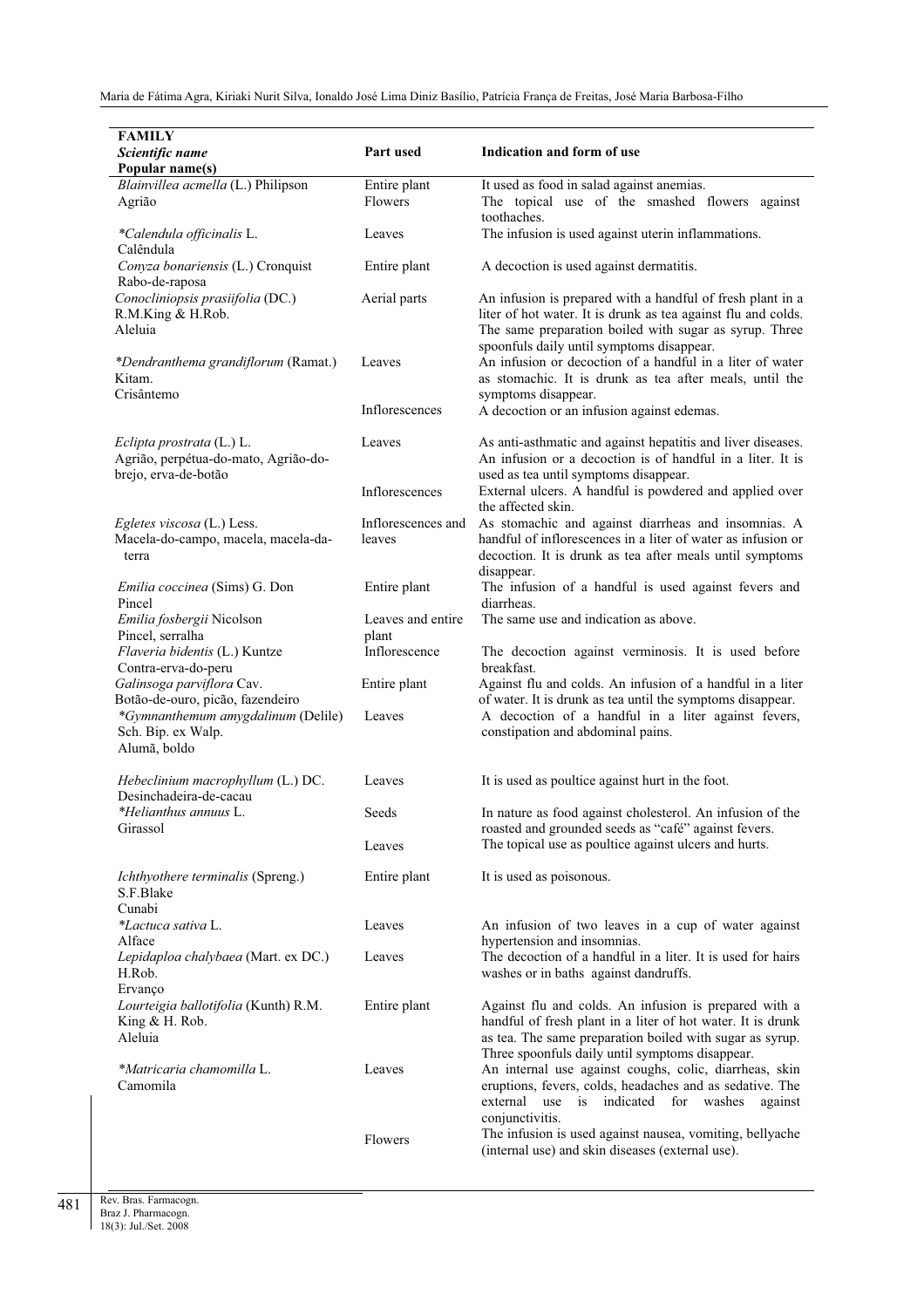| Popular name(s)<br>Melampodium divaricatum (Rich.) DC.<br>Entire plant<br>A decoction or infusion as diuretic and against<br>Picão-da-praia<br>leucorrhoea.<br>*Mikania glomerata Spreng.<br>Leaves<br>An infusion is used against rheumatisms and respiratory<br>Guaco, guaiacó<br>diseases. As syrup is used against coughs and asthmas.<br>A decoction is used in treatement of inflammations of<br>the throat. A maceration in alcohol is used against<br>nevralgias.<br>Mikania hirsutissima DC.<br>Entire plant<br>A decoction or infusion against diarrheas, rheumatism,<br>Cipó cabeludo<br>neuralgias, nephrites and paralysis.<br>Pectis elongata Kunth<br>Entire plant<br>Against hypotension and stomachic diseases, an infusion<br>Alecrim-do-mato, alecrim-bravo,<br>with two parts of water. It is drunk cold substituting the<br>water until symptoms disappear.<br>cuminho-bravo<br>Entire plant<br>As stomachic, the same recipe as above. It is drunk as tea<br>after meals.<br>Against flu and colds, an infusion of a spoonful in a glass<br>Leaves<br>of water. It is drunk until symptoms disappear.<br>Pectis linifolia L. var. linifolia<br>Leaves and entire<br>The same indications, preparations and uses as above.<br>Alecrim-do-mato<br>plant<br>Pectis oligocephala (Gardner) Sch.Bip.<br>Against flu and colds, an infusion of a spoonful in a<br>Aerial parts<br>glass of water. It is drunk until symptoms disappear.<br>Alecrim-do-mato, caminho-do-mato<br>A decoction as stomachic and against hypertension.<br>Inflorescence<br>S<br>The infusion as digestive and stomachic and expectorant<br>Pluchea sagittalis (Lam.) Cabrera<br>Entire plant<br>Quitoco, madrecravo<br>against coughs bronchitis.<br>It is used to facilitate the childbirth.<br>Leaves<br>In uterine and testicular inflammations and against<br>Porophylum ruderale (Jack) Cass.<br>Leaves<br>Cravo-de-urubu, couvinha<br>fevers. An infusion or decoction of a spoonful in a glass<br>of water. It is drunk as tea until the symptoms disappear.<br>An infusion as sedative. A cup is drunk at night before<br>Leaves<br>sleep.<br>Sonchus oleraceus L.<br>As tonic, stomachic and preventive of cardiovascular<br>Leaves<br>diseases and against hepatitis. A decoction of a spoonful<br>Alface-do-mato, barbalha, serralha-lisa<br>in a glass of water. It is drunk as tea until the symptoms<br>disappear.<br>Against flu, colds and pneumonias. An infusion is<br>Sphagneticola trilobata (L.) Pruski<br>Flowers and<br>Mal-me-quer, camará<br>prepared with a teaspoon in a cup of hot water. It is<br>leaves<br>drunk as tea.<br>*Tagetes erecta<br>Flowers and<br>An infusion of a handful in a liter. It is used against<br>Cravo-de-defunto<br>leaves<br>asthmas.<br>Tagetes minuta L.<br>Against evers, amenorrhea and as sedative. An infusion<br>Leaves<br>Coari-bravo, cravo-de-viúva, cravo-bravo<br>or decoction in two parts of water. It is drunk as tea<br>before sleep.<br>As vermifuge. The same recipe as above. It is drunk only<br>Leaves<br>once a day.<br>A decoction as vermifuge.<br>*Tanacetum vulgare L.<br>Inflorescences<br>Erva-dos-vermes, ervas-de-são-marcos<br>Trixis divaricata (Kunth) Spreng.<br>Entire plant<br>As abortive and against amenorrhea. A decoction of a<br>handful in a liter of water. It is drunk substituting the<br>Selidônea, sete-sangrias<br>water until the menstruation appears. It is also used for<br>wash the eyes against conjunctivitis.<br>The same uses and indications as above.<br>Trixis vauthieri DC.<br>Entire plant<br>Sete-sangrias<br>Unxia suffruticosa (Baker) Stuessy<br>Flowers<br>Against flu and colds. An infusion is prepared with a<br>Mal-me-quer-do-sertão<br>teaspoon in a cup of hot water. It is drunk as tea.<br>infusion<br>Verbesina baccharifolia Mattf.<br>Flowers<br>An<br>or<br>decoction<br>are<br>used<br>against<br>inflammations.<br>Assa-peixe<br>The same use and indications as above.<br>Verbesina macrophylla (Cass.) S.F.<br>Flowers<br>Blake | FAMILY<br>Scientific name | Part used | Indication and form of use |
|-------------------------------------------------------------------------------------------------------------------------------------------------------------------------------------------------------------------------------------------------------------------------------------------------------------------------------------------------------------------------------------------------------------------------------------------------------------------------------------------------------------------------------------------------------------------------------------------------------------------------------------------------------------------------------------------------------------------------------------------------------------------------------------------------------------------------------------------------------------------------------------------------------------------------------------------------------------------------------------------------------------------------------------------------------------------------------------------------------------------------------------------------------------------------------------------------------------------------------------------------------------------------------------------------------------------------------------------------------------------------------------------------------------------------------------------------------------------------------------------------------------------------------------------------------------------------------------------------------------------------------------------------------------------------------------------------------------------------------------------------------------------------------------------------------------------------------------------------------------------------------------------------------------------------------------------------------------------------------------------------------------------------------------------------------------------------------------------------------------------------------------------------------------------------------------------------------------------------------------------------------------------------------------------------------------------------------------------------------------------------------------------------------------------------------------------------------------------------------------------------------------------------------------------------------------------------------------------------------------------------------------------------------------------------------------------------------------------------------------------------------------------------------------------------------------------------------------------------------------------------------------------------------------------------------------------------------------------------------------------------------------------------------------------------------------------------------------------------------------------------------------------------------------------------------------------------------------------------------------------------------------------------------------------------------------------------------------------------------------------------------------------------------------------------------------------------------------------------------------------------------------------------------------------------------------------------------------------------------------------------------------------------------------------------------------------------------------------------------------------------------------------------------------------------------------------------------------------------------------------------------------------------------------------------------------------------------------------------------------------------------------------------------------------------------------------------|---------------------------|-----------|----------------------------|
|                                                                                                                                                                                                                                                                                                                                                                                                                                                                                                                                                                                                                                                                                                                                                                                                                                                                                                                                                                                                                                                                                                                                                                                                                                                                                                                                                                                                                                                                                                                                                                                                                                                                                                                                                                                                                                                                                                                                                                                                                                                                                                                                                                                                                                                                                                                                                                                                                                                                                                                                                                                                                                                                                                                                                                                                                                                                                                                                                                                                                                                                                                                                                                                                                                                                                                                                                                                                                                                                                                                                                                                                                                                                                                                                                                                                                                                                                                                                                                                                                                                                         |                           |           |                            |
|                                                                                                                                                                                                                                                                                                                                                                                                                                                                                                                                                                                                                                                                                                                                                                                                                                                                                                                                                                                                                                                                                                                                                                                                                                                                                                                                                                                                                                                                                                                                                                                                                                                                                                                                                                                                                                                                                                                                                                                                                                                                                                                                                                                                                                                                                                                                                                                                                                                                                                                                                                                                                                                                                                                                                                                                                                                                                                                                                                                                                                                                                                                                                                                                                                                                                                                                                                                                                                                                                                                                                                                                                                                                                                                                                                                                                                                                                                                                                                                                                                                                         |                           |           |                            |
|                                                                                                                                                                                                                                                                                                                                                                                                                                                                                                                                                                                                                                                                                                                                                                                                                                                                                                                                                                                                                                                                                                                                                                                                                                                                                                                                                                                                                                                                                                                                                                                                                                                                                                                                                                                                                                                                                                                                                                                                                                                                                                                                                                                                                                                                                                                                                                                                                                                                                                                                                                                                                                                                                                                                                                                                                                                                                                                                                                                                                                                                                                                                                                                                                                                                                                                                                                                                                                                                                                                                                                                                                                                                                                                                                                                                                                                                                                                                                                                                                                                                         |                           |           |                            |
|                                                                                                                                                                                                                                                                                                                                                                                                                                                                                                                                                                                                                                                                                                                                                                                                                                                                                                                                                                                                                                                                                                                                                                                                                                                                                                                                                                                                                                                                                                                                                                                                                                                                                                                                                                                                                                                                                                                                                                                                                                                                                                                                                                                                                                                                                                                                                                                                                                                                                                                                                                                                                                                                                                                                                                                                                                                                                                                                                                                                                                                                                                                                                                                                                                                                                                                                                                                                                                                                                                                                                                                                                                                                                                                                                                                                                                                                                                                                                                                                                                                                         |                           |           |                            |
|                                                                                                                                                                                                                                                                                                                                                                                                                                                                                                                                                                                                                                                                                                                                                                                                                                                                                                                                                                                                                                                                                                                                                                                                                                                                                                                                                                                                                                                                                                                                                                                                                                                                                                                                                                                                                                                                                                                                                                                                                                                                                                                                                                                                                                                                                                                                                                                                                                                                                                                                                                                                                                                                                                                                                                                                                                                                                                                                                                                                                                                                                                                                                                                                                                                                                                                                                                                                                                                                                                                                                                                                                                                                                                                                                                                                                                                                                                                                                                                                                                                                         |                           |           |                            |
|                                                                                                                                                                                                                                                                                                                                                                                                                                                                                                                                                                                                                                                                                                                                                                                                                                                                                                                                                                                                                                                                                                                                                                                                                                                                                                                                                                                                                                                                                                                                                                                                                                                                                                                                                                                                                                                                                                                                                                                                                                                                                                                                                                                                                                                                                                                                                                                                                                                                                                                                                                                                                                                                                                                                                                                                                                                                                                                                                                                                                                                                                                                                                                                                                                                                                                                                                                                                                                                                                                                                                                                                                                                                                                                                                                                                                                                                                                                                                                                                                                                                         |                           |           |                            |
|                                                                                                                                                                                                                                                                                                                                                                                                                                                                                                                                                                                                                                                                                                                                                                                                                                                                                                                                                                                                                                                                                                                                                                                                                                                                                                                                                                                                                                                                                                                                                                                                                                                                                                                                                                                                                                                                                                                                                                                                                                                                                                                                                                                                                                                                                                                                                                                                                                                                                                                                                                                                                                                                                                                                                                                                                                                                                                                                                                                                                                                                                                                                                                                                                                                                                                                                                                                                                                                                                                                                                                                                                                                                                                                                                                                                                                                                                                                                                                                                                                                                         |                           |           |                            |
|                                                                                                                                                                                                                                                                                                                                                                                                                                                                                                                                                                                                                                                                                                                                                                                                                                                                                                                                                                                                                                                                                                                                                                                                                                                                                                                                                                                                                                                                                                                                                                                                                                                                                                                                                                                                                                                                                                                                                                                                                                                                                                                                                                                                                                                                                                                                                                                                                                                                                                                                                                                                                                                                                                                                                                                                                                                                                                                                                                                                                                                                                                                                                                                                                                                                                                                                                                                                                                                                                                                                                                                                                                                                                                                                                                                                                                                                                                                                                                                                                                                                         |                           |           |                            |
|                                                                                                                                                                                                                                                                                                                                                                                                                                                                                                                                                                                                                                                                                                                                                                                                                                                                                                                                                                                                                                                                                                                                                                                                                                                                                                                                                                                                                                                                                                                                                                                                                                                                                                                                                                                                                                                                                                                                                                                                                                                                                                                                                                                                                                                                                                                                                                                                                                                                                                                                                                                                                                                                                                                                                                                                                                                                                                                                                                                                                                                                                                                                                                                                                                                                                                                                                                                                                                                                                                                                                                                                                                                                                                                                                                                                                                                                                                                                                                                                                                                                         |                           |           |                            |
|                                                                                                                                                                                                                                                                                                                                                                                                                                                                                                                                                                                                                                                                                                                                                                                                                                                                                                                                                                                                                                                                                                                                                                                                                                                                                                                                                                                                                                                                                                                                                                                                                                                                                                                                                                                                                                                                                                                                                                                                                                                                                                                                                                                                                                                                                                                                                                                                                                                                                                                                                                                                                                                                                                                                                                                                                                                                                                                                                                                                                                                                                                                                                                                                                                                                                                                                                                                                                                                                                                                                                                                                                                                                                                                                                                                                                                                                                                                                                                                                                                                                         |                           |           |                            |
|                                                                                                                                                                                                                                                                                                                                                                                                                                                                                                                                                                                                                                                                                                                                                                                                                                                                                                                                                                                                                                                                                                                                                                                                                                                                                                                                                                                                                                                                                                                                                                                                                                                                                                                                                                                                                                                                                                                                                                                                                                                                                                                                                                                                                                                                                                                                                                                                                                                                                                                                                                                                                                                                                                                                                                                                                                                                                                                                                                                                                                                                                                                                                                                                                                                                                                                                                                                                                                                                                                                                                                                                                                                                                                                                                                                                                                                                                                                                                                                                                                                                         |                           |           |                            |
|                                                                                                                                                                                                                                                                                                                                                                                                                                                                                                                                                                                                                                                                                                                                                                                                                                                                                                                                                                                                                                                                                                                                                                                                                                                                                                                                                                                                                                                                                                                                                                                                                                                                                                                                                                                                                                                                                                                                                                                                                                                                                                                                                                                                                                                                                                                                                                                                                                                                                                                                                                                                                                                                                                                                                                                                                                                                                                                                                                                                                                                                                                                                                                                                                                                                                                                                                                                                                                                                                                                                                                                                                                                                                                                                                                                                                                                                                                                                                                                                                                                                         |                           |           |                            |
|                                                                                                                                                                                                                                                                                                                                                                                                                                                                                                                                                                                                                                                                                                                                                                                                                                                                                                                                                                                                                                                                                                                                                                                                                                                                                                                                                                                                                                                                                                                                                                                                                                                                                                                                                                                                                                                                                                                                                                                                                                                                                                                                                                                                                                                                                                                                                                                                                                                                                                                                                                                                                                                                                                                                                                                                                                                                                                                                                                                                                                                                                                                                                                                                                                                                                                                                                                                                                                                                                                                                                                                                                                                                                                                                                                                                                                                                                                                                                                                                                                                                         |                           |           |                            |
|                                                                                                                                                                                                                                                                                                                                                                                                                                                                                                                                                                                                                                                                                                                                                                                                                                                                                                                                                                                                                                                                                                                                                                                                                                                                                                                                                                                                                                                                                                                                                                                                                                                                                                                                                                                                                                                                                                                                                                                                                                                                                                                                                                                                                                                                                                                                                                                                                                                                                                                                                                                                                                                                                                                                                                                                                                                                                                                                                                                                                                                                                                                                                                                                                                                                                                                                                                                                                                                                                                                                                                                                                                                                                                                                                                                                                                                                                                                                                                                                                                                                         |                           |           |                            |
|                                                                                                                                                                                                                                                                                                                                                                                                                                                                                                                                                                                                                                                                                                                                                                                                                                                                                                                                                                                                                                                                                                                                                                                                                                                                                                                                                                                                                                                                                                                                                                                                                                                                                                                                                                                                                                                                                                                                                                                                                                                                                                                                                                                                                                                                                                                                                                                                                                                                                                                                                                                                                                                                                                                                                                                                                                                                                                                                                                                                                                                                                                                                                                                                                                                                                                                                                                                                                                                                                                                                                                                                                                                                                                                                                                                                                                                                                                                                                                                                                                                                         |                           |           |                            |
|                                                                                                                                                                                                                                                                                                                                                                                                                                                                                                                                                                                                                                                                                                                                                                                                                                                                                                                                                                                                                                                                                                                                                                                                                                                                                                                                                                                                                                                                                                                                                                                                                                                                                                                                                                                                                                                                                                                                                                                                                                                                                                                                                                                                                                                                                                                                                                                                                                                                                                                                                                                                                                                                                                                                                                                                                                                                                                                                                                                                                                                                                                                                                                                                                                                                                                                                                                                                                                                                                                                                                                                                                                                                                                                                                                                                                                                                                                                                                                                                                                                                         |                           |           |                            |
|                                                                                                                                                                                                                                                                                                                                                                                                                                                                                                                                                                                                                                                                                                                                                                                                                                                                                                                                                                                                                                                                                                                                                                                                                                                                                                                                                                                                                                                                                                                                                                                                                                                                                                                                                                                                                                                                                                                                                                                                                                                                                                                                                                                                                                                                                                                                                                                                                                                                                                                                                                                                                                                                                                                                                                                                                                                                                                                                                                                                                                                                                                                                                                                                                                                                                                                                                                                                                                                                                                                                                                                                                                                                                                                                                                                                                                                                                                                                                                                                                                                                         |                           |           |                            |
|                                                                                                                                                                                                                                                                                                                                                                                                                                                                                                                                                                                                                                                                                                                                                                                                                                                                                                                                                                                                                                                                                                                                                                                                                                                                                                                                                                                                                                                                                                                                                                                                                                                                                                                                                                                                                                                                                                                                                                                                                                                                                                                                                                                                                                                                                                                                                                                                                                                                                                                                                                                                                                                                                                                                                                                                                                                                                                                                                                                                                                                                                                                                                                                                                                                                                                                                                                                                                                                                                                                                                                                                                                                                                                                                                                                                                                                                                                                                                                                                                                                                         |                           |           |                            |
|                                                                                                                                                                                                                                                                                                                                                                                                                                                                                                                                                                                                                                                                                                                                                                                                                                                                                                                                                                                                                                                                                                                                                                                                                                                                                                                                                                                                                                                                                                                                                                                                                                                                                                                                                                                                                                                                                                                                                                                                                                                                                                                                                                                                                                                                                                                                                                                                                                                                                                                                                                                                                                                                                                                                                                                                                                                                                                                                                                                                                                                                                                                                                                                                                                                                                                                                                                                                                                                                                                                                                                                                                                                                                                                                                                                                                                                                                                                                                                                                                                                                         |                           |           |                            |
|                                                                                                                                                                                                                                                                                                                                                                                                                                                                                                                                                                                                                                                                                                                                                                                                                                                                                                                                                                                                                                                                                                                                                                                                                                                                                                                                                                                                                                                                                                                                                                                                                                                                                                                                                                                                                                                                                                                                                                                                                                                                                                                                                                                                                                                                                                                                                                                                                                                                                                                                                                                                                                                                                                                                                                                                                                                                                                                                                                                                                                                                                                                                                                                                                                                                                                                                                                                                                                                                                                                                                                                                                                                                                                                                                                                                                                                                                                                                                                                                                                                                         |                           |           |                            |
|                                                                                                                                                                                                                                                                                                                                                                                                                                                                                                                                                                                                                                                                                                                                                                                                                                                                                                                                                                                                                                                                                                                                                                                                                                                                                                                                                                                                                                                                                                                                                                                                                                                                                                                                                                                                                                                                                                                                                                                                                                                                                                                                                                                                                                                                                                                                                                                                                                                                                                                                                                                                                                                                                                                                                                                                                                                                                                                                                                                                                                                                                                                                                                                                                                                                                                                                                                                                                                                                                                                                                                                                                                                                                                                                                                                                                                                                                                                                                                                                                                                                         |                           |           |                            |
|                                                                                                                                                                                                                                                                                                                                                                                                                                                                                                                                                                                                                                                                                                                                                                                                                                                                                                                                                                                                                                                                                                                                                                                                                                                                                                                                                                                                                                                                                                                                                                                                                                                                                                                                                                                                                                                                                                                                                                                                                                                                                                                                                                                                                                                                                                                                                                                                                                                                                                                                                                                                                                                                                                                                                                                                                                                                                                                                                                                                                                                                                                                                                                                                                                                                                                                                                                                                                                                                                                                                                                                                                                                                                                                                                                                                                                                                                                                                                                                                                                                                         |                           |           |                            |
|                                                                                                                                                                                                                                                                                                                                                                                                                                                                                                                                                                                                                                                                                                                                                                                                                                                                                                                                                                                                                                                                                                                                                                                                                                                                                                                                                                                                                                                                                                                                                                                                                                                                                                                                                                                                                                                                                                                                                                                                                                                                                                                                                                                                                                                                                                                                                                                                                                                                                                                                                                                                                                                                                                                                                                                                                                                                                                                                                                                                                                                                                                                                                                                                                                                                                                                                                                                                                                                                                                                                                                                                                                                                                                                                                                                                                                                                                                                                                                                                                                                                         |                           |           |                            |
|                                                                                                                                                                                                                                                                                                                                                                                                                                                                                                                                                                                                                                                                                                                                                                                                                                                                                                                                                                                                                                                                                                                                                                                                                                                                                                                                                                                                                                                                                                                                                                                                                                                                                                                                                                                                                                                                                                                                                                                                                                                                                                                                                                                                                                                                                                                                                                                                                                                                                                                                                                                                                                                                                                                                                                                                                                                                                                                                                                                                                                                                                                                                                                                                                                                                                                                                                                                                                                                                                                                                                                                                                                                                                                                                                                                                                                                                                                                                                                                                                                                                         |                           |           |                            |
|                                                                                                                                                                                                                                                                                                                                                                                                                                                                                                                                                                                                                                                                                                                                                                                                                                                                                                                                                                                                                                                                                                                                                                                                                                                                                                                                                                                                                                                                                                                                                                                                                                                                                                                                                                                                                                                                                                                                                                                                                                                                                                                                                                                                                                                                                                                                                                                                                                                                                                                                                                                                                                                                                                                                                                                                                                                                                                                                                                                                                                                                                                                                                                                                                                                                                                                                                                                                                                                                                                                                                                                                                                                                                                                                                                                                                                                                                                                                                                                                                                                                         |                           |           |                            |
|                                                                                                                                                                                                                                                                                                                                                                                                                                                                                                                                                                                                                                                                                                                                                                                                                                                                                                                                                                                                                                                                                                                                                                                                                                                                                                                                                                                                                                                                                                                                                                                                                                                                                                                                                                                                                                                                                                                                                                                                                                                                                                                                                                                                                                                                                                                                                                                                                                                                                                                                                                                                                                                                                                                                                                                                                                                                                                                                                                                                                                                                                                                                                                                                                                                                                                                                                                                                                                                                                                                                                                                                                                                                                                                                                                                                                                                                                                                                                                                                                                                                         |                           |           |                            |
|                                                                                                                                                                                                                                                                                                                                                                                                                                                                                                                                                                                                                                                                                                                                                                                                                                                                                                                                                                                                                                                                                                                                                                                                                                                                                                                                                                                                                                                                                                                                                                                                                                                                                                                                                                                                                                                                                                                                                                                                                                                                                                                                                                                                                                                                                                                                                                                                                                                                                                                                                                                                                                                                                                                                                                                                                                                                                                                                                                                                                                                                                                                                                                                                                                                                                                                                                                                                                                                                                                                                                                                                                                                                                                                                                                                                                                                                                                                                                                                                                                                                         |                           |           |                            |
|                                                                                                                                                                                                                                                                                                                                                                                                                                                                                                                                                                                                                                                                                                                                                                                                                                                                                                                                                                                                                                                                                                                                                                                                                                                                                                                                                                                                                                                                                                                                                                                                                                                                                                                                                                                                                                                                                                                                                                                                                                                                                                                                                                                                                                                                                                                                                                                                                                                                                                                                                                                                                                                                                                                                                                                                                                                                                                                                                                                                                                                                                                                                                                                                                                                                                                                                                                                                                                                                                                                                                                                                                                                                                                                                                                                                                                                                                                                                                                                                                                                                         |                           |           |                            |
|                                                                                                                                                                                                                                                                                                                                                                                                                                                                                                                                                                                                                                                                                                                                                                                                                                                                                                                                                                                                                                                                                                                                                                                                                                                                                                                                                                                                                                                                                                                                                                                                                                                                                                                                                                                                                                                                                                                                                                                                                                                                                                                                                                                                                                                                                                                                                                                                                                                                                                                                                                                                                                                                                                                                                                                                                                                                                                                                                                                                                                                                                                                                                                                                                                                                                                                                                                                                                                                                                                                                                                                                                                                                                                                                                                                                                                                                                                                                                                                                                                                                         |                           |           |                            |
|                                                                                                                                                                                                                                                                                                                                                                                                                                                                                                                                                                                                                                                                                                                                                                                                                                                                                                                                                                                                                                                                                                                                                                                                                                                                                                                                                                                                                                                                                                                                                                                                                                                                                                                                                                                                                                                                                                                                                                                                                                                                                                                                                                                                                                                                                                                                                                                                                                                                                                                                                                                                                                                                                                                                                                                                                                                                                                                                                                                                                                                                                                                                                                                                                                                                                                                                                                                                                                                                                                                                                                                                                                                                                                                                                                                                                                                                                                                                                                                                                                                                         |                           |           |                            |
|                                                                                                                                                                                                                                                                                                                                                                                                                                                                                                                                                                                                                                                                                                                                                                                                                                                                                                                                                                                                                                                                                                                                                                                                                                                                                                                                                                                                                                                                                                                                                                                                                                                                                                                                                                                                                                                                                                                                                                                                                                                                                                                                                                                                                                                                                                                                                                                                                                                                                                                                                                                                                                                                                                                                                                                                                                                                                                                                                                                                                                                                                                                                                                                                                                                                                                                                                                                                                                                                                                                                                                                                                                                                                                                                                                                                                                                                                                                                                                                                                                                                         |                           |           |                            |
|                                                                                                                                                                                                                                                                                                                                                                                                                                                                                                                                                                                                                                                                                                                                                                                                                                                                                                                                                                                                                                                                                                                                                                                                                                                                                                                                                                                                                                                                                                                                                                                                                                                                                                                                                                                                                                                                                                                                                                                                                                                                                                                                                                                                                                                                                                                                                                                                                                                                                                                                                                                                                                                                                                                                                                                                                                                                                                                                                                                                                                                                                                                                                                                                                                                                                                                                                                                                                                                                                                                                                                                                                                                                                                                                                                                                                                                                                                                                                                                                                                                                         |                           |           |                            |
|                                                                                                                                                                                                                                                                                                                                                                                                                                                                                                                                                                                                                                                                                                                                                                                                                                                                                                                                                                                                                                                                                                                                                                                                                                                                                                                                                                                                                                                                                                                                                                                                                                                                                                                                                                                                                                                                                                                                                                                                                                                                                                                                                                                                                                                                                                                                                                                                                                                                                                                                                                                                                                                                                                                                                                                                                                                                                                                                                                                                                                                                                                                                                                                                                                                                                                                                                                                                                                                                                                                                                                                                                                                                                                                                                                                                                                                                                                                                                                                                                                                                         |                           |           |                            |
|                                                                                                                                                                                                                                                                                                                                                                                                                                                                                                                                                                                                                                                                                                                                                                                                                                                                                                                                                                                                                                                                                                                                                                                                                                                                                                                                                                                                                                                                                                                                                                                                                                                                                                                                                                                                                                                                                                                                                                                                                                                                                                                                                                                                                                                                                                                                                                                                                                                                                                                                                                                                                                                                                                                                                                                                                                                                                                                                                                                                                                                                                                                                                                                                                                                                                                                                                                                                                                                                                                                                                                                                                                                                                                                                                                                                                                                                                                                                                                                                                                                                         |                           |           |                            |
|                                                                                                                                                                                                                                                                                                                                                                                                                                                                                                                                                                                                                                                                                                                                                                                                                                                                                                                                                                                                                                                                                                                                                                                                                                                                                                                                                                                                                                                                                                                                                                                                                                                                                                                                                                                                                                                                                                                                                                                                                                                                                                                                                                                                                                                                                                                                                                                                                                                                                                                                                                                                                                                                                                                                                                                                                                                                                                                                                                                                                                                                                                                                                                                                                                                                                                                                                                                                                                                                                                                                                                                                                                                                                                                                                                                                                                                                                                                                                                                                                                                                         |                           |           |                            |
|                                                                                                                                                                                                                                                                                                                                                                                                                                                                                                                                                                                                                                                                                                                                                                                                                                                                                                                                                                                                                                                                                                                                                                                                                                                                                                                                                                                                                                                                                                                                                                                                                                                                                                                                                                                                                                                                                                                                                                                                                                                                                                                                                                                                                                                                                                                                                                                                                                                                                                                                                                                                                                                                                                                                                                                                                                                                                                                                                                                                                                                                                                                                                                                                                                                                                                                                                                                                                                                                                                                                                                                                                                                                                                                                                                                                                                                                                                                                                                                                                                                                         |                           |           |                            |
|                                                                                                                                                                                                                                                                                                                                                                                                                                                                                                                                                                                                                                                                                                                                                                                                                                                                                                                                                                                                                                                                                                                                                                                                                                                                                                                                                                                                                                                                                                                                                                                                                                                                                                                                                                                                                                                                                                                                                                                                                                                                                                                                                                                                                                                                                                                                                                                                                                                                                                                                                                                                                                                                                                                                                                                                                                                                                                                                                                                                                                                                                                                                                                                                                                                                                                                                                                                                                                                                                                                                                                                                                                                                                                                                                                                                                                                                                                                                                                                                                                                                         |                           |           |                            |
|                                                                                                                                                                                                                                                                                                                                                                                                                                                                                                                                                                                                                                                                                                                                                                                                                                                                                                                                                                                                                                                                                                                                                                                                                                                                                                                                                                                                                                                                                                                                                                                                                                                                                                                                                                                                                                                                                                                                                                                                                                                                                                                                                                                                                                                                                                                                                                                                                                                                                                                                                                                                                                                                                                                                                                                                                                                                                                                                                                                                                                                                                                                                                                                                                                                                                                                                                                                                                                                                                                                                                                                                                                                                                                                                                                                                                                                                                                                                                                                                                                                                         |                           |           |                            |
|                                                                                                                                                                                                                                                                                                                                                                                                                                                                                                                                                                                                                                                                                                                                                                                                                                                                                                                                                                                                                                                                                                                                                                                                                                                                                                                                                                                                                                                                                                                                                                                                                                                                                                                                                                                                                                                                                                                                                                                                                                                                                                                                                                                                                                                                                                                                                                                                                                                                                                                                                                                                                                                                                                                                                                                                                                                                                                                                                                                                                                                                                                                                                                                                                                                                                                                                                                                                                                                                                                                                                                                                                                                                                                                                                                                                                                                                                                                                                                                                                                                                         |                           |           |                            |
|                                                                                                                                                                                                                                                                                                                                                                                                                                                                                                                                                                                                                                                                                                                                                                                                                                                                                                                                                                                                                                                                                                                                                                                                                                                                                                                                                                                                                                                                                                                                                                                                                                                                                                                                                                                                                                                                                                                                                                                                                                                                                                                                                                                                                                                                                                                                                                                                                                                                                                                                                                                                                                                                                                                                                                                                                                                                                                                                                                                                                                                                                                                                                                                                                                                                                                                                                                                                                                                                                                                                                                                                                                                                                                                                                                                                                                                                                                                                                                                                                                                                         |                           |           |                            |
|                                                                                                                                                                                                                                                                                                                                                                                                                                                                                                                                                                                                                                                                                                                                                                                                                                                                                                                                                                                                                                                                                                                                                                                                                                                                                                                                                                                                                                                                                                                                                                                                                                                                                                                                                                                                                                                                                                                                                                                                                                                                                                                                                                                                                                                                                                                                                                                                                                                                                                                                                                                                                                                                                                                                                                                                                                                                                                                                                                                                                                                                                                                                                                                                                                                                                                                                                                                                                                                                                                                                                                                                                                                                                                                                                                                                                                                                                                                                                                                                                                                                         |                           |           |                            |
|                                                                                                                                                                                                                                                                                                                                                                                                                                                                                                                                                                                                                                                                                                                                                                                                                                                                                                                                                                                                                                                                                                                                                                                                                                                                                                                                                                                                                                                                                                                                                                                                                                                                                                                                                                                                                                                                                                                                                                                                                                                                                                                                                                                                                                                                                                                                                                                                                                                                                                                                                                                                                                                                                                                                                                                                                                                                                                                                                                                                                                                                                                                                                                                                                                                                                                                                                                                                                                                                                                                                                                                                                                                                                                                                                                                                                                                                                                                                                                                                                                                                         |                           |           |                            |
|                                                                                                                                                                                                                                                                                                                                                                                                                                                                                                                                                                                                                                                                                                                                                                                                                                                                                                                                                                                                                                                                                                                                                                                                                                                                                                                                                                                                                                                                                                                                                                                                                                                                                                                                                                                                                                                                                                                                                                                                                                                                                                                                                                                                                                                                                                                                                                                                                                                                                                                                                                                                                                                                                                                                                                                                                                                                                                                                                                                                                                                                                                                                                                                                                                                                                                                                                                                                                                                                                                                                                                                                                                                                                                                                                                                                                                                                                                                                                                                                                                                                         |                           |           |                            |
|                                                                                                                                                                                                                                                                                                                                                                                                                                                                                                                                                                                                                                                                                                                                                                                                                                                                                                                                                                                                                                                                                                                                                                                                                                                                                                                                                                                                                                                                                                                                                                                                                                                                                                                                                                                                                                                                                                                                                                                                                                                                                                                                                                                                                                                                                                                                                                                                                                                                                                                                                                                                                                                                                                                                                                                                                                                                                                                                                                                                                                                                                                                                                                                                                                                                                                                                                                                                                                                                                                                                                                                                                                                                                                                                                                                                                                                                                                                                                                                                                                                                         |                           |           |                            |
|                                                                                                                                                                                                                                                                                                                                                                                                                                                                                                                                                                                                                                                                                                                                                                                                                                                                                                                                                                                                                                                                                                                                                                                                                                                                                                                                                                                                                                                                                                                                                                                                                                                                                                                                                                                                                                                                                                                                                                                                                                                                                                                                                                                                                                                                                                                                                                                                                                                                                                                                                                                                                                                                                                                                                                                                                                                                                                                                                                                                                                                                                                                                                                                                                                                                                                                                                                                                                                                                                                                                                                                                                                                                                                                                                                                                                                                                                                                                                                                                                                                                         |                           |           |                            |
|                                                                                                                                                                                                                                                                                                                                                                                                                                                                                                                                                                                                                                                                                                                                                                                                                                                                                                                                                                                                                                                                                                                                                                                                                                                                                                                                                                                                                                                                                                                                                                                                                                                                                                                                                                                                                                                                                                                                                                                                                                                                                                                                                                                                                                                                                                                                                                                                                                                                                                                                                                                                                                                                                                                                                                                                                                                                                                                                                                                                                                                                                                                                                                                                                                                                                                                                                                                                                                                                                                                                                                                                                                                                                                                                                                                                                                                                                                                                                                                                                                                                         |                           |           |                            |
|                                                                                                                                                                                                                                                                                                                                                                                                                                                                                                                                                                                                                                                                                                                                                                                                                                                                                                                                                                                                                                                                                                                                                                                                                                                                                                                                                                                                                                                                                                                                                                                                                                                                                                                                                                                                                                                                                                                                                                                                                                                                                                                                                                                                                                                                                                                                                                                                                                                                                                                                                                                                                                                                                                                                                                                                                                                                                                                                                                                                                                                                                                                                                                                                                                                                                                                                                                                                                                                                                                                                                                                                                                                                                                                                                                                                                                                                                                                                                                                                                                                                         |                           |           |                            |
|                                                                                                                                                                                                                                                                                                                                                                                                                                                                                                                                                                                                                                                                                                                                                                                                                                                                                                                                                                                                                                                                                                                                                                                                                                                                                                                                                                                                                                                                                                                                                                                                                                                                                                                                                                                                                                                                                                                                                                                                                                                                                                                                                                                                                                                                                                                                                                                                                                                                                                                                                                                                                                                                                                                                                                                                                                                                                                                                                                                                                                                                                                                                                                                                                                                                                                                                                                                                                                                                                                                                                                                                                                                                                                                                                                                                                                                                                                                                                                                                                                                                         |                           |           |                            |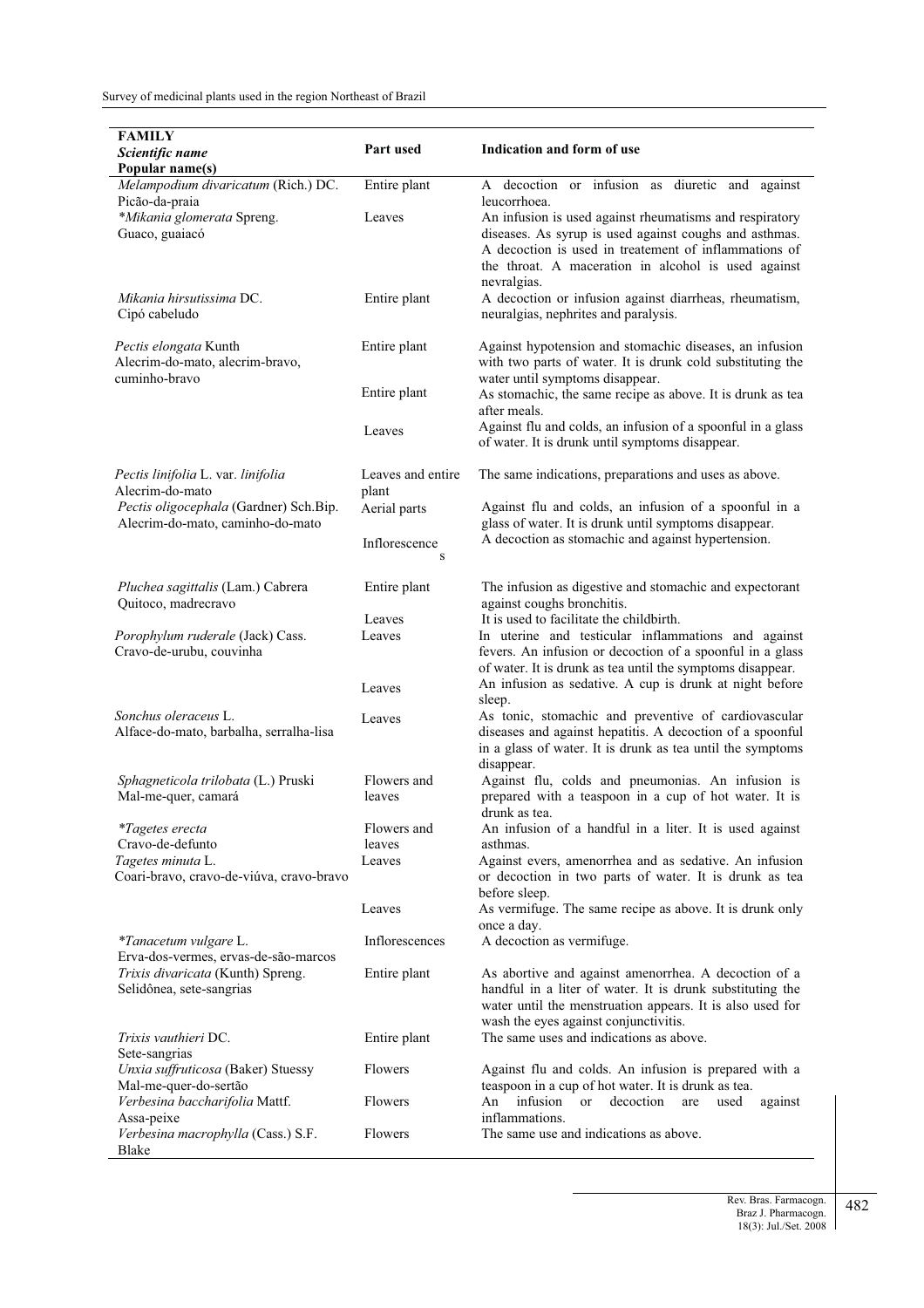| <b>FAMILY</b>                                                                     |                  |                                                                          |
|-----------------------------------------------------------------------------------|------------------|--------------------------------------------------------------------------|
| Scientific name                                                                   | Part used        | Indication and form of use                                               |
| Popular name(s)                                                                   |                  |                                                                          |
| Vernonia chalybaea Mart. ex DC.                                                   | Leaves and roots | As infusion against hydropsy and gallbladder problems.                   |
| Balaio, ervanço                                                                   |                  |                                                                          |
|                                                                                   |                  |                                                                          |
| *Vernonia condensata Baker                                                        | Leaves           | An infusion is indicated against hepatic diseases.                       |
| Alcachofra, boldo                                                                 |                  |                                                                          |
| <b>BEGONIACEAE</b>                                                                | Flowers          | An infusion is used against hypertension.                                |
| Begonia reniformis Dryand.                                                        |                  |                                                                          |
| Azedinha                                                                          |                  |                                                                          |
| <b>BIGNONIACEAE</b>                                                               |                  |                                                                          |
| Anemopaegma laeve DC.                                                             | Roots and stem-  | A decoction or a maceration in water or wine or                          |
| Catuaba                                                                           | bark             | "cachaça" as aphrodisiac.                                                |
| Arrabidaea harleyi A.H.Gentry ex                                                  | Leaves           | A decoction is used in baths against dandruffs.                          |
| M.M.Silva & L.P.Queiroz                                                           |                  |                                                                          |
| Cipó-do-mato                                                                      |                  |                                                                          |
| *Crescentia cujete L.                                                             | Leaves           | decoction as<br>The<br>infusion<br>diuretic<br><sub>or</sub><br>against  |
| Cuité, cabaço, coite, cueira, cuia, cuieira                                       | Seeds            | genitourinary diseases.                                                  |
| Jacaranda brasiliana (Lam.) Pers.                                                 | Stem-bark        | A decoction against syphilis and diuretic. It is used as                 |
| Caroba-branca                                                                     |                  | bath or washes.                                                          |
| Jacaranda caroba (Vell) A.DC.                                                     | Leaves           | An infusion in water or maceration in alcohol. The                       |
| Caroba-preta                                                                      |                  | external uses against syphilis and ulcers.                               |
| Lundia cordata DC.                                                                | Roots            | A decoction is used against venereal diseases.                           |
| Cipó-de-vaqueiro                                                                  |                  |                                                                          |
| Mansoa hirsuta DC.                                                                | Leaves           | A decoction against diabetes. It is drunk 3 times daily.                 |
| Alho-bravo, cipó-de-alho                                                          | Stem-bark        | A decoction against throat pains. It is used as gargling.                |
|                                                                                   |                  |                                                                          |
| Melloa quadrivalvis (Jacq.) A.H.Gentry                                            | Entire plant     | As poisonous.                                                            |
| Cipó-de-cesta                                                                     |                  |                                                                          |
| Pyrostegia venusta (Ker Gawl.) Miers<br>Cipó-de-são-joão, flor-de-são-joão, cipó- | Leaves<br>Roots  | As poisonous.<br>The maceration is referred as tonic and against         |
| de-cesto, cipó-de-fogo, cipó-de-                                                  |                  | diarrheas.                                                               |
| lagartixa, cipó-pé-de-lagartixa, cipó-de-                                         |                  |                                                                          |
| lagarto, cipó-catitu,                                                             |                  |                                                                          |
| Tabebuia aurea (Silva-Manso) Benth. &                                             | Stem-bark        | Against flu and bronchitis. A decoction of a handful in a                |
| Hook.f. ex S. Moore                                                               |                  | liter of water. It is drunk as tea until the symptoms                    |
| Craibeira                                                                         |                  | disappear. In maceration it is used substituting the water               |
|                                                                                   |                  | against general inflammations.                                           |
| Tabebuia avellanedae Lorentz ex                                                   | Stem-bark        | Against cancer, liver diseases, inflammations of the                     |
| Griseb.                                                                           |                  | skin, of the ear and the mucosa (gingival, throat, vagina,               |
| Pau-d'arco-roxo, ipê-roxo                                                         |                  | uterus and anus), ovaries and prostate and muscle. The                   |
|                                                                                   |                  | maceration substituting the daily water.                                 |
| Tabebuia chrysotricha (Mart. ex A.                                                | Stem-bark        | A decoction is used as depurative and against eczemas,                   |
| DC.) Standl.                                                                      |                  | rheumatisms, dermatitis and inflammations of the oral                    |
| Ipê-amarelo, ipê-tabaco                                                           |                  | treat.                                                                   |
| Tabebuia impetiginosa (Mart. ex DC.)                                              | Stem-bark        | The same indications and uses as above.                                  |
| Standl.                                                                           |                  |                                                                          |
| Pau-d'arco                                                                        |                  |                                                                          |
| Tabebuia serratifolia (Vahl)                                                      | Stem-bark        | The same indications and uses as above.                                  |
| G.Nicholson                                                                       |                  |                                                                          |
| Pau d'arco amarelo                                                                |                  |                                                                          |
| Tabebuia spongiosa Rizzini                                                        | Stem-bark        | indications<br>Tabebuia<br>The<br>same<br>and<br>uses<br>as              |
| Pau-de-casca<br><b>BIXACEAE</b>                                                   |                  | impetiginosa.                                                            |
|                                                                                   | Aril of seeds    |                                                                          |
| Bixa orellana L.                                                                  |                  | In maceration against bronchitis, and respiratory                        |
| Urucum, açafrão, açafroa                                                          |                  | diseases. The topical uses as insect repellent and for<br>child illness. |
|                                                                                   | Roots            | As diuretic and against cardiac and vascular diseases.                   |
|                                                                                   |                  | A decoction is drunk against fatigues and hypertension.                  |
|                                                                                   | Leaves           |                                                                          |
| BORAGINACEAE                                                                      |                  |                                                                          |
| Auxemma oncocalyx Taub.                                                           | Aerial parts     | An infusion or decotion against external ulcers and as                   |
| Pau-branco                                                                        |                  | cicatrizant.                                                             |
|                                                                                   |                  |                                                                          |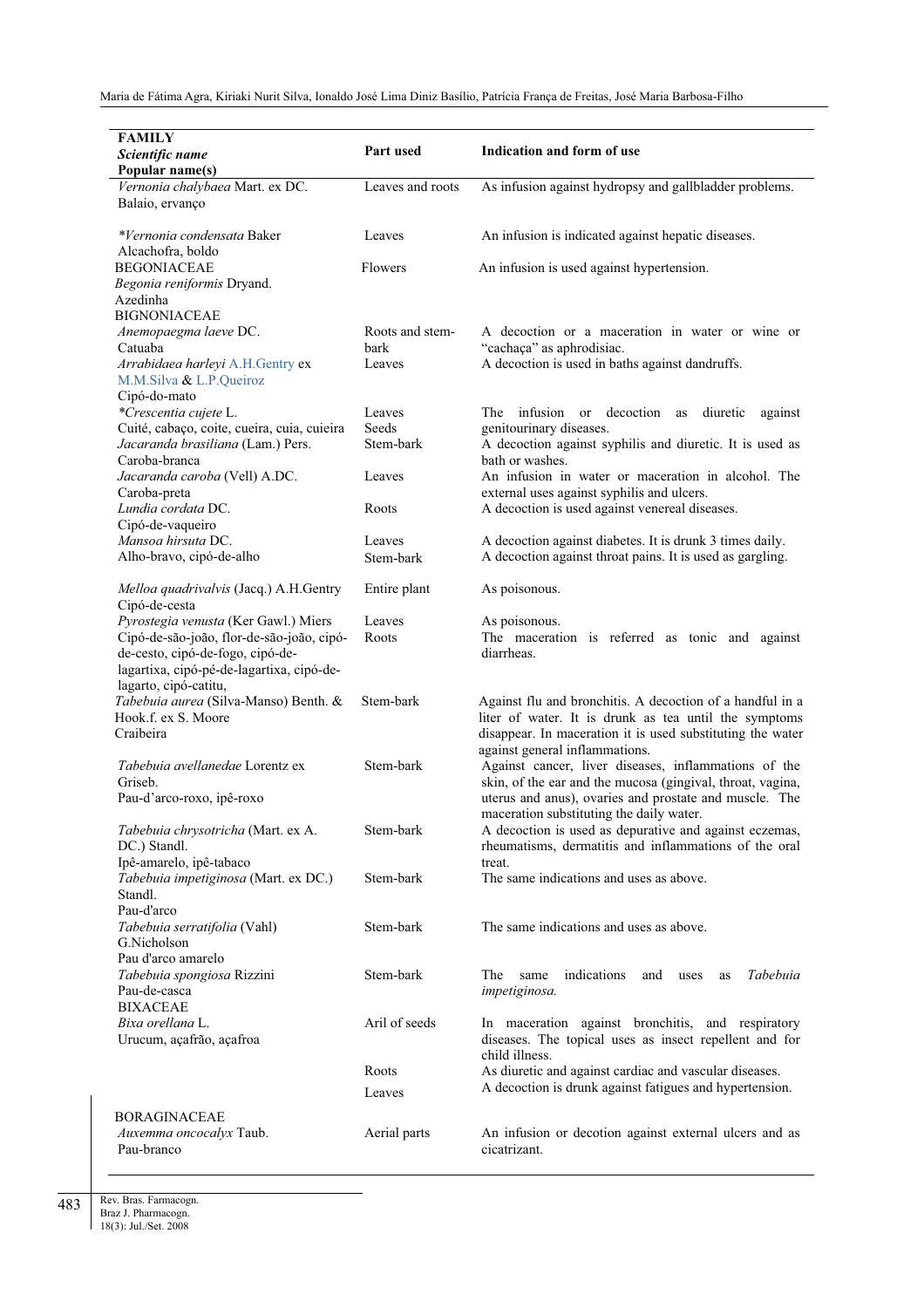| <b>FAMILY</b>                                                                        |                            |                                                                                                                                                                         |
|--------------------------------------------------------------------------------------|----------------------------|-------------------------------------------------------------------------------------------------------------------------------------------------------------------------|
| Scientific name<br>Popular name(s)                                                   | Part used                  | Indication and form of use                                                                                                                                              |
| Cordia globosa (Jacq.) Kunth<br>Maria-preta, bamburral, pau-pretinho                 | Leaves                     | Against menstrual colic's. An infusion of a handful in a<br>liter. It is drunk as tea.                                                                                  |
| Cordia leucocephala Moric.<br>Moleque-duro, negro-duro                               | Leaves                     | Against indigestions. A decoction of a handful in a glass<br>of water. It is drunk as tea.                                                                              |
|                                                                                      | Flowers                    | As general tonic. As syrup prepared with a cup of flowers<br>and half liter of water. A spoonful of syrup is drunk<br>during the meals.                                 |
|                                                                                      | Aerial parts               | Against rheumatism, arthritis and rickets.                                                                                                                              |
| Cordia multispicata Cham.<br>Maria-preta                                             | Leaves and aerial<br>parts | The same recipe and use as above.                                                                                                                                       |
| Cordia polycephala (Lam.) I.M.Johnst.<br>Maria-preta                                 | Leaves                     | The same recipe and use as C. leucocephala.                                                                                                                             |
| Cordia piauiensis Fresenius<br>Grão-de-galo                                          | Leaves                     | A decoction against rheumatism, arthritis and rickets.                                                                                                                  |
| Cordia trichotoma (Vell.) Arráb. ex<br>Steud.<br>Freijó, frei-jorge, cabo-de-machado | Leaves and stem-<br>bark   | Against kidney diseases, rheumatism, arthritis and<br>rickets. A decoction of a handful in a liter of water. It is<br>used until the symptoms disappear.                |
| Heliotropium angiospermum Murr.<br>Crista-de-galo                                    | Leaves and<br>roots        | An infusion or syrup against cardiac diseases and<br>hypertension.                                                                                                      |
| Heliotropium indicum L.<br>Fedegoso, crista-de-galo                                  | Aerial parts               | As diuretic and against hepatic diseases. An infusion of a<br>handful in $\frac{1}{2}$ liter of water. It is drunk substituting the<br>water.                           |
|                                                                                      | Roots                      | Against conjunctivitis. The same recipe as above. It used<br>cold to wash the eyes.                                                                                     |
|                                                                                      | Leaves                     | Against hepatic and renal diseases and as diuretic. A<br>maceration of a handful in a liter of "cachaça". It is drunk<br>before meals.                                  |
| Heliotropium lanceolatum Ruiz & Pav.<br>Sete-sangrias                                | Roots                      | A decoction or as maceration in alcohol as depurative.                                                                                                                  |
| Tournefortia rubicunda Salzm. ex DC.<br>Canudeiro<br><b>BRASSICACEAE</b>             | Leaves                     | A decoction is used for baths against mycosis and<br>dermatitis.                                                                                                        |
| *Brassica integrifolia (H. West.) Rupr.<br>Mostarda                                  | Seeds                      | A decoction of a teaspoon in a cup of water. It is drunk<br>"as water" against intestinal and stomachic diseases until<br>the symptoms disappear.                       |
| *Brassica oleracea var. acephala DC.<br>Couve                                        | Leaves                     | An infusion against stomachic diseases or as fresh juice. It<br>is drunk a cup daily against osteoporosis.                                                              |
| Lepidium bonariense L.<br>Agrião-bravo                                               | Leaves                     | It is used as salad against anemia and tuberculosis.                                                                                                                    |
| *Nasturtium officinale R. Br.<br>Agrião, agrião-verdadeiro<br><b>BROMELIACEAE</b>    | Leaves                     | The same use and indications as above.                                                                                                                                  |
| Aechmea lingulata Baker<br>Caroá                                                     | Flowers                    | A decoction against dandruff and fall of hairs.                                                                                                                         |
| Ananas sativus Schult.f.<br>Abacaxi                                                  | Fruit                      | The juice is used as digestive and against bronchitis.                                                                                                                  |
| Bromelia laciniosa Mart. ex Schult.f.<br>Macambira                                   | Roots                      | A decoction of a handful in a liter of water is used against<br>hepatitis, intestinal diseases and as diuretic. It is drunk "as<br>water" until the symptoms disappear. |
|                                                                                      | Leaves                     | As source of protein, dried and powdered. It is eaten<br>mixed with the meals.                                                                                          |
| Bromelia plumieri (E.Morren) L.B.Sm.<br>Caroá, banana-de-raposa                      | Fruits                     | As vermifuge. It is eaten before breakfast only once.                                                                                                                   |
| Hohembergia sp.<br>Gravatá-de-folha-roxa                                             | Flowers and<br>leaves      | A decoction is used against hypertension and to reduce the<br>cholesterol levels.                                                                                       |
| Tillandsia loliacea Mart. ex Schult. f.<br>Barba-de-bode                             | Entire plant               | A decoction is used against uterine hemorrhagies and<br>external ulcers.                                                                                                |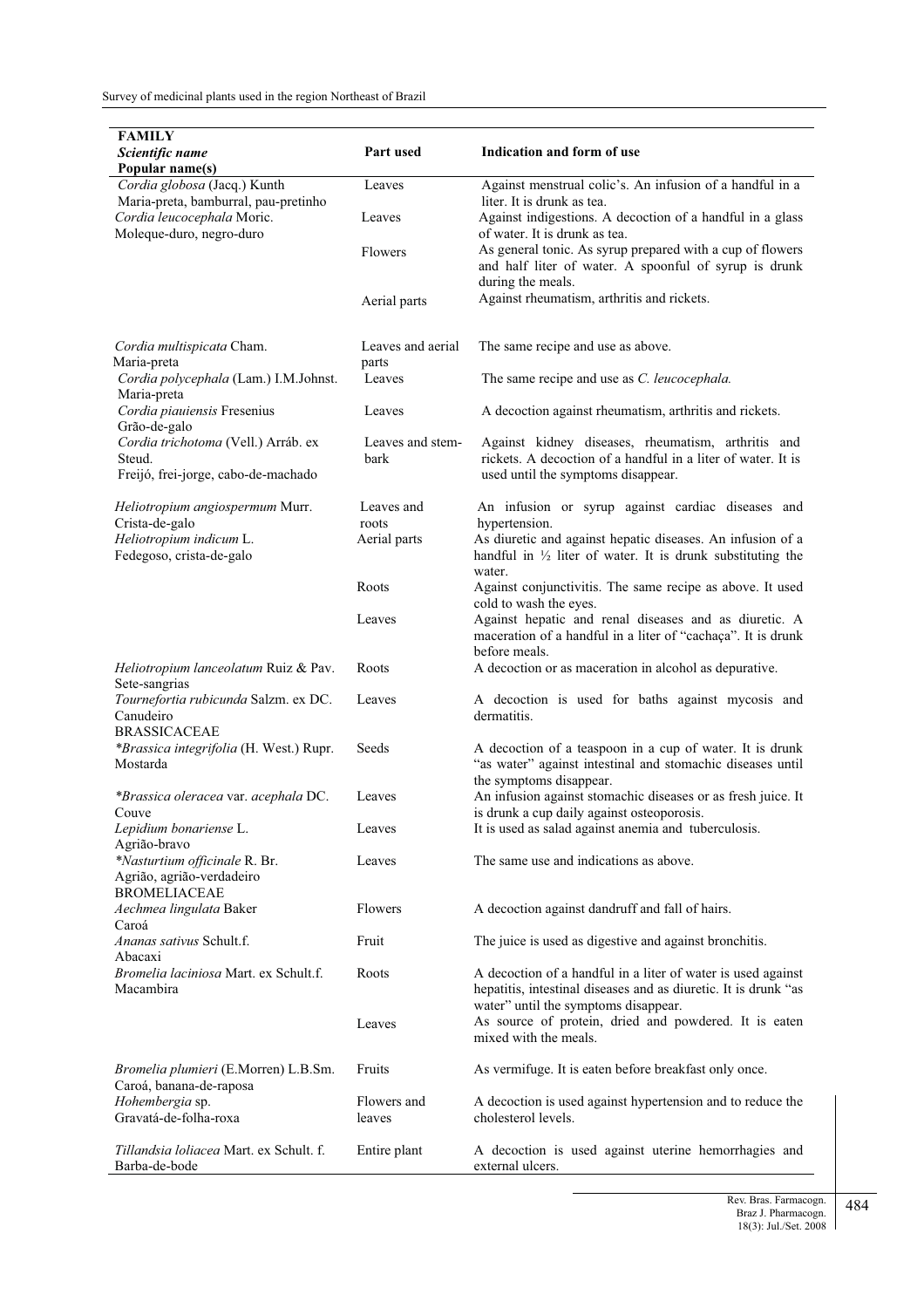| <b>FAMILY</b><br>Scientific name<br>Popular name(s)                                   | Part used             | Indication and form of use                                                                                                                                                                                                                                                        |
|---------------------------------------------------------------------------------------|-----------------------|-----------------------------------------------------------------------------------------------------------------------------------------------------------------------------------------------------------------------------------------------------------------------------------|
| Tillandsia recurvata (L.) L.<br>Barba-de-velho                                        | Entire plant          | Against rheumatism, ulcers and hemorrhoids. A decoction<br>of a small plant in a liter of water. It is used as tea once a                                                                                                                                                         |
| Tillandsia streptocarpa (L.) Baker<br>Gravatá-do-ar                                   | Entire plant          | day until the symptoms disappear.<br>As purgative, laxative and emetic. A decoction of $\frac{1}{4}$ of a<br>plant in a liter of water. It is used as tea after meal until<br>the symptoms disappear.                                                                             |
| Tillandsia usneoides (L.) L.<br>Barba-de-velho<br><b>BURSERACEAE</b>                  | Entire plant          | A handful in a cup of water is used against hemorrhoids.                                                                                                                                                                                                                          |
| Commiphora<br>leptophloeos<br>J.B.Gillett                                             | (Mart.) Stem-bark     | In treatment of flu, coughs, bronchitis, treat urinary and<br>liver diseases. A decoction of a handful in a liter of water<br>and made with sugar as syrup. A spoonful is drunk 5-6<br>times a day. The external use against ulcers in washes or<br>baths against vaginal ulcers. |
| Protium heptaphyllum (Aubl.) Marchand Resin<br>Almécega, almiscar                     |                       | It is mixed and grounded with tobacco leaves. It is used as<br>"rapé" (snuff) against sinusitis.                                                                                                                                                                                  |
|                                                                                       | Stem-bark             | As syrup or decoction against coughs and bronchitis.                                                                                                                                                                                                                              |
| Protium pallidum Cuatrec.<br>Breu-branco                                              | Resin<br>Stem-bark    | The same indications and uses as above.                                                                                                                                                                                                                                           |
| Protium tenuifolium (Engl.) Engl.<br>Almiscar<br><b>CARICACEAE</b>                    | Resin<br>Stem-bark    | The same uses and indications as P. heptaphyllum.                                                                                                                                                                                                                                 |
| *Carica papaya L.<br>Mamão                                                            | Fruit                 | It is used "in nature" as digestive, laxative and against<br>high blood pressure.                                                                                                                                                                                                 |
| Jacaratia dodecaphylla (Vell.) A. DC.                                                 | Leaves<br>Latex       | An infusion is used as digestive.<br>It is dropped in a cup of water and drunk as purgative and                                                                                                                                                                                   |
| Jacaratiá<br>Jacaratia heptaphylla (Vell.) A.DC.<br>Jacaratiá                         | Latex                 | against intestinal worms.<br>The same uses and recipe as above.                                                                                                                                                                                                                   |
| Jacaratia spinosa (Aubl.) A. DC.<br>Jacaratiá-de-espinho<br><b>CACTACEAE</b>          | Latex                 | The same uses and recipe as above.                                                                                                                                                                                                                                                |
| Arrojadoa rhodantha Britton & Rose<br>Rabo-de-raposa                                  | Cladodes and<br>roots | A decoction or maceration is used against cardiac diseases<br>and gastritis.                                                                                                                                                                                                      |
| Cereus hildmannianus K. Schum.<br>Mandacaru-de-três-quinas                            | Cladodes              | The pulp is used against renal lithiasis.                                                                                                                                                                                                                                         |
| Cereus jamacaru DC.<br>Mandacaru                                                      | Roots                 | Against respiratory and renal diseases, as diuretic. An<br>infusion of a handful in a liter of water. It is drunk<br>substituting the water until the symptoms disappear.                                                                                                         |
|                                                                                       | Stem pulp             | Against stomachic ulcers. It is mashed with sugar. A<br>spoonful is drunk three times.                                                                                                                                                                                            |
| Harrisia adscendens (Gürke) Britton &<br>Rose<br>Rabo-de-raposa                       | Roots                 | An infusion against amenorrhea and as diuretic and anti-<br>inflammatory.                                                                                                                                                                                                         |
| Melocactus bahiensis (Britton & Rose)<br>Luetzelb.<br>Coroa-de-frade                  | Stem pulp             | It is used against coughs and bronchitis.                                                                                                                                                                                                                                         |
| Melocactus macrodiscus Werderm.<br>Coroa-de-frade                                     | Stem pulp             | The same indication and uses as above.                                                                                                                                                                                                                                            |
| Melocactus zehntneri (Britton & Rose)<br>Luetzelb.<br>Coroa-de-frade, cabeça-de-frade | Stem pulp             | Treatment of bronchitis and coughs and in physical<br>debility. As juice. It is drunk before meals.                                                                                                                                                                               |
| Opuntia ficus-indica Mill.<br>Palma-de-gato, palmatória                               | Cladodes              | The topic use of the pulp is indicated against vaginal and<br>urinary inflammations, stomachache pains, rheumatisms,<br>constipations and dysenteries.                                                                                                                            |
| Pereskia aculeata Mill.<br>Carne-de-pobre                                             | Leaves                | The pulp is used as emollient.                                                                                                                                                                                                                                                    |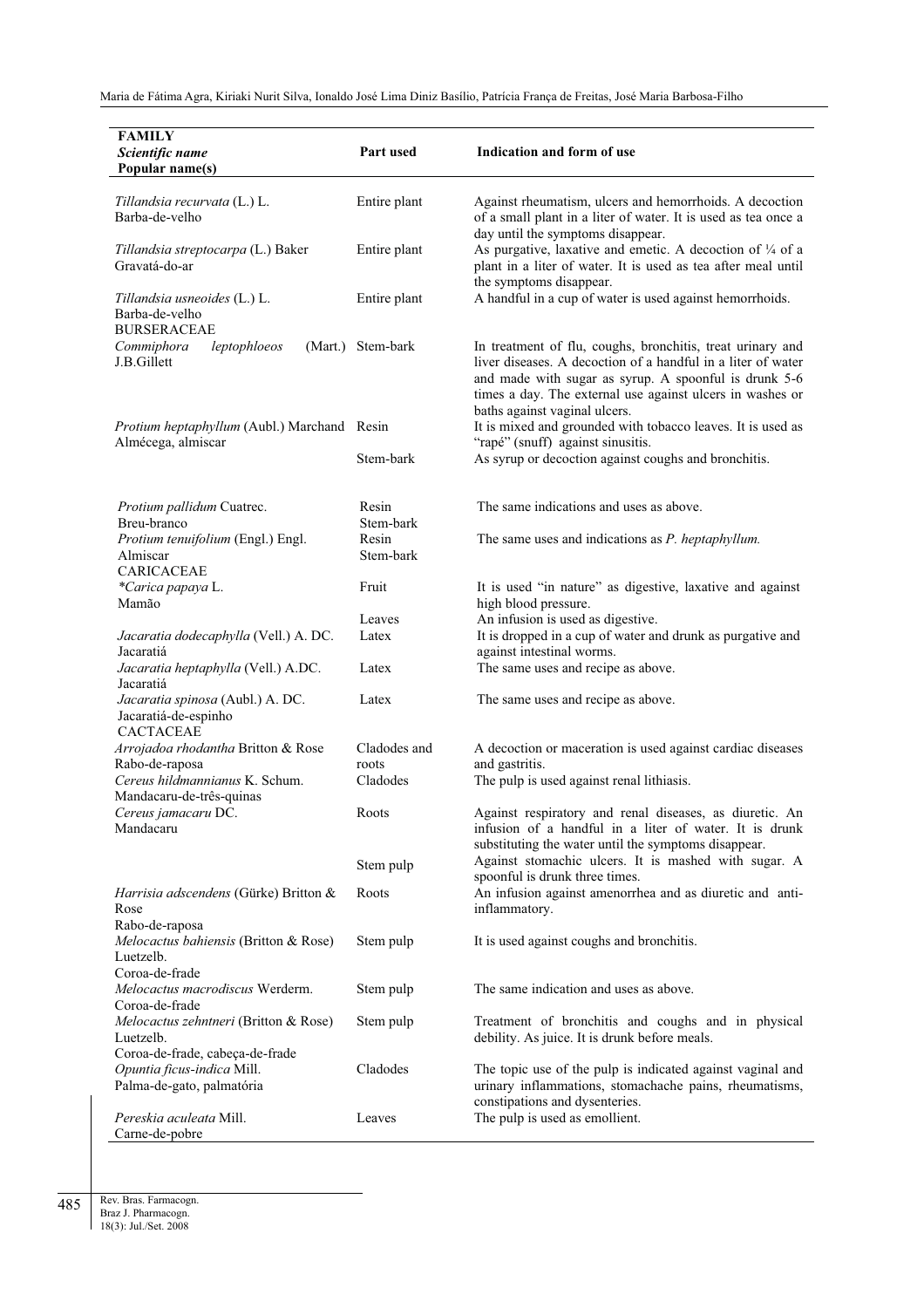| <b>FAMILY</b><br>Scientific name                                                                     | Part used                 | Indication and form of use                                                                                                                                          |
|------------------------------------------------------------------------------------------------------|---------------------------|---------------------------------------------------------------------------------------------------------------------------------------------------------------------|
| Popular name(s)                                                                                      |                           |                                                                                                                                                                     |
| Pilosocereus gounellei (F.A.C. Weber)<br>Byles & G.D. Rowley                                         | Roots                     | The decoction is used against prostratic inflammations.                                                                                                             |
| Xique-xique<br>Pilosocereus piauhyensis (Gürke) Byles<br>& G.D. Rowley                               | Roots                     | The same indication and used as above.                                                                                                                              |
| Facheiro<br>Pilosocereus tuberculatus (Werderm.)<br>Byles & G.D. Rowley<br>Caxacubri                 | Stem                      | The decoction is used against renal infections.                                                                                                                     |
| Tacinga palmadora (Britton & Rose)<br>N.P.Taylor & Stuppy<br>Quipá, palmatória<br><b>CAPPARACEAE</b> | Cladodes and<br>roots     | The decoction against asthmas, worms, inflammations and<br>urethral problems.                                                                                       |
| Capparis flexuosa (L.) L.<br>Feijão-bravo, feijão-de-boi                                             | Stem bark<br>Leaves       | Against coughs and whooping coughs. A decoction of a<br>handful in a $\frac{1}{2}$ liter of water or added as syrup. It is drunk<br>as tea or as syrup.             |
|                                                                                                      | Roots                     | As emenagogue. The same recipe of decoction as above.<br>It is drunk substituting the water.                                                                        |
| Capparis frondosa Jacq.<br>Feijão-bravo, feijão-de-boi                                               | Stem-bark                 | The decoction is used as digestive. The same recipe as<br>above.                                                                                                    |
| Capparis jacobinae Moric ex Eichler<br>Icó                                                           | Stem-bark                 | Against coughs and whooping coughs. A decoction of a<br>handful in a $\frac{1}{2}$ liter of water or added sugar as syrup. It is<br>drunk as tea or as syrup.       |
|                                                                                                      | Roots                     | As emenagogue. The same recipe of decoction as above. It<br>is drunk substituting the water.                                                                        |
| Capparis yco Mart.                                                                                   | Stem-bark                 | The same uses and indications as above.                                                                                                                             |
| Feijão-bravo, feijão-de-boi, icó-preto<br>Cleome aculeata L.<br>Xinxim-de-galinha                    | and roots<br>Entire plant | The infusion against kidney diseases and obesity.                                                                                                                   |
| Cleome diffusa Banks ex DC.<br>Massapê-pequeno                                                       | Entire plant              | An infusion is used as expectorant and against coughs,<br>bronchitis and asthmas.                                                                                   |
| Cleome spinosa Jacq.<br>Muçambê                                                                      | Leaves                    | Against asthmas, coughs and bronchitis. An infusion of a<br>spoonful in a cup of water or as syrup. It is drunk as tea or<br>as syrup, a spoonful four times a day. |
|                                                                                                      | Flowers                   | Against fevers. The same recipe and use as above.                                                                                                                   |
| Crataeva tapia L.<br>Trapiá, tapiá, pau-d'alho                                                       | Leaves                    | The decoction as gargling against inflammations and<br>irritations of the throat.                                                                                   |
|                                                                                                      | Fruits                    | Eating as food is used as tonic and febrifuge.                                                                                                                      |
| <b>CAPRIFOLIACEAE</b>                                                                                | Stem-bark                 | A decoction as tonic and against fevers Externally in<br>washes and baths against ulcers and nails illness.                                                         |
| *Sambucus australis Cham. & Schltdl.<br>Sabugueiro, flor-de-sabugueiro<br>CARYOCARACEAE              | Flowers                   | An infusion of a teaspoon in a cup of water. It is used<br>against fevers, chickenpox and measles.                                                                  |
| Caryocar brasiliense Cambess.                                                                        | Leaves                    | A decoction against flu and coughs.                                                                                                                                 |
| Piquí                                                                                                | Fruits                    | The oil from fruits is used against rheumatism, external<br>ulcers, muscle pains and inflammations.                                                                 |
| Caryocar coriaceum Wittm.<br>Piquí                                                                   | Leaves<br>Fruits          | The same uses and indications as above.                                                                                                                             |
| Caryocar cuneatum Wittm.<br>Piquí                                                                    | Leaves<br>Fruit           | The same uses and indications as Caryocar brasiliense.                                                                                                              |
| CARYOPHYLLACEAE                                                                                      |                           |                                                                                                                                                                     |
| Dianthus caryophyllus L.<br>Cravo-branco                                                             | Flowers                   | The infusion is used as sedative.                                                                                                                                   |
| <b>CECROPIACEAE</b><br>Cecropia hololeuca Miq.                                                       | Roots and/or              | The maceration or decoction of a handful in a liter of                                                                                                              |
| Embaúba, imbaúba                                                                                     | leaves                    | water and used against diabetes and as diuretic. It is<br>drunk 3 times daily. The external use against<br>furunculous.                                             |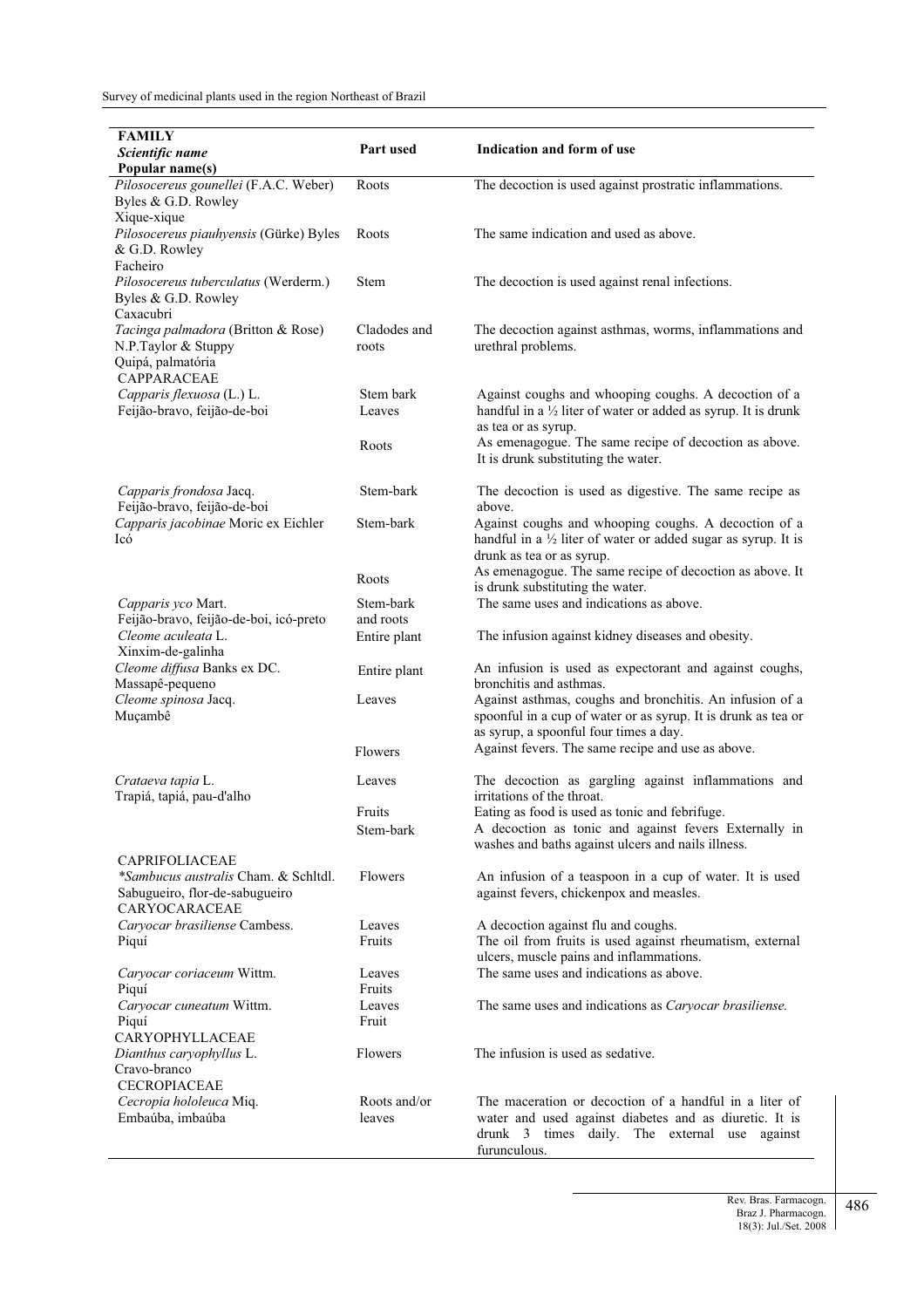| <b>FAMILY</b>                                                               | Part used               | Indication and form of use                                                                                                                                                                                                                                                                            |
|-----------------------------------------------------------------------------|-------------------------|-------------------------------------------------------------------------------------------------------------------------------------------------------------------------------------------------------------------------------------------------------------------------------------------------------|
| Scientific name<br>Popular name(s)                                          |                         |                                                                                                                                                                                                                                                                                                       |
| Cecropia obtusa Trécul<br>Imbaúba                                           | Leaves                  | A maceration of a handful in a litter of water is indicated<br>against diabetes. It is drunk as substituting water.                                                                                                                                                                                   |
| Cecropia palmata Willd.<br>Torém, imbaúba                                   | Leaves                  | The infusion as stimulant, tonic and as diuretic.                                                                                                                                                                                                                                                     |
| Cecropia peltata L.<br>Imbaúba, simbaúba<br><b>CELASTRACEAE</b>             | Leaves                  | The decoction against hart diseases and diabetes.                                                                                                                                                                                                                                                     |
| Maytenus obtusifolia Mart.<br>Carrancudo                                    | Leaves<br>Stem-bark     | A decoction against general inflammations and cancer.<br>Grounded as powder it is used against external ulcers on<br>the skin.                                                                                                                                                                        |
| <i>Maytenus rigida</i> Mart.<br>Bom-nome                                    | Stem-bark               | Against infections and inflammations of ovaries and<br>kidneys and cancer. A decoction or infusion or maceration<br>of a handful in a liter of water. It is drunk substituting the<br>water. Against external cancer and ulcers. A decoction is<br>prepared and used to wash the external affections. |
| CHENOPODIACEAE                                                              |                         |                                                                                                                                                                                                                                                                                                       |
| *Beta vulgaris L.<br>Beterraba                                              | Tuber                   | It is used as syrup against flu and as expectorant.                                                                                                                                                                                                                                                   |
| Chenopodium ambrosioides L.<br>Mastruço<br>CHRYSOBALANACEAE                 | Entire plant            | As vermifuge, stomachic and expectoran. A juice of entire<br>plant is extracted with milk. It is drunk before breakfast.                                                                                                                                                                              |
| Chysobalanus icaco L.                                                       | Roots                   | The maceration against diabetes and inflammations. It is                                                                                                                                                                                                                                              |
| Guajerú, guajiru                                                            | Stem-bark               | drunk daily as water.<br>The decoction against diarrheas.                                                                                                                                                                                                                                             |
| Licania rigida Benth.<br>Oiticica                                           | Leaves                  | Against diabetes. A handful in decoction in a liter of<br>water. It is drunk substituting the water until the<br>symptoms disappear.                                                                                                                                                                  |
| <b>CLUSIACEAE</b><br>Garcinia madruno (Kunth) Hammel                        | Fruit                   | As juice against anemias.                                                                                                                                                                                                                                                                             |
| Bacuri                                                                      |                         |                                                                                                                                                                                                                                                                                                       |
| Platonia insignis Mart.<br>Bacuripari, Bacuri                               | Seeds                   | The seed oil's against eczemas and herpes. The decoction<br>against diarrheas.                                                                                                                                                                                                                        |
| Rheedia macrophylla (Mart.) Planch. &<br>Triana                             | Resin                   | Against skin diseases and wound.                                                                                                                                                                                                                                                                      |
| Bacurí, Bacuriparí<br>Vismia guianensis (Aubl.) Pers.<br>Lacre              | Stem-bark               | The infusion or maceration as laxative and against<br>dermatitis.                                                                                                                                                                                                                                     |
| Vismia reichardtiana (Kuntze) Ewan<br>Lacre, lacre vermelho<br>COMBRETACEAE | Latex                   | The topical use against furunculous. It is dropped in<br>water and drunk as purgative.                                                                                                                                                                                                                |
| Buchenavia tetraphylla (Aubl.)<br>R.A.Howard                                | Stem-bark               | An infusion as digestive. It is drunk after meals.                                                                                                                                                                                                                                                    |
| Caicaró<br>Combretum glaucocarpum Mart.<br>Sipaúba                          | Entire plant            | As poisonous.                                                                                                                                                                                                                                                                                         |
| Combretum lanceolatum Pohl ex Eichler<br>Mofumbo-do-rio, mofumbo            | Stem-bark               | The same indications and uses as above.                                                                                                                                                                                                                                                               |
| Combretum leprosum Mart.<br>Mofumbo, mofumbo-branco, pente-de-<br>macaco    | Stem-bark and<br>leaves | As expectorant and against coughs and diarrheas. A<br>decoction or syrup of a handful in $\frac{1}{2}$ liter of water. It is<br>drunk as tea or as syrup four times a day.                                                                                                                            |
| *Terminalia catappa L.<br>Castanhola, amendoeira                            | Leaves<br>Fruits        | The same indications and uses as above.<br>The nut is used as tonic against general weakness.                                                                                                                                                                                                         |
| COMMELINACEAE<br>Commelina erecta L.                                        | Inflorescences          | Against conjunctivitis. The liquid from the floral spathes                                                                                                                                                                                                                                            |
| Erva-de-santa-luzia<br>Commelina nudiflora L.                               | Inflorescences          | is dropped in the infected eyes.<br>The same indication and uses as above.                                                                                                                                                                                                                            |
| Marianinha<br>Tradescantia zebrina Heynh.<br>Marianinha, Zebrina            | Entire plant            | The infusion is used as ophthalmic. It is dropped in<br>infected eyes.                                                                                                                                                                                                                                |

Rev. Bras. Farmacogn. Braz J. Pharmacogn.

18(3): Jul./Set. 2008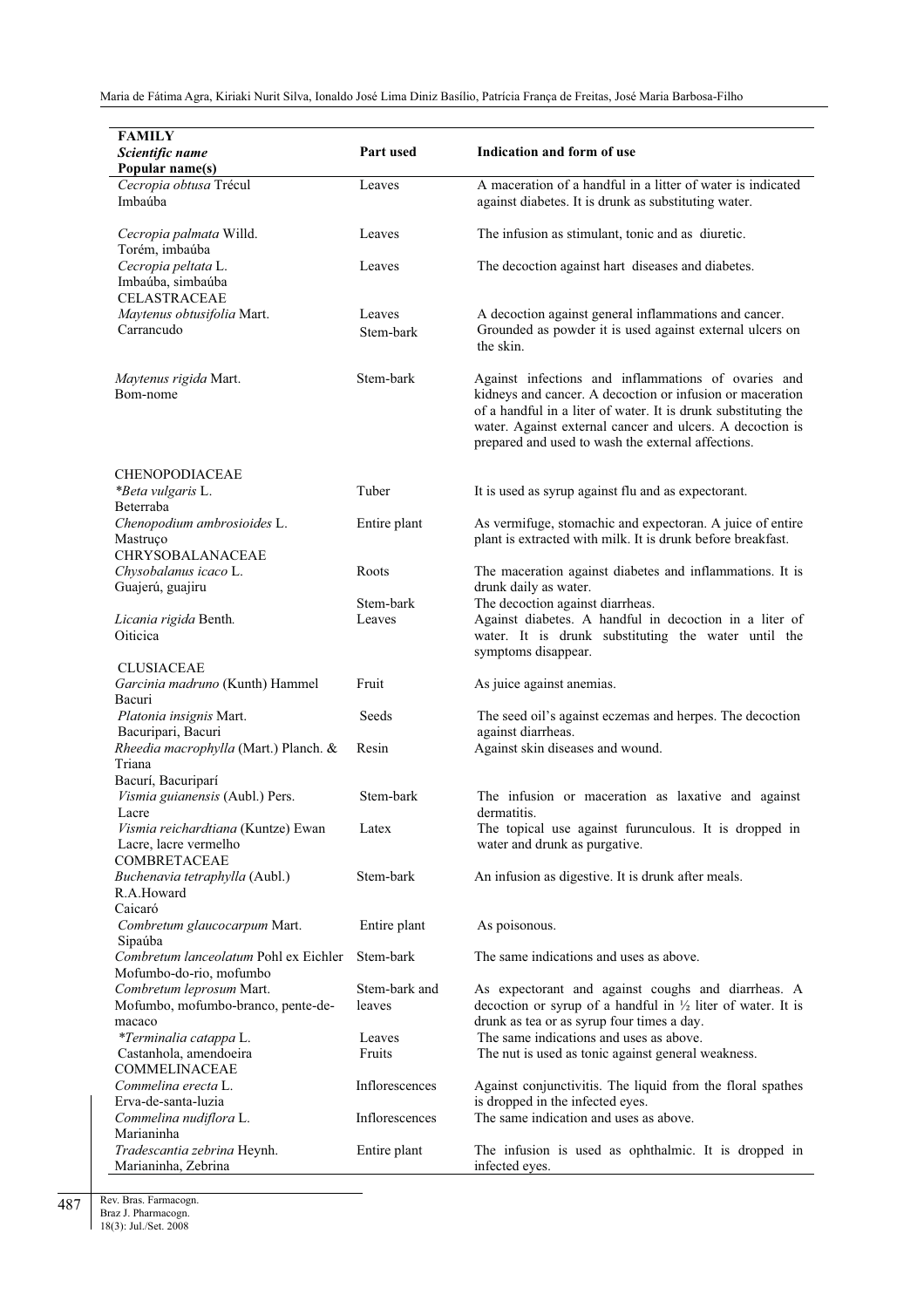| <b>FAMILY</b><br>Scientific name<br>Popular name(s)                                                   | Part used                  | Indication and form of use                                                                                                                                                                            |
|-------------------------------------------------------------------------------------------------------|----------------------------|-------------------------------------------------------------------------------------------------------------------------------------------------------------------------------------------------------|
| CONVOLVULACEAE                                                                                        |                            |                                                                                                                                                                                                       |
| Evolvulus gypsophiloides Moric.<br>Sete-sangrias                                                      | Entire plant               | A decoction or infusion of a handful in a liter of water. It<br>is used against renal lithiasis.                                                                                                      |
| Ipomoea asarifolia (Desr.) Roem. &<br>Schult.<br>Salsa, salsa-do-rio                                  | Leaves or aerial<br>parts  | Against dermatitis, scabies, syphilis, skin ulcers and<br>external wounds. A decoction of a handful in a liter of                                                                                     |
| Ipomoea carnea subsp. fistulosa (Mart.<br>ex Choisy)D.F.Austin<br>Canudo-de-pito, canudo, mata-pinto  | Leaves                     | water. It is used in baths or as washes in the parts affected.<br>As purgative. An infusion or decoction in a liter of water.<br>It is drunk after meals.                                             |
| Ipomoea hederifolia L.<br>Flor-de-cardeal, primavera                                                  | Leaves and aerial<br>parts | Against dermatitis. A decoction of a handful in a liter of<br>water. It is used to wash the parts affected.                                                                                           |
|                                                                                                       | Roots                      | Against rheumatism. The same recipe as above. It is drunk                                                                                                                                             |
| Ipomoea nil (L.) Roth<br>Campainha, flor-de-são-joão, Amarra-                                         | Roots                      | as tea until the symptoms disappear.<br>As purgative. The same recipe and use as above.                                                                                                               |
| amarra, campainha, jitirana<br>Ipomoea pes-caprae (L.) R.Br.<br>Salsa-de-praia                        | Entire plant               | Against dermatitis, scabies, syphilis, skin ulcers and<br>external wounds. A decoction of a handful in a liter of<br>water. It is used in baths or as washes in the parts<br>affected.                |
| Jacquemontia tamnifolia (L.) Griseb.<br>Jitirana-branca                                               | Seeds                      | As insect repellent.                                                                                                                                                                                  |
| Merremia dissecta (Jacq.) Hallier f.<br>Jitirana                                                      | Leaves                     | An infusion of a teaspoon in one cup of water as<br>sedative. It drunk before to sleep.                                                                                                               |
| Operculina hamiltonii (G.Don)<br>D.F.Austin<br>Batata-de-purga                                        | Entire plant<br>Tubers     | Known as poisonous.<br>Against bronchitis and coughs. As syrup made with a<br>small piece and two cups of water. A spoonful is drunk<br>four times a day.                                             |
|                                                                                                       | Tubers                     | Against rheumatism and as anti-inflammatory. A<br>decoction or infusion is prepared with a "small piece" in<br>two cups of water. It is drunk after meals. As laxative,<br>purgative and carminative. |
|                                                                                                       | Tubers and seeds           | The same recipe as above. It is drunk as tea after meals.                                                                                                                                             |
| Operculina macrocarpa (L.) Urb.<br>Batata-de-purga, batatão, jalapa<br>COSTACEAE                      | Tubers                     | The same indications and as substitute of <i>Operculina</i><br>hamiltonii.                                                                                                                            |
| Costus spiralis (Jacq.) Roscoe var.<br>spiralis                                                       | Leaves                     | An infusion is used as diuretic.                                                                                                                                                                      |
| Cana-de-macaco<br>Costus spicatus (Jacq.) Sw.<br>Cana-do-brejo, cana de macaco<br><b>CRASSULACEAE</b> | Leaves                     | An infusion as diuretic and against kidneys stones.                                                                                                                                                   |
| Bryophyllum calycinum Salisb.<br>Folha-da-costa                                                       | Leaves                     | The smashed leaves are used against gastritis, ulcers,<br>coughs, bronchitis and vesicular pains. The topical use<br>against external ulcers. It also dropped against pain of<br>ear.                 |
| *Kalanchoe brasiliensis<br>Coirama-branca                                                             | Leaves                     | The same indications and uses as above.                                                                                                                                                               |
| Sedum rhodiola Vill.<br>Brilhantina                                                                   | Leaves                     | The infusion is used against diarrheas.                                                                                                                                                               |
| <b>CUCURBITACEAE</b>                                                                                  |                            |                                                                                                                                                                                                       |
| *Citrullus lanatus (Thunb.) Matsum. &                                                                 | Fruit                      | In nature as food as tonic and refreshing.                                                                                                                                                            |
| Nakai<br>Melancia                                                                                     | Seeds                      | Roasted and grounded as "café" against amenorrhea and<br>dysmenorrheal.                                                                                                                               |
| *Cucumis anguria L.<br>Maxixe                                                                         | Leaves                     | The topical use with hot butter or olive oil as emollient.                                                                                                                                            |
| *Cucumis sativus L.<br>Pepino                                                                         | Fruit                      | It is used as poultice to clear the skin.                                                                                                                                                             |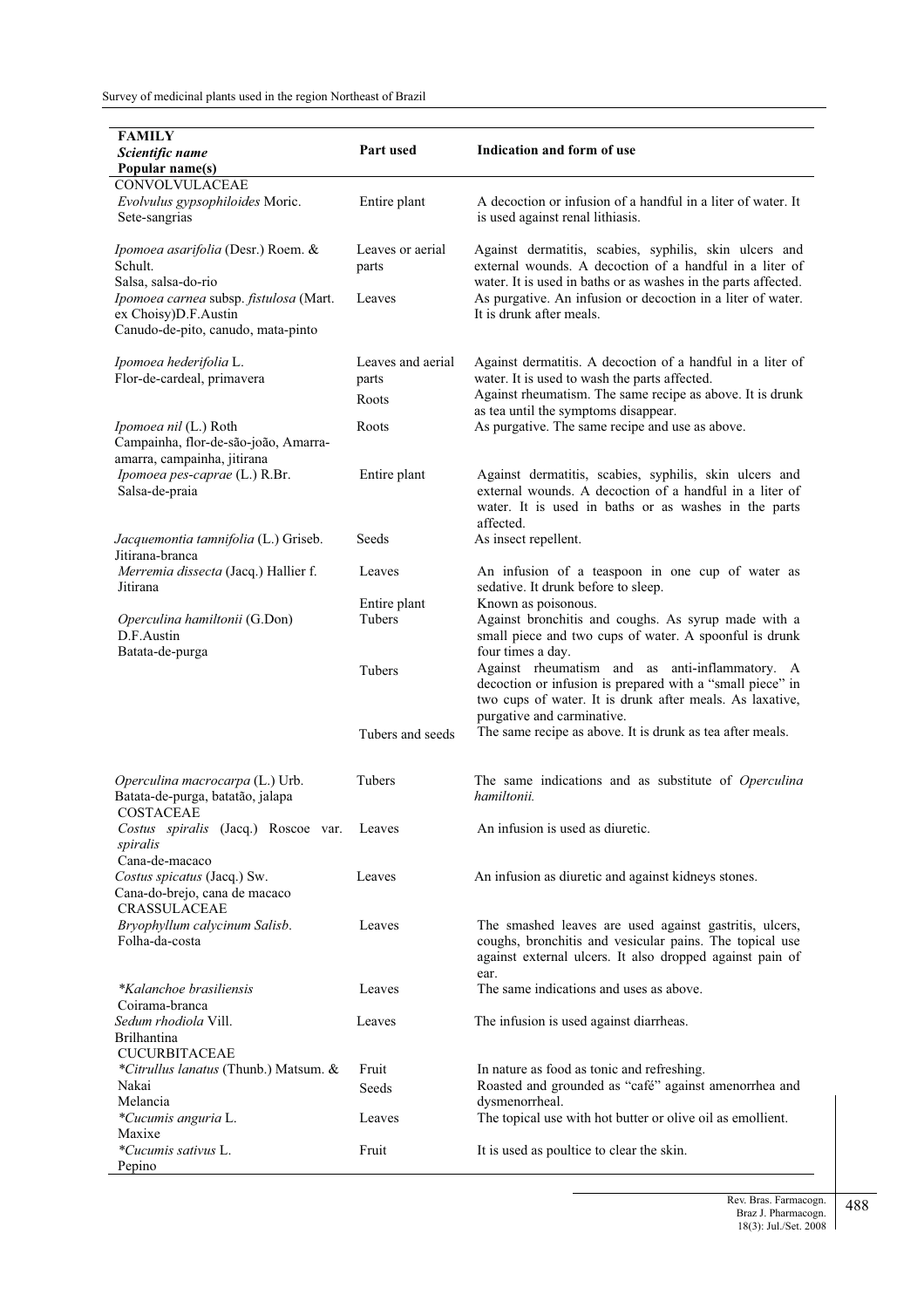| <b>FAMILY</b>                          |                 |                                                                    |
|----------------------------------------|-----------------|--------------------------------------------------------------------|
| Scientific name                        | Part used       | Indication and form of use                                         |
|                                        |                 |                                                                    |
| Popular name(s)                        |                 |                                                                    |
| Cucurbita lagenaria L.                 | Leaves          | Against circulatory problems.                                      |
| Cabaça                                 | Fruit           | Hidropisias.                                                       |
| *Cucurbita pepo L.                     | Seeds           | Grounded with milk. It is drunk before the breakfast               |
| Abóbora, jerimum                       |                 | against verminosis.                                                |
| *Lagenaria siceraria (Molina) Standl.  | Fruit pulp      | The pulp is drunk against hidropisias.                             |
| Cabaça                                 |                 |                                                                    |
| Luffa cylindrica M. Roem.              | Seeds           | As vermifuge and against constipation.                             |
| Bucha                                  |                 |                                                                    |
| Luffa operculata (L.) Cogn.            | Fruits          | Against amenorrhea. A decoction of $\frac{1}{4}$ of the fruit in a |
| Cabacinha, buchinha                    |                 | cup of water. It is drunk only once. Against sinusitis, the        |
|                                        |                 |                                                                    |
|                                        |                 | same recipe as above is dropped into the noses.                    |
| Momordica charantia L.                 | Fruits          | As anti-diabetic and vermifuge and against rheumatisms             |
| Melão-de-sabiá, melão-de-são-caetano,  |                 | and diarrheas. A decoction of a handful in a liter of              |
| galinha-de-melão                       |                 | water. It is drunk as tea, until the symptoms disappear.           |
|                                        |                 | Against dandruff. A decoction of a handful in a liter of           |
|                                        |                 | water. It is used to wash the hair until dandruff disappear.       |
| *Sechium edule (Jacq.) Sw.             | Fruit           | As juice mixed with orange juice is drunk against                  |
| Chuchu                                 |                 | hypertension.                                                      |
|                                        | Leaves          | An infusion as hypotensive.                                        |
| Wilbrandia verticillata (Vell.) Cogn.  | Tuber           | As decoction, syrup or as maceration of a handful in a             |
|                                        |                 |                                                                    |
| Cabeça-de-negro                        |                 | liter. It is drunk as purgative and depurative against             |
|                                        |                 | syphilis and furunculosis.                                         |
| <b>CYATHEACEAE</b>                     |                 |                                                                    |
| Cyathea microdonta (Desv.) Domin       | Fronds          | An infusion is indicated against cholics and as digestive.         |
| Pau-cardoso                            |                 |                                                                    |
| <b>CYPERACEAE</b>                      |                 |                                                                    |
| Cyperus esculentus L.                  | Roots           | The decoction is used as digestive.                                |
| Junça                                  |                 |                                                                    |
| Rhynchospora nervosa (Vahl) Boeck.     | Entire plant    | The decoction of a handful in a liter of water. It is used         |
| Capim-estrela                          |                 | against inflammations and venereal diseases.                       |
| <b>DILLENIACEAE</b>                    |                 |                                                                    |
|                                        | Stem-bark       |                                                                    |
| Curatella americana L                  |                 | As a decoction against inflammations.                              |
| Sambaiba, lixeira                      |                 |                                                                    |
| <b>DIOSCOREACEAE</b>                   |                 |                                                                    |
| Dioscorea sincorensis Kunth            | Leaves and      | The decoction is used against renal diseases, anemias,             |
| Salgueiro                              | flowers         | throat inflammation, bloodness and diarrheas.                      |
| <b>EQUISETACEAE</b>                    |                 |                                                                    |
| *Equisetum sp.                         | Aerial parts    | The decoction is used against anemias and indigestion.             |
| Cavalinha                              |                 |                                                                    |
| ERYTHROXYLACEAE                        |                 |                                                                    |
| Erythroxylum pungens O. E. Schulz,     | Stem-bark       | As maceration in water or cachaça as aphrodisiac. It is            |
| Rompe-gibão, catuaba                   |                 | drunk before meals.                                                |
| Erythroxylum revolutum Mart.           |                 |                                                                    |
|                                        | Leaves and      | A decoction in water or a maceration in "cachaça" is used          |
| Araçá-bravo                            | flowers         | as aphrodisiac and also indicated against cardiac diseases         |
|                                        |                 | and hypertension.                                                  |
|                                        |                 |                                                                    |
| <b>EUPHORBIACEAE</b>                   |                 |                                                                    |
| Acalypha multicaulis Müll. Arg.        | Inner bark      | The decoction is used against stroke, hemorrhagies, tooth          |
| Canela-de-nambu                        |                 | pains and general inflammation.                                    |
| Aleurites moluccanus (L.) Willd.       | Roots           | Against urinary and ovarian inflammations. A handful as            |
| Nogueira, nogueira-da-india, nogueira- |                 | decoction in a liter of water. It is drunk substituting the        |
| de-bancul, Nogueira-de-iguape.         |                 | water until the symptoms disappear.                                |
| Chamaesyce hyssopifolia (L.) Small     | Leaves, flowers | Decoction is used against flu, coughs problems, to expel           |
| Porca-parideira                        | and roots       | placenta.                                                          |
|                                        |                 |                                                                    |
| Cnidoscolus infestus Pax. & K.Hoffm.   | Stem-bark       | As anti-inflammatory of the ovaries and prostates. A               |
| Urtiga-de-boi                          |                 | decoction of a handful in a liter of water. It is drunk            |
|                                        |                 | substituting the water until the symptoms disappear.               |
| Cnidoscolus quercifolius (Müll.Arg.)   | Stem-bark       | As anti-inflammatory of the ovaries and prostates. A               |
| Pax & K.Hoffm.                         |                 | decoction of a handful in a liter of water. It is drunk            |
| Favela, faveleiro, queimadeira         |                 | substituting the water until the symptoms disappear.               |
|                                        | Latex           | Against external ulcers.                                           |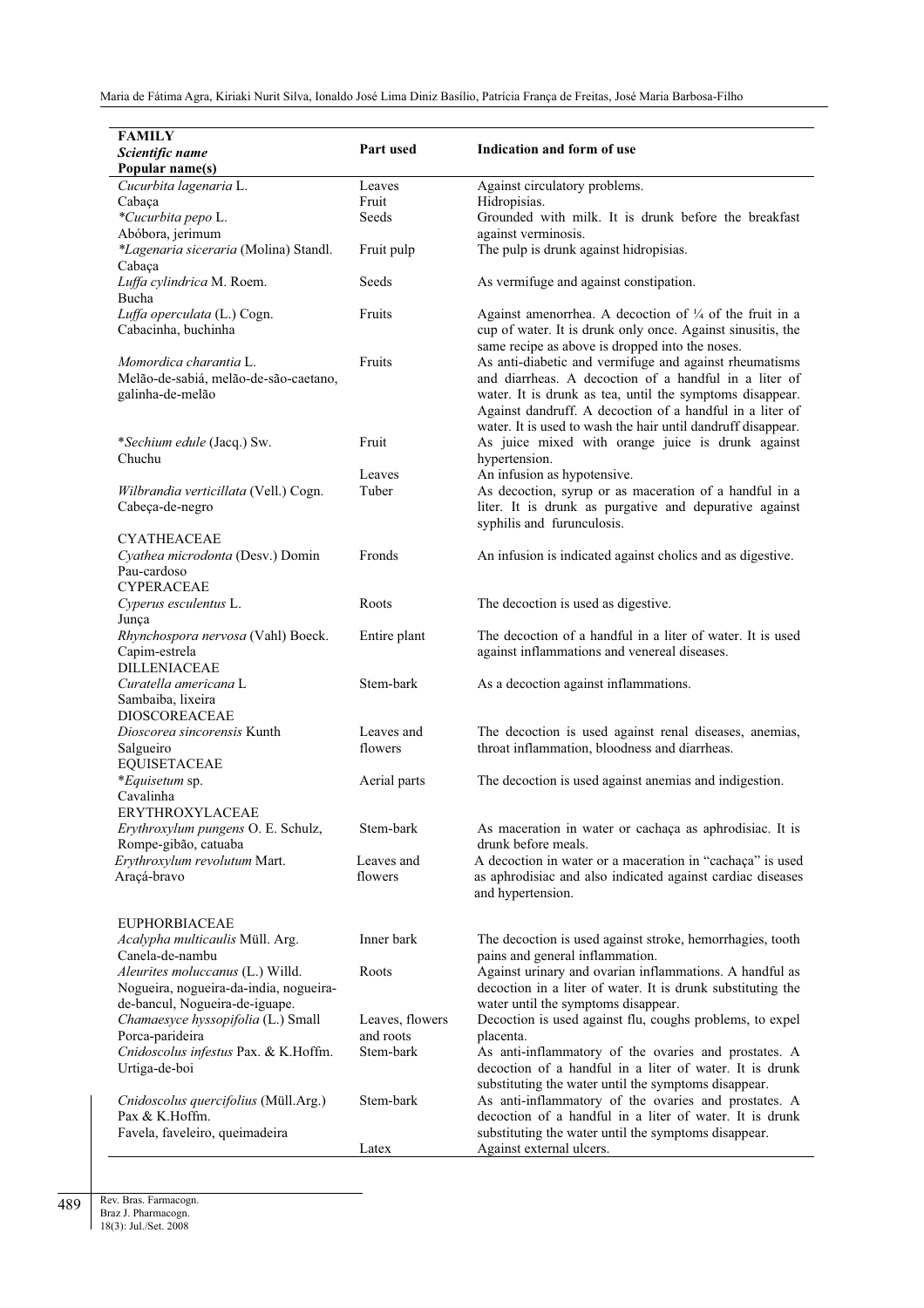| <b>FAMILY</b>                                                     |                        |                                                                                                                                                                        |
|-------------------------------------------------------------------|------------------------|------------------------------------------------------------------------------------------------------------------------------------------------------------------------|
| Scientific name<br>Popular name(s)                                | Part used              | Indication and form of use                                                                                                                                             |
| Cnidoscolus urens (L.) Arthur<br>Urtiga-branca, cansanção         | Stem-bark              | As anti-inflammatory of the ovaries and prostates A<br>decoction of a handful in a liter of water. It is drunk<br>substituting the water until the symptoms disappear. |
| Croton argyrophylloides Müll.Arg.<br>Angolinha, marmeleiro-branco | Stem-bark              | A decoction is used against diabetes and in baths against<br>venereal diseases.                                                                                        |
| Croton blanchetianus Baill.<br>Marmeleiro                         | Stem-bark              | The same indications and uses as above.                                                                                                                                |
| Croton cajucara Benth.<br>Sacaca                                  | Roots                  | A decoction against external ulcers, eczemas and<br>syphilis. It is used as bath.                                                                                      |
|                                                                   | Leaves                 | A decoction against rheumatism and appendicitis.                                                                                                                       |
| Croton campestris A.St.-Hil.<br>Velame-branco, velame             | Roots and leaves       | A decoction against external ulcers, eczemas and<br>syphilis. It is used as bath.                                                                                      |
| Croton micans Sw.<br>Alecrim-de-vaqueiro                          | Leaves and<br>flowers  | The infusion against cardiac problems and as sedative.                                                                                                                 |
| Croton moritibensis Baill.<br>Velame-preto                        | Roots and leaves       | The same indications and uses as above.                                                                                                                                |
| Croton muscicapa Müll.Arg.<br>Velame-de-cheiro                    | Leaves                 | A decoction as antiseptic against dermatitis.                                                                                                                          |
| Croton pulegioides Baill.<br>Velame                               | Leaves                 | A decoction against flu, bronchitis and as expectorant.                                                                                                                |
| Croton rhamnifolius Willd.<br>Alecrim-de-tabuleiro                | Leaves<br>Entire plant | A decoction against intestinal pains, flu, asthmas and<br>bronchitis. The external use against scabies and as<br>haemostatic.                                          |
| Croton sonderianus Müll.Arg.<br>Marmeleiro, cansanção             | Entire plant           | The same uses and indications as above.                                                                                                                                |
| Croton triqueter Lam.<br>Malva-de-cheiro                          | Leaves                 | A infusion or decoction is used as tea against diarrheas<br>and dysenteries.                                                                                           |
| Croton zehntneri Pax & K.Hoffm.<br>Canelinha, mulatinha           | Entire plant           | The same uses and indications as C. rhamnifolius.                                                                                                                      |
| Dalechampia scandens L.<br>Urtiga-mamão                           | Entire plant           | As toxic and provokes allergies.                                                                                                                                       |
| Euphorbia comosa Vell.<br>Barbaça                                 | Entire plant           | A maceration or an infusion is used against bronchitis,<br>liver diseases and inflammations.                                                                           |
| Euphorbia hirta L.<br>Erva-de-santa-luzia                         | Aerial parts           | A decoction as purgative and against hemorrhages,<br>asthmas and bronchitis.                                                                                           |
|                                                                   | Latex                  | As juice against snake bite.                                                                                                                                           |
| Euphorbia hyssopifolia L.<br>Erva-de-leite, burra-leiteira        | Latex                  | It is dropped in skin against conjunctivitis and in external<br>ulcers.                                                                                                |
| Euphorbia phosphorea Mart.                                        | Entire plant<br>Latex  | As decoction against coughs.<br>It is used to cauterize warts.                                                                                                         |
| Cipó de fogo, pau de leite                                        |                        |                                                                                                                                                                        |
| Euphorbia prostrata Aiton<br>Sanguinho                            | Latex                  | The topical use agains warts.                                                                                                                                          |
| *Euphorbia tirucalli L.<br>Avelós                                 | Latex                  | Against external ulcers and to cauterize warts.<br>A decoction as purgative.                                                                                           |
|                                                                   | Roots                  |                                                                                                                                                                        |
| *Jatropha curcas L.<br>Pinhão                                     | Latex                  | To treat snake bites. The latex is drunk directly from the<br>stems.                                                                                                   |
|                                                                   | Seeds                  | As veterinary vermifuge. The oil is extracted from seeds.<br>A spoonful is used only once.                                                                             |
| Jatropha gossypiifolia L.<br>Pinhão-roxo                          | Latex                  | Droped in water is used against constipation and as<br>depurative.                                                                                                     |
| Jatropha molissima (Pohl) Baill.                                  | Latex                  | To treat snake bites.                                                                                                                                                  |
| Pinhão-bravo, pinhão-manso                                        | Seeds                  | As veterinary vermifuge. The oil is extracted from seeds.<br>A spoonful is used only once.                                                                             |
| Jatropha mutabilis Baill.<br>Pinhão-de-seda                       | Leaves and<br>flowers  | A decoction is used against intestinal diseases.                                                                                                                       |
| Jatropha ribifolia (Pohl)Baill.<br>Pinhão-de-purga                | Leaves                 | Against rheumatisms. It is used as poultice above painful<br>part.                                                                                                     |
|                                                                   | Latex                  | It is used against snake bite.                                                                                                                                         |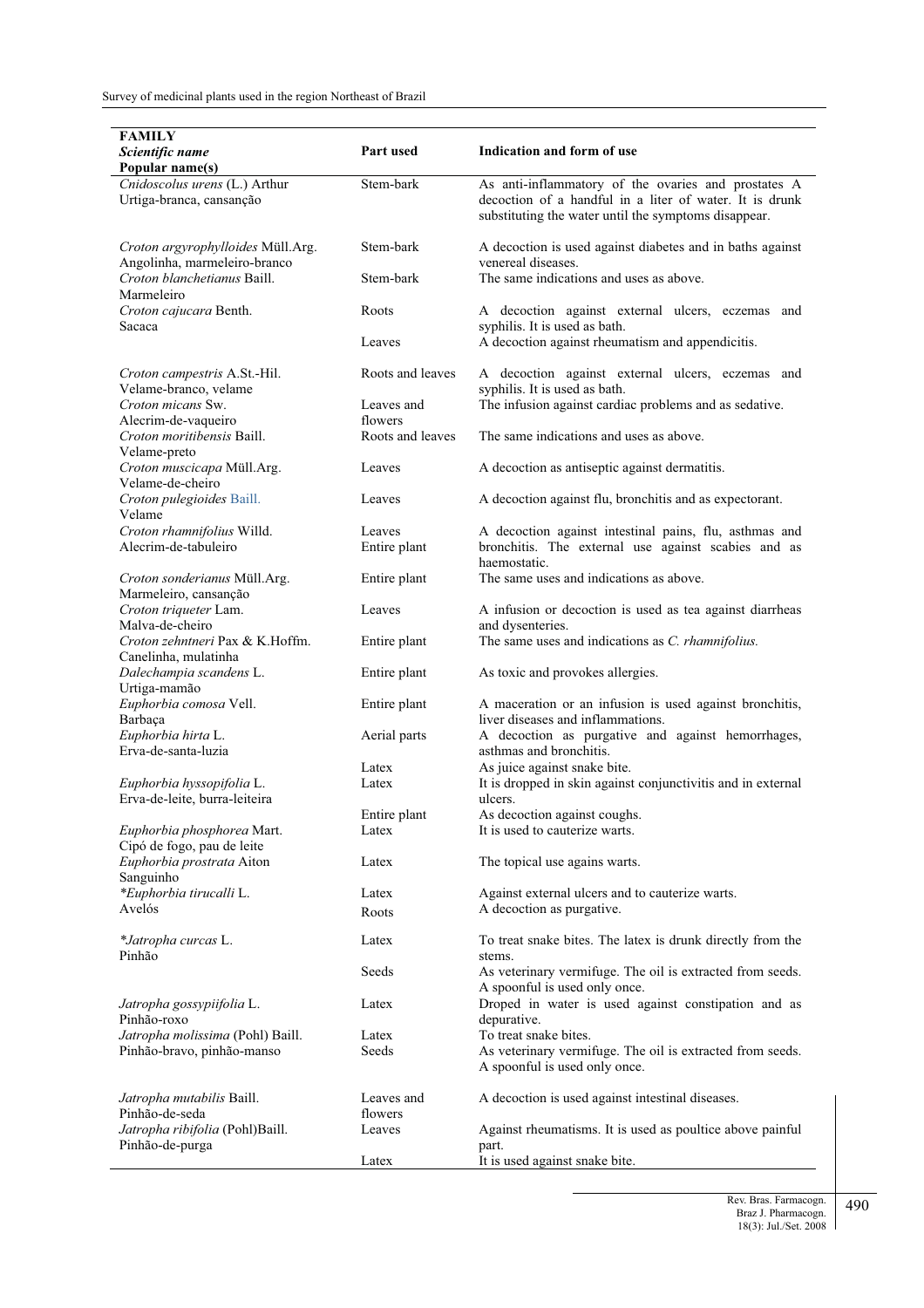| <b>FAMILY</b><br>Scientific name<br>Popular name(s)                                                      | Part used                | Indication and form of use                                                                                                                                                  |
|----------------------------------------------------------------------------------------------------------|--------------------------|-----------------------------------------------------------------------------------------------------------------------------------------------------------------------------|
| Manihot glaziovii Müll. Arg.                                                                             | Leaves                   | The topical use of the decoction against hemorrhoids.                                                                                                                       |
| Manicoba<br>*Manihot esculenta Crantz<br>Aipim, macacheira, mandioca,<br>mandioca-branca, mandioca-roxa, | Starch                   | The topical use as powder against babies rashes.                                                                                                                            |
| maniva<br>Maprounea guianensis Aubl.                                                                     | Stem-root                | The infusion of a small piece against anorexia. As                                                                                                                          |
| Phyllanthus claussenii Müll. Arg.<br>Quebra-pedra-da-mata                                                | Aerial parts             | poisonous.<br>A decoction is used against renal diseases.                                                                                                                   |
| Phyllanthus niruri L.<br>Quebra-pedra                                                                    | Entire plant             | A decoction or infusion as diuretic and against kidney<br>stones.                                                                                                           |
| Ricinus communis L.<br>Rícino, mamona                                                                    | Seeds                    | The oil from seeds is used as purgative.                                                                                                                                    |
| Sapium argutum (Müll. Arg.) Huber<br>Pau-de-leite, pau-de-candeia, burra-<br>leiteira                    | Stem-bark                | A decoction as abortive and purgative. The external use<br>against ulcers.                                                                                                  |
| Sapium sellowianum (Müll. Arg.)<br>Klotzsch ex Baill.                                                    | Stem-bark                | The same use and recipe as above.                                                                                                                                           |
| Burra-leiteira<br>Sebastiania brasiliensis Spreng.<br>Purga-de-leite                                     | Stem-bark                | A decoction is drunk against amenorrhea, leucorrhoea<br>and as purgative and diuretic. The topical use against<br>dermatitis, eczema, hidropsias and syphilis.              |
|                                                                                                          | Latex                    | The same indications as above.                                                                                                                                              |
| Sebastiania jacobinensis Müll. Arg.<br>Leiteiro                                                          | Stem-bark                | A decoction is used as purgative and against hidropisias<br>and syphilis. An infusion is used against dermatitis,<br>eczemas and leucorrhoeas.                              |
| Sebastiania macrocarpa Müll. Arg.<br>Purga-de-leite, brandão                                             | Stem-bark                | The sames indications and uses as above.                                                                                                                                    |
| Tragia volubilis L.<br>Urtiga-de-rama, cansanção<br>FABACEAE-CAESALPINIOIDEAE                            | Entire plant             | The decoction is drunk as diuretic.                                                                                                                                         |
| Bauhinia cheilantha (Bong.)Steud<br>Mororó, pata-de-vaca                                                 | Leaves and stem-<br>bark | As a tonic and depurative and against diabetes. An<br>infusion or decoction of a handful in a liter of water. It is<br>drunk during the meals until the symptoms disappear. |
| Bauhinia forficata Link<br>Mororó, pata-de-vaca                                                          | Leaves                   | The same uses and indications as above.                                                                                                                                     |
| Bauhinia longifolia D.Dietr.<br>Unha-de-vaca, pata-de-vaca                                               | Leaves                   | The same uses and indications as <i>B. cheilanta</i> .                                                                                                                      |
| Bauhinia macrostachya Benth.<br>Pata de vaca, pé-de-boi, mororó-da-<br>catinga                           | Leaves                   | Against diabetes. An infusion or a decoction of a handful<br>in a liter of water. It is drunk before meals.                                                                 |
| *Bauhinia monandra Kurz<br>Mororó                                                                        | Stem-bark                | The same uses and indications as <i>B. cheilanta</i> .                                                                                                                      |
| Bauhinia pentandra (Bong.) Vogel ex<br>Steud                                                             | Stem-bark                | The same uses and indications as <i>B. cheilanta</i> .                                                                                                                      |
| Mororó-de-espinho<br>Bauhinia pulchella Benth.<br>Mororó-de-rama                                         | Stem-bark                | The same uses and indications as <i>B. cheilanta</i> .                                                                                                                      |
| *Bauhinia purpurea Wall.<br>Pata de vaca                                                                 | Leaves                   | The infusion is used against diabetes.                                                                                                                                      |
| Caesalpinia bracteosa Tul.<br>Catingueira, pau-de-rato, pau-santo                                        | Fruits and stem-<br>bark | The decoction of a handful in a liter of water as tonic.                                                                                                                    |
| Caesalpinia echinata Lam.<br>Pau-brasil                                                                  | Stem-bark                | The decoction against external ulcers. It is drunk as tonic.                                                                                                                |
| Caesalpinia ferrea Mart.<br>Pau-ferro, jucá                                                              | Stem-bark                | A decoction or as "garrafada" against anemia, diarrheas<br>and dysenteries.                                                                                                 |
| Caesalpinia microphylla Mart. ex                                                                         | Epicarp<br>Stem-bark     | The syrup is drunk against coughs and anemias.<br>The decoction is drunk as digestive and sedative.                                                                         |
| G.Don<br>Arranca-estribo<br>Caesalpinia pulcherrima (L.) Sw.<br>Maravilha                                | Leaves                   | The decoction is used against gastritis.                                                                                                                                    |

491 Rev. Bras. Farmacogn. Braz J. Pharmacogn. 18(3): Jul./Set. 2008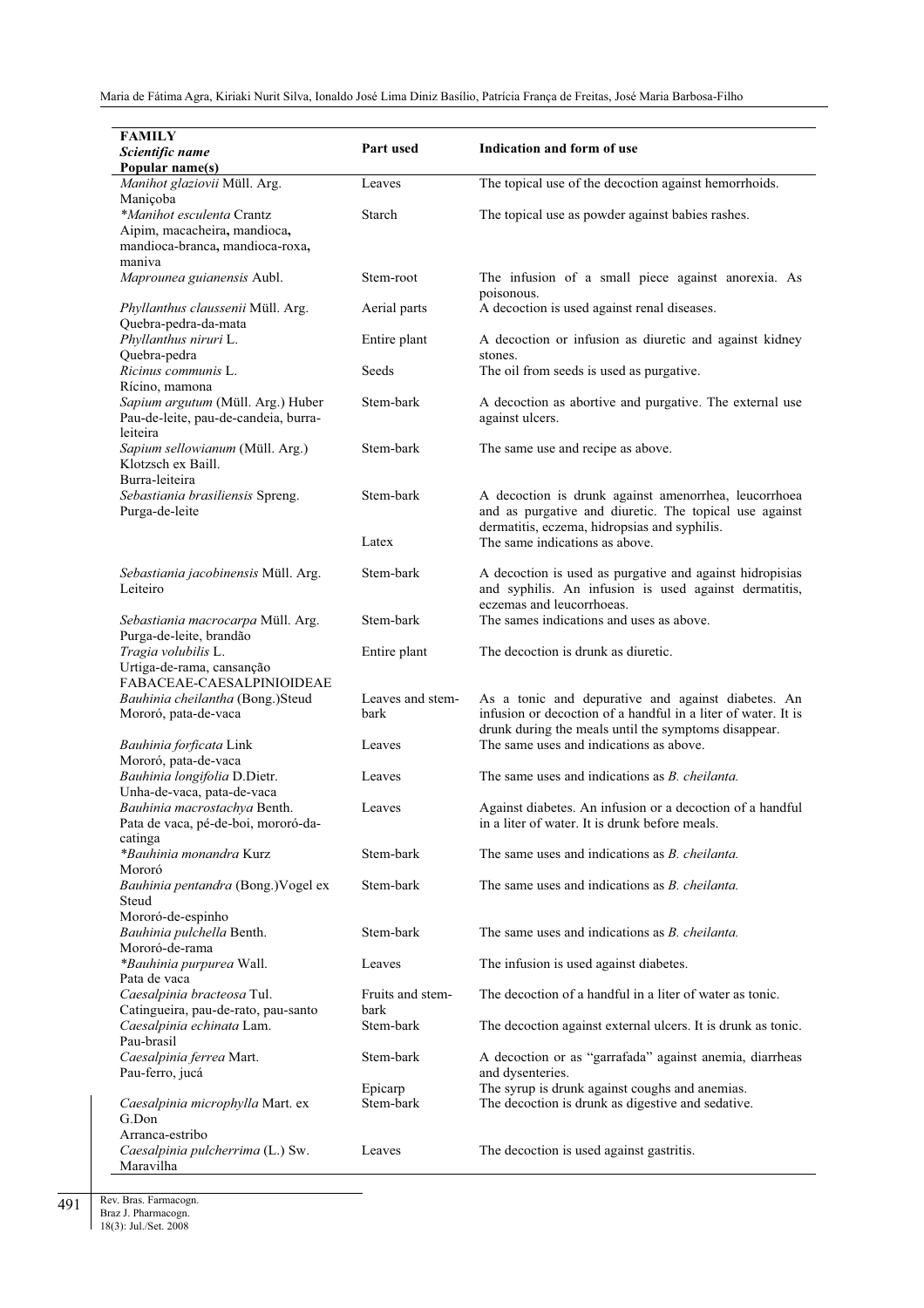| Scientific name<br>Popular name(s)<br>Caesalpinia pyramidalis Tul.<br>Stem-bark<br>As aphrodisiac. A maceration of a handful in a liter of<br>Catingueira<br>wine or "cachaça". It is drunk before the meals two times<br>a day. Against dysenteries, diarrheas and stomachache. A<br>decoction of one part in two parts of water. It is drunk as<br>tea until the symptoms disappear. As an expectorant and<br>against bronchitis, coughs and respiratory<br>used<br>infections. A decoction with sugar as syrup. A spoonful<br>of the syrup is drunk four to five times a day.<br>A decoction is drunk as anti-rheumatic.<br>Stem-bark or<br>Cenostigma gardnerianum Tul.<br>Canela-de-velho<br>resin<br>Chamaecrista flexuosa (L.) Greene<br>Roots<br>The decoction against kidney infections.<br>Capim-de-cobra<br>Copaifera langsdorffii Desf.<br>Stem-bark<br>The decoction is used against general pains.<br>Pau-dóia<br>Copaifera multijuga Hayne<br>Fruit oil<br>The oil extracted from the plant is used against cancer<br>and general inflammations.<br>Copaíba<br>Copaifera reticulata Ducke<br>The same uses and indications as above.<br>Entire plant<br>Copaíba<br>Dimorphandra gardneriana Tul.<br>Fruits<br>A decoction against hemorrhoids, varicose veins,<br>Fava d'anta<br>haematom and vascular diseases.<br>A decoction is drunk as purgative.<br>Diptychandra<br>Stem-bark<br>aurantiaca<br>subsp.<br>epunctata (Tul.) Lima, Carvalho &<br>Costa ex G.P. Lewis<br>Stem-bark<br>Hymenaea courbaril L.<br>A decoction or as syrup. It is drunk against coughs and<br>Jatobá<br>anemia.<br>Resin<br>It is used against sinusitis and abdominal spasms.<br>The syrup is drunk as tonic against anemia.<br>Epicarp<br>The same uses and indications as above.<br>Hymenaea intermedia Ducke<br>Stem-bark and<br>Jutaí<br>epicarp<br>The same uses and indications as H. courbaril.<br>Hymenaea martiana Hayne<br>Stem-bark and<br>Jatobá<br>epicarp<br>Hymenaea oblongifolia Huber<br>Stem-bark and<br>The same uses and indications as <i>H. courbaril.</i><br>Jatobá<br>epicarp<br>Hymenaea parvifolia Huber<br>Stem-bark and<br>The same uses and indications as <i>H. courbaril.</i><br>Jutaí do campo<br>epicarp<br>Hymenaea stigonocarpa Mart. ex<br>Stem-bark and<br>The same uses and indications as H. courbaril.<br>Hayne<br>epicarp<br>Jatobá, jatobá-da-casca-fina<br>A decoction is used against hemorrhagies and stroke.<br>Macroptilium lathyroides (L.) Urb.<br>Leaves<br>Orelha-de-rato<br>Parkinsonia aculeata L.<br>Seeds<br>Against fevers and malaria. The seeds are roasted,<br>Turco, tangerim<br>powdered, and prepared as coffee and drunk as tea until<br>the symptoms disappear. As antiepileptic and febrifuge.<br>As infusion or decoction of a handful in a liter of water.<br>It is drunk as tea. Against snakebite. A decoction of a<br>handful in a liter of water. It is drunk substituting the<br>water.<br>Leaves<br>A decoction is used against flatulence and as sedative.<br>Peltogyne pauciflora Benth.<br>Pau-de-morro, jatobá<br>Senna alata (L.) Roxb.<br>The decoction against scabies, herpes and dermatitis.<br>Leaves<br>Mangerioba-grande<br>The infusion is used as laxative.<br>Senna alexandrina Mill.<br>Leaves<br>Sena<br>Senna georgica H.S. Irwin & Barneby<br>The same use as above.<br>Leaves<br>Lava-pratos<br>Senna martiana (Benth.) H.S.Irwin &<br>An infusion of a handful in two cups of water as laxative<br>Leaves<br>and abortive. It is drunk until the symptoms disappear.<br>Barneby<br>Canafístula, café-bravo<br>Senna obtusifolia (L.) H.S.Irwin &<br>The infusion is indicated as abortive and laxative.<br>Leaves<br>Barneby<br>Against amenorrhea and rheumatism also. | <b>FAMILY</b> |           |                            |
|---------------------------------------------------------------------------------------------------------------------------------------------------------------------------------------------------------------------------------------------------------------------------------------------------------------------------------------------------------------------------------------------------------------------------------------------------------------------------------------------------------------------------------------------------------------------------------------------------------------------------------------------------------------------------------------------------------------------------------------------------------------------------------------------------------------------------------------------------------------------------------------------------------------------------------------------------------------------------------------------------------------------------------------------------------------------------------------------------------------------------------------------------------------------------------------------------------------------------------------------------------------------------------------------------------------------------------------------------------------------------------------------------------------------------------------------------------------------------------------------------------------------------------------------------------------------------------------------------------------------------------------------------------------------------------------------------------------------------------------------------------------------------------------------------------------------------------------------------------------------------------------------------------------------------------------------------------------------------------------------------------------------------------------------------------------------------------------------------------------------------------------------------------------------------------------------------------------------------------------------------------------------------------------------------------------------------------------------------------------------------------------------------------------------------------------------------------------------------------------------------------------------------------------------------------------------------------------------------------------------------------------------------------------------------------------------------------------------------------------------------------------------------------------------------------------------------------------------------------------------------------------------------------------------------------------------------------------------------------------------------------------------------------------------------------------------------------------------------------------------------------------------------------------------------------------------------------------------------------------------------------------------------------------------------------------------------------------------------------------------------------------------------------------------------------------------------------------------------------------------------------------------------------------------------------------------------------------------------------------------------------------------------------------------------------------------------------------------------------------------------------------------|---------------|-----------|----------------------------|
|                                                                                                                                                                                                                                                                                                                                                                                                                                                                                                                                                                                                                                                                                                                                                                                                                                                                                                                                                                                                                                                                                                                                                                                                                                                                                                                                                                                                                                                                                                                                                                                                                                                                                                                                                                                                                                                                                                                                                                                                                                                                                                                                                                                                                                                                                                                                                                                                                                                                                                                                                                                                                                                                                                                                                                                                                                                                                                                                                                                                                                                                                                                                                                                                                                                                                                                                                                                                                                                                                                                                                                                                                                                                                                                                                                     |               | Part used | Indication and form of use |
|                                                                                                                                                                                                                                                                                                                                                                                                                                                                                                                                                                                                                                                                                                                                                                                                                                                                                                                                                                                                                                                                                                                                                                                                                                                                                                                                                                                                                                                                                                                                                                                                                                                                                                                                                                                                                                                                                                                                                                                                                                                                                                                                                                                                                                                                                                                                                                                                                                                                                                                                                                                                                                                                                                                                                                                                                                                                                                                                                                                                                                                                                                                                                                                                                                                                                                                                                                                                                                                                                                                                                                                                                                                                                                                                                                     |               |           |                            |
|                                                                                                                                                                                                                                                                                                                                                                                                                                                                                                                                                                                                                                                                                                                                                                                                                                                                                                                                                                                                                                                                                                                                                                                                                                                                                                                                                                                                                                                                                                                                                                                                                                                                                                                                                                                                                                                                                                                                                                                                                                                                                                                                                                                                                                                                                                                                                                                                                                                                                                                                                                                                                                                                                                                                                                                                                                                                                                                                                                                                                                                                                                                                                                                                                                                                                                                                                                                                                                                                                                                                                                                                                                                                                                                                                                     |               |           |                            |
|                                                                                                                                                                                                                                                                                                                                                                                                                                                                                                                                                                                                                                                                                                                                                                                                                                                                                                                                                                                                                                                                                                                                                                                                                                                                                                                                                                                                                                                                                                                                                                                                                                                                                                                                                                                                                                                                                                                                                                                                                                                                                                                                                                                                                                                                                                                                                                                                                                                                                                                                                                                                                                                                                                                                                                                                                                                                                                                                                                                                                                                                                                                                                                                                                                                                                                                                                                                                                                                                                                                                                                                                                                                                                                                                                                     |               |           |                            |
|                                                                                                                                                                                                                                                                                                                                                                                                                                                                                                                                                                                                                                                                                                                                                                                                                                                                                                                                                                                                                                                                                                                                                                                                                                                                                                                                                                                                                                                                                                                                                                                                                                                                                                                                                                                                                                                                                                                                                                                                                                                                                                                                                                                                                                                                                                                                                                                                                                                                                                                                                                                                                                                                                                                                                                                                                                                                                                                                                                                                                                                                                                                                                                                                                                                                                                                                                                                                                                                                                                                                                                                                                                                                                                                                                                     |               |           |                            |
|                                                                                                                                                                                                                                                                                                                                                                                                                                                                                                                                                                                                                                                                                                                                                                                                                                                                                                                                                                                                                                                                                                                                                                                                                                                                                                                                                                                                                                                                                                                                                                                                                                                                                                                                                                                                                                                                                                                                                                                                                                                                                                                                                                                                                                                                                                                                                                                                                                                                                                                                                                                                                                                                                                                                                                                                                                                                                                                                                                                                                                                                                                                                                                                                                                                                                                                                                                                                                                                                                                                                                                                                                                                                                                                                                                     |               |           |                            |
|                                                                                                                                                                                                                                                                                                                                                                                                                                                                                                                                                                                                                                                                                                                                                                                                                                                                                                                                                                                                                                                                                                                                                                                                                                                                                                                                                                                                                                                                                                                                                                                                                                                                                                                                                                                                                                                                                                                                                                                                                                                                                                                                                                                                                                                                                                                                                                                                                                                                                                                                                                                                                                                                                                                                                                                                                                                                                                                                                                                                                                                                                                                                                                                                                                                                                                                                                                                                                                                                                                                                                                                                                                                                                                                                                                     |               |           |                            |
|                                                                                                                                                                                                                                                                                                                                                                                                                                                                                                                                                                                                                                                                                                                                                                                                                                                                                                                                                                                                                                                                                                                                                                                                                                                                                                                                                                                                                                                                                                                                                                                                                                                                                                                                                                                                                                                                                                                                                                                                                                                                                                                                                                                                                                                                                                                                                                                                                                                                                                                                                                                                                                                                                                                                                                                                                                                                                                                                                                                                                                                                                                                                                                                                                                                                                                                                                                                                                                                                                                                                                                                                                                                                                                                                                                     |               |           |                            |
|                                                                                                                                                                                                                                                                                                                                                                                                                                                                                                                                                                                                                                                                                                                                                                                                                                                                                                                                                                                                                                                                                                                                                                                                                                                                                                                                                                                                                                                                                                                                                                                                                                                                                                                                                                                                                                                                                                                                                                                                                                                                                                                                                                                                                                                                                                                                                                                                                                                                                                                                                                                                                                                                                                                                                                                                                                                                                                                                                                                                                                                                                                                                                                                                                                                                                                                                                                                                                                                                                                                                                                                                                                                                                                                                                                     |               |           |                            |
|                                                                                                                                                                                                                                                                                                                                                                                                                                                                                                                                                                                                                                                                                                                                                                                                                                                                                                                                                                                                                                                                                                                                                                                                                                                                                                                                                                                                                                                                                                                                                                                                                                                                                                                                                                                                                                                                                                                                                                                                                                                                                                                                                                                                                                                                                                                                                                                                                                                                                                                                                                                                                                                                                                                                                                                                                                                                                                                                                                                                                                                                                                                                                                                                                                                                                                                                                                                                                                                                                                                                                                                                                                                                                                                                                                     |               |           |                            |
|                                                                                                                                                                                                                                                                                                                                                                                                                                                                                                                                                                                                                                                                                                                                                                                                                                                                                                                                                                                                                                                                                                                                                                                                                                                                                                                                                                                                                                                                                                                                                                                                                                                                                                                                                                                                                                                                                                                                                                                                                                                                                                                                                                                                                                                                                                                                                                                                                                                                                                                                                                                                                                                                                                                                                                                                                                                                                                                                                                                                                                                                                                                                                                                                                                                                                                                                                                                                                                                                                                                                                                                                                                                                                                                                                                     |               |           |                            |
|                                                                                                                                                                                                                                                                                                                                                                                                                                                                                                                                                                                                                                                                                                                                                                                                                                                                                                                                                                                                                                                                                                                                                                                                                                                                                                                                                                                                                                                                                                                                                                                                                                                                                                                                                                                                                                                                                                                                                                                                                                                                                                                                                                                                                                                                                                                                                                                                                                                                                                                                                                                                                                                                                                                                                                                                                                                                                                                                                                                                                                                                                                                                                                                                                                                                                                                                                                                                                                                                                                                                                                                                                                                                                                                                                                     |               |           |                            |
|                                                                                                                                                                                                                                                                                                                                                                                                                                                                                                                                                                                                                                                                                                                                                                                                                                                                                                                                                                                                                                                                                                                                                                                                                                                                                                                                                                                                                                                                                                                                                                                                                                                                                                                                                                                                                                                                                                                                                                                                                                                                                                                                                                                                                                                                                                                                                                                                                                                                                                                                                                                                                                                                                                                                                                                                                                                                                                                                                                                                                                                                                                                                                                                                                                                                                                                                                                                                                                                                                                                                                                                                                                                                                                                                                                     |               |           |                            |
|                                                                                                                                                                                                                                                                                                                                                                                                                                                                                                                                                                                                                                                                                                                                                                                                                                                                                                                                                                                                                                                                                                                                                                                                                                                                                                                                                                                                                                                                                                                                                                                                                                                                                                                                                                                                                                                                                                                                                                                                                                                                                                                                                                                                                                                                                                                                                                                                                                                                                                                                                                                                                                                                                                                                                                                                                                                                                                                                                                                                                                                                                                                                                                                                                                                                                                                                                                                                                                                                                                                                                                                                                                                                                                                                                                     |               |           |                            |
|                                                                                                                                                                                                                                                                                                                                                                                                                                                                                                                                                                                                                                                                                                                                                                                                                                                                                                                                                                                                                                                                                                                                                                                                                                                                                                                                                                                                                                                                                                                                                                                                                                                                                                                                                                                                                                                                                                                                                                                                                                                                                                                                                                                                                                                                                                                                                                                                                                                                                                                                                                                                                                                                                                                                                                                                                                                                                                                                                                                                                                                                                                                                                                                                                                                                                                                                                                                                                                                                                                                                                                                                                                                                                                                                                                     |               |           |                            |
|                                                                                                                                                                                                                                                                                                                                                                                                                                                                                                                                                                                                                                                                                                                                                                                                                                                                                                                                                                                                                                                                                                                                                                                                                                                                                                                                                                                                                                                                                                                                                                                                                                                                                                                                                                                                                                                                                                                                                                                                                                                                                                                                                                                                                                                                                                                                                                                                                                                                                                                                                                                                                                                                                                                                                                                                                                                                                                                                                                                                                                                                                                                                                                                                                                                                                                                                                                                                                                                                                                                                                                                                                                                                                                                                                                     |               |           |                            |
|                                                                                                                                                                                                                                                                                                                                                                                                                                                                                                                                                                                                                                                                                                                                                                                                                                                                                                                                                                                                                                                                                                                                                                                                                                                                                                                                                                                                                                                                                                                                                                                                                                                                                                                                                                                                                                                                                                                                                                                                                                                                                                                                                                                                                                                                                                                                                                                                                                                                                                                                                                                                                                                                                                                                                                                                                                                                                                                                                                                                                                                                                                                                                                                                                                                                                                                                                                                                                                                                                                                                                                                                                                                                                                                                                                     |               |           |                            |
|                                                                                                                                                                                                                                                                                                                                                                                                                                                                                                                                                                                                                                                                                                                                                                                                                                                                                                                                                                                                                                                                                                                                                                                                                                                                                                                                                                                                                                                                                                                                                                                                                                                                                                                                                                                                                                                                                                                                                                                                                                                                                                                                                                                                                                                                                                                                                                                                                                                                                                                                                                                                                                                                                                                                                                                                                                                                                                                                                                                                                                                                                                                                                                                                                                                                                                                                                                                                                                                                                                                                                                                                                                                                                                                                                                     |               |           |                            |
|                                                                                                                                                                                                                                                                                                                                                                                                                                                                                                                                                                                                                                                                                                                                                                                                                                                                                                                                                                                                                                                                                                                                                                                                                                                                                                                                                                                                                                                                                                                                                                                                                                                                                                                                                                                                                                                                                                                                                                                                                                                                                                                                                                                                                                                                                                                                                                                                                                                                                                                                                                                                                                                                                                                                                                                                                                                                                                                                                                                                                                                                                                                                                                                                                                                                                                                                                                                                                                                                                                                                                                                                                                                                                                                                                                     |               |           |                            |
|                                                                                                                                                                                                                                                                                                                                                                                                                                                                                                                                                                                                                                                                                                                                                                                                                                                                                                                                                                                                                                                                                                                                                                                                                                                                                                                                                                                                                                                                                                                                                                                                                                                                                                                                                                                                                                                                                                                                                                                                                                                                                                                                                                                                                                                                                                                                                                                                                                                                                                                                                                                                                                                                                                                                                                                                                                                                                                                                                                                                                                                                                                                                                                                                                                                                                                                                                                                                                                                                                                                                                                                                                                                                                                                                                                     |               |           |                            |
|                                                                                                                                                                                                                                                                                                                                                                                                                                                                                                                                                                                                                                                                                                                                                                                                                                                                                                                                                                                                                                                                                                                                                                                                                                                                                                                                                                                                                                                                                                                                                                                                                                                                                                                                                                                                                                                                                                                                                                                                                                                                                                                                                                                                                                                                                                                                                                                                                                                                                                                                                                                                                                                                                                                                                                                                                                                                                                                                                                                                                                                                                                                                                                                                                                                                                                                                                                                                                                                                                                                                                                                                                                                                                                                                                                     |               |           |                            |
|                                                                                                                                                                                                                                                                                                                                                                                                                                                                                                                                                                                                                                                                                                                                                                                                                                                                                                                                                                                                                                                                                                                                                                                                                                                                                                                                                                                                                                                                                                                                                                                                                                                                                                                                                                                                                                                                                                                                                                                                                                                                                                                                                                                                                                                                                                                                                                                                                                                                                                                                                                                                                                                                                                                                                                                                                                                                                                                                                                                                                                                                                                                                                                                                                                                                                                                                                                                                                                                                                                                                                                                                                                                                                                                                                                     |               |           |                            |
|                                                                                                                                                                                                                                                                                                                                                                                                                                                                                                                                                                                                                                                                                                                                                                                                                                                                                                                                                                                                                                                                                                                                                                                                                                                                                                                                                                                                                                                                                                                                                                                                                                                                                                                                                                                                                                                                                                                                                                                                                                                                                                                                                                                                                                                                                                                                                                                                                                                                                                                                                                                                                                                                                                                                                                                                                                                                                                                                                                                                                                                                                                                                                                                                                                                                                                                                                                                                                                                                                                                                                                                                                                                                                                                                                                     |               |           |                            |
|                                                                                                                                                                                                                                                                                                                                                                                                                                                                                                                                                                                                                                                                                                                                                                                                                                                                                                                                                                                                                                                                                                                                                                                                                                                                                                                                                                                                                                                                                                                                                                                                                                                                                                                                                                                                                                                                                                                                                                                                                                                                                                                                                                                                                                                                                                                                                                                                                                                                                                                                                                                                                                                                                                                                                                                                                                                                                                                                                                                                                                                                                                                                                                                                                                                                                                                                                                                                                                                                                                                                                                                                                                                                                                                                                                     |               |           |                            |
|                                                                                                                                                                                                                                                                                                                                                                                                                                                                                                                                                                                                                                                                                                                                                                                                                                                                                                                                                                                                                                                                                                                                                                                                                                                                                                                                                                                                                                                                                                                                                                                                                                                                                                                                                                                                                                                                                                                                                                                                                                                                                                                                                                                                                                                                                                                                                                                                                                                                                                                                                                                                                                                                                                                                                                                                                                                                                                                                                                                                                                                                                                                                                                                                                                                                                                                                                                                                                                                                                                                                                                                                                                                                                                                                                                     |               |           |                            |
| Mata-pasto, fedegoso<br>An infusion of a teaspoon in a cup of water as sedative.                                                                                                                                                                                                                                                                                                                                                                                                                                                                                                                                                                                                                                                                                                                                                                                                                                                                                                                                                                                                                                                                                                                                                                                                                                                                                                                                                                                                                                                                                                                                                                                                                                                                                                                                                                                                                                                                                                                                                                                                                                                                                                                                                                                                                                                                                                                                                                                                                                                                                                                                                                                                                                                                                                                                                                                                                                                                                                                                                                                                                                                                                                                                                                                                                                                                                                                                                                                                                                                                                                                                                                                                                                                                                    |               |           |                            |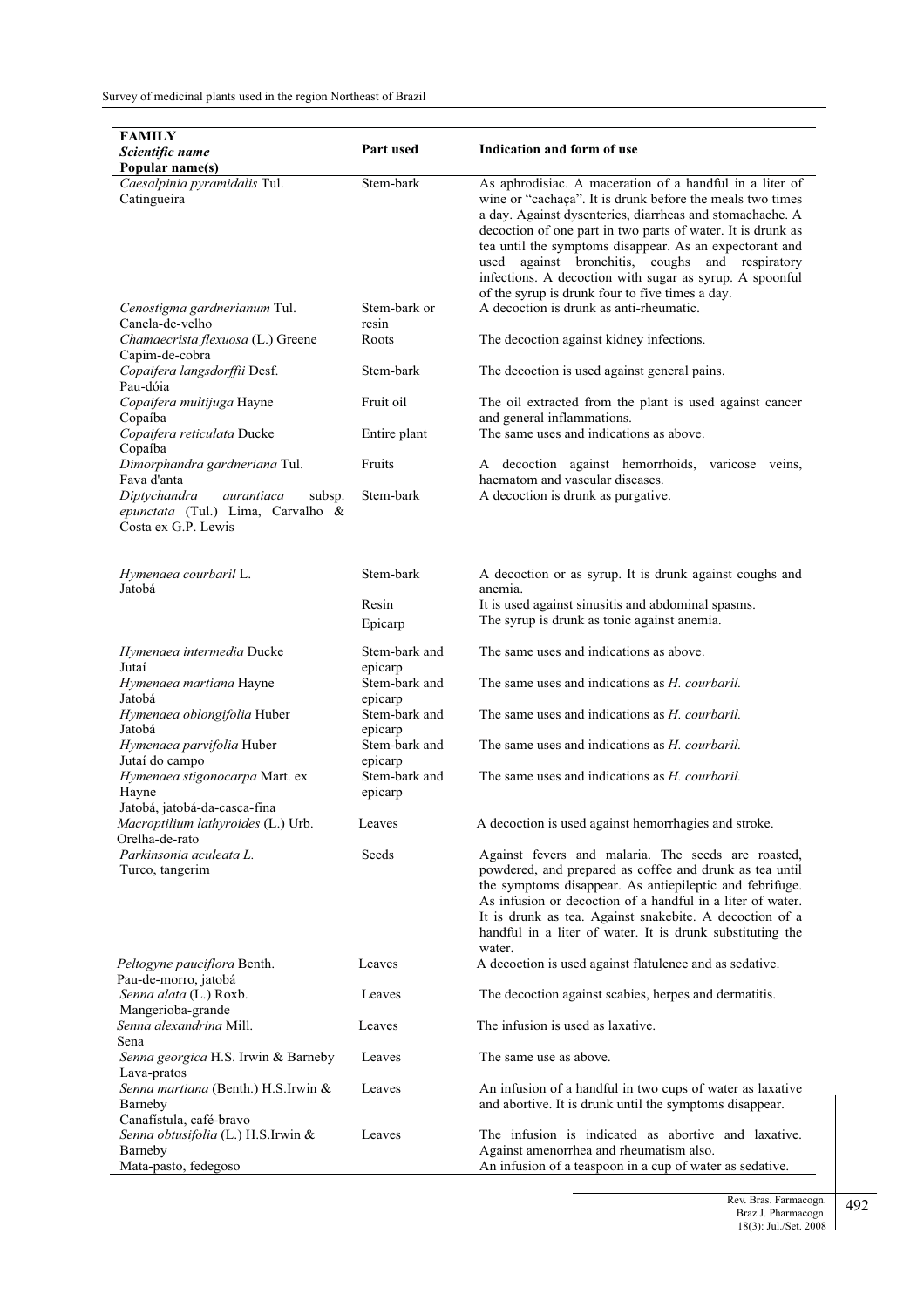| <b>FAMILY</b><br>Scientific name<br>Popular name(s)                                               | Part used                          | Indication and form of use                                                                                                                                                                               |
|---------------------------------------------------------------------------------------------------|------------------------------------|----------------------------------------------------------------------------------------------------------------------------------------------------------------------------------------------------------|
| Senna occidentalis (L.)Link<br>Fedegoso, mata-pasto                                               | Leaves                             | A decoction of a spoonful in a cup of water is used as a<br>general tonic.                                                                                                                               |
|                                                                                                   | Seeds                              | Roasted and powdered is prepared as coffee. It is drunk<br>as tonic for memory. A cup is drunk after meals until the<br>symptoms disappear.                                                              |
| Senna spectabilis var. excelsa<br>(Schrad.)H.S.Irwin & Barneby<br>Canafístula                     | Stem-bark                          | Against flu and colds. A decoction of a spoonful in a cup<br>of water. It is drunk as tea or as syrup four times a day.                                                                                  |
|                                                                                                   | Leaves                             | As a laxative and purgative. The same recipe as above. It<br>is drunk as tea.                                                                                                                            |
|                                                                                                   | Roots                              | Against amenorrhea. The same recipe and use as above.                                                                                                                                                    |
|                                                                                                   | Seeds                              | Against anemias. It is Roasted and powdered and is<br>prepared as coffee. A cup is drunk after meals until the<br>symptoms disappear.                                                                    |
| Senna splendida (Vogel) H.S. Irwin &<br>Barneby                                                   | Leaves                             | The decoction against kidneys diseases.                                                                                                                                                                  |
| Feijão-brabo, canafístula<br>Senna uniflora (Mill.) H.S.Irwin &<br>Barneby<br>Mata-pasto-cabeludo | Leaves                             | An infusion is indicated against intestinal diseases and as<br>laxative.                                                                                                                                 |
| Senna tora (L.) Roxb.<br>Mata-pasto                                                               | Leaves<br>Seeds                    | An infusion is used as purgative and as sedative.                                                                                                                                                        |
| Senna trachypus (Mart. ex Benth.) H.S.<br>Irwin & Barneby<br>Quebra machado                       | Stem-bark                          | The decoction is used against liver diseases.                                                                                                                                                            |
| Senna velutina (Vogel) H.S.Irwin &<br>Barneby<br>São-joão                                         | Bark                               | The external use of a decoction against dermatitis.                                                                                                                                                      |
| *Tamarindus indica L.<br>Tamarindo                                                                | Leaves<br>Fruit                    | The decoction of a handful in a liter. It is used against<br>toothaches and kidney diseases.<br>The juice or pulp is used as laxative.                                                                   |
|                                                                                                   |                                    |                                                                                                                                                                                                          |
| FABACEAE-FABOIDEAE<br>Amburana cearensis (Allemão)<br>A.C.Sm.                                     | Stem-bark                          | In treatment of flu, coughs and bronchitis. A decoction of<br>a handful in two parts of water made as syrup. A                                                                                           |
| Amburana, cumarú, umburana-de-                                                                    |                                    | spoonful of it is drunk four to six times a day.                                                                                                                                                         |
| cheiro, amburana, umburana                                                                        | Stem-bark<br>Stem-bark or<br>seeds | As tonic in anorexia. The same recipe and use as above.<br>Against external ulcers. The dried stem-bark is grounded<br>as powder. It is applied on the part affected until                               |
|                                                                                                   | Stem-bark                          | complete scar disappears.<br>As adjuvant in treatment of sinusitis. The same recipe as                                                                                                                   |
|                                                                                                   |                                    | above. It is used for nasal inhalation. In the treatment of<br>urinary infections. A maceration of a handful in a liter of<br>water. It is drunk substituting the water until the<br>symptoms disappear. |
| Bowdichia virgilioides Kunth<br>Sucupira-preta                                                    | Stem-bark                          | A decoction against vaginal ulcers. It is used in baths and<br>washes.                                                                                                                                   |
| *Cajanus cajan (L.) Millsp.<br>Guandu, feijão-guandu, mangalo                                     | Leaves                             | A decoction is drunk against rheumatism.                                                                                                                                                                 |
| Centrosema brasiliana (L.) Benth.<br>Abre-caminho                                                 | Entire plant                       | As vermifuge. A decoction of a handful in a liter of<br>water. It is drunk as tea until the symptoms disappear.                                                                                          |
| Clitoria ternatea L.                                                                              | Roots                              | An infusion as purgative and vermifuge Against vomits                                                                                                                                                    |
| Abre-caminho, piriquitinho<br>Crotalaria retusa L.                                                | Seeds<br>Entire plant              | and amenorrheas.<br>As poisonous.                                                                                                                                                                        |
| Guizo-de-cascavel                                                                                 |                                    |                                                                                                                                                                                                          |
| Dioclea grandiflora Mart. ex Benth.<br>Mucunã, parreira-brava                                     | Roots                              | Against prostate inflammations. A handful in decoction<br>in a liter of water. It is drunk substituting the water until<br>the symptoms disappear.                                                       |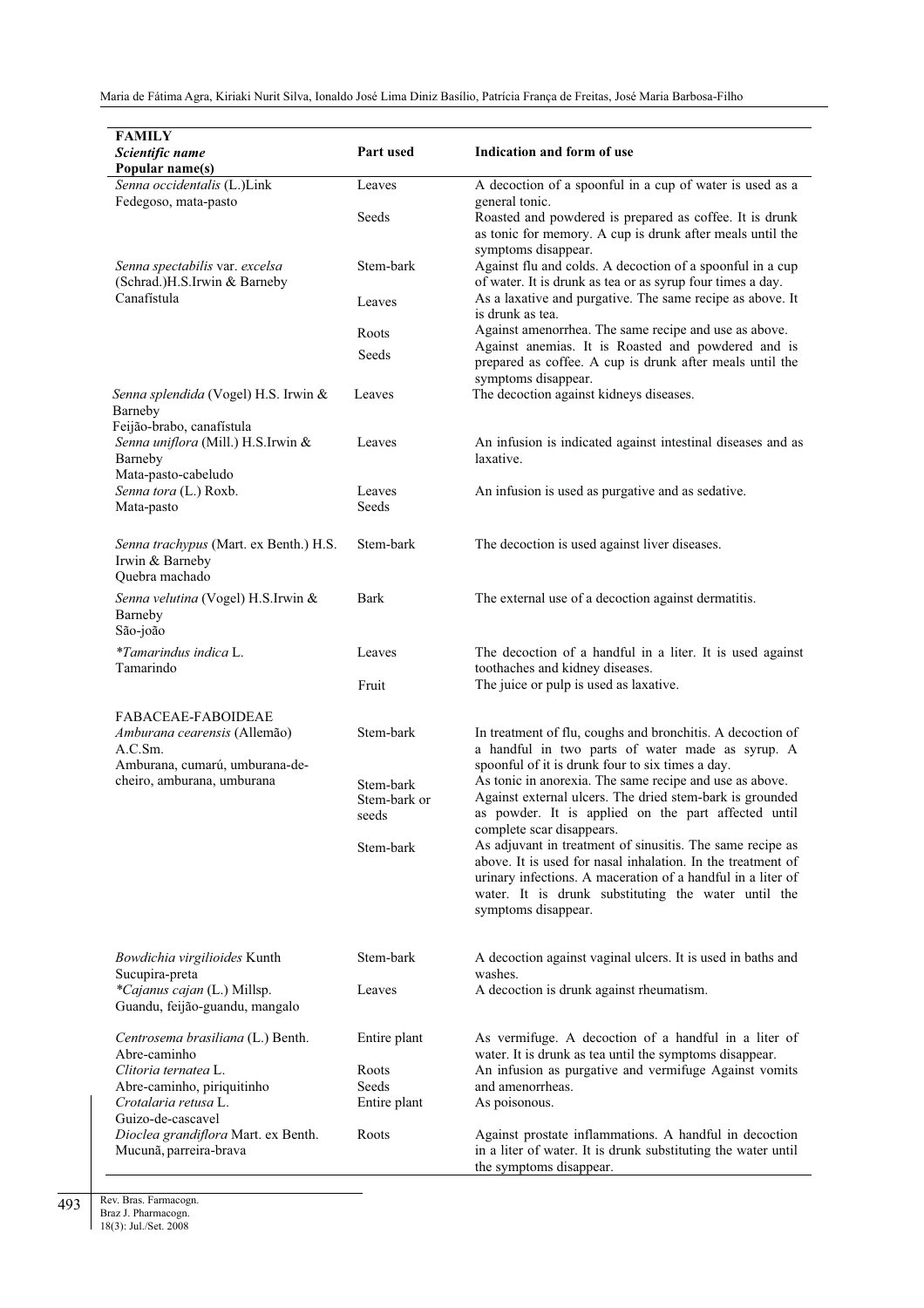| <b>FAMILY</b>                                                        |                           |                                                                                                                        |
|----------------------------------------------------------------------|---------------------------|------------------------------------------------------------------------------------------------------------------------|
| Scientific name<br>Popular name(s)                                   | Part used                 | Indication and form of use                                                                                             |
| Dioclea virgata (Rich.) Amshoff                                      | Leaves                    | The decoction is used against fevers and malarias.                                                                     |
| Cipó-pixuma, feijão-de-boi                                           | Seeds                     | As poisonous.                                                                                                          |
| Dioclea violacea Mart. ex Benth.<br>Mucunã-peluda                    | Seeds                     | The decoction is used against stroke.                                                                                  |
| Diplotropis ferruginea Benth.                                        | Stem-bark                 | A decoction is drunk against inflammations and vaginal                                                                 |
| Sucupira-preta<br>Erythrina velutina Willd.                          | Stem-bark                 | ulcers. It is also used in baths and washes external ulcers.<br>In the treatment of insomnia, coughs and as vermifuge. |
| Mulungu                                                              |                           | An infusion or decoction of a handful in a liter of water.<br>It is drunk before sleep.                                |
|                                                                      | Fruit dried               | Against toothaches. It is used as cigarette.                                                                           |
| Indigofera suffruticosa Mill.<br>Anil                                | Leaves                    | An infusion of a spoonful in a cup of water. It is drunk as<br>stomachic after the meals.                              |
|                                                                      | Roots                     | A handful in decoction in a liter of water as diuretic. It is<br>drunk as tea until the symptoms disappear.            |
| Machaerium opacum Vogel<br>Jacarandá-muchiba                         | Leaves                    | An infusion is drunk as vermifuge before the breakfast.                                                                |
| Periandra mediterranea (Vell.) Taub.<br>Alcaçuz, alcaçuz-da-terra    | Roots                     | A decoction of a handful in a liter of water is used<br>against diabetes. As syrup is used against bronchitis and      |
| Pterocarpus violaceus Vogel<br>Pau-sangue                            | Stem-bark                 | coughs.<br>The decoction is used against coughs and external ulcers.                                                   |
| Pterodon emarginatus Vogel                                           | Stem-bark                 | A decoction as anti-rheumatic.                                                                                         |
| Sucupira-branca, fava-de-santo-inácio                                | Seeds                     | A decoction as anti-inflammatory and depurative. The<br>external use against acnes and skin freckles.                  |
| Rhynchosia minima (L.) DC.<br>Feijãozinho                            | Entire plant              | As poisonous.                                                                                                          |
| Swartzia flaemingii Raddi                                            | Leaves                    | A decoction is used against liver diseases.                                                                            |
| Jacarandá<br>Tephrosia cinerea (L.) Pers.                            | Stem-bark<br>Entire plant | A decoction as anti-rheumatic.<br>A decoction is used as analgesic.                                                    |
| Anil Bravo                                                           |                           |                                                                                                                        |
| Zornia brasiliensis Vogel                                            | Entire plant              | As diuretic and against venereal diseases. A handful in                                                                |
| Urinária, urinana carrapicho                                         |                           | decoction in a liter of water. It is drunk as water until the<br>symptoms disappear.                                   |
| Zornia diphylla (L.) Pers.                                           | Entire plant              | The same indications and uses as above.                                                                                |
| Urinana, quebra-panela, quebra-tijela<br>Zornia glabra<br>Desv.      | Entire plant              | The same indications and uses as above.                                                                                |
| Urinária, urinãna                                                    |                           |                                                                                                                        |
| FABACEAE-MIMOSOIDEAE<br>Abarema cochliacarpos (Gomes)                | Stem-bark                 | The decoction is used against inflammations of uterus                                                                  |
| Barneby & J.W. Grimes                                                |                           | and ovaries and for wash external ulcers and acnes                                                                     |
| Barbatimão                                                           |                           | genital inflammations.                                                                                                 |
| Acacia bahiensis Benth.<br>Carará, angico-monjolo                    | Stem-bark                 | A decoction against infections and venereal diseases.                                                                  |
| Acacia farnesiana (L.) Willd.                                        | Flowers                   | The decoction is used against insect bites.                                                                            |
| Arapiraca, coronha, unha-de-gato                                     | Fruits                    | The decoction is used against diarrheas and furunculous.                                                               |
|                                                                      | Stem-bark                 | decoction<br>is used<br>against<br>tonsillitis<br>The<br>and<br>conjunctivitis.                                        |
|                                                                      | Roots                     | An infusion is used as sedative.                                                                                       |
|                                                                      | Leaves                    | An infusion is used against rheumatism.                                                                                |
| Acacia langsdorffii Benth.                                           | Leaves and stem-          | The infusion or decoction is used against flu and in                                                                   |
| Unha-de-gato<br>Acacia paniculata Willd.                             | bark                      | external ulcers.<br>The infusion or decoction is used in the treatment of                                              |
| Serra-goela, rasga-beiço                                             | Leaves                    | rheumatisms.                                                                                                           |
| Acacia piauhiensis Benth.                                            | Leaves                    | The same indications and uses as above.                                                                                |
| Espinheiro bravo                                                     | Stem-bark                 | The same indications and uses as above.                                                                                |
| Albizia polycephala (Benth.) Killip<br>Angico-branco, angico-monjolo |                           |                                                                                                                        |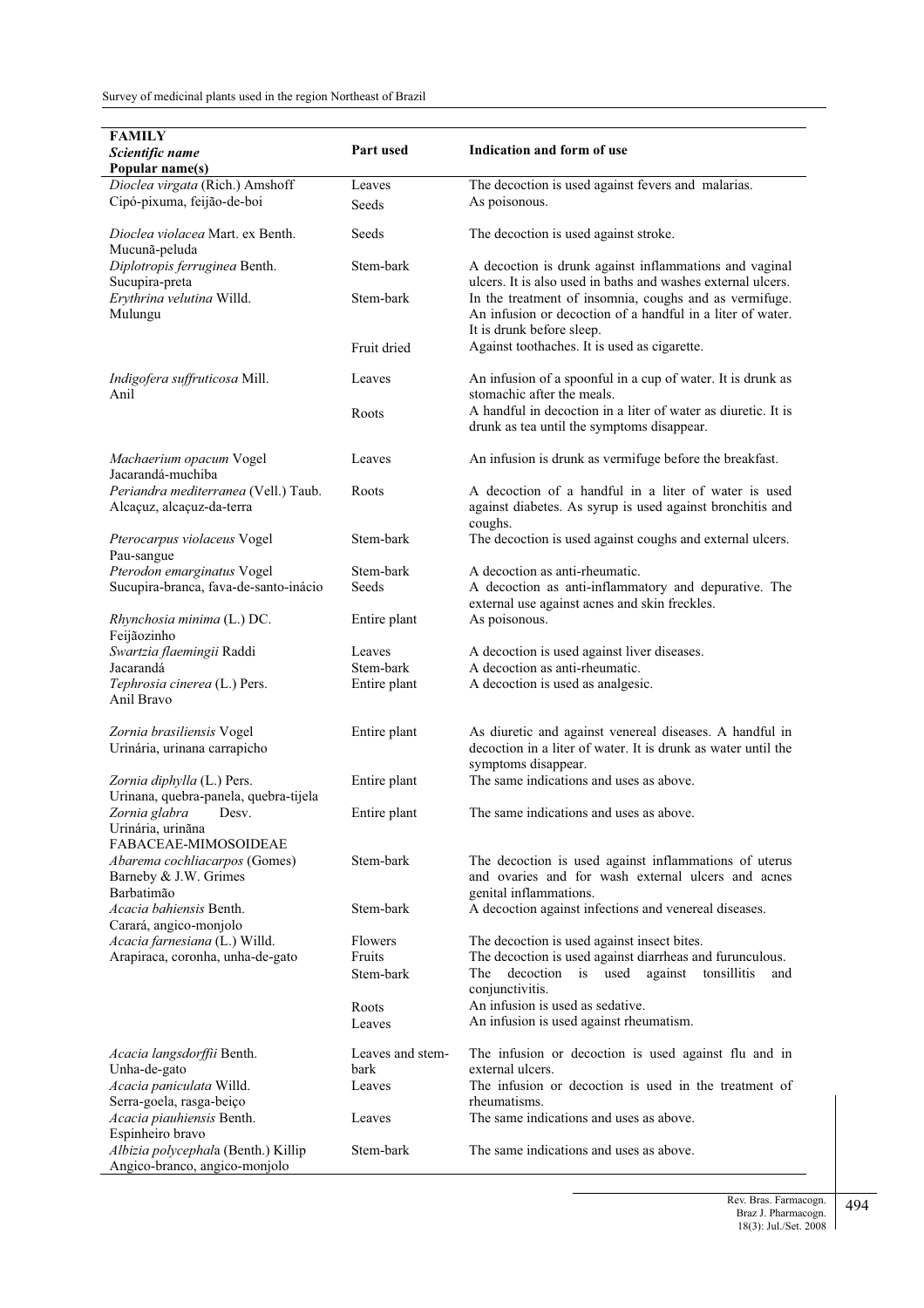| <b>FAMILY</b><br>Scientific name<br>Popular name(s)                                                     | Part used                          | Indication and form of use                                                                                                                                                                         |
|---------------------------------------------------------------------------------------------------------|------------------------------------|----------------------------------------------------------------------------------------------------------------------------------------------------------------------------------------------------|
| Anadenanthera colubrina var. cebil<br>(Griseb.)Altschul<br>Angico, angico-vermelho, angico-de-<br>casca | Stem-bark                          | Against coughs, whooping coughs and bronchitis. A<br>maceration of a handful in a liter of wine or "cachaça". It<br>is drunk until the is drunk three times a day until the<br>symptoms disappear. |
|                                                                                                         | Fruits                             | As narcotic and poison. In maceration or infusion of a<br>handful in a liter of water. It drunk before sleep.                                                                                      |
| Calliandra depauperata Benth.<br>Carqueija                                                              | Leaves, stem-<br>bark and<br>roots | A decoction against diabetes. It is drunk substituting the<br>water. As gargling is used against infections of throat.                                                                             |
| Chloroleucon dumosum (Benth.)<br>G.P.Lewis<br>Jurema-branca                                             | Stem-bark                          | A decoction of a small piece in a cup of water. It is drunk<br>against fevers and anemia, until the symptoms disappear.                                                                            |
| Chloroleucon foliolosum (Benth.)<br>G.P.Lewis<br>Jurema-branca, treadina                                | Stem-bark                          | A decoction of a small piece in a cup of water. It is drunk<br>against fevers, hemorrhages and anemia, until the<br>symptoms disappear.                                                            |
| Enterolobium contortisiliquum<br>(Vell.)Morong                                                          | Stem-bark                          | As anti-inflammatory. A decoction of a small piece in a<br>cup of water. It is drunk until the symptoms disappear.                                                                                 |
| Timbaúba, orelha-de-negro, tambor                                                                       | Fruits                             | Against scabies. It is used as soap to wash the area<br>infested.                                                                                                                                  |
| Inga alba (Sw.) Willd<br>Ingá-xixi                                                                      | Stem-bark                          | A decoction of a handful in a liter of water. It is drunk as<br>emetic.                                                                                                                            |
| *Leucaena leucocephala (Lam.) de Wit<br>Linhaça                                                         | Oil of seeds                       | As poultice against external inflammations.                                                                                                                                                        |
| Mimosa acutistipula (Mart.) Benth.<br>Jurema-preta                                                      | Stem-bark                          | As sedative and against diarrhea. A decoction of a small<br>piece in a cup of water. It is drunk until the symptoms<br>disappear.                                                                  |
| Mimosa arenosa (Willd.) Poir.<br>Calumbi                                                                | Leaves                             | A decoction as anti-rheumatic and as poultice against<br>bruises.                                                                                                                                  |
| Mimosa caesalpiniifolia Benth.<br>Sabiá                                                                 | Stem-bark                          | As expectorant and against respiratory diseases. As syrup<br>of a small piece in a cup of water and sugar. It is drunk<br>until the symptoms disappear.                                            |
| Mimosa candollei R.Grether<br>Malicinha-da-roça                                                         | Roots                              | As diuretic. A decoction of a small piece in a cup of<br>water. It is drunk until the symptoms disappear.                                                                                          |
| Mimosa ophthalmocentra Mart. ex<br>Benth.<br>Jurema-preta                                               | Stem-bark                          | Against bronchitis and coughs. A decoction of a handful<br>in a liter of water or as syrup. It is drunk until the<br>symptoms disappear.                                                           |
| Mimosa tenuiflora (Willd.) Poir.<br>Jurema, jurema-preta                                                | Stem-bark<br>Leaves                | Against bronchitis and coughs. The same use as above.<br>Against external ulcers. A decoction for baths and<br>washes.                                                                             |
| <i>Mimosa verrucosa</i> Benth.<br>Jurema                                                                | Stem-bark                          | As sedative and narcotic. A decoction of a handful in a<br>liter of water or as syrup. It is drunk until the symptoms<br>disappear.                                                                |
| Piptadenia obliqua (Pers.) J.F.Macbr.<br>Angico-de-bezerro                                              | Stem-bark                          | As haemostatic and digestive. A decoction of a handful<br>in a liter of water. It is drunk until the symptoms<br>disappear. The external use against furunculous.                                  |
| Piptadenia viridiflora (Kunth) Benth.<br>Jacurutu, espinheiro-preto                                     | Stem-bark                          | The decoction against asthmas, intestinal spasms and<br>toothaches.                                                                                                                                |
| *Prosopis juliflora (Sw.) DC.<br>Albarobo, Algaroba, Algarobeira,<br>Algarobia                          | Leaves                             | An infusion, decoction and syrup. It is used against<br>asthma and bronchitis. Dropped into the eyes against<br>conjunctivitis.                                                                    |
| Pithecellobium diversifolium Benth.<br>Carcarozeiro                                                     | Stem-bark                          | The decoction is used against diabetes and bronchitis. The<br>external use as indicated in baths against uterus<br>inflammations                                                                   |
| Stryphnodendron adstringens (Mart.)<br>Coville                                                          | Stem-bark                          | A decoction is used against diarrhea and hemorragies.                                                                                                                                              |
| Barbatimão, barbadenã                                                                                   |                                    |                                                                                                                                                                                                    |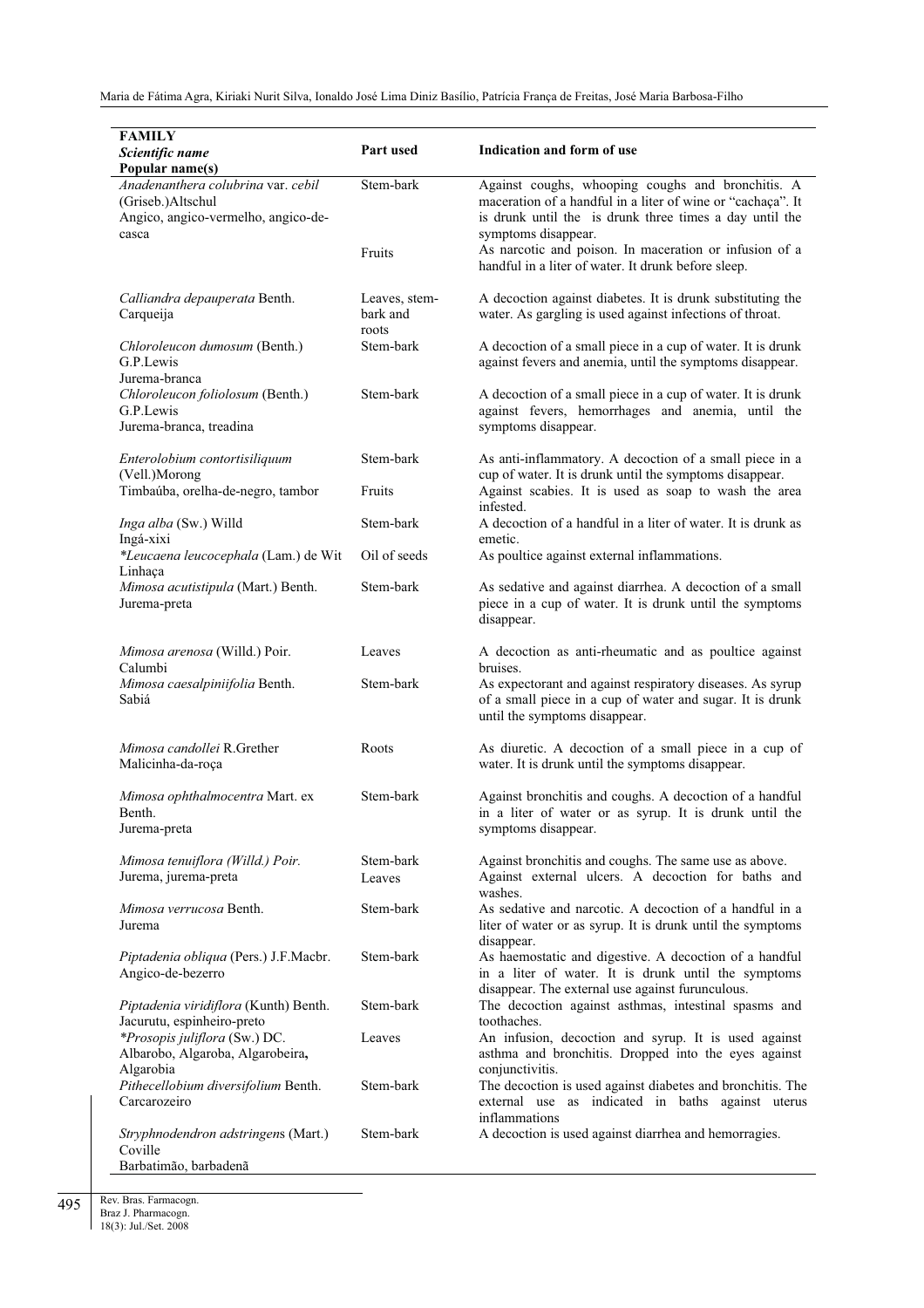| FAMILY                               |                   |                                                                               |
|--------------------------------------|-------------------|-------------------------------------------------------------------------------|
| Scientific name                      | Part used         | Indication and form of use                                                    |
| Popular name(s)                      |                   |                                                                               |
| <b>FLACOURTIACEAE</b>                |                   |                                                                               |
| Casearia sylvestris Sw.              | Leaves            | A decoction against snake bite.                                               |
| Lígua-de-tio                         |                   |                                                                               |
| <b>GERANIACEAE</b>                   |                   |                                                                               |
| *Geranium sp                         | Leaves            | An infusion against colds and flu.                                            |
| Malva-rosa, malva                    |                   |                                                                               |
| <b>HELICONIACEAE</b>                 |                   |                                                                               |
| Heliconia psittacorum L. f.          | Leaves            | The topical use as emollient, against external ulcers and                     |
| Bananeirinha do mato, pacova-catinga |                   | skin burned.                                                                  |
| <b>ILLICIACEAE</b>                   |                   |                                                                               |
| Illicium verum Hook. f.              | Fruit             | An infusion is used as digestive.                                             |
| Anis-estrelado                       |                   |                                                                               |
| <b>KRAMERIACEAE</b>                  |                   |                                                                               |
| Krameria tomentosa A.St.-Hil.        | Roots             | A decoction against diarrhea and the topical use against                      |
| Carrapicho                           |                   | vaginal ulcers.                                                               |
| <b>LAMIACEAE</b>                     |                   |                                                                               |
| *Aeollanthus suaveolens Mart. ex     | Leaves            | The juice is dropped into the ears against ear pains.                         |
| Spreng.                              |                   |                                                                               |
| Macassar, macassá                    |                   |                                                                               |
| *Basilicum polystachyon (L.) Moench  | Leaves and        | The decoction or infusion is used against cholesterol and                     |
| Alfavaca                             | flowers           | hypertension.                                                                 |
| *Coleus barbatus (Andrews) Benth.    | Leaves            | As digestive, against renal and hepatic problems and                          |
| Boldo, hortelã-homem, falso-boldo    |                   | intestinal pains.                                                             |
| Hypenia salzmannii (Benth.) Harley   | Leaves            | Against flu, colds and respiratory diseases. An infusion or                   |
| Canela-de-urubu                      |                   | decoction of a handful of leaves in two cups of water. It is                  |
|                                      |                   | drunk as tea until the symptoms disappear.                                    |
| Hyptis fruticosa                     | Fruits and leaves | An infusion against flu, colds and respiratory diseases.                      |
| Alfavaca-de-caboclo                  |                   | Smoked as cigarette is used against asthmas.                                  |
| Hyptis macrostachys Benth.           | Leaves            | Against asthmas, coughs and bronchitis. An infusion of a                      |
| Alfavaca-brava, hortelã-do-mato      |                   | spoonful in a cup of water. It is drunk as tea or as syrup 3                  |
|                                      |                   | times daily until the symptoms disappear.                                     |
| Hyptis martiusii Benth.              | Leaves            | A decoction or infusion is used against intestinal and<br>stomachic diseases. |
| Louro, alfavaca-de-caboclo           | Roots             | A decoction is used against ovarian inflammations.                            |
|                                      |                   |                                                                               |
| Hyptis pectinata (L.) Poit.          | Flowers           | Against dysmenorrheal and liver disorders. An infusion of                     |
| Alfazema-brava, Betônica brava,      |                   | a spoonful in a cup of water. It is drunk as tea four to six                  |
| canudinho                            |                   | times a day until the symptoms disappear                                      |
|                                      |                   | Against asthmas, coughs and bronchitis. The same recipe                       |
|                                      |                   | and use as above or as syrup.                                                 |
| Hyptis suaveolens (L.) Poit.         | Flowers           | Against dysmenorrheal, respiratory diseases and as                            |
| Alfazema-de-caboclo, alfavaca-brava  |                   | febrifuge. An infusion or decoction of a spoonful in a cup                    |
|                                      |                   | of water. It is drunk as tea as digestive.                                    |
|                                      |                   | The same recipe as above. It is used in warm baths. As a                      |
|                                      | Flowers           | cigarette during the symptoms. Against toothache and                          |
|                                      |                   | headache.                                                                     |
|                                      | Seeds             | To withdraw small pieces of dust from the eyes. Put a                         |
|                                      |                   | small seed into the eyes.                                                     |
|                                      |                   |                                                                               |
| Hyptis umbrosa Salzm. ex Benth.      | Leaves            | The juice is used in the treatment of nasal and auriculars                    |
| Bamburral                            |                   | diseases. A decoction as stomachic and tonic. A syrup is                      |
|                                      |                   | used as expectorant.                                                          |
| **Lavandula sp.                      | Flowers           | The infusion is used against headaches and as sedative                        |
| Alfazema-verdadeira                  |                   | for babies.                                                                   |
| Leonotis nepetifolia (L.) R.Br.      | Flowers           | A decoction against diarrheas.                                                |
| Cordão-de-são-francisco              | Leaves            | As anti-inflammatory of external ulcers and anti-allergic.                    |
|                                      | Entire plant      | As expectorant, anti-asthmatic, anti-rheumatic, febrifuge,                    |
|                                      |                   | diuretic and stomachic.                                                       |
|                                      | Leaves and        | A decoction of a handful in a liter of water as sedative. It                  |
|                                      | flowers           | is drunk as tea until the symptoms disappear.                                 |
|                                      |                   |                                                                               |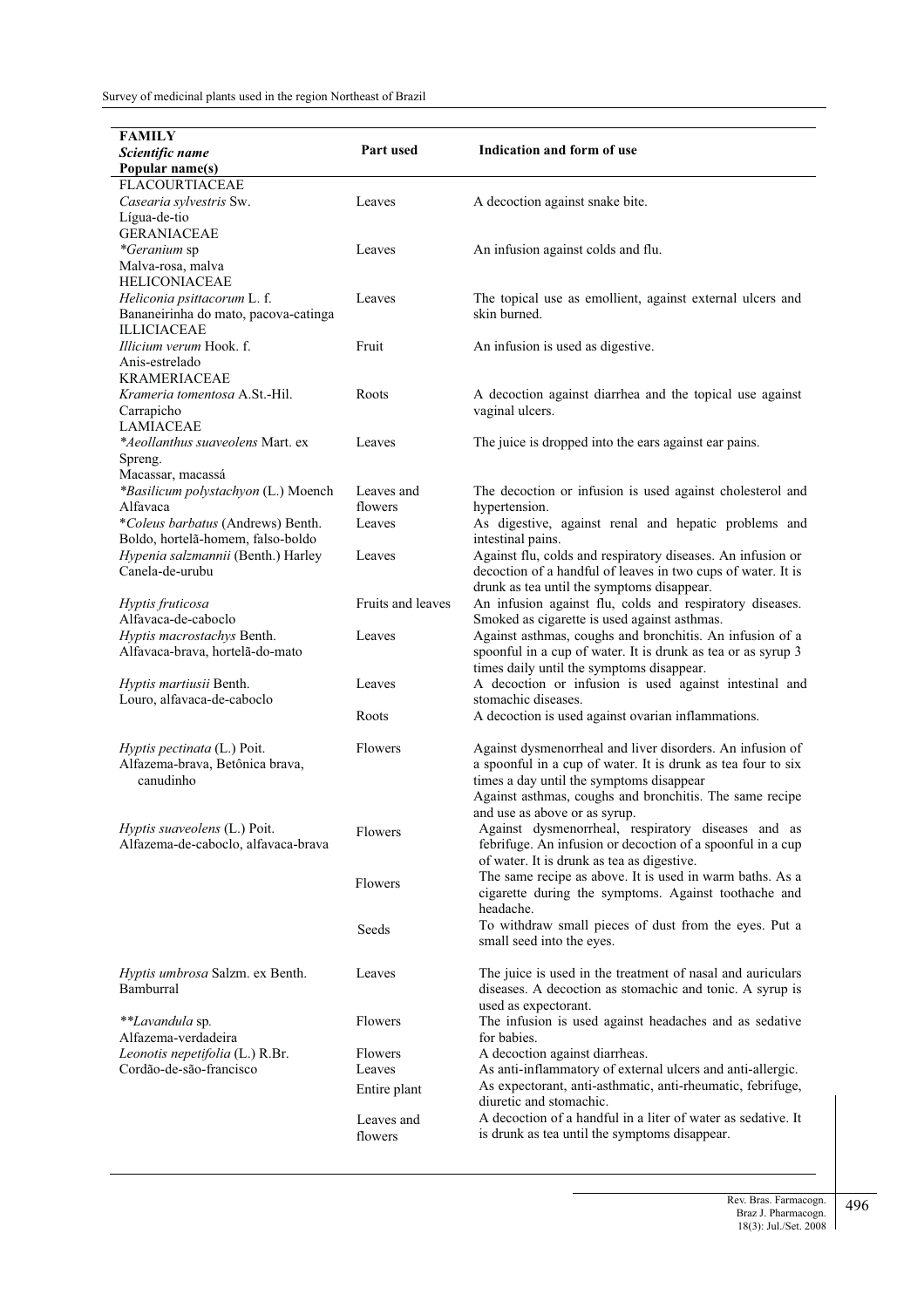| <b>FAMILY</b><br>Scientific name                                                               | Part used                 | Indication and form of use                                                                                                                    |
|------------------------------------------------------------------------------------------------|---------------------------|-----------------------------------------------------------------------------------------------------------------------------------------------|
| Popular name(s)                                                                                |                           |                                                                                                                                               |
| Leucas martinicensis (Jacq.) R. Br.<br>Cordão-de-frade, cordão-de-são-<br>francisco            | Leaves                    | Against kidney disorders and inflammations. A decoction<br>of a handful in a liter of water. It is drunk as tea until the                     |
|                                                                                                | Aerial parts              | symptoms disappear. Against rheumatism.<br>The same recipe as above. It is used as washes for the<br>affected areas.                          |
| Marsypianthes chamaedrys<br>(Vahl)Kuntze                                                       | Entire plant              | As carminative and digestive. An infusion of a handful in<br>a cup of water. It is drunk as tea after the meals.                              |
| Hortelã-do-mato, bentônica-brava                                                               | Leaves                    | As febrifuge and against bronchitis and coughs. The<br>same recipe as above or as syrup with honey. A teaspoon<br>is used four times for day. |
| *Mentha arvensis L.<br>Hortelã-vick, hortelã-do-Brasil                                         | Leaves                    | The infusion is used as digestive and against vomits. The<br>external use is indicated against dermatitis.                                    |
| *Mentha crispa L.<br>Hortelã-rasteira                                                          | Leaves                    | The same indication as above. As carminative, stomachic<br>and tonic.                                                                         |
| *Mentha piperita L.<br>Hortelã-pimenta, alevante                                               | Leaves                    | A decoction is used against general inflammations,<br>headaches, thrombosis, ulcers and as antiseptic.                                        |
| *Mentha pulegium L.                                                                            | Leaves and Entire         | A syrup is used against colds and flu.                                                                                                        |
| Poejo, melissa                                                                                 | plant                     | The infusion as sedative and stimulant of the gastric<br>functions.                                                                           |
| *Mentha x villosa-nervata Opiz<br>Hortelã-da-folha-miúda                                       | Leaves                    | As syrup or juice against amoebas and verminoses. An<br>infusion against bronchitis and as expectorant.                                       |
| Ocimum americanum L.<br>Remédio-de-vaqueiro                                                    | Leaves                    | An infusion or as syrup against asthmas, fevers, coughs,<br>flu, bronchitis and as stomachic and digestive.                                   |
| *Ocimum basilicum L.<br>Manjericão, manjericão-menino                                          | Leaves                    | The same uses and indications as <i>O. americanum</i> .                                                                                       |
| Ocimum campechianum Mill.<br>Alfavaca, alfavaca-de-galinha                                     | Leaves                    | The same uses and indications as above.                                                                                                       |
| Ocimum fluminense Vell.<br>Alfavaca                                                            | Leaves and seeds          | The same uses and indications as above.                                                                                                       |
| *Ocimum gratissimum L.<br>Louro, alfavaca, alfavaca-de-cheiro,<br>quioiô-branco, tioiô, quioiô | Leaves                    | As emenagogue, stomachic, digestive, purgative and<br>expectorant. It is used as decoction or syrup.                                          |
| *Plectranthus amboinicus (Lour.)                                                               | Leaves and aerial         | The juice is used against otalgias, coughs, bronchitis,                                                                                       |
| Spreng.                                                                                        | parts                     | tonsillitis, pneumonias, flu, menstrual disturbances,                                                                                         |
| Hortelã graúda, malva<br>*Plectranthus unguentarius Codd                                       | Leaves                    | dysphonias, stomachic, helminthiasis and as expectorant.<br>An infusion or as syrup as emenagogue, stomachic,                                 |
| Hortelã-graúda                                                                                 |                           | digestive, purgative and expectorant.                                                                                                         |
| Rhaphiodon echinus Schauer<br>Flor-de-urubu                                                    | Leaves and roots          | A decoction is used against uterine inflammations.                                                                                            |
| *Rosmarinus officinalis L.<br>Alecrim, alecrim-verdadeiro                                      | Leaves or entire<br>plant | As stomachic, digestive and anti-hypertensive. A handful<br>in a cup of water. It is drunk as tea after the meals.                            |
| LAURACEAE                                                                                      |                           |                                                                                                                                               |
| *Cinnamomum zeylanicum Blume<br>Canela                                                         | Stem-bark or<br>leaves    | As stomachic, digestive and hypertensive. A decoction of<br>a teaspoon in a cup of water. It is drunk as tea after the                        |
| **Laurus nobilis L.                                                                            | Leaves                    | meals.<br>The infusion is used against intestinal and hepatic diseases                                                                        |
| Louro<br>Nectandra puberula (Schott) Nees                                                      | Bark and leaves           | and in rheumatism pains.<br>The infusion is used as stomachic. A decoction is used as                                                         |
| Canela<br><i>*Persea americana Mill.</i>                                                       | Leaves                    | emenagogue.<br>An infusion of a handful in a liter of water is used against                                                                   |
| Abacate<br><b>LECYTHIDACEAE</b>                                                                |                           | renal diseases and as diuretic.                                                                                                               |
| Eschweilera ovata (Cambess.) Miers                                                             | Seeds                     | As tonic and source of protein. It is eaten as food.                                                                                          |
| Biriba, biriba-branca, biriba-preta,                                                           | Oil's seeds               | An oil extracted from seeds is used as emollient against                                                                                      |
| ibiraba, imbiriba, sapucaínha,<br>Lecythis pisonis Cambess                                     | Seeds                     | muscle pains.<br>The same use and indications as above.                                                                                       |
| Sapucaia, cumbuca-de-macaco                                                                    |                           |                                                                                                                                               |

Rev. Bras. Farmacogn. Braz J. Pharmacogn. 18(3): Jul./Set. 2008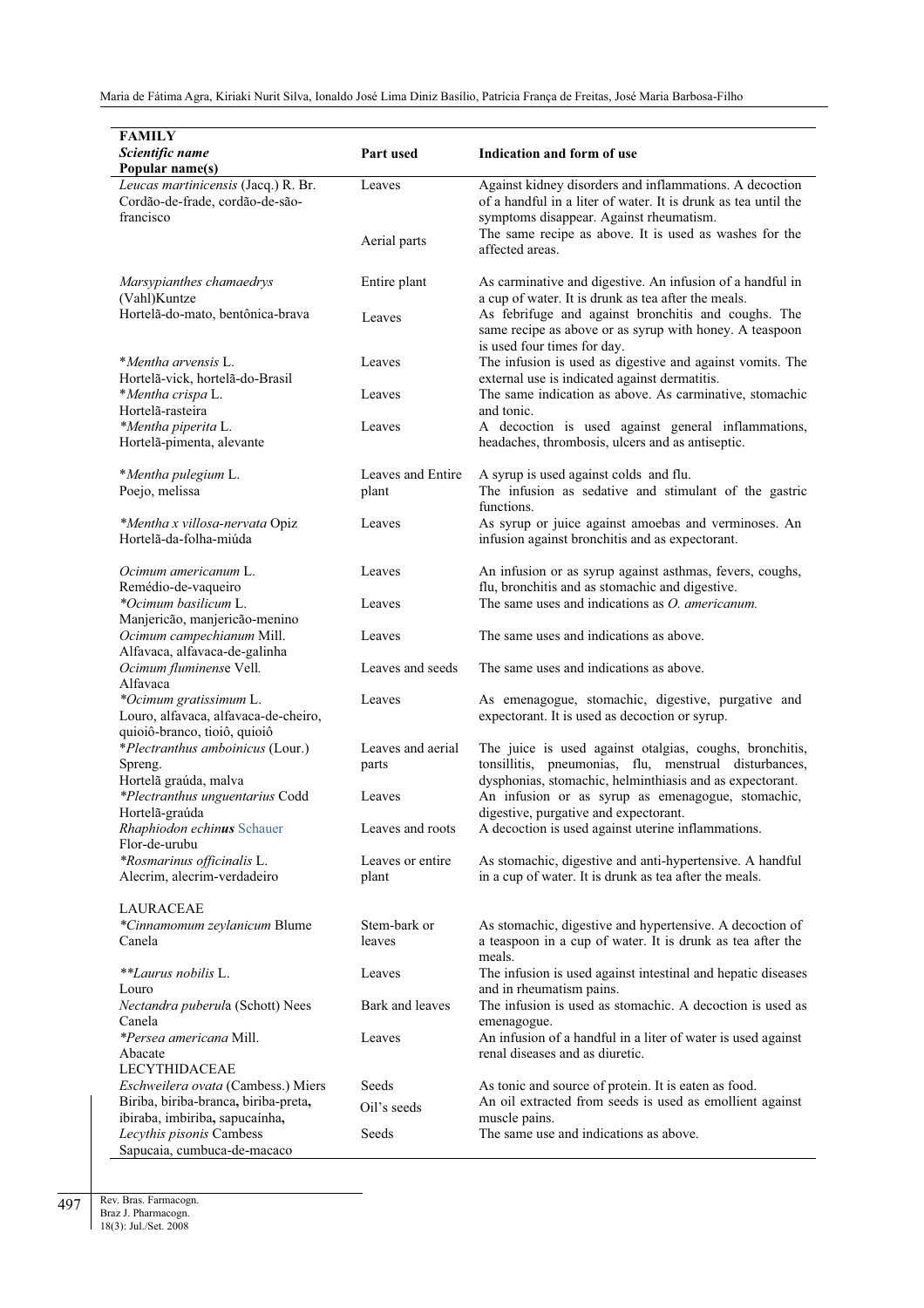| Indication and form of use<br>Part used<br>Scientific name<br>Popular name(s)<br><b>LOASACEAE</b><br>Aosa rupestris (Gardner) Weigend<br>Roots<br>Against uterine, ovarian and prostates inflammations. A<br>Urtiga-branca, urtiga-de-lajeiro<br>decoction of a handful in a liter of water or a maceration<br>in "cachaça". It is used as tea or "as water" until<br>symptoms disappear. It is indicated also to to reduce the<br>size of mammary glands and testicles.<br>LOGANIACEAE<br>An infusion or a decoction of handful in a liter of water<br>Spigelia anthelmia L.<br>Entire plant<br>is used as vermifuge. It is drunk as tea once only.<br>Arapabaca, lombrigueira, pimenta-<br>d'água<br>Strychnos atlantica Krukoff & Barneby<br>A decoction or maceration of a handful in a liter is used<br>Leaves and stem-<br>Capitãozinho<br>as depurative in treatment of syphilis.<br>bark<br>Against intermittent fevers, diarrhea and diseases of the<br>Roots<br>SNC.<br>Leaves and stem-<br>The same indications and uses as above.<br>Strychnos parvifolia A.DC.<br>Capitãozinho, capitãozinho-preto,<br>bark<br>capitão, carrasco-preto<br>Roots<br>The same indications and uses as above.<br>Strychnos trinervis (Vell.) Mart.<br>Leaves, stem-<br>Capitão-preto, esporão-de-galo, cipó-<br>bark, roots<br>cruzeiro, quina-cruzeiro, quina<br>LORANTHACEAE<br>Phthirusa pyrifolia (Kunth) Eichler<br>Leaves<br>An infusion<br>coughs.<br>The juice<br>against<br>against<br>verminosis.<br>Erva-de-passarinho<br>MALPIGHIACEAE<br>Byrsonima crassifolia (L.) Kunth<br>Bark and leaves<br>An infusion is used against coughs, gastrointestinal<br>Murici-da-praia, murici-do-cerrado<br>disorders as diarrheas, dermatitis and also against snake<br>bite.<br>Stem-bark<br>Byrsonima sericea DC.<br>A decoction against fevers and diarrheas, syphilis and<br>Murici-da-mata<br>kidney diseases.<br>A decoction is used against external ulcers<br>Byrsonima gardneriana A. Juss.<br>Leaves<br>and<br>Muricizinho<br>inflammations.<br>Stem-bark<br>The same uses and indications as above.<br>Byrsonima verbascifolia (L.) DC.<br>Murici-de-tabuleiro, douradinha-falsa<br>*Malpighia glabra L.<br>Fruits<br>The juice is indicated as source of vitamin C against flu.<br>Acerola<br>MALVACEAE-BOMBACOIDEAE<br>Leaves and stem-<br>Ceiba glaziovii (Kuntze)K. Schum.<br>Against rheumatism and edemas. A decoction of a handful<br>in a liter of water. It is used in wash for the affected area<br>Barriguda-de-espinho<br>bark<br>until the symptoms disappear.<br>Pseudobombax marginatum (A. St.-Hil.,<br>Stem-bark<br>A decoction is used against inflammations.<br>Juss. & Cambess.) A. Robyns<br>Embiratanha<br>MALVACEAE-MALVOIDEAE<br>* Abelmoschus esculentus (L.) Moench<br>Seeds<br>Roasted and grounded "as café". It is used as anti-<br>rheumatic and laxative.<br>Quiabo<br>An infusion or decoction is used as carminative and<br>Gaya aurea A.St.-Hil.<br>Leaves<br>Malva-balãozinho<br>digestive.<br>*Gossypium barbadense L.<br>The decoction is used against venereal diseases and<br><b>Seeds</b><br>Algodoeiro, algodão<br>inflammations of urinary throat. The grounded seeds are<br>used externally against burned skin.<br>*Gossypium herbaceum L.<br>A decoction and syrup are used against asthmas and<br>Leaves and<br>Algodão<br>flowers<br>hepatitis.<br>A decoction is used against affections in the respiratory<br>Herissantia crispa L.<br>Roots<br>Malvaísco<br>tracts and coughs.<br>An infusion is indicated against fevers and flu.<br>Herissantia tiubae (K. Schum.)<br>Leaves<br><b>Brizicky</b><br>Lava-prato, mela-bode<br>*Hibiscus rosa-sinensis L.<br>An infusion is used as laxative and also for reduce the<br>Leaves<br>Papoula, hibisco<br>weight.<br>It is used as poultice against furunculous.<br>Pavonia cancellata (L.) Cav.<br>Leaves | <b>FAMILY</b>        |  |
|--------------------------------------------------------------------------------------------------------------------------------------------------------------------------------------------------------------------------------------------------------------------------------------------------------------------------------------------------------------------------------------------------------------------------------------------------------------------------------------------------------------------------------------------------------------------------------------------------------------------------------------------------------------------------------------------------------------------------------------------------------------------------------------------------------------------------------------------------------------------------------------------------------------------------------------------------------------------------------------------------------------------------------------------------------------------------------------------------------------------------------------------------------------------------------------------------------------------------------------------------------------------------------------------------------------------------------------------------------------------------------------------------------------------------------------------------------------------------------------------------------------------------------------------------------------------------------------------------------------------------------------------------------------------------------------------------------------------------------------------------------------------------------------------------------------------------------------------------------------------------------------------------------------------------------------------------------------------------------------------------------------------------------------------------------------------------------------------------------------------------------------------------------------------------------------------------------------------------------------------------------------------------------------------------------------------------------------------------------------------------------------------------------------------------------------------------------------------------------------------------------------------------------------------------------------------------------------------------------------------------------------------------------------------------------------------------------------------------------------------------------------------------------------------------------------------------------------------------------------------------------------------------------------------------------------------------------------------------------------------------------------------------------------------------------------------------------------------------------------------------------------------------------------------------------------------------------------------------------------------------------------------------------------------------------------------------------------------------------------------------------------------------------------------------------------------------------------------------------------------------------------------------------------------------------------------------------------------------------------------------------------------------------------------------------------------------------------------------------------------------------------------------------------------------------------------------------------------------------------------------------------------------------------|----------------------|--|
|                                                                                                                                                                                                                                                                                                                                                                                                                                                                                                                                                                                                                                                                                                                                                                                                                                                                                                                                                                                                                                                                                                                                                                                                                                                                                                                                                                                                                                                                                                                                                                                                                                                                                                                                                                                                                                                                                                                                                                                                                                                                                                                                                                                                                                                                                                                                                                                                                                                                                                                                                                                                                                                                                                                                                                                                                                                                                                                                                                                                                                                                                                                                                                                                                                                                                                                                                                                                                                                                                                                                                                                                                                                                                                                                                                                                                                                                                                              |                      |  |
|                                                                                                                                                                                                                                                                                                                                                                                                                                                                                                                                                                                                                                                                                                                                                                                                                                                                                                                                                                                                                                                                                                                                                                                                                                                                                                                                                                                                                                                                                                                                                                                                                                                                                                                                                                                                                                                                                                                                                                                                                                                                                                                                                                                                                                                                                                                                                                                                                                                                                                                                                                                                                                                                                                                                                                                                                                                                                                                                                                                                                                                                                                                                                                                                                                                                                                                                                                                                                                                                                                                                                                                                                                                                                                                                                                                                                                                                                                              |                      |  |
|                                                                                                                                                                                                                                                                                                                                                                                                                                                                                                                                                                                                                                                                                                                                                                                                                                                                                                                                                                                                                                                                                                                                                                                                                                                                                                                                                                                                                                                                                                                                                                                                                                                                                                                                                                                                                                                                                                                                                                                                                                                                                                                                                                                                                                                                                                                                                                                                                                                                                                                                                                                                                                                                                                                                                                                                                                                                                                                                                                                                                                                                                                                                                                                                                                                                                                                                                                                                                                                                                                                                                                                                                                                                                                                                                                                                                                                                                                              |                      |  |
|                                                                                                                                                                                                                                                                                                                                                                                                                                                                                                                                                                                                                                                                                                                                                                                                                                                                                                                                                                                                                                                                                                                                                                                                                                                                                                                                                                                                                                                                                                                                                                                                                                                                                                                                                                                                                                                                                                                                                                                                                                                                                                                                                                                                                                                                                                                                                                                                                                                                                                                                                                                                                                                                                                                                                                                                                                                                                                                                                                                                                                                                                                                                                                                                                                                                                                                                                                                                                                                                                                                                                                                                                                                                                                                                                                                                                                                                                                              |                      |  |
|                                                                                                                                                                                                                                                                                                                                                                                                                                                                                                                                                                                                                                                                                                                                                                                                                                                                                                                                                                                                                                                                                                                                                                                                                                                                                                                                                                                                                                                                                                                                                                                                                                                                                                                                                                                                                                                                                                                                                                                                                                                                                                                                                                                                                                                                                                                                                                                                                                                                                                                                                                                                                                                                                                                                                                                                                                                                                                                                                                                                                                                                                                                                                                                                                                                                                                                                                                                                                                                                                                                                                                                                                                                                                                                                                                                                                                                                                                              |                      |  |
|                                                                                                                                                                                                                                                                                                                                                                                                                                                                                                                                                                                                                                                                                                                                                                                                                                                                                                                                                                                                                                                                                                                                                                                                                                                                                                                                                                                                                                                                                                                                                                                                                                                                                                                                                                                                                                                                                                                                                                                                                                                                                                                                                                                                                                                                                                                                                                                                                                                                                                                                                                                                                                                                                                                                                                                                                                                                                                                                                                                                                                                                                                                                                                                                                                                                                                                                                                                                                                                                                                                                                                                                                                                                                                                                                                                                                                                                                                              |                      |  |
|                                                                                                                                                                                                                                                                                                                                                                                                                                                                                                                                                                                                                                                                                                                                                                                                                                                                                                                                                                                                                                                                                                                                                                                                                                                                                                                                                                                                                                                                                                                                                                                                                                                                                                                                                                                                                                                                                                                                                                                                                                                                                                                                                                                                                                                                                                                                                                                                                                                                                                                                                                                                                                                                                                                                                                                                                                                                                                                                                                                                                                                                                                                                                                                                                                                                                                                                                                                                                                                                                                                                                                                                                                                                                                                                                                                                                                                                                                              |                      |  |
|                                                                                                                                                                                                                                                                                                                                                                                                                                                                                                                                                                                                                                                                                                                                                                                                                                                                                                                                                                                                                                                                                                                                                                                                                                                                                                                                                                                                                                                                                                                                                                                                                                                                                                                                                                                                                                                                                                                                                                                                                                                                                                                                                                                                                                                                                                                                                                                                                                                                                                                                                                                                                                                                                                                                                                                                                                                                                                                                                                                                                                                                                                                                                                                                                                                                                                                                                                                                                                                                                                                                                                                                                                                                                                                                                                                                                                                                                                              |                      |  |
|                                                                                                                                                                                                                                                                                                                                                                                                                                                                                                                                                                                                                                                                                                                                                                                                                                                                                                                                                                                                                                                                                                                                                                                                                                                                                                                                                                                                                                                                                                                                                                                                                                                                                                                                                                                                                                                                                                                                                                                                                                                                                                                                                                                                                                                                                                                                                                                                                                                                                                                                                                                                                                                                                                                                                                                                                                                                                                                                                                                                                                                                                                                                                                                                                                                                                                                                                                                                                                                                                                                                                                                                                                                                                                                                                                                                                                                                                                              |                      |  |
|                                                                                                                                                                                                                                                                                                                                                                                                                                                                                                                                                                                                                                                                                                                                                                                                                                                                                                                                                                                                                                                                                                                                                                                                                                                                                                                                                                                                                                                                                                                                                                                                                                                                                                                                                                                                                                                                                                                                                                                                                                                                                                                                                                                                                                                                                                                                                                                                                                                                                                                                                                                                                                                                                                                                                                                                                                                                                                                                                                                                                                                                                                                                                                                                                                                                                                                                                                                                                                                                                                                                                                                                                                                                                                                                                                                                                                                                                                              |                      |  |
|                                                                                                                                                                                                                                                                                                                                                                                                                                                                                                                                                                                                                                                                                                                                                                                                                                                                                                                                                                                                                                                                                                                                                                                                                                                                                                                                                                                                                                                                                                                                                                                                                                                                                                                                                                                                                                                                                                                                                                                                                                                                                                                                                                                                                                                                                                                                                                                                                                                                                                                                                                                                                                                                                                                                                                                                                                                                                                                                                                                                                                                                                                                                                                                                                                                                                                                                                                                                                                                                                                                                                                                                                                                                                                                                                                                                                                                                                                              |                      |  |
|                                                                                                                                                                                                                                                                                                                                                                                                                                                                                                                                                                                                                                                                                                                                                                                                                                                                                                                                                                                                                                                                                                                                                                                                                                                                                                                                                                                                                                                                                                                                                                                                                                                                                                                                                                                                                                                                                                                                                                                                                                                                                                                                                                                                                                                                                                                                                                                                                                                                                                                                                                                                                                                                                                                                                                                                                                                                                                                                                                                                                                                                                                                                                                                                                                                                                                                                                                                                                                                                                                                                                                                                                                                                                                                                                                                                                                                                                                              |                      |  |
|                                                                                                                                                                                                                                                                                                                                                                                                                                                                                                                                                                                                                                                                                                                                                                                                                                                                                                                                                                                                                                                                                                                                                                                                                                                                                                                                                                                                                                                                                                                                                                                                                                                                                                                                                                                                                                                                                                                                                                                                                                                                                                                                                                                                                                                                                                                                                                                                                                                                                                                                                                                                                                                                                                                                                                                                                                                                                                                                                                                                                                                                                                                                                                                                                                                                                                                                                                                                                                                                                                                                                                                                                                                                                                                                                                                                                                                                                                              |                      |  |
|                                                                                                                                                                                                                                                                                                                                                                                                                                                                                                                                                                                                                                                                                                                                                                                                                                                                                                                                                                                                                                                                                                                                                                                                                                                                                                                                                                                                                                                                                                                                                                                                                                                                                                                                                                                                                                                                                                                                                                                                                                                                                                                                                                                                                                                                                                                                                                                                                                                                                                                                                                                                                                                                                                                                                                                                                                                                                                                                                                                                                                                                                                                                                                                                                                                                                                                                                                                                                                                                                                                                                                                                                                                                                                                                                                                                                                                                                                              |                      |  |
|                                                                                                                                                                                                                                                                                                                                                                                                                                                                                                                                                                                                                                                                                                                                                                                                                                                                                                                                                                                                                                                                                                                                                                                                                                                                                                                                                                                                                                                                                                                                                                                                                                                                                                                                                                                                                                                                                                                                                                                                                                                                                                                                                                                                                                                                                                                                                                                                                                                                                                                                                                                                                                                                                                                                                                                                                                                                                                                                                                                                                                                                                                                                                                                                                                                                                                                                                                                                                                                                                                                                                                                                                                                                                                                                                                                                                                                                                                              |                      |  |
|                                                                                                                                                                                                                                                                                                                                                                                                                                                                                                                                                                                                                                                                                                                                                                                                                                                                                                                                                                                                                                                                                                                                                                                                                                                                                                                                                                                                                                                                                                                                                                                                                                                                                                                                                                                                                                                                                                                                                                                                                                                                                                                                                                                                                                                                                                                                                                                                                                                                                                                                                                                                                                                                                                                                                                                                                                                                                                                                                                                                                                                                                                                                                                                                                                                                                                                                                                                                                                                                                                                                                                                                                                                                                                                                                                                                                                                                                                              |                      |  |
|                                                                                                                                                                                                                                                                                                                                                                                                                                                                                                                                                                                                                                                                                                                                                                                                                                                                                                                                                                                                                                                                                                                                                                                                                                                                                                                                                                                                                                                                                                                                                                                                                                                                                                                                                                                                                                                                                                                                                                                                                                                                                                                                                                                                                                                                                                                                                                                                                                                                                                                                                                                                                                                                                                                                                                                                                                                                                                                                                                                                                                                                                                                                                                                                                                                                                                                                                                                                                                                                                                                                                                                                                                                                                                                                                                                                                                                                                                              |                      |  |
|                                                                                                                                                                                                                                                                                                                                                                                                                                                                                                                                                                                                                                                                                                                                                                                                                                                                                                                                                                                                                                                                                                                                                                                                                                                                                                                                                                                                                                                                                                                                                                                                                                                                                                                                                                                                                                                                                                                                                                                                                                                                                                                                                                                                                                                                                                                                                                                                                                                                                                                                                                                                                                                                                                                                                                                                                                                                                                                                                                                                                                                                                                                                                                                                                                                                                                                                                                                                                                                                                                                                                                                                                                                                                                                                                                                                                                                                                                              |                      |  |
|                                                                                                                                                                                                                                                                                                                                                                                                                                                                                                                                                                                                                                                                                                                                                                                                                                                                                                                                                                                                                                                                                                                                                                                                                                                                                                                                                                                                                                                                                                                                                                                                                                                                                                                                                                                                                                                                                                                                                                                                                                                                                                                                                                                                                                                                                                                                                                                                                                                                                                                                                                                                                                                                                                                                                                                                                                                                                                                                                                                                                                                                                                                                                                                                                                                                                                                                                                                                                                                                                                                                                                                                                                                                                                                                                                                                                                                                                                              |                      |  |
|                                                                                                                                                                                                                                                                                                                                                                                                                                                                                                                                                                                                                                                                                                                                                                                                                                                                                                                                                                                                                                                                                                                                                                                                                                                                                                                                                                                                                                                                                                                                                                                                                                                                                                                                                                                                                                                                                                                                                                                                                                                                                                                                                                                                                                                                                                                                                                                                                                                                                                                                                                                                                                                                                                                                                                                                                                                                                                                                                                                                                                                                                                                                                                                                                                                                                                                                                                                                                                                                                                                                                                                                                                                                                                                                                                                                                                                                                                              |                      |  |
|                                                                                                                                                                                                                                                                                                                                                                                                                                                                                                                                                                                                                                                                                                                                                                                                                                                                                                                                                                                                                                                                                                                                                                                                                                                                                                                                                                                                                                                                                                                                                                                                                                                                                                                                                                                                                                                                                                                                                                                                                                                                                                                                                                                                                                                                                                                                                                                                                                                                                                                                                                                                                                                                                                                                                                                                                                                                                                                                                                                                                                                                                                                                                                                                                                                                                                                                                                                                                                                                                                                                                                                                                                                                                                                                                                                                                                                                                                              |                      |  |
|                                                                                                                                                                                                                                                                                                                                                                                                                                                                                                                                                                                                                                                                                                                                                                                                                                                                                                                                                                                                                                                                                                                                                                                                                                                                                                                                                                                                                                                                                                                                                                                                                                                                                                                                                                                                                                                                                                                                                                                                                                                                                                                                                                                                                                                                                                                                                                                                                                                                                                                                                                                                                                                                                                                                                                                                                                                                                                                                                                                                                                                                                                                                                                                                                                                                                                                                                                                                                                                                                                                                                                                                                                                                                                                                                                                                                                                                                                              |                      |  |
|                                                                                                                                                                                                                                                                                                                                                                                                                                                                                                                                                                                                                                                                                                                                                                                                                                                                                                                                                                                                                                                                                                                                                                                                                                                                                                                                                                                                                                                                                                                                                                                                                                                                                                                                                                                                                                                                                                                                                                                                                                                                                                                                                                                                                                                                                                                                                                                                                                                                                                                                                                                                                                                                                                                                                                                                                                                                                                                                                                                                                                                                                                                                                                                                                                                                                                                                                                                                                                                                                                                                                                                                                                                                                                                                                                                                                                                                                                              |                      |  |
|                                                                                                                                                                                                                                                                                                                                                                                                                                                                                                                                                                                                                                                                                                                                                                                                                                                                                                                                                                                                                                                                                                                                                                                                                                                                                                                                                                                                                                                                                                                                                                                                                                                                                                                                                                                                                                                                                                                                                                                                                                                                                                                                                                                                                                                                                                                                                                                                                                                                                                                                                                                                                                                                                                                                                                                                                                                                                                                                                                                                                                                                                                                                                                                                                                                                                                                                                                                                                                                                                                                                                                                                                                                                                                                                                                                                                                                                                                              |                      |  |
|                                                                                                                                                                                                                                                                                                                                                                                                                                                                                                                                                                                                                                                                                                                                                                                                                                                                                                                                                                                                                                                                                                                                                                                                                                                                                                                                                                                                                                                                                                                                                                                                                                                                                                                                                                                                                                                                                                                                                                                                                                                                                                                                                                                                                                                                                                                                                                                                                                                                                                                                                                                                                                                                                                                                                                                                                                                                                                                                                                                                                                                                                                                                                                                                                                                                                                                                                                                                                                                                                                                                                                                                                                                                                                                                                                                                                                                                                                              |                      |  |
|                                                                                                                                                                                                                                                                                                                                                                                                                                                                                                                                                                                                                                                                                                                                                                                                                                                                                                                                                                                                                                                                                                                                                                                                                                                                                                                                                                                                                                                                                                                                                                                                                                                                                                                                                                                                                                                                                                                                                                                                                                                                                                                                                                                                                                                                                                                                                                                                                                                                                                                                                                                                                                                                                                                                                                                                                                                                                                                                                                                                                                                                                                                                                                                                                                                                                                                                                                                                                                                                                                                                                                                                                                                                                                                                                                                                                                                                                                              |                      |  |
|                                                                                                                                                                                                                                                                                                                                                                                                                                                                                                                                                                                                                                                                                                                                                                                                                                                                                                                                                                                                                                                                                                                                                                                                                                                                                                                                                                                                                                                                                                                                                                                                                                                                                                                                                                                                                                                                                                                                                                                                                                                                                                                                                                                                                                                                                                                                                                                                                                                                                                                                                                                                                                                                                                                                                                                                                                                                                                                                                                                                                                                                                                                                                                                                                                                                                                                                                                                                                                                                                                                                                                                                                                                                                                                                                                                                                                                                                                              |                      |  |
|                                                                                                                                                                                                                                                                                                                                                                                                                                                                                                                                                                                                                                                                                                                                                                                                                                                                                                                                                                                                                                                                                                                                                                                                                                                                                                                                                                                                                                                                                                                                                                                                                                                                                                                                                                                                                                                                                                                                                                                                                                                                                                                                                                                                                                                                                                                                                                                                                                                                                                                                                                                                                                                                                                                                                                                                                                                                                                                                                                                                                                                                                                                                                                                                                                                                                                                                                                                                                                                                                                                                                                                                                                                                                                                                                                                                                                                                                                              |                      |  |
|                                                                                                                                                                                                                                                                                                                                                                                                                                                                                                                                                                                                                                                                                                                                                                                                                                                                                                                                                                                                                                                                                                                                                                                                                                                                                                                                                                                                                                                                                                                                                                                                                                                                                                                                                                                                                                                                                                                                                                                                                                                                                                                                                                                                                                                                                                                                                                                                                                                                                                                                                                                                                                                                                                                                                                                                                                                                                                                                                                                                                                                                                                                                                                                                                                                                                                                                                                                                                                                                                                                                                                                                                                                                                                                                                                                                                                                                                                              |                      |  |
|                                                                                                                                                                                                                                                                                                                                                                                                                                                                                                                                                                                                                                                                                                                                                                                                                                                                                                                                                                                                                                                                                                                                                                                                                                                                                                                                                                                                                                                                                                                                                                                                                                                                                                                                                                                                                                                                                                                                                                                                                                                                                                                                                                                                                                                                                                                                                                                                                                                                                                                                                                                                                                                                                                                                                                                                                                                                                                                                                                                                                                                                                                                                                                                                                                                                                                                                                                                                                                                                                                                                                                                                                                                                                                                                                                                                                                                                                                              |                      |  |
|                                                                                                                                                                                                                                                                                                                                                                                                                                                                                                                                                                                                                                                                                                                                                                                                                                                                                                                                                                                                                                                                                                                                                                                                                                                                                                                                                                                                                                                                                                                                                                                                                                                                                                                                                                                                                                                                                                                                                                                                                                                                                                                                                                                                                                                                                                                                                                                                                                                                                                                                                                                                                                                                                                                                                                                                                                                                                                                                                                                                                                                                                                                                                                                                                                                                                                                                                                                                                                                                                                                                                                                                                                                                                                                                                                                                                                                                                                              |                      |  |
|                                                                                                                                                                                                                                                                                                                                                                                                                                                                                                                                                                                                                                                                                                                                                                                                                                                                                                                                                                                                                                                                                                                                                                                                                                                                                                                                                                                                                                                                                                                                                                                                                                                                                                                                                                                                                                                                                                                                                                                                                                                                                                                                                                                                                                                                                                                                                                                                                                                                                                                                                                                                                                                                                                                                                                                                                                                                                                                                                                                                                                                                                                                                                                                                                                                                                                                                                                                                                                                                                                                                                                                                                                                                                                                                                                                                                                                                                                              |                      |  |
|                                                                                                                                                                                                                                                                                                                                                                                                                                                                                                                                                                                                                                                                                                                                                                                                                                                                                                                                                                                                                                                                                                                                                                                                                                                                                                                                                                                                                                                                                                                                                                                                                                                                                                                                                                                                                                                                                                                                                                                                                                                                                                                                                                                                                                                                                                                                                                                                                                                                                                                                                                                                                                                                                                                                                                                                                                                                                                                                                                                                                                                                                                                                                                                                                                                                                                                                                                                                                                                                                                                                                                                                                                                                                                                                                                                                                                                                                                              |                      |  |
|                                                                                                                                                                                                                                                                                                                                                                                                                                                                                                                                                                                                                                                                                                                                                                                                                                                                                                                                                                                                                                                                                                                                                                                                                                                                                                                                                                                                                                                                                                                                                                                                                                                                                                                                                                                                                                                                                                                                                                                                                                                                                                                                                                                                                                                                                                                                                                                                                                                                                                                                                                                                                                                                                                                                                                                                                                                                                                                                                                                                                                                                                                                                                                                                                                                                                                                                                                                                                                                                                                                                                                                                                                                                                                                                                                                                                                                                                                              |                      |  |
|                                                                                                                                                                                                                                                                                                                                                                                                                                                                                                                                                                                                                                                                                                                                                                                                                                                                                                                                                                                                                                                                                                                                                                                                                                                                                                                                                                                                                                                                                                                                                                                                                                                                                                                                                                                                                                                                                                                                                                                                                                                                                                                                                                                                                                                                                                                                                                                                                                                                                                                                                                                                                                                                                                                                                                                                                                                                                                                                                                                                                                                                                                                                                                                                                                                                                                                                                                                                                                                                                                                                                                                                                                                                                                                                                                                                                                                                                                              |                      |  |
|                                                                                                                                                                                                                                                                                                                                                                                                                                                                                                                                                                                                                                                                                                                                                                                                                                                                                                                                                                                                                                                                                                                                                                                                                                                                                                                                                                                                                                                                                                                                                                                                                                                                                                                                                                                                                                                                                                                                                                                                                                                                                                                                                                                                                                                                                                                                                                                                                                                                                                                                                                                                                                                                                                                                                                                                                                                                                                                                                                                                                                                                                                                                                                                                                                                                                                                                                                                                                                                                                                                                                                                                                                                                                                                                                                                                                                                                                                              |                      |  |
|                                                                                                                                                                                                                                                                                                                                                                                                                                                                                                                                                                                                                                                                                                                                                                                                                                                                                                                                                                                                                                                                                                                                                                                                                                                                                                                                                                                                                                                                                                                                                                                                                                                                                                                                                                                                                                                                                                                                                                                                                                                                                                                                                                                                                                                                                                                                                                                                                                                                                                                                                                                                                                                                                                                                                                                                                                                                                                                                                                                                                                                                                                                                                                                                                                                                                                                                                                                                                                                                                                                                                                                                                                                                                                                                                                                                                                                                                                              |                      |  |
|                                                                                                                                                                                                                                                                                                                                                                                                                                                                                                                                                                                                                                                                                                                                                                                                                                                                                                                                                                                                                                                                                                                                                                                                                                                                                                                                                                                                                                                                                                                                                                                                                                                                                                                                                                                                                                                                                                                                                                                                                                                                                                                                                                                                                                                                                                                                                                                                                                                                                                                                                                                                                                                                                                                                                                                                                                                                                                                                                                                                                                                                                                                                                                                                                                                                                                                                                                                                                                                                                                                                                                                                                                                                                                                                                                                                                                                                                                              |                      |  |
|                                                                                                                                                                                                                                                                                                                                                                                                                                                                                                                                                                                                                                                                                                                                                                                                                                                                                                                                                                                                                                                                                                                                                                                                                                                                                                                                                                                                                                                                                                                                                                                                                                                                                                                                                                                                                                                                                                                                                                                                                                                                                                                                                                                                                                                                                                                                                                                                                                                                                                                                                                                                                                                                                                                                                                                                                                                                                                                                                                                                                                                                                                                                                                                                                                                                                                                                                                                                                                                                                                                                                                                                                                                                                                                                                                                                                                                                                                              |                      |  |
|                                                                                                                                                                                                                                                                                                                                                                                                                                                                                                                                                                                                                                                                                                                                                                                                                                                                                                                                                                                                                                                                                                                                                                                                                                                                                                                                                                                                                                                                                                                                                                                                                                                                                                                                                                                                                                                                                                                                                                                                                                                                                                                                                                                                                                                                                                                                                                                                                                                                                                                                                                                                                                                                                                                                                                                                                                                                                                                                                                                                                                                                                                                                                                                                                                                                                                                                                                                                                                                                                                                                                                                                                                                                                                                                                                                                                                                                                                              |                      |  |
|                                                                                                                                                                                                                                                                                                                                                                                                                                                                                                                                                                                                                                                                                                                                                                                                                                                                                                                                                                                                                                                                                                                                                                                                                                                                                                                                                                                                                                                                                                                                                                                                                                                                                                                                                                                                                                                                                                                                                                                                                                                                                                                                                                                                                                                                                                                                                                                                                                                                                                                                                                                                                                                                                                                                                                                                                                                                                                                                                                                                                                                                                                                                                                                                                                                                                                                                                                                                                                                                                                                                                                                                                                                                                                                                                                                                                                                                                                              |                      |  |
|                                                                                                                                                                                                                                                                                                                                                                                                                                                                                                                                                                                                                                                                                                                                                                                                                                                                                                                                                                                                                                                                                                                                                                                                                                                                                                                                                                                                                                                                                                                                                                                                                                                                                                                                                                                                                                                                                                                                                                                                                                                                                                                                                                                                                                                                                                                                                                                                                                                                                                                                                                                                                                                                                                                                                                                                                                                                                                                                                                                                                                                                                                                                                                                                                                                                                                                                                                                                                                                                                                                                                                                                                                                                                                                                                                                                                                                                                                              |                      |  |
|                                                                                                                                                                                                                                                                                                                                                                                                                                                                                                                                                                                                                                                                                                                                                                                                                                                                                                                                                                                                                                                                                                                                                                                                                                                                                                                                                                                                                                                                                                                                                                                                                                                                                                                                                                                                                                                                                                                                                                                                                                                                                                                                                                                                                                                                                                                                                                                                                                                                                                                                                                                                                                                                                                                                                                                                                                                                                                                                                                                                                                                                                                                                                                                                                                                                                                                                                                                                                                                                                                                                                                                                                                                                                                                                                                                                                                                                                                              |                      |  |
|                                                                                                                                                                                                                                                                                                                                                                                                                                                                                                                                                                                                                                                                                                                                                                                                                                                                                                                                                                                                                                                                                                                                                                                                                                                                                                                                                                                                                                                                                                                                                                                                                                                                                                                                                                                                                                                                                                                                                                                                                                                                                                                                                                                                                                                                                                                                                                                                                                                                                                                                                                                                                                                                                                                                                                                                                                                                                                                                                                                                                                                                                                                                                                                                                                                                                                                                                                                                                                                                                                                                                                                                                                                                                                                                                                                                                                                                                                              |                      |  |
|                                                                                                                                                                                                                                                                                                                                                                                                                                                                                                                                                                                                                                                                                                                                                                                                                                                                                                                                                                                                                                                                                                                                                                                                                                                                                                                                                                                                                                                                                                                                                                                                                                                                                                                                                                                                                                                                                                                                                                                                                                                                                                                                                                                                                                                                                                                                                                                                                                                                                                                                                                                                                                                                                                                                                                                                                                                                                                                                                                                                                                                                                                                                                                                                                                                                                                                                                                                                                                                                                                                                                                                                                                                                                                                                                                                                                                                                                                              |                      |  |
|                                                                                                                                                                                                                                                                                                                                                                                                                                                                                                                                                                                                                                                                                                                                                                                                                                                                                                                                                                                                                                                                                                                                                                                                                                                                                                                                                                                                                                                                                                                                                                                                                                                                                                                                                                                                                                                                                                                                                                                                                                                                                                                                                                                                                                                                                                                                                                                                                                                                                                                                                                                                                                                                                                                                                                                                                                                                                                                                                                                                                                                                                                                                                                                                                                                                                                                                                                                                                                                                                                                                                                                                                                                                                                                                                                                                                                                                                                              |                      |  |
|                                                                                                                                                                                                                                                                                                                                                                                                                                                                                                                                                                                                                                                                                                                                                                                                                                                                                                                                                                                                                                                                                                                                                                                                                                                                                                                                                                                                                                                                                                                                                                                                                                                                                                                                                                                                                                                                                                                                                                                                                                                                                                                                                                                                                                                                                                                                                                                                                                                                                                                                                                                                                                                                                                                                                                                                                                                                                                                                                                                                                                                                                                                                                                                                                                                                                                                                                                                                                                                                                                                                                                                                                                                                                                                                                                                                                                                                                                              |                      |  |
|                                                                                                                                                                                                                                                                                                                                                                                                                                                                                                                                                                                                                                                                                                                                                                                                                                                                                                                                                                                                                                                                                                                                                                                                                                                                                                                                                                                                                                                                                                                                                                                                                                                                                                                                                                                                                                                                                                                                                                                                                                                                                                                                                                                                                                                                                                                                                                                                                                                                                                                                                                                                                                                                                                                                                                                                                                                                                                                                                                                                                                                                                                                                                                                                                                                                                                                                                                                                                                                                                                                                                                                                                                                                                                                                                                                                                                                                                                              |                      |  |
|                                                                                                                                                                                                                                                                                                                                                                                                                                                                                                                                                                                                                                                                                                                                                                                                                                                                                                                                                                                                                                                                                                                                                                                                                                                                                                                                                                                                                                                                                                                                                                                                                                                                                                                                                                                                                                                                                                                                                                                                                                                                                                                                                                                                                                                                                                                                                                                                                                                                                                                                                                                                                                                                                                                                                                                                                                                                                                                                                                                                                                                                                                                                                                                                                                                                                                                                                                                                                                                                                                                                                                                                                                                                                                                                                                                                                                                                                                              |                      |  |
|                                                                                                                                                                                                                                                                                                                                                                                                                                                                                                                                                                                                                                                                                                                                                                                                                                                                                                                                                                                                                                                                                                                                                                                                                                                                                                                                                                                                                                                                                                                                                                                                                                                                                                                                                                                                                                                                                                                                                                                                                                                                                                                                                                                                                                                                                                                                                                                                                                                                                                                                                                                                                                                                                                                                                                                                                                                                                                                                                                                                                                                                                                                                                                                                                                                                                                                                                                                                                                                                                                                                                                                                                                                                                                                                                                                                                                                                                                              |                      |  |
|                                                                                                                                                                                                                                                                                                                                                                                                                                                                                                                                                                                                                                                                                                                                                                                                                                                                                                                                                                                                                                                                                                                                                                                                                                                                                                                                                                                                                                                                                                                                                                                                                                                                                                                                                                                                                                                                                                                                                                                                                                                                                                                                                                                                                                                                                                                                                                                                                                                                                                                                                                                                                                                                                                                                                                                                                                                                                                                                                                                                                                                                                                                                                                                                                                                                                                                                                                                                                                                                                                                                                                                                                                                                                                                                                                                                                                                                                                              |                      |  |
|                                                                                                                                                                                                                                                                                                                                                                                                                                                                                                                                                                                                                                                                                                                                                                                                                                                                                                                                                                                                                                                                                                                                                                                                                                                                                                                                                                                                                                                                                                                                                                                                                                                                                                                                                                                                                                                                                                                                                                                                                                                                                                                                                                                                                                                                                                                                                                                                                                                                                                                                                                                                                                                                                                                                                                                                                                                                                                                                                                                                                                                                                                                                                                                                                                                                                                                                                                                                                                                                                                                                                                                                                                                                                                                                                                                                                                                                                                              |                      |  |
|                                                                                                                                                                                                                                                                                                                                                                                                                                                                                                                                                                                                                                                                                                                                                                                                                                                                                                                                                                                                                                                                                                                                                                                                                                                                                                                                                                                                                                                                                                                                                                                                                                                                                                                                                                                                                                                                                                                                                                                                                                                                                                                                                                                                                                                                                                                                                                                                                                                                                                                                                                                                                                                                                                                                                                                                                                                                                                                                                                                                                                                                                                                                                                                                                                                                                                                                                                                                                                                                                                                                                                                                                                                                                                                                                                                                                                                                                                              |                      |  |
|                                                                                                                                                                                                                                                                                                                                                                                                                                                                                                                                                                                                                                                                                                                                                                                                                                                                                                                                                                                                                                                                                                                                                                                                                                                                                                                                                                                                                                                                                                                                                                                                                                                                                                                                                                                                                                                                                                                                                                                                                                                                                                                                                                                                                                                                                                                                                                                                                                                                                                                                                                                                                                                                                                                                                                                                                                                                                                                                                                                                                                                                                                                                                                                                                                                                                                                                                                                                                                                                                                                                                                                                                                                                                                                                                                                                                                                                                                              |                      |  |
|                                                                                                                                                                                                                                                                                                                                                                                                                                                                                                                                                                                                                                                                                                                                                                                                                                                                                                                                                                                                                                                                                                                                                                                                                                                                                                                                                                                                                                                                                                                                                                                                                                                                                                                                                                                                                                                                                                                                                                                                                                                                                                                                                                                                                                                                                                                                                                                                                                                                                                                                                                                                                                                                                                                                                                                                                                                                                                                                                                                                                                                                                                                                                                                                                                                                                                                                                                                                                                                                                                                                                                                                                                                                                                                                                                                                                                                                                                              |                      |  |
|                                                                                                                                                                                                                                                                                                                                                                                                                                                                                                                                                                                                                                                                                                                                                                                                                                                                                                                                                                                                                                                                                                                                                                                                                                                                                                                                                                                                                                                                                                                                                                                                                                                                                                                                                                                                                                                                                                                                                                                                                                                                                                                                                                                                                                                                                                                                                                                                                                                                                                                                                                                                                                                                                                                                                                                                                                                                                                                                                                                                                                                                                                                                                                                                                                                                                                                                                                                                                                                                                                                                                                                                                                                                                                                                                                                                                                                                                                              |                      |  |
|                                                                                                                                                                                                                                                                                                                                                                                                                                                                                                                                                                                                                                                                                                                                                                                                                                                                                                                                                                                                                                                                                                                                                                                                                                                                                                                                                                                                                                                                                                                                                                                                                                                                                                                                                                                                                                                                                                                                                                                                                                                                                                                                                                                                                                                                                                                                                                                                                                                                                                                                                                                                                                                                                                                                                                                                                                                                                                                                                                                                                                                                                                                                                                                                                                                                                                                                                                                                                                                                                                                                                                                                                                                                                                                                                                                                                                                                                                              |                      |  |
|                                                                                                                                                                                                                                                                                                                                                                                                                                                                                                                                                                                                                                                                                                                                                                                                                                                                                                                                                                                                                                                                                                                                                                                                                                                                                                                                                                                                                                                                                                                                                                                                                                                                                                                                                                                                                                                                                                                                                                                                                                                                                                                                                                                                                                                                                                                                                                                                                                                                                                                                                                                                                                                                                                                                                                                                                                                                                                                                                                                                                                                                                                                                                                                                                                                                                                                                                                                                                                                                                                                                                                                                                                                                                                                                                                                                                                                                                                              |                      |  |
|                                                                                                                                                                                                                                                                                                                                                                                                                                                                                                                                                                                                                                                                                                                                                                                                                                                                                                                                                                                                                                                                                                                                                                                                                                                                                                                                                                                                                                                                                                                                                                                                                                                                                                                                                                                                                                                                                                                                                                                                                                                                                                                                                                                                                                                                                                                                                                                                                                                                                                                                                                                                                                                                                                                                                                                                                                                                                                                                                                                                                                                                                                                                                                                                                                                                                                                                                                                                                                                                                                                                                                                                                                                                                                                                                                                                                                                                                                              |                      |  |
|                                                                                                                                                                                                                                                                                                                                                                                                                                                                                                                                                                                                                                                                                                                                                                                                                                                                                                                                                                                                                                                                                                                                                                                                                                                                                                                                                                                                                                                                                                                                                                                                                                                                                                                                                                                                                                                                                                                                                                                                                                                                                                                                                                                                                                                                                                                                                                                                                                                                                                                                                                                                                                                                                                                                                                                                                                                                                                                                                                                                                                                                                                                                                                                                                                                                                                                                                                                                                                                                                                                                                                                                                                                                                                                                                                                                                                                                                                              |                      |  |
|                                                                                                                                                                                                                                                                                                                                                                                                                                                                                                                                                                                                                                                                                                                                                                                                                                                                                                                                                                                                                                                                                                                                                                                                                                                                                                                                                                                                                                                                                                                                                                                                                                                                                                                                                                                                                                                                                                                                                                                                                                                                                                                                                                                                                                                                                                                                                                                                                                                                                                                                                                                                                                                                                                                                                                                                                                                                                                                                                                                                                                                                                                                                                                                                                                                                                                                                                                                                                                                                                                                                                                                                                                                                                                                                                                                                                                                                                                              |                      |  |
|                                                                                                                                                                                                                                                                                                                                                                                                                                                                                                                                                                                                                                                                                                                                                                                                                                                                                                                                                                                                                                                                                                                                                                                                                                                                                                                                                                                                                                                                                                                                                                                                                                                                                                                                                                                                                                                                                                                                                                                                                                                                                                                                                                                                                                                                                                                                                                                                                                                                                                                                                                                                                                                                                                                                                                                                                                                                                                                                                                                                                                                                                                                                                                                                                                                                                                                                                                                                                                                                                                                                                                                                                                                                                                                                                                                                                                                                                                              |                      |  |
|                                                                                                                                                                                                                                                                                                                                                                                                                                                                                                                                                                                                                                                                                                                                                                                                                                                                                                                                                                                                                                                                                                                                                                                                                                                                                                                                                                                                                                                                                                                                                                                                                                                                                                                                                                                                                                                                                                                                                                                                                                                                                                                                                                                                                                                                                                                                                                                                                                                                                                                                                                                                                                                                                                                                                                                                                                                                                                                                                                                                                                                                                                                                                                                                                                                                                                                                                                                                                                                                                                                                                                                                                                                                                                                                                                                                                                                                                                              |                      |  |
|                                                                                                                                                                                                                                                                                                                                                                                                                                                                                                                                                                                                                                                                                                                                                                                                                                                                                                                                                                                                                                                                                                                                                                                                                                                                                                                                                                                                                                                                                                                                                                                                                                                                                                                                                                                                                                                                                                                                                                                                                                                                                                                                                                                                                                                                                                                                                                                                                                                                                                                                                                                                                                                                                                                                                                                                                                                                                                                                                                                                                                                                                                                                                                                                                                                                                                                                                                                                                                                                                                                                                                                                                                                                                                                                                                                                                                                                                                              |                      |  |
|                                                                                                                                                                                                                                                                                                                                                                                                                                                                                                                                                                                                                                                                                                                                                                                                                                                                                                                                                                                                                                                                                                                                                                                                                                                                                                                                                                                                                                                                                                                                                                                                                                                                                                                                                                                                                                                                                                                                                                                                                                                                                                                                                                                                                                                                                                                                                                                                                                                                                                                                                                                                                                                                                                                                                                                                                                                                                                                                                                                                                                                                                                                                                                                                                                                                                                                                                                                                                                                                                                                                                                                                                                                                                                                                                                                                                                                                                                              | Malva, malva-de-rama |  |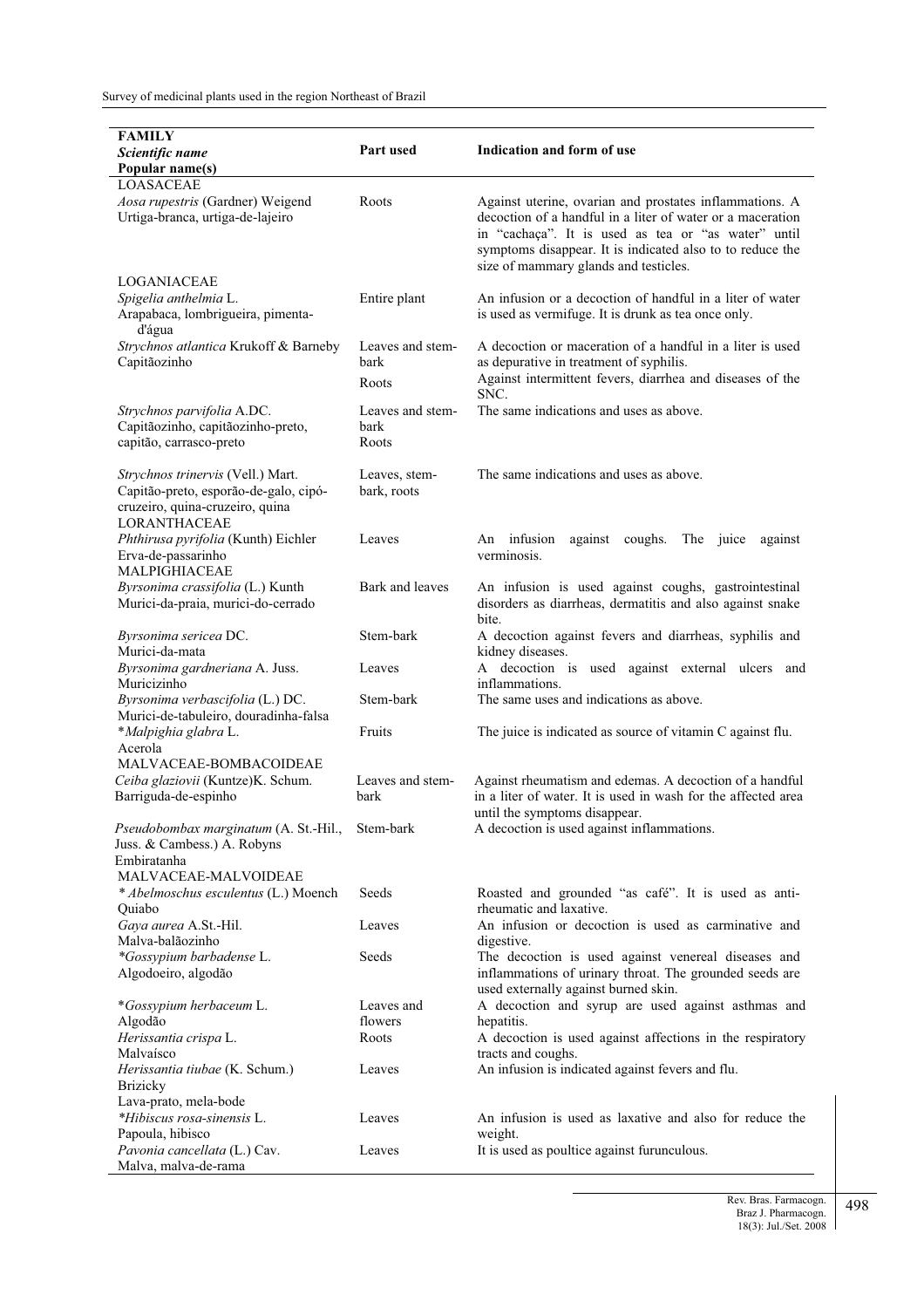| <b>FAMILY</b><br>Scientific name<br>Popular name(s)                                   | Part used          | Indication and form of use                                                                                                                                                                                                                                                         |
|---------------------------------------------------------------------------------------|--------------------|------------------------------------------------------------------------------------------------------------------------------------------------------------------------------------------------------------------------------------------------------------------------------------|
| Sida carpinifolia L. f.<br>Relógio-vassoura                                           | Leaves             | It is used as poultice against furunculous and as emollient.                                                                                                                                                                                                                       |
| Sida cordifolia L.<br>Malva-veludo, malva-branca, malva,<br>malvão                    | Leaves             | Against acnes. An infusion of a spoonful in a cup of<br>water. It is used as wash in the affected skin. In the treat<br>of coughs and leucorrhea. The same recipe as above. It is<br>drunk as tea. As syrup, a spoonful is drunk four times a<br>day until the symptoms disappear. |
| Sida spinosa L.<br>Malva-lanceta, malva-relógio                                       | Entire plant       | As anti-asthmatic, against flu and respiratory diseases.<br>An infusion of a spoonful in a cup of water. It is used as<br>wash in the affected skin.                                                                                                                               |
|                                                                                       | Leaves             | As emollient and against external ulcers and insect bites.<br>The leaves in hot butter or olive oil as poultice in<br>affected area.                                                                                                                                               |
| Sidastrum micranthum (A.St.-Hil.)<br>Fryxell                                          | Entire plant       | Against bronchitis, coughs and asthmas. An infusion of a<br>spoonful in a cup of water. It is drunk as tea.                                                                                                                                                                        |
| Ervanço, malva-preta, guaxima                                                         | Leaves             | As emollient. It is used as poultice with hot butter or<br>olive oil.                                                                                                                                                                                                              |
| Urena lobata L.<br>Malva-rosa, malva-roxa, carrapicho-de-<br>cavalo                   | Leaves<br>Roots    | A decoction or infusion is used against asthmas,<br>bronchitis and as antiseptic oral and as expectorant. The<br>topic use is indicated as emollient.                                                                                                                              |
|                                                                                       | Flowers            | The infusion is used as diuretic.                                                                                                                                                                                                                                                  |
| MALVACEAE-BYTTNERIOIDEAE<br>Guazuma ulmifolia Lam.                                    | Stem-bark          | The decoction of a handful in a liter of water as hair                                                                                                                                                                                                                             |
| Mutamba<br>Melochia pyramidata L.                                                     | Leaves             | tonic. It is used in baths against dandruffs and external<br>ulcers.<br>Against coughs and bronchitis. A decoction of a handful                                                                                                                                                    |
| Malva-roxa                                                                            |                    | in half liter of water or as syrup. It is drunk as tea three<br>times a day until the symptoms disappear.                                                                                                                                                                          |
| Melochia tomentosa L.<br>Malva-preta                                                  | Leaves<br>Roots    | A decoction is used to facilitate in the childbirth.<br>Against inflammations in the throat.                                                                                                                                                                                       |
| *Theobroma cacao L.<br>Cacau                                                          | Stem-bark<br>Seeds | A decoction is used againts dysenteries.<br>Dried and powdered is used as stomachic. The oil<br>extracted from the seeds is used against hemorrhoids and<br>skin diseases.                                                                                                         |
| MALVACEAE-STERCULIOIDEAE<br><i>Sterculia striata</i> A.St.-Hil. & Naudin<br>Chichá    | Leaves             | The topical use with hot butter or olive oil against<br>furunculous.                                                                                                                                                                                                               |
| Waltheria indica L.<br>Malva, malva-branca                                            | Leaves             | Against syphilis, coughs and bronchitis and external<br>ulcers and acnes. A decoction of a handful in half liter of<br>water or as syrup. It is drunk as tea three times a day until<br>the symptoms disappear. The topical use against<br>furunculous.                            |
| <i>Waltheria viscosissima</i> A.St-Hil.<br>Malva-preta<br><b>MALVACEAE-TILIOIDEAE</b> | Leaves             | A decoction of a handful in half liter of water or as syrup<br>against coughs and flu.                                                                                                                                                                                             |
| Luehea divaricata Mart.<br>Açoita-cavalo                                              | Stem-bark          | It is used in maceration as "garrafada" against anemias,<br>hepatitis and inflammation.                                                                                                                                                                                            |
| Triumfetta rhomboidea Jacq<br>Carrapicho-de-cavalo<br>Triumfetta semitriloba L.       | Leaves<br>Leaves   | The external use is indicated against wounds.<br>The same use as above.                                                                                                                                                                                                            |
| Carrapicho<br>MARANTACEAE                                                             |                    |                                                                                                                                                                                                                                                                                    |
| Ischnosiphon rotundifolius (Poepp. &<br>Endl.) Körn.<br>Surucucu<br>MARCGRAVIACEAE    | Leaves             | Used against snake bite.                                                                                                                                                                                                                                                           |

499 Rev. Bras. Farmacogn. Braz J. Pharmacogn.

18(3): Jul./Set. 2008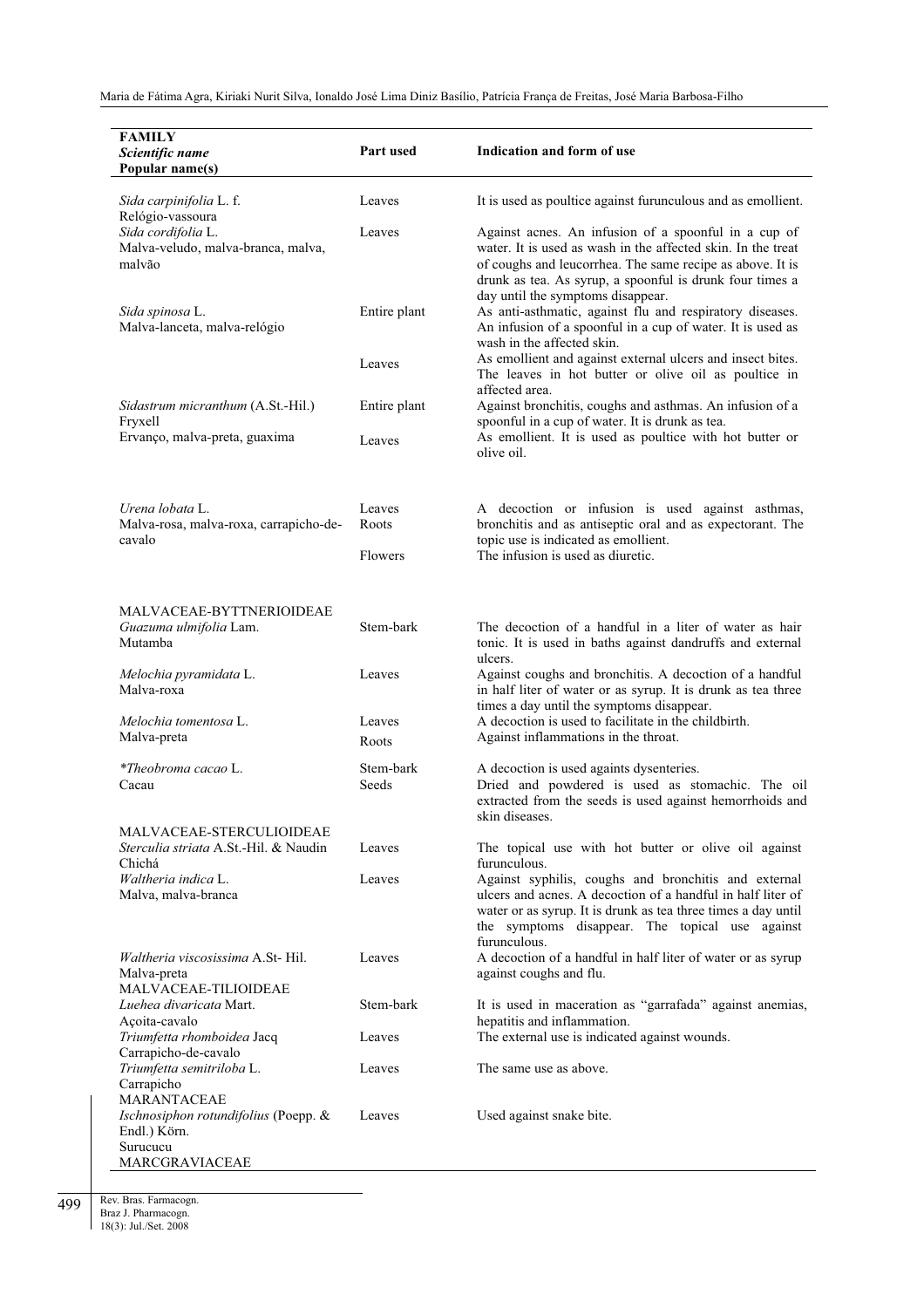| <b>FAMILY</b>                                                                                  |                         | Indication and form of use                                                                                                                                                               |
|------------------------------------------------------------------------------------------------|-------------------------|------------------------------------------------------------------------------------------------------------------------------------------------------------------------------------------|
| Scientific name<br>Popular name(s)                                                             | Part used               |                                                                                                                                                                                          |
| Norantea brasiliensis Choisy<br>Norântea, agarra-pé<br><b>MELIACEAE</b>                        | Leaves and<br>flowers   | The decoction is used against cardiac diseases.                                                                                                                                          |
| Carapa guianensis Aubl.<br>Andiroba                                                            | Stem-bark               | A decoction against fevers, rheumatism, and external<br>ulcers.                                                                                                                          |
|                                                                                                | Seeds                   | A decoction of grounded seeds. It is used in baths against<br>pediculosis.                                                                                                               |
| Cedrela odorata L.<br>Cedro                                                                    | Stem-bark               | A decoction against venereal diseases.                                                                                                                                                   |
| Guarea guidonia (L.) Sleumer<br>Jitó, macaqueiro                                               | Stem-bark               | A decoction against verminoses and as abortive.                                                                                                                                          |
| *Melia azedarach L.<br>Lírio                                                                   | Flowers                 | The syrup is used against flu and hypertension.                                                                                                                                          |
| MENISPERMACEAE<br>Chondrodendron platiphyllum A.St.-<br>Hil. (Miers)                           | Entire plant            | As poisonous.                                                                                                                                                                            |
| Cissampelos glaberrima A.St.-Hil.<br>Parreira, abuta                                           | Roots                   | An infusion or decoction against coughs, bronchitis and<br>respiratory diseases.                                                                                                         |
| Cissampelos sympodialis Eichler<br>Milona                                                      | Roots                   | The same uses and indications as above.                                                                                                                                                  |
| MONIMIACEAE<br><i>**Peumus boldus</i> Molina<br>Boldo, boldo-do-chile                          | Leaves                  | An infusion of a handful in a liter of water. It is used as<br>tea or cold against liver diseases and as digestive and<br>stomachic.                                                     |
| <b>MORACEAE</b><br>*Artocarpus communis J.R. Forst. & G.<br>Forst.<br>Fruta-pão                | Leaves                  | A decoction is used in baths against furuncles. The leaves<br>"in natura" is used as poultices against rheumatisms.                                                                      |
| *Artocarpus integrifolia L. f.<br>Jaca                                                         | Seeds                   | It is cooked and used as aphrodisiac.                                                                                                                                                    |
| Brosimum gaudichaudii Trécul<br>Mama-de-cadela                                                 | Stem-bark and<br>leaves | The decoction is used against vitiligo and skin diseases.                                                                                                                                |
| Dorstenia brasiliensis Lam.<br>Contra-erva, carapiá                                            | Roots                   | A decoction or as syrup against coughs and bronchitis.                                                                                                                                   |
| <b>MORINGACEAE</b><br>*Moringa oleifera Lam.<br>Moringa                                        | Fruits                  | The decoction against skin diseases. It is used in bath or<br>for wash the affected area.                                                                                                |
| MUSACEAE                                                                                       | Leaves                  | Against diseases of respiratory system and articulations.                                                                                                                                |
| *Musa paradisiaca L.<br>Bananeira, banana                                                      | Leaves<br>Fruits        | A decoction against external ulcers and burned skin.<br>As food in nature against vascular diseases. The fruit<br>grilled with the epicarp is used against diarrheas and<br>dysenteries. |
| <b>MYRISTICACEAE</b><br>** <i>Myristica fragrans</i> Houtt.<br>Noz-moscada<br><b>MYRTACEAE</b> | Seeds                   | A decoction is used against rheumatism and digestive<br>diseases.                                                                                                                        |
| *Campomanesia<br>aromatica<br>(Aubl.)<br>Griseb.                                               | Leaves                  | The decoction is used for heart diseases.                                                                                                                                                |
| Guabiraba-amarela<br>*Eucalyptus globulus Labill.<br>Eucalipto                                 | Leaves                  | An infusion is used against fevers and colds. A decoction<br>is used as inhalation against bronchitis, sinusitis and<br>colds.                                                           |
| Eugenia citrifolia Poir.<br>Araçá-verdadeiro                                                   | Leaves                  | A decoction is used against migraine and cardiac<br>problems.                                                                                                                            |
| Eugenia dysenterica DC.<br>Cagaita                                                             | Leaves                  | The decoction or infusion is drunk against diarrheas and<br>dysenteries.                                                                                                                 |
| Eugenia uniflora L.<br>Pitanga                                                                 | Leaves                  | The same uses and indications as above.                                                                                                                                                  |
| *Myrciaria cauliflora (Mart.) O. Berg<br>Jabuticaba                                            | Leaves and<br>stem-bark | A decoction is drunk against diarrheas and dysenteries.<br>The syrup is used against coughs and bronchitis.                                                                              |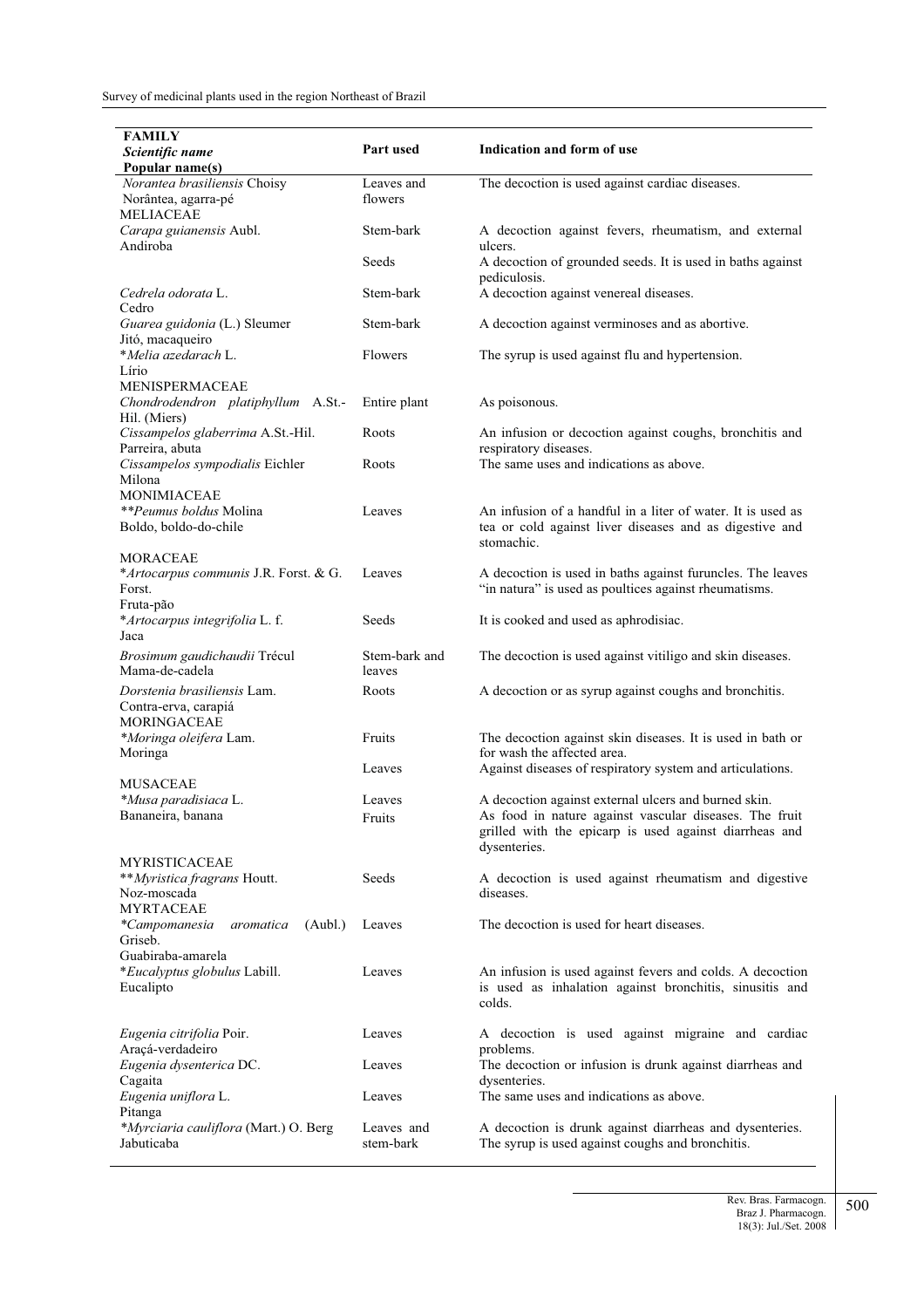| <b>FAMILY</b>                                                  |                         |                                                                                            |
|----------------------------------------------------------------|-------------------------|--------------------------------------------------------------------------------------------|
| Scientific name                                                | Part used               | Indication and form of use                                                                 |
| Popular name(s)                                                |                         | The syrup or decoction is used against coughs and                                          |
| *Myrciaria jaboticaba (Vell.) O. Berg<br>Jaboticabeira         | Stem-bark and<br>leaves | diarrheas.                                                                                 |
| Psidium guajava L.                                             | Leaves                  | The same use and indication as Eugenia dysenterica.                                        |
| Goiaba                                                         |                         |                                                                                            |
| Psidium guineense Sw.                                          | Leaves                  | The same use and indication as <i>Eugenia dysenterica</i> .                                |
| Araçá, araçá do campo                                          |                         |                                                                                            |
| *Syzygium aromaticum (L.) Merr. &<br>L.M. Perry                | Flower-buds             | It is used against toothaches, halitosis and oral diseases.                                |
| Cravo-da-índia, cravo-do-reino<br>*Syzygium cumini (L.) Skeels | Leaves                  | The decoction is used against diabetes and renal problems.                                 |
| Azeitona-roxa                                                  |                         |                                                                                            |
| NYCTAGINACEAE                                                  |                         |                                                                                            |
| Boerhavia coccinea Mill.                                       | Roots                   | As diuretic and against liver diseases. A decoction of a                                   |
| Pega-pinto, batata-de-porco                                    |                         | handful in a liter of water. It is drunk as tea until the                                  |
|                                                                | Roots                   | symptoms disappear.<br>The infusion or decoction are used against kidneys                  |
| Boerhavia repens L.<br>Pega-pinto                              |                         | infections.                                                                                |
| Guapira laxiflora (Choisy) Lundell                             | Roots                   | The decoction is drunk against rheumatism and sexual                                       |
| João-mole                                                      |                         | diseases and as aphrodisiac.                                                               |
| Guapira pernambucensis (Casar.)                                | Stem-bark               | It is used as caustic against warts.                                                       |
| Lundell.                                                       |                         |                                                                                            |
| João-mole                                                      |                         |                                                                                            |
| *Mirabilis jalapa L.                                           | Flowers                 | The infusion against leucorrhea. It is used 2-3 times                                      |
| <b>Bonina</b>                                                  |                         | daily. Dropped into the ears against inflammations and<br>pains.                           |
|                                                                | Seeds                   | The grounded seeds are applied externally against ulcers                                   |
| Pisonia tomentosa Casar.                                       | Stem-bark               | and acnes.<br>A decoction is used against diarrheas and leprosies.                         |
| João-mole, pau-de-lepra, pau-mole                              |                         |                                                                                            |
| <b>NYMPHAEACEAE</b>                                            |                         |                                                                                            |
| Nymphaea alba L.                                               | Entire plant            | A decoction is used against diarrhea, cystitis, urinary                                    |
| Aguapé-branco, ninféia-branca, lírio-                          |                         | inflammations and elephantiasis.                                                           |
| d'água                                                         |                         |                                                                                            |
| Nymphaea pulchella DC.<br>Aguapé-branco                        | Entire plant            | A decoction against diarrheas and inflammations of<br>prostate, treat urinary and ovaries. |
|                                                                |                         |                                                                                            |
| Nymphaea rudgeana G. Mey.                                      | Entire plant            | The same uses and indications as above.                                                    |
| Aguapé-branco                                                  |                         |                                                                                            |
| <b>OCHNACEAE</b>                                               |                         |                                                                                            |
| Ouratea hexasperma (A.St.-Hil.) Baill.                         | Fruits                  | The oil extracted from the fruits by the heat against ear                                  |
| Batiputá                                                       |                         | pains. It is dropped into the ears until the pain disappears.                              |
| Ouratea parvifolia (A.St.-Hil.) Engler                         | Fruits                  | The same uses and indications as above.                                                    |
| Batiputá                                                       |                         |                                                                                            |
| <b>OLACACEAE</b>                                               |                         |                                                                                            |
| Ptychopetalum olacoides Benth.                                 | Roots                   | The decoction is drunk against rheumatism and as                                           |
| Muirapuama                                                     |                         | aphrodisiac.                                                                               |
| Ximenia americana L.<br>Ameixa                                 | Stem-bark               | The maceration is used as diuretic and against ovarian<br>and prostatic inflammations.     |
| ONAGRACEAE                                                     |                         |                                                                                            |
| Ludiwigia sp.                                                  | Flowers and             | The decoction is used against liver diseases and as                                        |
|                                                                | fruits                  | stomachache.                                                                               |
| ORCHIDACEAE                                                    |                         |                                                                                            |
| Cathasetum sp.                                                 | Fruits                  | It is macerated is used to extract spines.                                                 |
| Banana-brava                                                   |                         |                                                                                            |
| <b>OXALIDACEAE</b><br>*Averrhoa carambola L.                   | Leaves                  |                                                                                            |
| Carambola                                                      |                         | An infusion or decoction is used against urinary, kidney<br>and liver diseases.            |
| <b>PAPAVERACEAE</b>                                            |                         |                                                                                            |
| Argemone mexicana L.                                           | Seeds                   | As purgative, laxative and digestive. An infusion or                                       |
| Cardo-santo                                                    |                         | decoction of a teaspoon in a cup of water. It is drunk as                                  |
|                                                                |                         | tea after meals.                                                                           |
|                                                                | Latex                   | Against conjunctivitis. The latex is dropped into the eyes.                                |
|                                                                |                         |                                                                                            |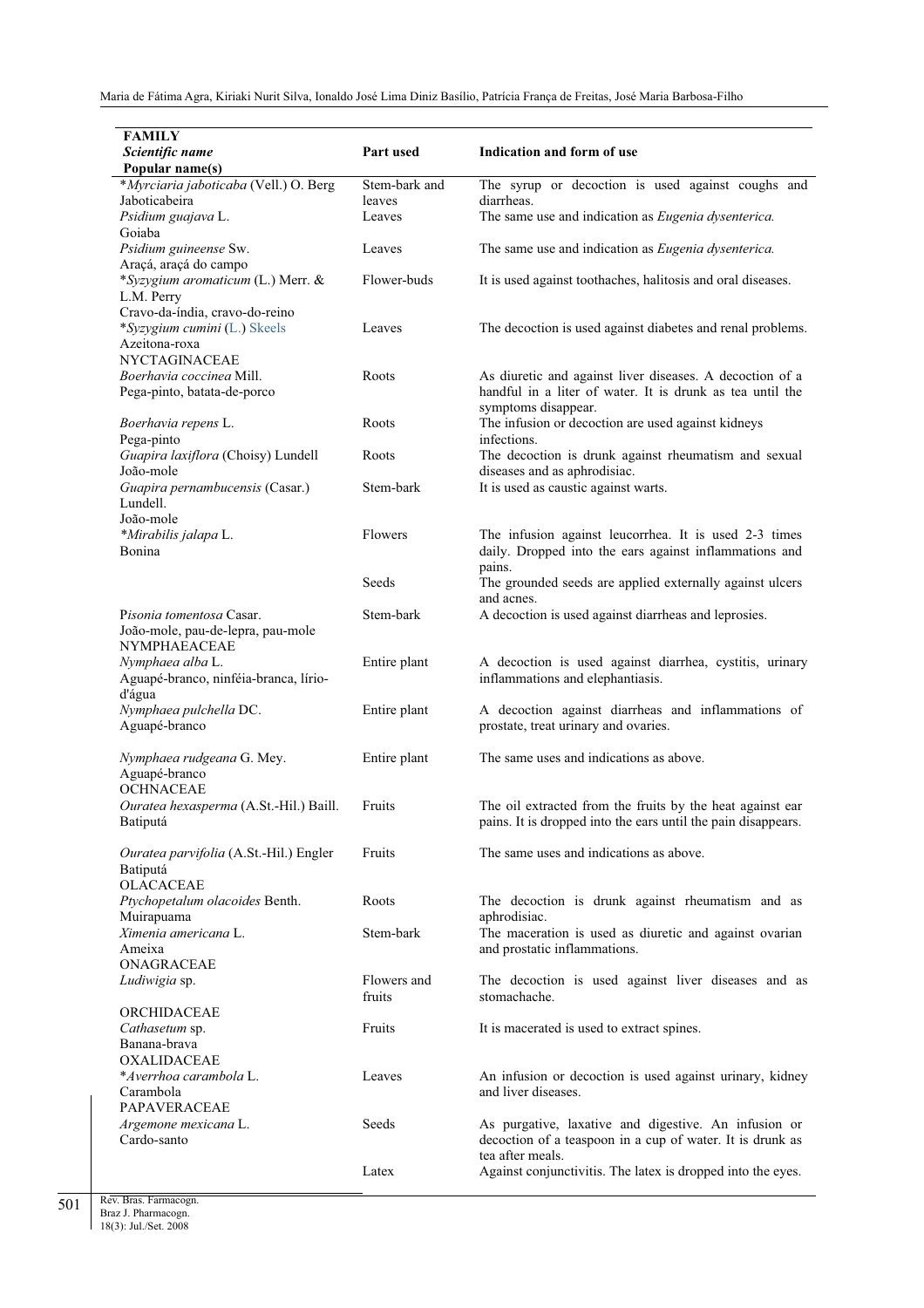| <b>FAMILY</b>                                       |                  |                                                                                                   |
|-----------------------------------------------------|------------------|---------------------------------------------------------------------------------------------------|
| Scientific name                                     | Part used        | Indication and form of use                                                                        |
| Popular name(s)                                     |                  |                                                                                                   |
| <b>PASSIFLORACEAE</b>                               |                  |                                                                                                   |
| Passiflora cincinnata Mast.                         | Leaves           | Against venereal diseases and hemorrhoids. A decoction                                            |
| Maracujá-mochila, maracujá-do-mato                  |                  | of a handful in a liter of water. It is drunk as tea.                                             |
| *Passiflora edulis Sims                             | Fruit            | The juice as sedative.                                                                            |
| Maracujá                                            | Leaves           | Against renal stones and as digestive, and diuretic.                                              |
|                                                     | Mesocarp         | It is dried and powdered and used as food against                                                 |
|                                                     |                  | diabetes.                                                                                         |
| Passiflora foetida L.                               | Entire plant     | Against venereal diseases. A decoction of a handful in a                                          |
| Camapu, maracujá-de-estalo, maracujá-               |                  | liter of water. It is drunk as tea.                                                               |
| catinga                                             | Leaves           | Against hemorrhoids. The same recipe as above. It is                                              |
|                                                     |                  | used for local baths.                                                                             |
| <b>PEDALIACEAE</b>                                  |                  |                                                                                                   |
| *Sesamum indicum L.                                 | Leaves           | An infusion against coughs and inflammations of the                                               |
| Gergelim                                            |                  | throat.                                                                                           |
|                                                     | Seeds            | Roasted and grounded is used as hypotensive and source<br>of vitamin.                             |
| PHYLLANTHACEAE                                      |                  |                                                                                                   |
| Phyllanthus claussenii Müll.Arg.                    | Leaves           | The infusion and decoction against kidney diseases and                                            |
| Quebra-pedra                                        |                  | sexual illness.                                                                                   |
| Phyllanthus niruri L.                               | Leaves           | The same uses and indications as above.                                                           |
| Quebra-pedra                                        |                  |                                                                                                   |
| PHYTOLACCACEAE                                      |                  |                                                                                                   |
| Microtea sp.                                        | Aerial parts and | The decoction is used as sedative and also to facilitate the                                      |
| Angélica-rasteira                                   | roots            | expulsion of placenta.                                                                            |
| Petiveria alliacea L.                               | Leaves           | The juice is used against toot pains.                                                             |
| Tipí, guiné                                         | Roots            | A decoction of a handful in a liter of water as abortive. It                                      |
|                                                     |                  | is drunk until the menstruation appear.                                                           |
| <b>PIPERACEAE</b>                                   |                  |                                                                                                   |
| Ottonia leptostachya Kunth<br>Jaborandi             | Entire plant     | Againts arthritis and as analgesic and sedative. Against                                          |
|                                                     |                  | warts. An infusion or decoction of a handful in a liter of<br>water. It is drunk during the pain. |
| Peperomia pellucida (L.) Kunth                      | Entire plant     | A decoction as diuretic. It is used also against general                                          |
| Língua-de-sapo, alfavaca-de-cobra,                  |                  | infections.                                                                                       |
| alfavaquinha-de-cobra                               |                  |                                                                                                   |
| Piper aduncum L.                                    | Inflorescence    | A decoction is used against venereal diseases and                                                 |
| Pimenta-darda, pimenta-de-macaco                    |                  | infections of the urinary throat.                                                                 |
|                                                     |                  |                                                                                                   |
| Piper arboreum Aubl.                                | Inflorescence    | The same indication and uses as above.                                                            |
| Fruto de morcego, alecrim-de-angola,                |                  |                                                                                                   |
| pau-de-angola, beto-preto<br>Piper marginatum Jacq. | Inflorescence    | The same indication and uses as $P$ . <i>aduncum</i> and against                                  |
| Malvaisco                                           |                  | toothaches.                                                                                       |
| *Piper nigrum L.                                    | Seeds            | The infusion or decoction is used against coughs and as                                           |
| Pimenta do reino                                    |                  | tonic for appetite.                                                                               |
| Pothomorphe umbellata (L.) Miq.                     | Inflorescence    | A decoction against liver and kidney diseases, migraine                                           |
| Caápeba                                             |                  | and headaches.                                                                                    |
|                                                     | Leaves           | Smashed as poultice against external ulcers.                                                      |
|                                                     |                  |                                                                                                   |
| <b>PLANTAGINACEAE</b>                               |                  |                                                                                                   |
| Plantago major L.                                   | Leaves           | A decoction or infusion is used against diarrheas and                                             |
| Tanchagem<br>PLUMBAGINACEAE                         |                  | dysenteries, in gargling it is used against tonsillitis.                                          |
| Plumbago scandens L.                                | Entire plant     | As an analgesic in arthritis and as sedative. An infusion                                         |
| Louco                                               |                  | or decoction of a handful in a liter of water. It is drunk                                        |
|                                                     |                  | during the pain.                                                                                  |
|                                                     | Leaves           | The ground leaves are placed on warts as poultice.                                                |
|                                                     |                  |                                                                                                   |
| POACEAE                                             |                  |                                                                                                   |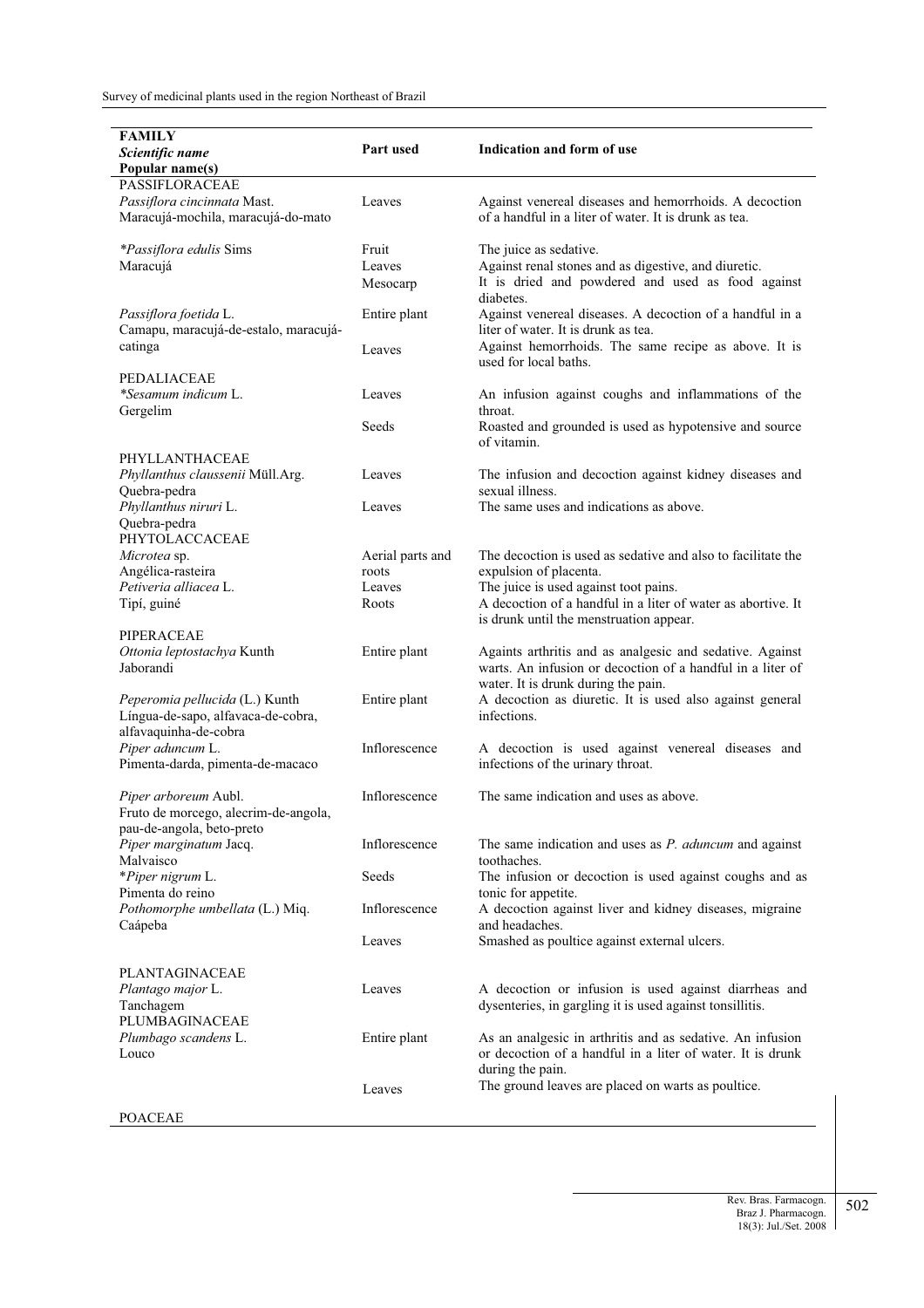| <b>FAMILY</b>                                        |                   |                                                                                                         |
|------------------------------------------------------|-------------------|---------------------------------------------------------------------------------------------------------|
| Scientific name                                      | <b>Part used</b>  | Indication and form of use                                                                              |
| Popular name(s)                                      |                   |                                                                                                         |
| *Andropogon citratus DC. ex Nees                     | Leaves            | The infusion is used against diarrheas, colds, headaches,                                               |
| Capim-santo, capim-limão                             |                   | muscular pains, fevers, hypertension and general pains                                                  |
|                                                      |                   | and as diuretic.                                                                                        |
|                                                      | Roots             | The juice is used as sedative.                                                                          |
| Andropogon leucostachyus Kunth                       | Leaves            | The decoction is used against depression and as diuretic.                                               |
| Capim-açu, capim-barba-de-bode                       |                   |                                                                                                         |
| *Coix lacryma-jobi L.                                | Seeds             | A decoction as diuretic and against infections.                                                         |
| Capim de contas, conta-de-nossa-                     |                   |                                                                                                         |
| senhora<br>*Oryza sativa L.                          | Seeds             |                                                                                                         |
| Arroz                                                |                   | The seeds cookd is indicated against intestinal infections.                                             |
| Panicum sp.                                          | Entire plant      | A decoction or an infusion is used against liver, kidney                                                |
| Sete-sangrias, capim panasco                         |                   | and urinary diseases.                                                                                   |
| *Phalaris canariensis L.                             | Seeds             | The infusion is used against kidneys infections.                                                        |
| Alpiste                                              |                   |                                                                                                         |
| Piresia leptophylla Soderstr.                        | Leaves and entire | The decoction is used against respiratory and renal                                                     |
| Acanfor-de-remédio                                   | plant             | diseases, and also against spinal problems.                                                             |
|                                                      |                   |                                                                                                         |
| <i>*Zea mays L.</i>                                  | Stigma and seeds  | Against enuresis, measles.                                                                              |
| Milho                                                |                   |                                                                                                         |
| POLYGALACEAE                                         | Roots-bark        |                                                                                                         |
| Bredemeyera floribunda Willd.<br>Pacari, Pau-rendoso |                   | The alcoholic extract in topical use is indicated against<br>dermatitis and insect bites.               |
| Polygala gracilis Kunth                              | Roots             | As diuretic, emetic and expectorant. An infusion or                                                     |
| Arrozinho                                            |                   | decoction of a handful in a liter of water. It is drunk                                                 |
|                                                      |                   | substituting the water until the symptoms disappear and                                                 |
|                                                      |                   | against blenorrheas.                                                                                    |
| Polygala martiana A.W.Benn.                          | Roots             | The same uses and indications as <i>P. paniculata</i> .                                                 |
| Poaia, ipecacuanha                                   |                   |                                                                                                         |
| Polygala paniculata L.                               | Roots             | As a diuretic, emetic and expectorant and against                                                       |
| Barba-de-são-pedro, alcaçuz, arrozinho               |                   | blenorrheas. An infusion or decoction of a handful in a                                                 |
|                                                      |                   | liter of water. It is drunk substituting the water until the                                            |
|                                                      |                   | symptoms disappear. Against snake bites. The roots are<br>eaten and placed above the affected area.     |
| Polygala spectabilis DC.                             | Roots             | Against snake bite. The roots are eaten and placed above                                                |
| Caninana                                             |                   | the affected area.                                                                                      |
| Polygala violacea Aubl.                              | Roots             | The same uses and indications as above.                                                                 |
| Erva-iodeque                                         |                   |                                                                                                         |
| <b>POLYPODIACEAE</b>                                 |                   |                                                                                                         |
| Microgramma vacciniifolia (Langsd. &                 | Entire plant      | An infusion is used against diverse types of swelling.                                                  |
| Fisch.) Copel.                                       |                   |                                                                                                         |
| Salambaia, samambaia                                 |                   |                                                                                                         |
| POLYGONACEAE                                         |                   |                                                                                                         |
| Polygonum punctatum Elliott                          | Stem-bark         | A decoction against bronchitis and coughs. As syrup is                                                  |
| Pimenta-d'agua                                       |                   | used as expectorant, digestive and stomachic. The<br>external use in baths or washes against seborrhea, |
|                                                      |                   | dandruffs and dermatitis.                                                                               |
| <b>PONTEDERIACEAE</b>                                |                   |                                                                                                         |
| Eichhornia paniculata (Spreng.) Solms                | Leaves            | The decoction is used against hemorrhoids.                                                              |
| Mureré, aguapé                                       |                   |                                                                                                         |
| PORTULACACEAE                                        |                   |                                                                                                         |
| Portulaca oleracea L.                                | Leaves            | Against hemorrhoids and as vermifuge A handful as                                                       |
| Bredo, beldroega                                     |                   | decoction in a liter of water. It is used before breakfast                                              |
|                                                      |                   | once only.                                                                                              |
| Talinum paniculatum (Jacq.) Gaertn.                  | Entire plant      | A infusion is used against prostate inflammation.                                                       |
| Bredo                                                |                   |                                                                                                         |
| Talinum triangulare (Jacq.) Willd.                   | Leaves            | As laxative. It is cooked or eating as salad.                                                           |
| Bredo, língua-de-vaca<br><b>PUNICACEAE</b>           |                   |                                                                                                         |
| *Punica granatum L.                                  | Fruit epicarp     | The decoction is used as gargling against infections and                                                |
| Romã, romanzeira                                     |                   | inflammations of the tract respiratory.                                                                 |
|                                                      | Leaves            | A decoction of a handful in a liter against diarrheas.                                                  |
| <b>RHAMNACEAE</b>                                    |                   |                                                                                                         |
|                                                      |                   |                                                                                                         |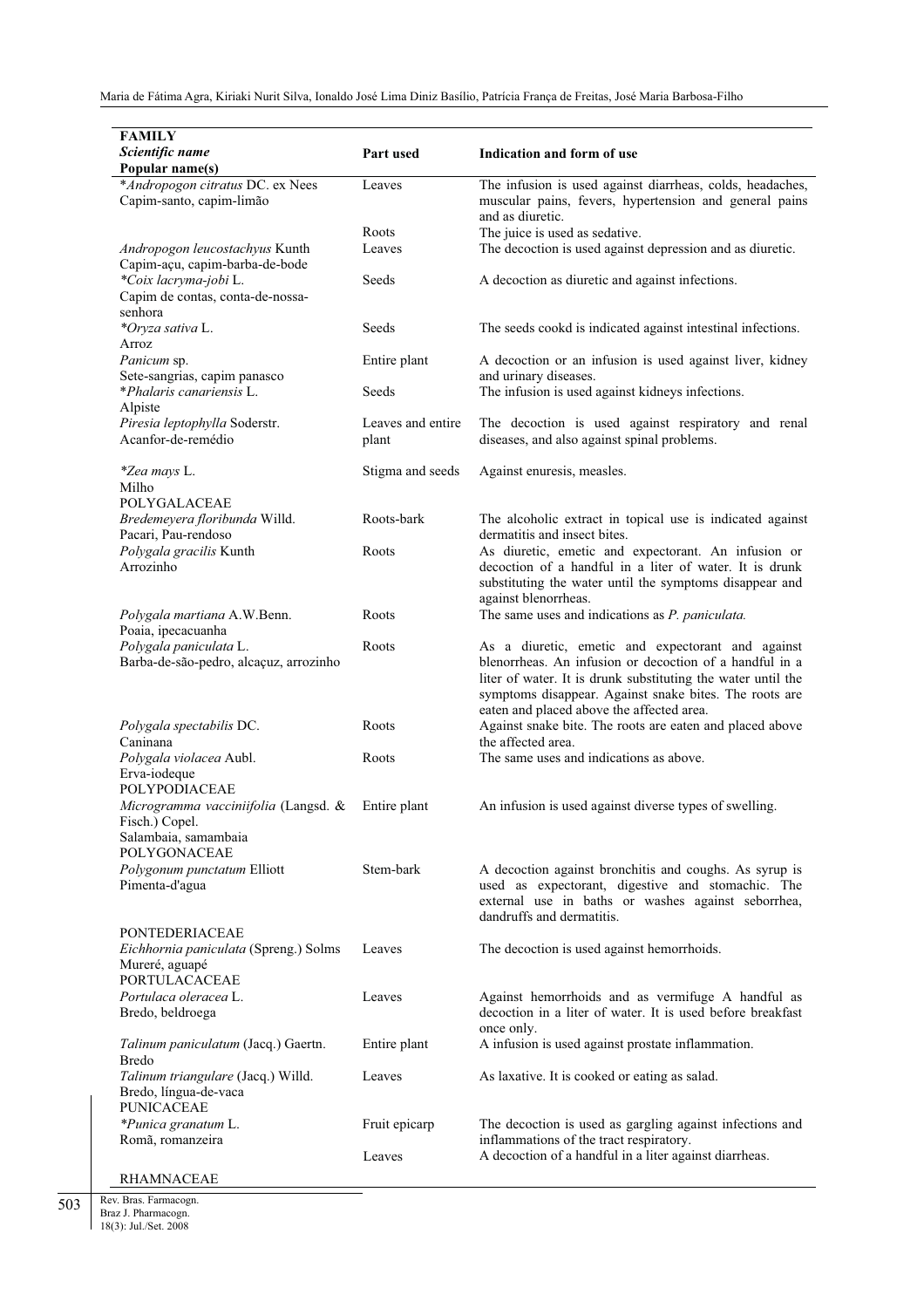| <b>FAMILY</b>                                     |                  |                                                                                                           |
|---------------------------------------------------|------------------|-----------------------------------------------------------------------------------------------------------|
| Scientific name                                   | Part used        | Indication and form of use                                                                                |
| Popular name(s)                                   |                  |                                                                                                           |
| Gouania latifolia Reissek                         | Inner bark and   | The decoction is used against uterine inflammations.                                                      |
|                                                   | leaves           |                                                                                                           |
| Zizyphus cotinifolia Reiss.                       | Stem-bark        | As toothpaste in treatment of teeth and gum. It is                                                        |
| Juazeiro                                          |                  | powdered and used directly to brush the teeth. Against                                                    |
|                                                   |                  | dandruff. The same recipe as above. It is used as washes                                                  |
|                                                   |                  | of the hairs.                                                                                             |
| Zizyphus joazeiro Mart.                           | Roots            | The same uses and recipe as above.                                                                        |
| Juazeiro, Joá, joazeiro, juá, juá-de-             |                  |                                                                                                           |
| espinho                                           |                  |                                                                                                           |
| <b>RUBIACEAE</b>                                  |                  |                                                                                                           |
| Chiococca alba (L.) Hitchc.                       | Roots            | A decoction of a handful in a liter of water. It is used                                                  |
| Cipó-cruz, caninana, cainco                       |                  | against rheumatism and indigestions. It is used also                                                      |
|                                                   |                  | against snake bite.                                                                                       |
| *Coffea arabica L.                                | Seeds            | The infusion is used against vertigo and somnolence. The                                                  |
| Café                                              | Stem-bark        | strong infusion is indicated as abortive.<br>A decoction of a handful in a liter is used as febrifuge. It |
| Coutarea hexandra (Jacq.) K.Schum.<br>Quina-quina |                  | is used against malaria, bronchitis and hepatitis. The                                                    |
|                                                   |                  | external use in bath is applied against dandruffs.                                                        |
|                                                   |                  |                                                                                                           |
| Emmeorhiza umbellata (Spreng.) K.                 | Flowers<br>and   | A decoction is used against food intoxication and as                                                      |
| Schum.                                            | fruits           | digestive.                                                                                                |
| Vassourinha-de-botão                              |                  |                                                                                                           |
| Genipa americana L.                               | Fruit            | It is used as tonic against anemias.                                                                      |
| Jenipapo                                          | Leaves           | The infusion is drunk against liver diseases.                                                             |
|                                                   |                  |                                                                                                           |
| Guettarda angelica Müll.Arg.                      | Roots            | Against menstrual spasms, constipation and fevers. An                                                     |
| Angélica-brava, angélica-do-mato                  |                  | infusion or decoction of a small piece in a cup of water.                                                 |
|                                                   |                  | It is drunk as tea during the pains.                                                                      |
| Guettarda platypoda DC.                           | Roots            | The same indication and uses as above.                                                                    |
| Angélica-do-mato                                  |                  |                                                                                                           |
| Guettarda rhabdocalyx Müll.Arg.                   | Roots            | The same indication and uses as above.                                                                    |
| Angélica-brava                                    |                  |                                                                                                           |
|                                                   |                  |                                                                                                           |
| Richardia brasiliensis Gomes                      | Roots            | Against hemorrhoids and as vermifuge. A handful as                                                        |
| Ervanço, poaia, ipeca                             |                  | decoction in a liter of water. It is used before breakfast                                                |
|                                                   | Roots            | once only.<br>The same indication and uses as above.                                                      |
| Richardia grandiflora (Cham. &<br>Schltdl.)Steud. |                  |                                                                                                           |
| Ervanço, poaia, ipeca-mirim                       |                  |                                                                                                           |
| Psychotria bracteocardia (DC.)                    | Entire plant     | It is used with food to kill mouses.                                                                      |
| Müll.Arg.                                         |                  |                                                                                                           |
| Mata-rato                                         |                  |                                                                                                           |
| Psychotria ipecacuanha (Brot.) Stokes             | Roots            | The decoction is used agains fevers and malaria.                                                          |
| Ipecacoanha                                       |                  |                                                                                                           |
| Salzmannia nitida DC.                             | Stem-bark        | A decoction as febrifuge and used against tooth pains.                                                    |
| Cainca-vermelha                                   |                  |                                                                                                           |
| Spermacoce verticillata L. var.                   | Roots            | As vermifuge and against hemorrhoids. A decoction of a                                                    |
| verticillata                                      |                  | handful in a half of liter of water. It is used once before                                               |
| Vassourinha-de-botão                              |                  | the breakfast.                                                                                            |
| Tocoyena brasiliensis Mart.                       | Leaves           | Against rheumatisms. The leaves are used as poultice in                                                   |
| Jenipapo-bravo                                    |                  | the affected area with hot olive oil or butter.                                                           |
| Tocoyena formosa (Cham. &                         | Leaves           | The same indications and uses as above.                                                                   |
| Schltdl.)K.Shum.                                  |                  |                                                                                                           |
| Jenipapim, jenipapo-bravo                         |                  |                                                                                                           |
| <b>RUTACEAE</b>                                   |                  |                                                                                                           |
| *Citrus x limon (L.)Osbeck<br>Limão               | Leaves<br>Fruit  | An infusion is used against flu and colds. It is used to<br>wash the eyes against conjunctivitis.         |
| *Citrus maxima (Burm. ex Rumph.)                  | Leaves and fruit | The infusion of a handful in a liter of water or maceration                                               |
| Merr.                                             | skin             | in wine. It is used as sedative, stomachic and digestive.                                                 |
| Laranjeira                                        | Flowers          | An infusion of a spoonful as sedative.                                                                    |
|                                                   |                  |                                                                                                           |
| *Citrus medica L.                                 | Fruit            | The juice is used against flu and coughs.                                                                 |
| Limoeiro                                          |                  |                                                                                                           |
| Ertela trifolia (L.) Kuntze                       | Aerial parts     | A decoction or infusion against fevers and malaria                                                        |
| Alfavaca-de-cobra                                 |                  |                                                                                                           |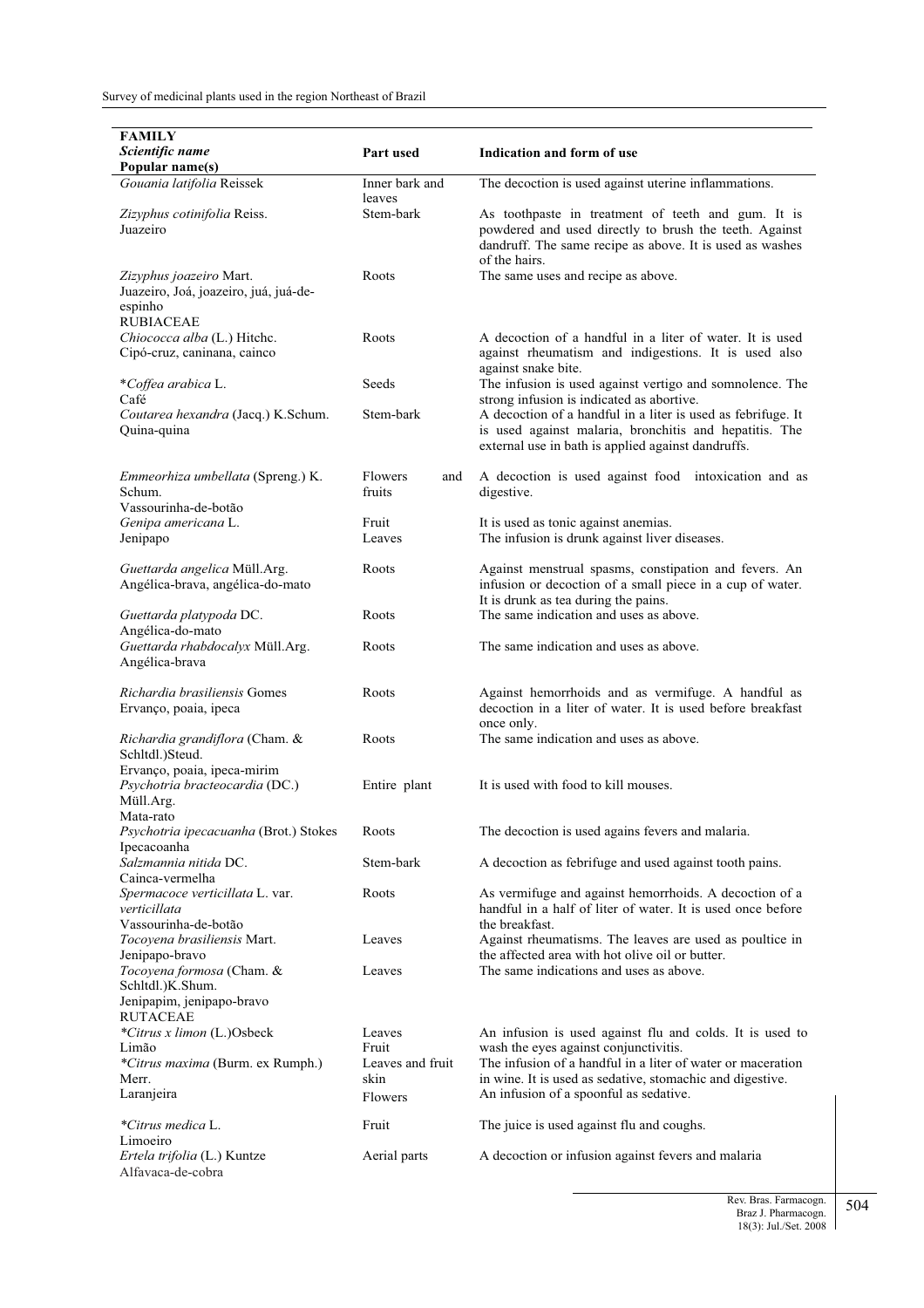| <b>FAMILY</b>                           |                  |                                                                |
|-----------------------------------------|------------------|----------------------------------------------------------------|
| Scientific name                         | Part used        | Indication and form of use                                     |
| Popular name(s)                         |                  |                                                                |
| Fagara rhoifolia (Lam.) Engl.           | Stem-bark        | A decoction or infusion against fevers and as stomachic.       |
| Limãozinho                              | Stem-roots       | A decoction against rheumatism.                                |
|                                         |                  |                                                                |
| Pilocarpus jaborandi Holmes             | Stem-bark and/or | A decoction as febrifuge and sudorific. It is used against     |
| Jaborandi, joão-barondi                 | leaves           | tooth pains.                                                   |
|                                         | Entire plant     | As poisonous.                                                  |
| Pilocarpus microphyllus Stapf           | Entire plant     | The same uses and indications as above.                        |
| Jaborandi                               |                  |                                                                |
| *Ruta graveolens L.                     | Aerial parts     | An infusion of a handful in a liter of water or maceration     |
| Arruda                                  |                  | in wine. It is as used as abortive and against amenorrhea.     |
| <b>SAPINDACEAE</b>                      |                  |                                                                |
| Allophylus edulis (A.St.-Hil., Cambess. | Bark             | The decoction against external ulcers.                         |
| & A.Juss.) Radlk.<br>Fruta-de-paraó     | Leaves           | An infusion against kidney diseases.                           |
| Allophylus quercifolius Radlk.          | Leaves           | An infusion is used against ulcers.                            |
| Cardiospermum corindum L.               | Entire plant     | Against liver disorders and rheumatisms. As tonic for          |
| Para-tudo, balãozinho, camapú, saco-    |                  | memory, diuretic and emenagogue. An infusion or                |
| de-padre                                |                  | decoction of a handful in a liter of water. It is drunk as tea |
|                                         |                  | until the symptoms disappear.                                  |
| Cardiospermum oliveirae M.S.Ferrucci    | Aerial parts     | A decoction is used against external ulcers, inflammations     |
| Cipó-cruapé, timbó                      |                  | and tumors.                                                    |
| Paullinia pinnata L.                    | Seeds            | An infusion against hydropsies.                                |
| Mata-fome, cururu-apé                   | Leaves           | An infusion as ophthalmic. It is also used against uterine     |
|                                         |                  | inflammations and kidney diseases. The external uses as        |
|                                         |                  | emollient.                                                     |
| Serjania comata Radlk.                  | Roots            | A decoction is used against rheumatism.                        |
| Ariu                                    |                  |                                                                |
| Serjania lethalis A. St.-Hil.           | Leaves           | A decoction is used against renal pain.                        |
| Ariu                                    |                  |                                                                |
| Sapindus saponaria L.                   | Entire plant     | As poisonous and used as insect repellent.                     |
| Sabonete, jitó                          |                  | It is mixed with food to kill rats.                            |
| Serjania glabrata Kunth<br>Timbó        | Entire plant     |                                                                |
| Talisia esculenta (A.St.-Hil.) Radlk.   | Leaves and stem- | The decoction or as syrup against coughs and as                |
| Pitombeira                              | bark             | expectorant.                                                   |
| <b>SAPOTACEAE</b>                       |                  |                                                                |
| Sideroxylon obtusifolium (Roem. &       | Entire plant     | Against ovarian inflammations and diabetes. A decoction        |
| Schult.) T.D. Penn.                     |                  | or maceration of a handful in a liter of water. It is drunk    |
| Quixaba, rompe-gibão                    |                  | "as water" or tea until the symptoms disappear.                |
| SCROPHULARIACEAE                        |                  |                                                                |
| Capraria biflora L.                     | Roots            | The decoction as purgative, emetic, abortive and used          |
| Chá-da-calçada                          |                  | against rheumatism.                                            |
| Scoparia dulcis L.                      | Entire plant     | Against amenorrhea and as vermifuge. A decoction of a          |
| Vassourinha                             |                  | handful in a liter of water. It is drunk as tea.               |
|                                         | Roots            | As anti-diabetic. The same recipe and use as above.            |
| Stemodia foliosa Benth.                 | Aerial parts     | As insect repellent. The fresh plant is scrubbed on the        |
| Meladinha                               |                  | skin.                                                          |
| Stemodia maritima L.                    | Aerial parts     | The same use and indication as above.                          |
| Meladinha                               |                  |                                                                |
| <b>SELAGINELLACEAE</b>                  |                  |                                                                |
| Selaginella convoluta (Arn.) Spring     | Entire plant     | As aphrodisiac and diuretic and against amenorrhea. A          |
| Mão-fechada, jericó, mão-de-papagaio.   |                  | decoction of entire plant in two cups of water. It is used     |
|                                         |                  | as tea three times daily.                                      |
| <b>SIMAROUBACEAE</b>                    |                  |                                                                |
| Quassia amara L.                        | Roots            | Decoction or infusion against kidney and liver diseases.       |
| Pau-amargo<br>Simaba maiana Casar.      | Leaves           | The decoction is used against general inflammations and        |
| Pratudo, pata-tudo                      |                  | strokes and as depurative.                                     |
| SMILACACEAE                             |                  |                                                                |

Rev. Bras. Farmacogn. Braz J. Pharmacogn. 18(3): Jul./Set. 2008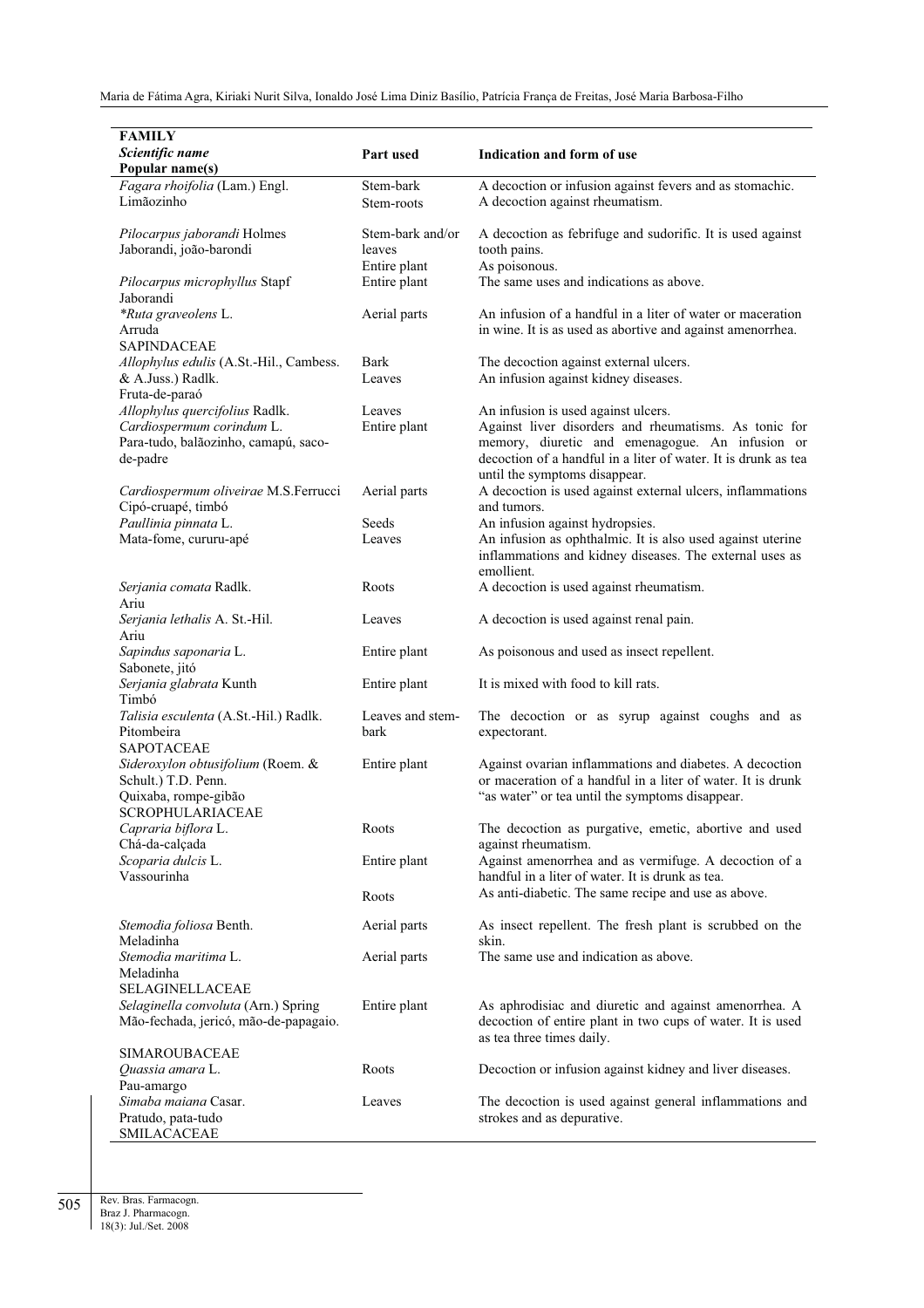| FAMILY                                                |                   |                                                                                                                 |
|-------------------------------------------------------|-------------------|-----------------------------------------------------------------------------------------------------------------|
| Scientific name                                       | Part used         | Indication and form of use                                                                                      |
| Popular name(s)                                       |                   |                                                                                                                 |
| Smilax sp.                                            | Roots             | A decoction is used against dermatitis.                                                                         |
| Japecanga, cipó-de-japecanga                          |                   |                                                                                                                 |
| <b>SOLANACEAE</b>                                     |                   |                                                                                                                 |
| Brunfelsia uniflora (Pohl) D.Don                      | Roots and stem-   | The infusion or decoction as depurative emetic, abortive                                                        |
| Manacá                                                | bark              | and purgative. It is used against rheumatism and as                                                             |
|                                                       |                   | sedative.                                                                                                       |
| *Capsicum baccatum L.                                 | Leaves            | Used as cataplasm with butter or olive oil against                                                              |
| Pimenta-de-cheiro                                     | Fruits            | furunculous.                                                                                                    |
|                                                       | Leaves and fruits | As food mixed with the meals against anorexia.<br>The same use and indication as above.                         |
| *Capsicum frutescens L.<br>Pimenta-malagueta          |                   |                                                                                                                 |
| Capsicum parvifolium Sendtn.                          | Leaves            | Used as cataplasm with butter or olive oil against                                                              |
| Pimentinha-brava                                      |                   | furunculous.                                                                                                    |
| *Datura metel L.                                      | Flowers           | As anti-asthmatic and sedative as cigarettes.                                                                   |
| Zabumba-roxa                                          | Seeds             | A teaspoon of seeds in infusion in a cup of water. It is                                                        |
|                                                       |                   | drunk as tea.                                                                                                   |
| Datura stramonium L.                                  | Flowers           | Against asthmas and imsonias. The same recipe and use                                                           |
| Zabumba-branca, estramônio, zabumba,                  |                   | as above.                                                                                                       |
| figueira, trombeteira, mata-zombando                  |                   |                                                                                                                 |
|                                                       |                   |                                                                                                                 |
| Nicandra physalodes (L.) Gaertn.                      | Entire plant      | As fly poison. A decoction of a handful in a liter of                                                           |
| Quintilho                                             | Leaves            | water. It is used as wash for the floor.                                                                        |
| Nicotiana glauca Graham<br>Fumo-bravo, charuto-do-rei |                   | Against asthmas and migraine. It is used as cigarette<br>during the crisis of asthma or migraine. As poisonous. |
|                                                       |                   |                                                                                                                 |
| Physalis angulata L.                                  | Leaves            | As sedative and against inflammations of bladder and                                                            |
| Camapu, bate-testa, juá                               |                   | spleen and kidney. An infusion of a handful in a liter of                                                       |
|                                                       |                   | water. It is drunk as tea until symptoms disappear. As                                                          |
|                                                       |                   | sedative it is drunk at night.                                                                                  |
|                                                       | Entire plant      | Against dermatitis and optitis. A handful as decoction in                                                       |
|                                                       |                   | $\frac{1}{2}$ liter of water. It is used as wash for the skin or dropped                                        |
|                                                       |                   | into the auricular channel.                                                                                     |
| Physalis pubescens L.                                 | Fruit and entire  | The same uses and indications as above.                                                                         |
| Camapú, balãozinho                                    | plant             |                                                                                                                 |
| Solanum agrarium Sendtn.<br>Gogóia, baba              | Roots             | As abortive and against prostates inflammations A<br>decoction of a handful in two parts of water. It is drunk  |
|                                                       |                   | substituting water until the symptoms disappear.                                                                |
| Solanum americanum Mill.                              | Leaves            | External ulcers. The dried leaves are powdered. It is used                                                      |
| Aguiraquia, erva-moura                                |                   | in local application until the ulcer disappear. Against                                                         |
|                                                       |                   | insomnias. A decoction or infusion of a part for two of                                                         |
|                                                       |                   | water. It is used as tea at night.                                                                              |
| Solanum asperum Rich.                                 | Leaves            | It is irritant and allergic to the skin.                                                                        |
| Jussara, coca-coça                                    |                   |                                                                                                                 |
| Solanum asterophorum Mart.                            | Roots             | Against liver diseases A decoction of a handful in a liter                                                      |
| Jurubeba-de-fogo                                      |                   | of water. It is drunk as tea after meals.                                                                       |
| <i>Solanum caavurana</i> Vell.                        | Roots             | Against liver diseases A decoction of a handful in a liter                                                      |
| Jurubeba-branca                                       |                   | of water. It is drunk as tea after meals substituting S.                                                        |
|                                                       |                   | paniculatum.                                                                                                    |
| Solanum capsicoides All.                              | Fruit             | As poisonous.                                                                                                   |
| Arrebenta-boi                                         |                   |                                                                                                                 |
| <i>Solanum crinitum</i> Lam.                          | Fruit             | As poisonous and used to kill cucarachas                                                                        |
| Jurubeba-grande, jurubebão                            |                   |                                                                                                                 |
|                                                       |                   |                                                                                                                 |
| *Solanum lycopersicum L.<br>Tomate                    | Fruit             | The juice as diuretic and refreshing. The external use in<br>skin as emollient.                                 |
| *Solanum melongena L.                                 | Fruit             | It is used as juice against high level of cholesterol.                                                          |
| Beringela                                             |                   |                                                                                                                 |
| Solanum palinacanthum Dunal                           | Fruit             | As poisonous.                                                                                                   |
| Jurubeba                                              |                   |                                                                                                                 |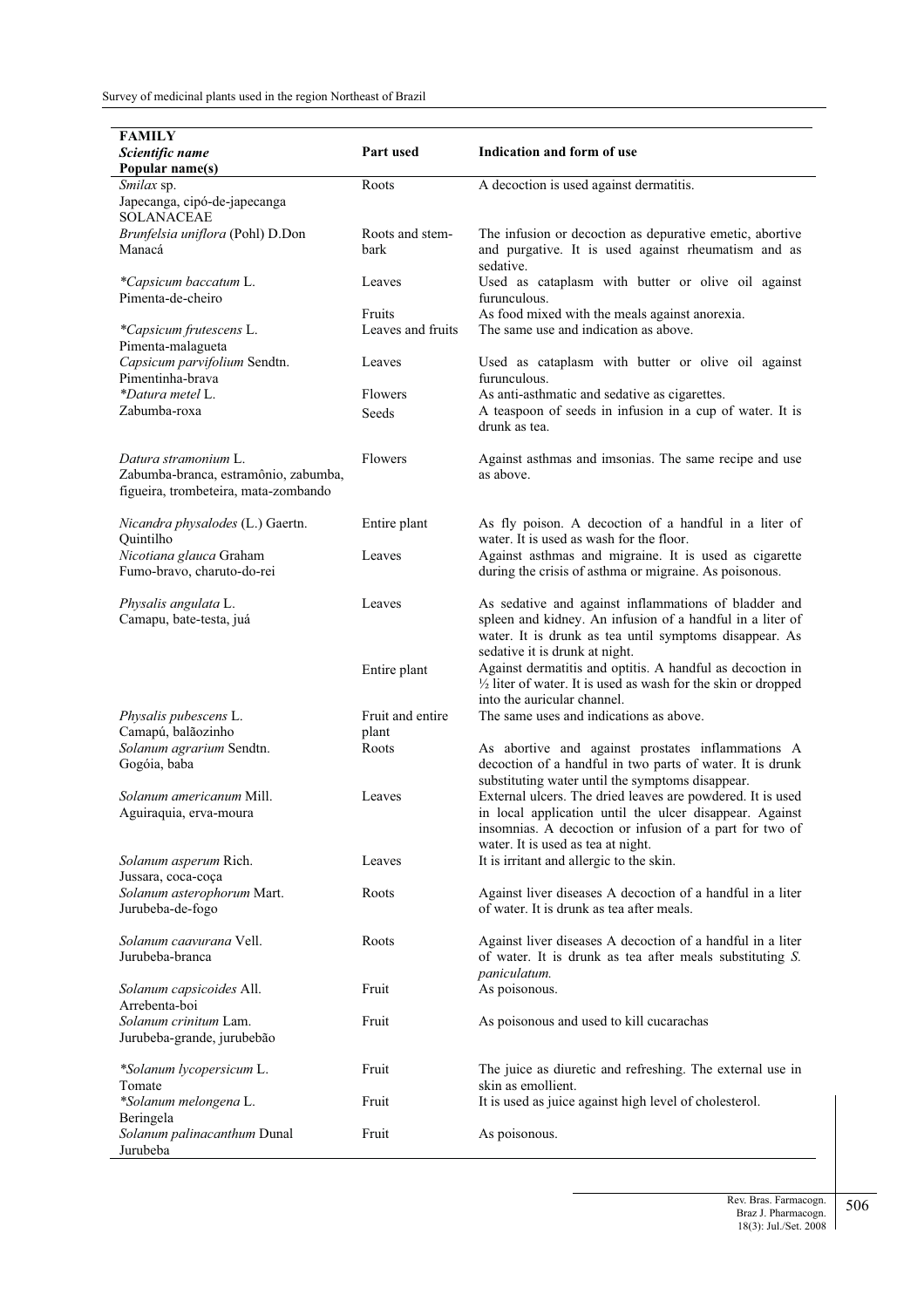| FAMILY<br>Scientific name<br>Popular name(s)                                          | Part used                  | Indication and form of use                                                                                                                                              |
|---------------------------------------------------------------------------------------|----------------------------|-------------------------------------------------------------------------------------------------------------------------------------------------------------------------|
| Solanum paludosum Moric.                                                              | Roots                      | The infusion is used against hepatic diseases.                                                                                                                          |
| Jurubeba-brava, jurubeba-roxa                                                         | Fruit                      | As poisonous.                                                                                                                                                           |
| Solanum paniculatum L.<br>Jurubeba, jurubeba-roxa                                     | Roots                      | As diuretic and against diseases of liver. The same recipe<br>and use as above.                                                                                         |
|                                                                                       | Fruits                     | As anti-anemic and against tuberculosis. The fresh juice<br>used three times a day until the symptoms disappear.                                                        |
| Solanum rhytidoandrum Sendtn.<br>Jurubeba-branca                                      | Roots                      | Against liver diseases A decoction of a handful in a liter<br>of water. It is drunk as tea after meals.                                                                 |
| Solanum stipulaceum Roem. & Schult.<br>Jussara-roxa, jurubeba-roxa                    | Fruits                     | As poisonous.                                                                                                                                                           |
| Solanum stramonifolium Jacq.<br>Jurubeba-branca-doce                                  | Roots                      | The same indications and uses as <i>S. paniculatum</i> .                                                                                                                |
| Solanum torvum Sw.<br>Jurubeba, jurubeba-branca<br>TURNERACEAE                        | Roots and fruits           | The same indications and uses as substitute of S.<br>paniculatum.                                                                                                       |
| Piriqueta racemosa (Jacq.) Sweet<br>Malva-de-vassoura                                 | Entire plant<br>Roots      | As emollient. It is used externally.<br>A decoction against amenorrhea and as abortive.                                                                                 |
| Turnera chamaedrifolia Cambess.<br>Chanana                                            | Roots                      | Against amenorrhea and dysmenorrheal. A decoction of<br>a handful in a liter of water. It is drunk as tea.                                                              |
|                                                                                       | <b>Entire Plant</b>        | As expectorant, against bronchitis and coughs. As syrup.<br>A spoonful is drunk four times per day.                                                                     |
| Turnera subulata L.<br>Chanana                                                        | Roots and entire<br>plant  | The same uses and indications as above.                                                                                                                                 |
| <b>URTICACEAE</b><br>Laportea aestuans (L.)Chew<br>Urtiga-vermelha                    | Roots                      | Against inflammations and as anti-rheumatic. A<br>decoction of a handful in half liter of water. It is drunk as<br>tea until the symptoms disappear.                    |
| VELLOZIACEAE<br><i>Nanuza plicata</i> (Mart.) L.B.<br>Sm.<br>Ayenson<br>Canela-de-ema | Leaves                     | The infusion or decoction is used against general<br>inflammations and as tonic.                                                                                        |
| <b>VERBENACEAE</b>                                                                    |                            |                                                                                                                                                                         |
| Lantana camara L.<br>Chumbinho, camará, cambará                                       | Leaves                     | diuretic, expectorant and anti-<br>emenagogue,<br>As<br>rheumatic. A decoction of a handful in half liter of water.<br>It is drunk as tea until the symptoms disappear. |
| Lantana radula Sw.<br>Chumbinho-branco                                                | Leaves                     | The decoction is used against coughs, flu and bronchitis.                                                                                                               |
| Lippia alba (Mill.) N.E. Br.<br>Erva cidreira, cidreira                               | Leaves and aerial<br>parts | The infusion or syrup is used against flu, colds and<br>hypertension and as stomachic and sedative. In baths it is<br>used against external ulcers.                     |
|                                                                                       | Roots                      | Infusion against bad cold and coughs.                                                                                                                                   |
| Lippia alnifolia Schauer<br>Alecrim-do-mato                                           | Leaves                     | The decoction or maceration in alcohol. It is used as<br>antiseptic for topical uses against dermatitis and<br>dandruffs and as antiseptic oral.                        |
| Lippia gracilis Schauer<br>Alecrim-pimenta, alecrim-de-serrote,<br>alecrim-da-chapada | Leaves                     | The same uses and indications as above.                                                                                                                                 |
| Lippia microphylla Cham.<br>Alecrim-do-mato, alecrim-de-tabuleiro,<br>alecrim-pimenta | Leaves                     | As antiseptic and against respiratory diseases The same<br>recipe and use as above.                                                                                     |
| Stachytarpheta cayennensis (Rich.)<br>Vahl<br>Gervão                                  | Leaves                     | Against respiratory diseases. A decoction of a handful in<br>a liter of water. It is drunk as tea until the symptoms<br>disappear.                                      |
|                                                                                       | Entire plant               | Against vitiligo. The same recipe as above. It is drunk<br>and used for baths.                                                                                          |
| Stachytarpheta elatior Schrad. ex<br>Schult.<br>Gervão                                | Leaves                     | The same recipes, uses and indications as above.                                                                                                                        |